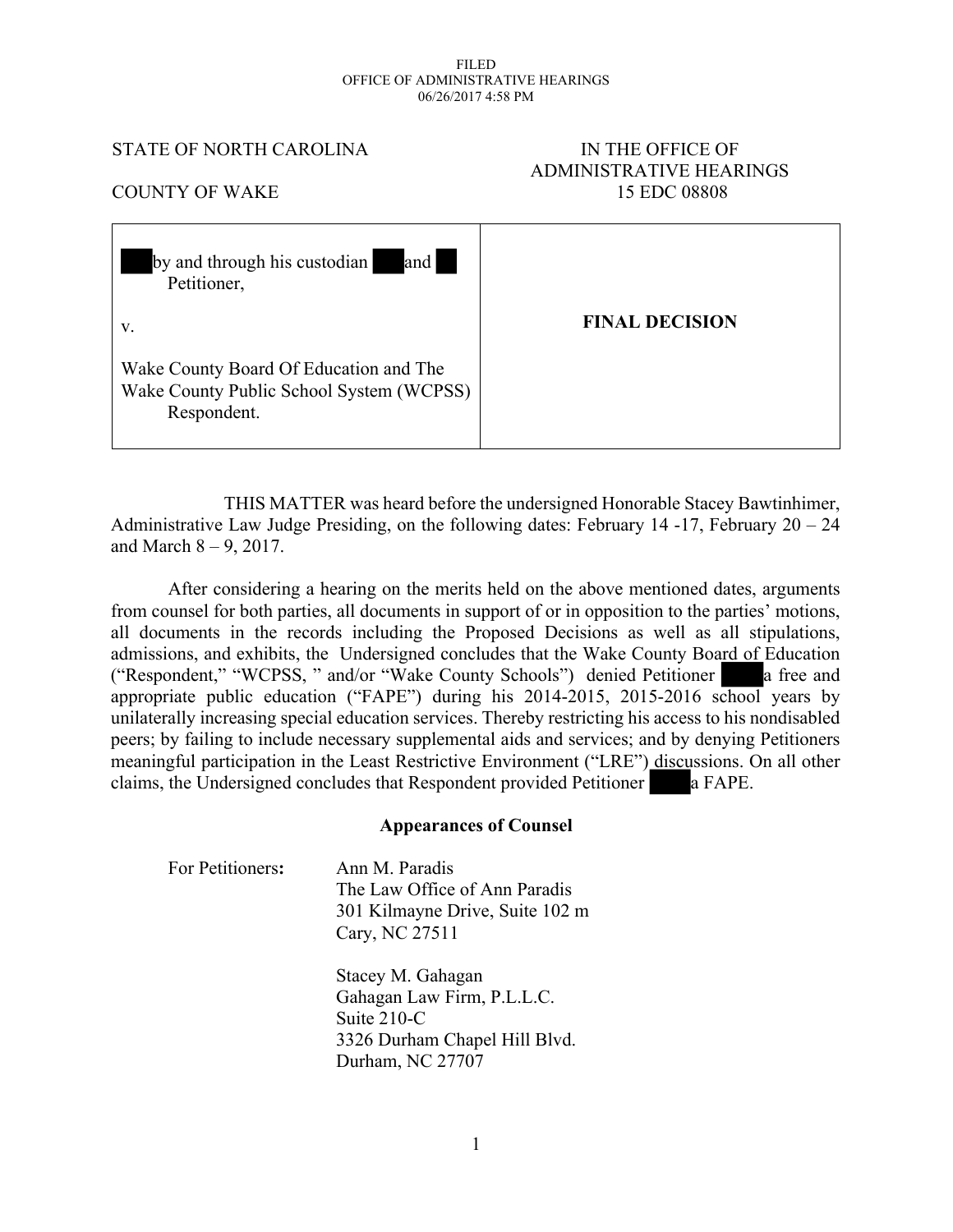| For Respondent:  | Carolyn A. Waller<br>Stephen G. Rawson<br>Tharrington Smith, LLP<br>150 Fayetteville Street, Suite 1800<br>Raleigh, NC 27602 |                                                                                       |  |
|------------------|------------------------------------------------------------------------------------------------------------------------------|---------------------------------------------------------------------------------------|--|
|                  | <b>Witnesses</b>                                                                                                             |                                                                                       |  |
| For Petitioners: | Ph.D.<br>Ph.D.<br>Petitioner mother                                                                                          |                                                                                       |  |
| For Respondent:  |                                                                                                                              | School Psychologist Conducted 2013 and<br>2015 Psychoeducational Evaluations          |  |
|                  |                                                                                                                              | 2 <sup>nd</sup> Grade Regular Education Teacher<br>2014-2015 School Year              |  |
|                  |                                                                                                                              | 2 <sup>nd</sup> Grade Special Education Teacher<br>2014-2015 School Year              |  |
|                  |                                                                                                                              | 2015-2016 School Year                                                                 |  |
|                  |                                                                                                                              | Senior Director for Policy and Fiscal<br>Compliance for Special Education<br>Services |  |



The following Stipulated Exhibits were received into evidence at the start of the hearing:

Stipulated Exhibits Nos. 4, 7, 9-11, 15-18, 20-21, 23-25, 27, 29-45, 47-52, 54-58, 60-64, 70-74, 76-80, 83, 85-97, 101-105, 108, 109 (pages 909, 910, 967, 1038), 113 (pages 1107, 1130-1137, 1143, 1149, 1159, 1161, 1214, 1227), 115, 124 (pages 1699, 1700, 1722), 130 (pages 2022-2024, 2028-2029), 131, 134, 136 (pages 2243-2244, 2257-2279), 137, and 140-147 (hereinafter Stip. Ex. 1, Stip. Ex, 2, etc.).

The following exhibits were received into evidence during the hearing:

Petitioners' Exhibits Nos. 1, 19, 27, 29 (pp. 380-384; 397-399; 408-410; 412413), 31 (p. 646), 36(99. 1110-1111), 53, 58, 65, 67, 84 (from timestamp 33.0034.34 and 48.25-55.03), 85 (pp. 1954-55, 1959-62, 1985-1990, 2065-2067; 2074, 2078-2080) and 87 (pp. 2116-2199) (hereinafter Pet. Ex. 1, Pet. Ex. 2, etc.).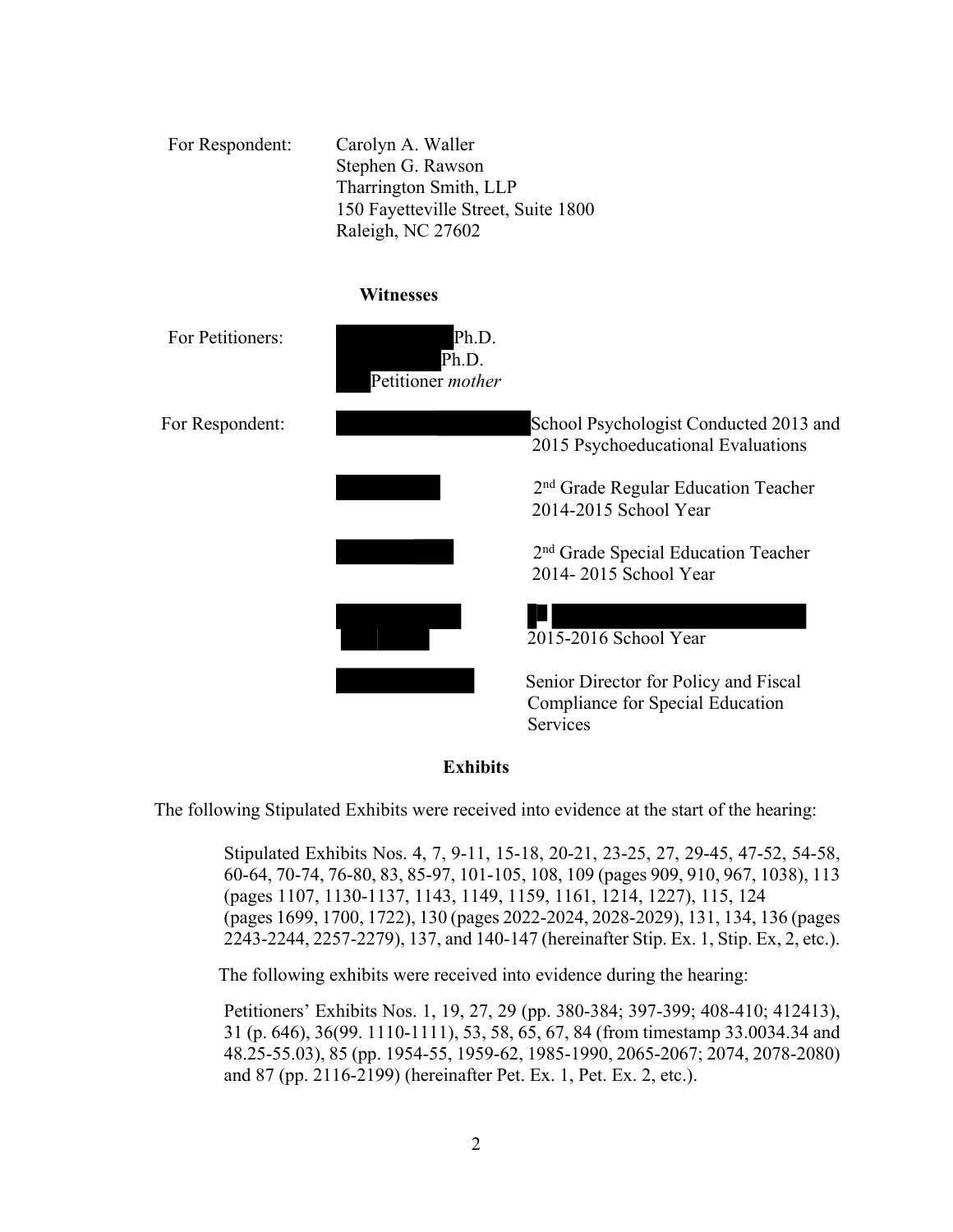Respondents' Exhibits Nos. 3 (pages 12-117), 12, 13 (172, 177-179, 334-335; 355- 375), 14 (pages 479-540), 15 (pages 576-578), 41 (pages 1511-1552), and 60-81 (hereinafter Resp. Ex. 1, Resp. Ex. 2, etc.).

The exhibits have been retained as part of the official record of this contested case.

#### **Procedural Background**

1. On November 24, 2015, and filed a Petition for a Contested Case Hearing against the Wake County Public Schools System ("WCPSS") alleging that Respondent failed to timely identify and evaluate all of s needs, failed to develop appropriate IEPs as required by federal and state law, and failed to provide a FAPE in the LRE for the 2013-2014, 2014-2015 and 2015-2016 school years.

2. This case was initially scheduled for hearing on January 14, 2016, but this case was continued five (5) times at the requests of the parties, primarily on the basis that both parties were actively engaging in discovery. *See* Order dated February 10, 2017 describing history of continuances.

3. On December 18, 2015, Petitioners' counsel made an initial request for entry upon land of to WCPSS.

4. This Tribunal on May 3, 2016 denied Petitioner's Motion to Compel but further ordered that, "[i]f and provided Respondent with permission no later than May 2, 2016, Respondent shall videotape in each of the classroom settings addressed in the motion and submit copies of those videotapes to Petitioners no later than May 16, 2016."

5. Petitioners provided Respondent the requisite permission on May 2, 2016. On June 3, 2016, almost three (3) weeks after this Tribunal ordered Respondent to submit copies of the videos to Petitioners, WCPSS provided multiple videos, which took place over a two-day period. Contrary to the Court's Order, the Petitioners asserted that the videos do not contain footage of *all*  of s school settings.

6. On July 14, 2016, the Honorable Augustus B. Elkins entered an order granting Respondent's Motion for Partial Dismissal based on the statute of limitations. Judge Elkins dismissed all claims and causes of action arising before November 24, 2015.<sup>1</sup>

7. On June 30, 2016, WCPSS filed a Motion for Sanctions against Petitioners requesting that Dr. be excluded from testifying in this matter for allegedly violating Judge Elkins' Order from May 3, 2016. Petitioners filed its Response to WCPSS' Motion for

<sup>&</sup>lt;sup>1</sup> This Order was amended multiple times to clarify the language setting the relevant time-period. On November 11, 2016, Petitioners filed a Motion to Amend the August 22, 2016 Order granting WCPSS' Motion for Partial Dismissal. The final amended order, dismissing all claims and causes of action arising or occurring prior to November 24, 2014 with prejudice was entered on February 6, 2017, by the Honorable Stacey B. Bawtinhimer, to whom this case had been reassigned.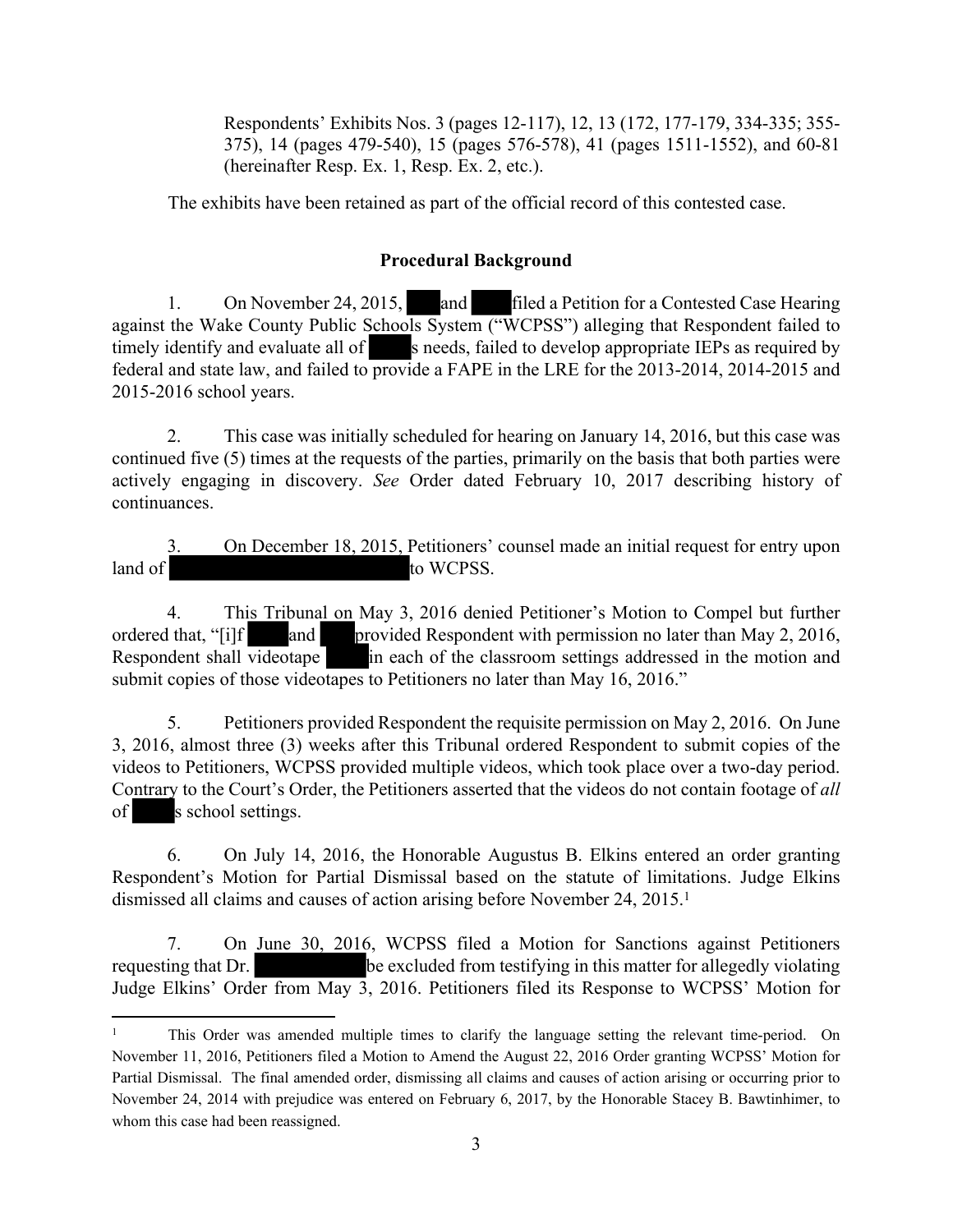Sanctions notifying Judge Elkins that WCPSS had clearly violated his Order by failing to provide the required videos by May  $16$ ,  $2016$  and failing to record in all educational settings.

8. While these Motions for Sanction were pending, on July 20, 2016 Petitioners filed a Motion requesting a Stay-Put Order as WCPSS had notified Petitioners that it had reassigned from his neighborhood base school to a school that housed a regional

program and thus, Petitioners contended, changed s educational setting without conducting an IEP meeting.

9. Oral arguments on both the Motion for Sanctions and the Motion to Compel Stay-Put were held on August 1, 2016. On August 5, 2016, Judge Elkins issued two orders:

- a. The first Order denied in part and granted in part WCPSS' Motion for Sanctions "…prohibiting any and all testimony and evidence from occurring at any time on June 8, 2016 after entry upon ..." and,
- b. The second Order granted Petitioners' Motion to Compel Stay-Put and ordering "... shall remain at during the pendency of this matter."

10. On August 15, 2016, Petitioners filed a Motion for Summary Judgment indicating, among other things, that WCPSS failed to respond to 42 averments in the initial Petition or issue a general denial. This was denied on September 7, 2016.

11. The hearing was then set to begin on February 14, 2017 and on January 23, 2017, the matter was reassigned to the Honorable Stacey B. Bawtinhimer by Chief Administrative Law Judge Julian Mann, III.

12. On February 10, 2017, Judge Bawtinhimer granted Petitioners' Motion to Suppress Expert Testimony for late disclosure of expert witnesses by Respondent. The order specifically barred expert testimony from  $\blacksquare$ 

13. Subsequently, on February 16, 2017 Judge Bawtinhimer granted Respondent's Motion to Suppress Expert Testimony also for late disclosure of expert witnesses. The order specifically barred expert testimony from

.

14. The hearing began on February 14, 2017 and ended on March 9, 2017, encompassing eleven (11) days of hearing.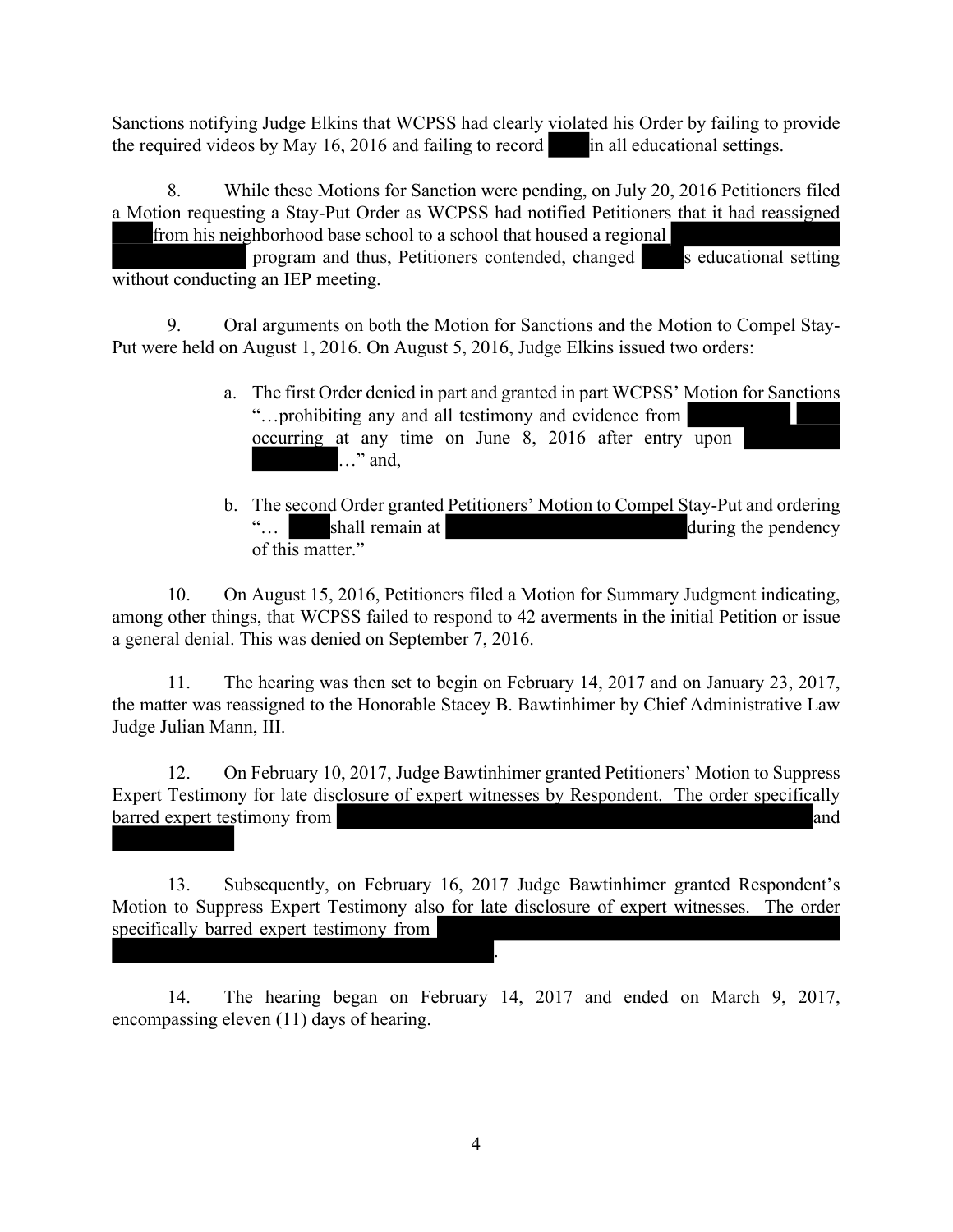#### **ISSUES**

The relevant time periods for this case are November 24, 2014 thorough November 24, 2015, all claims prior to November 24, 2014 were dismissed by Order dated July 14, 2016. Stip. 11. For the 2014-2015 school year, claims are limited to the period from November 24, 2014 to June 30, 2015 (the end of the school year). Claims related to the 2015-2016 school year are limited to the period from July 27, 2015<sup>2</sup> (beginning of the school year) to November 24, 2015.

The Undersigned has defined the remaining issues for hearing as follows:

- 1. Whether Respondent denied a FAPE during the 2014-15 or 2015-16 school years<sup>3</sup> by not placing him in his Least Restrictive Environment ("LRE") , by failing to ensure access to the general curriculum, and/or failing to determine that could not be educated satisfactorily in the general education classroom with the use of supplementary aids and services;
- 2. Whether procedural violations related to the LRE determinations caused more than *de minimis* educational harm.
- 3. Whether those failures amounted to predetermination that denied Petitioners meaningful participation in the IEP decision related to the LRE.
- 4. Whether Respondent denied FAPE by failing to implement s math goals during either of the 2014-15 or 2015-16 school years.

#### **Burden of Proof**

The U.S. Supreme Court has held, in administrative due process hearings under the IDEA, the burden of proof falls upon the party seeking relief. *Schaffer v. Weast*, 126 S. Ct. 528, 531 (2005). Additionally, North Carolina law states that actions of local boards of education are presumed to be correct and "the burden of proof shall be on the complaining party to show the contrary." N.C. Gen. Stat. § 115C-44(b) . The burden of proof this case is by a preponderance of the evidence. N.C. Gen. Stat. § 150B-34. Black's Law Dictionary defines preponderance as denoting "a superiority of weight or outweighing." The finder of fact cannot properly act upon the weight of evidence in favor of the one having the onus, unless it overbears, in some degree, the weight upon the other side. The Petitioners, being the complaining party, have the burden of proof to show by a preponderance of evidence that Respondent did not provide with a free appropriate public education. Petitioners acknowledged this fact in the Final Pre-Trial Order Conference, entered on March 1, 2017.

<sup>2</sup> is on a year-round calendar.

<sup>3</sup> As noted earlier, the relevant statutory period includes portions of each school year. The time periods at issue for this hearing were November 24, 2014 to June 30, 2015 (the "2014-15 school year") and July 27, 2015 to November 24, 2015 (the "2015-16 school year").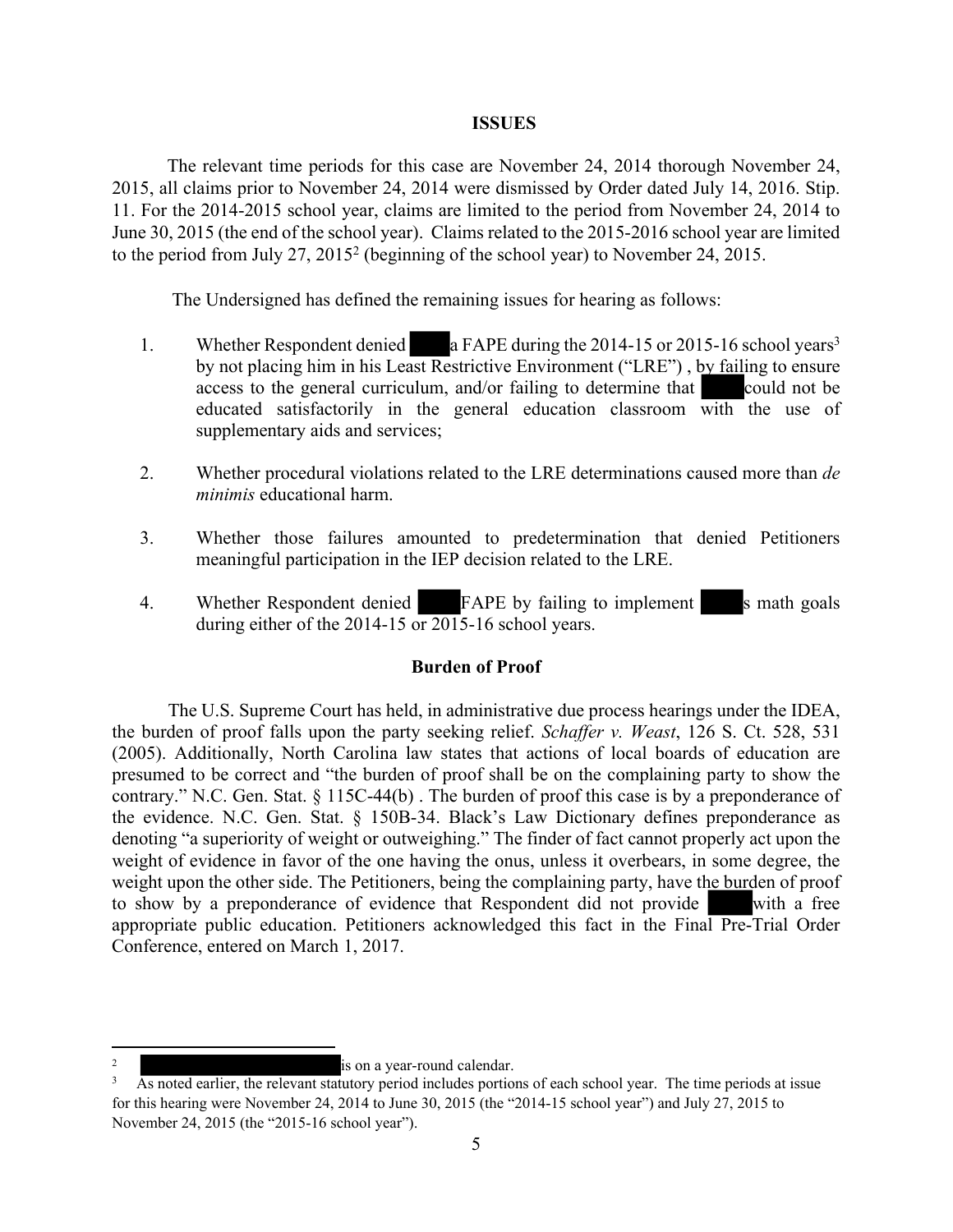#### **FINDINGS OF FACT AND STIPULATIONS OF FACT**

Prior to the hearing, the parties agreed to Stipulations of Fact in the Order on the Final Pre-Trial Conference ("Order on Pre-trial") filed on February 20, 2017. To the extent that Stipulations are not specifically stated herein, the Stipulations of Fact in the Order on Pre-Trial are incorporated fully herein by reference.

The Stipulations of Fact are referred herein a Stip. 1, Stip. 2, etc. For cohesiveness and brevity, the Stipulation of Facts are intertwined and incorporated within the Undersigned's Findings of Fact to the extent possible. For clarity, the Undersigned has noted in brackets ("[ ]") the relevant IEPs and time frames within same stipulations and removed the phrase "It is stipulated that." The Jurisdictional, Party and Legal Stipulations are incorporated in the Conclusions of Law *infra.*

This Order incorporates and reaffirms all findings of fact and conclusions of law contained in previous Orders entered in this litigation.

**BASED UPON** careful consideration of the sworn testimony of the witnesses presented at the hearing, the documents, exhibits received and admitted into evidence, and the entire record in this proceeding, the undersigned Administrative Law Judge ("ALJ") makes the following Findings of Fact. In making these Findings of Fact, the ALJ has weighed the evidence presented and has assessed the credibility of the witnesses by taking into account the appropriate factors for judging credibility, including, but not limited to the demeanor of the witnesses, any interests, bias, or prejudice the witness may have, the opportunity of the witness to see, hear, know and remember the facts or occurrences about which the witness testified, whether the testimony of the witness is reasonable and whether the testimony is consistent with all other believable evidence in the case including, but not limited to, verbal statements at IEP meetings, the IEP minutes, the IEP documents, the DEC 5/Prior Written Notices, and all other competent and admissible evidence.

Based upon the stipulations of record and the preponderance of the admissible evidence, the Undersigned finds as follows:

#### *General Findings*

#### **Overview**

1. The parents' primary concern in this case is the inclusion of in the general education classroom, and his access to and involvement in the full general education curriculum. Petitioners repeatedly requested that be educated in the general education classroom with his nondisabled peers. Stip. Ex.  $33$ , p.  $184$  ( $12$ / $19$ / $13$  IEP meeting).<sup>4</sup> A secondary and related concern is the implementation of s IEP math goals. The Petitioners contend that the failure to

<sup>4</sup> Respondent acknowledged this request in its Response to the Petition: ¶3 - "Since arrival in the district at the start of his 1st grade year, Petitioners have consistently expressed opposition to any suggestion by members of the IEP team that perhaps he would make more progress or be better served in a more restrictive environment."; ¶ 11 - " parents were opposed to spending time in a special education environment"; ¶ 18 - Petitioners were resistant to the idea that needed additional time in a separate setting. . . . [and] wanted him exposed to the regular education environment and to have socialization with his nondisabled peers.";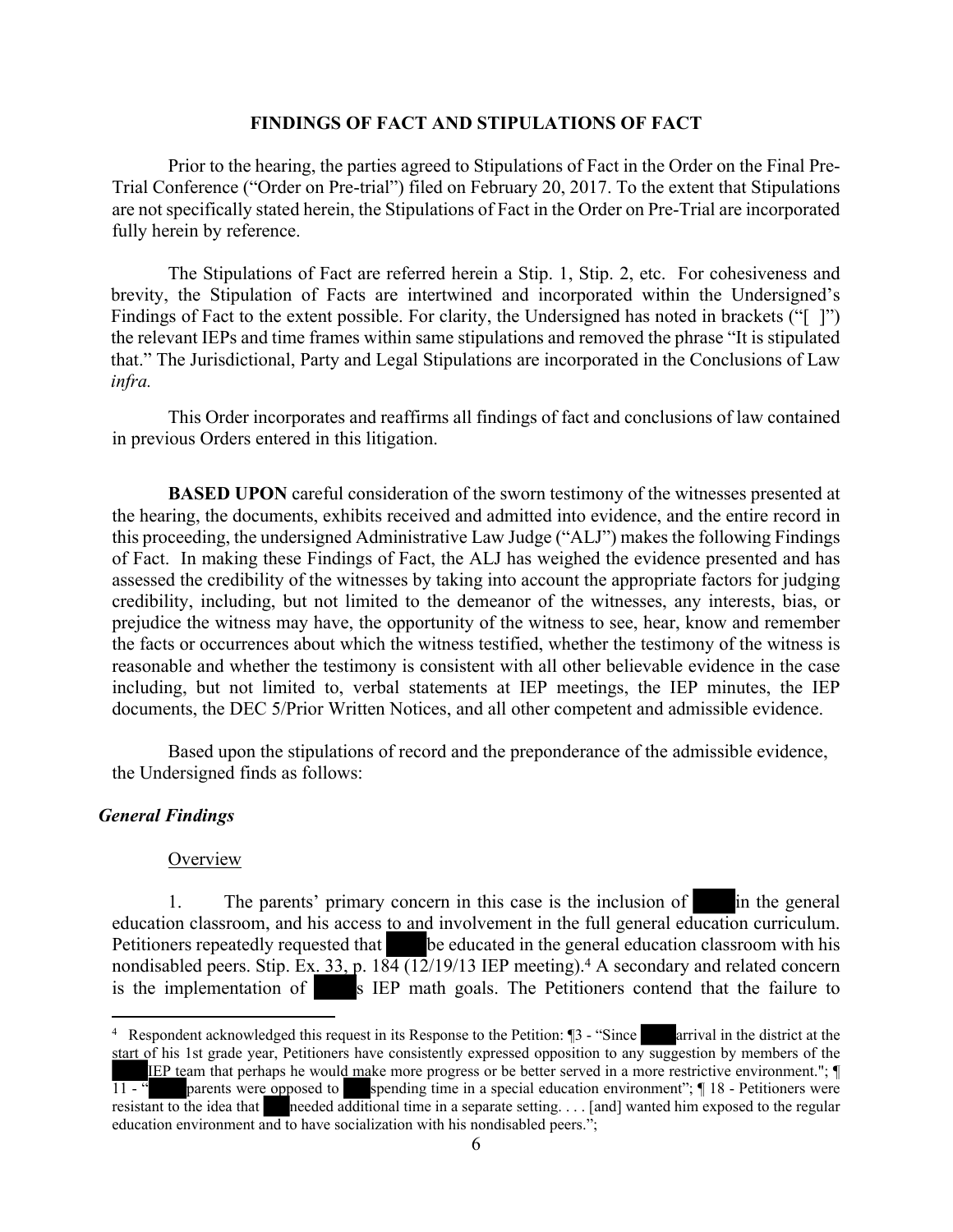implement s math goals impacted his ability to access and make progress in the general education math class.

2. The Undersigned finds that since s enrollment, WCPSS has emphasized restricting rather than promoting s inclusion with nondisabled peers. This pattern began in the first grade with the reluctance to facilitate inclusion by the Exceptional Children ("EC") teacher Ms. and Principal This sentiment abated somewhat in the second grade where the EC teacher, Ms. and regular education teacher, Ms. informally collaborated to modify the regular education curriculum to make it more accessible to in the general education setting. Had this collaboration been formalized and a daily supplemental aid/service in IEP, might have experienced more success, but even with limited collaboration, made academic and socialization progress during his second grade year.

3. This stopped in the third grade when Ms. was reassigned as his special education teacher. At the beginning of the 2015-2016 school year, Ms. began collecting data for a more restrictive placement rather than assisting with integration. Without collaborative assistance from the special education teacher, the third grade general education teacher, Ms. could not make sufficient modifications to the regular education curriculum to accommodate s needs. The partial lack of collaboration during the second grade year and the complete lack  $\overline{\text{of}}$  collaboration during the third grade year, sabotaged  $\overline{\text{S}}$  inclusion in the general education academic setting, especially math, as well as his access to his nondisabled peers. During both school years, WCPSS unilaterally increased his special education services delivery in math and language arts.

4. Also, a major concern in this case is WCPSS' failure to identify severe/profound hearing loss in his right ear during his entire first grade year. Due to significantly higher achievement testing and adaptive behavior scores, the accuracy of the  $\overline{2013}$ and 2015 cognitive testing is questionable. Although the school psychologist testified that the IQ instrument was suitable for intellectually impaired students, there was no validation that this particular test was appropriate for hearing impaired students. Somisdiagnosed hearing impairment impacted every aspect of his educational programming before and during the statutory period.

5. In analyzing this case, the Undersigned is bound by the Supreme Court and Fourth Circuit precedent which requires that a disabled student must be educated with his nondisabled peers unless: 1. the disabled *would not receive an educational benefit* from mainstreaming; or 2. any marginal benefit from mainstreaming would be *significantly outweighed* by benefits that could feasibly be obtained *only* in the special education classroom; *or* 3. the student is *disruptive* in the general education classroom.<sup>5</sup> This educational benefit must be appropriate to sunique needs/circumstances and not necessarily be on grade level. <sup>6</sup>

<sup>&</sup>lt;sup>5</sup> *Hartmann by Hartmann v. Loudoun Cnty Bd. Of Educ*, 118 F, 3d 996, 1001 (4<sup>th</sup> Cir. 1997) (emphasis added).

<sup>6</sup> *Endrew F., ex rel. Joseph F. v. Douglas City School District*, RE-1, 137 S. Ct. 988 (2017).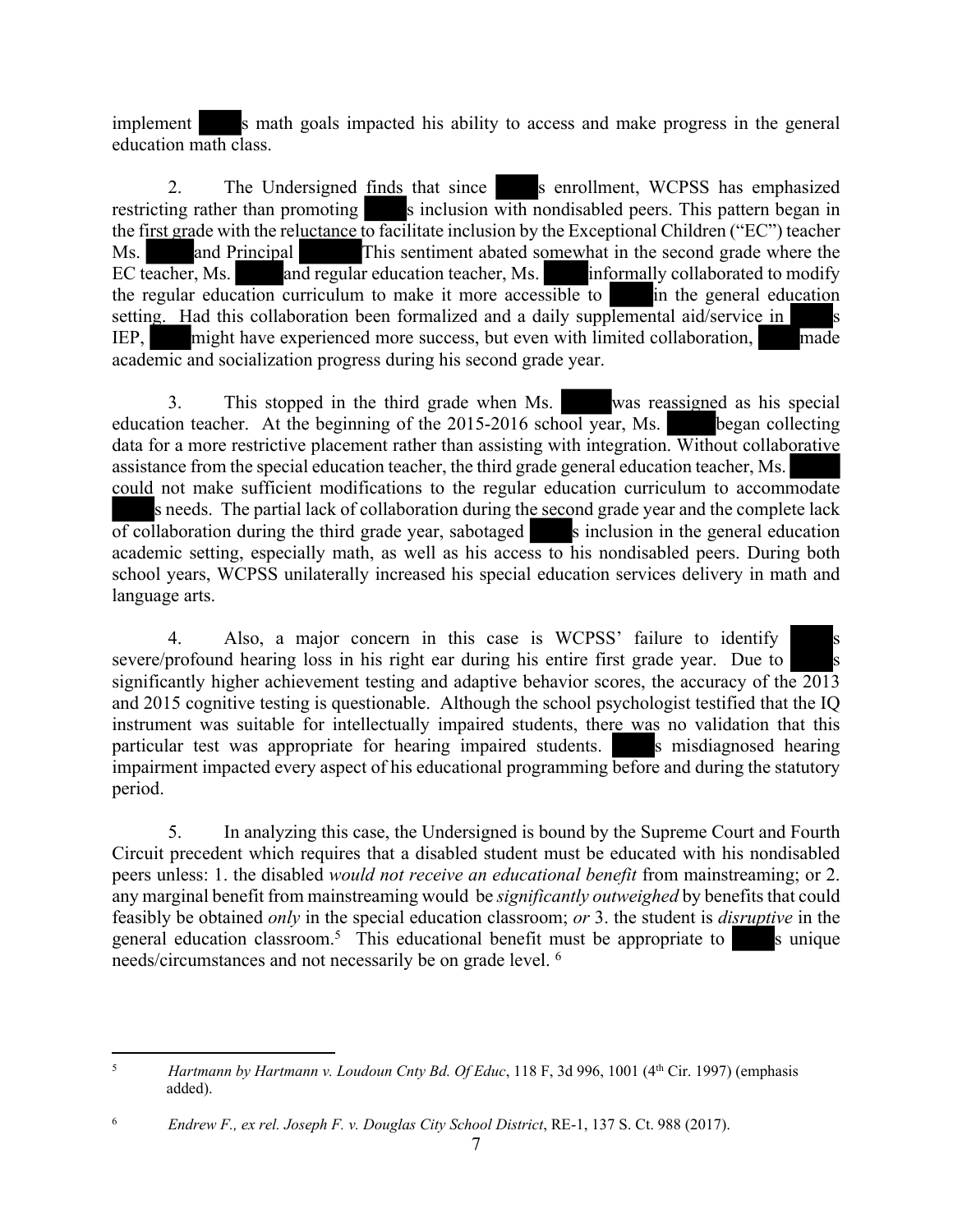6. Since no evidence was offered that proved was disruptive in the general education classroom, only the first two categories are applicable.<sup>7</sup> The Respondent does not dispute, and the preponderance of the evidence proved, that received educational benefit from inclusion in the regular education classroom. However, the Respondent argued that would have made "more progress" from the special education setting, but failed to elaborate more progress in what. His IEP goals or common core curriculum?

During the applicable time, Respondent's actions marginalized what educational benefit could receive from the regular education classroom because the Respondent failed to provide the necessary supplemental aids/services to allow the full benefit of inclusion and unilaterally withdrew him from his regular math instruction. Despite this, Respondent's witnesses testimony and the educational records support that received educational benefit from his inclusion and he made progress appropriate to his unique circumstances.

# **WITNESSES AT HEARING**

8. Petitioners called two expert witnesses PhD and Ed.D., BCBA.



9. Dr. was qualified as an expert in special education, inclusive education of students with low incidence disabilities, special education teacher training and support for students with low incidence disabilities, educational placement of students with low incidence disabilities, IEP development for students with low incidence disabilities and curriculum adaptation for students with low incidence disabilities. Tr. p. 119:22-120:6. Dr. has impressive credentials as evidenced by her CV. Pet. Ex. 51. She has a Doctorate degree in Educational Psychology and a Masters of Education in Special Education. She has published one book on inclusion strategies for teachers, 16 peer reviewed journal articles, two book chapters on issues pertaining to inclusion for students with low-incidence disabilities, and has seven pending publications. She has presented at thirty-one national conferences; nine state and regional conferences, and twenty local conferences on inclusion issues and curricular adaptions. The Office of Special Education Programs ("OSEP") has funded a \$1,250,000.00 grant to her and she has been awarded numerous grants and contracts for other educational research and projects. Since 2006, Dr. has taught undergraduate, graduate, and doctorial students on issues pertaining to assessments and inclusion of students with low incidence disabilities at the Universities of Kansas, Northern Arizona, and California, Davis.

10. The Undersigned found Dr. to be credible, extremely knowledgeable about inclusion but notes that the IDEA preference for mainstreaming is not the same as her philosophy that all disabled children should be educated in the regular education classroom. The Undersigned is not bound by "best practices," but by the IDEA and legal precedence in the U.S. Supreme Court, Fourth Circuit Court of Appeals, and North Carolina appellate courts. With this in mind, the Undersigned weighed her testimony accordingly.

7

s occasional frustration and task avoidance in the regular education class did not rise to the level of disruptive behavior anticipated by *Hartmann.*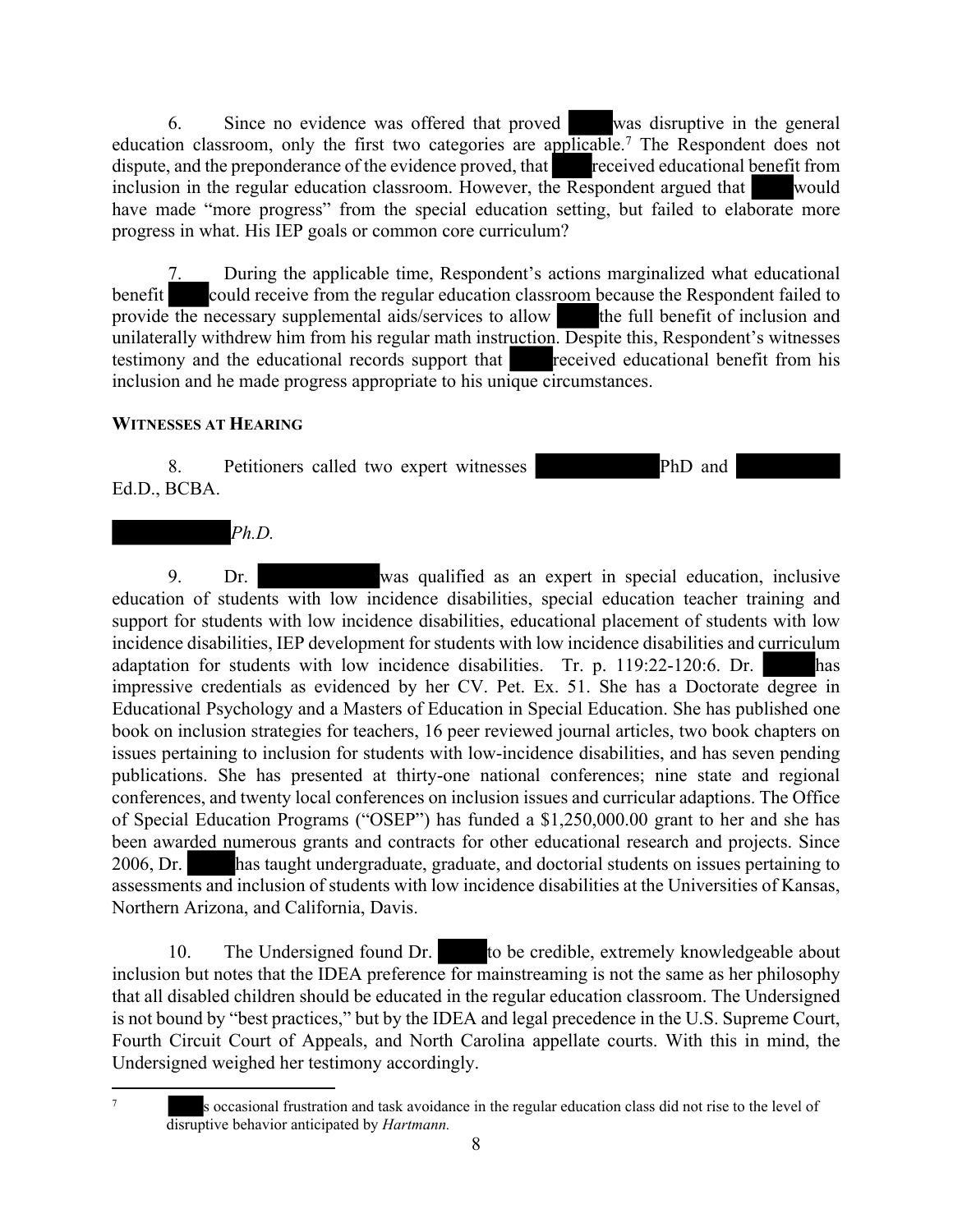*Ed.D., BCBA*

11. Dr. was qualified as an expert in inclusive practices for students with intellectual disabilities and research-based behavior and academic supports for students with intellectual disabilities. Tr. p. 428:24-429:3. Dr. received her Doctorate in Education from Florida State University in Exceptional Student Education: Inclusion, Autism Spectrum Disorders, Early Intervention in 2007. She has a Masters from the University of Florida in Exceptional Student Education: Emotional Disturbance and Intellectual Disabilities. She is also a Board-Certified Behavior Analyst.

Dr. is currently an associate professor at Winthrop University and teaches undergraduate and graduate courses in special education, supervises student interns, and conducts research. She has been employed in school settings as an exceptional student education teacher and inclusion specialist.

Dr. has written three books, two book chapters, twelve peer reviewed journal articles, two manuals on issues pertaining to behavioral supports and interventions, co-teaching, inclusion, and other educational topics. Pet. Ex. 67.

She has also presented at over twenty-three national or international conventions, thirtysix state and local conferences on co-teaching, behavioral interventions and supports in inclusive settings for disabled students. Dr. has been awarded numerous grants ranging from \$2,000.00 to \$155,000.00 for educational research and projects.

12. The Undersigned found Dr. credible and extremely knowledgeable about behavior and academic supports for disabled students in the regular education classroom. Dr. shared Dr. philosophy that all disabled students could be successfully integrated in the regular education setting. To the extent that Dr. testimony relied on "best practices" the Undersigned's decision must be based on what's appropriate under the law and her testimony was weighed accordingly.

# *mother of*

13. Petitioner mother of was the sole fact witness presented by Petitioners. Even though, as the mother of she has an explicit and implicit bias for the best interests of the Undersigned found credible and reliable in her testimony.

#### *Respondent's Witnesses*

14. Respondent in their case-in-chief presented testimony from the school psychologist at s primary  $2<sup>nd</sup>$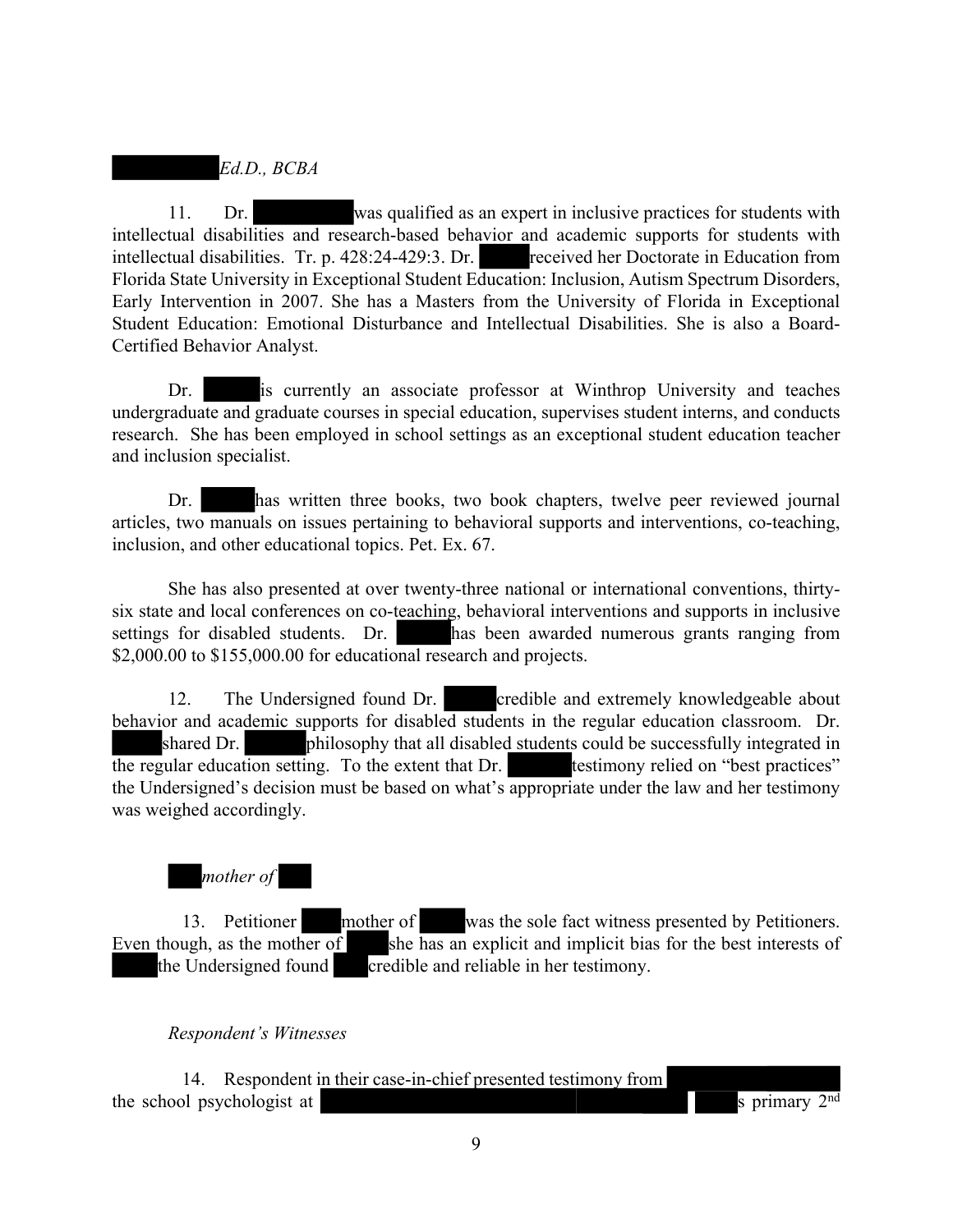s  $2<sup>nd</sup>$  grade special education teacher;

grade general education teacher;

s primary 3<sup>rd</sup> grade general education teacher; and Senior Director for Policy and Fiscal Compliance in the Special Education Services department of the Wake County Public School System.

15. Except as otherwise stated herein and with respect to Ms. decisions pertaining to the cognitive testing and psycho-educational evaluations, overall the Undersigned found the witnesses' testimonies consistent with the educational records and afforded them the applicable deference due their positions.

# **S DISABILITY, EDUCATIONAL HISTORY, AND INDIVIDUAL CIRCUMSTANCES UP TO NOVEMBER 24, 2014<sup>9</sup> .**



16. At the initiation of this case, was an eight (8) year old student who had received special education services since age 3. Tr. 588:11-13 (testimony of Petitioner He has intellectual disability (mild), Hirschsprung's disease; receptive, expressive, pragmatic/social language delays and unilateral hearing loss in the right ear (discovered in September 2014). (Stip. Exs. 18, 73), Tr. 584:20-21 (testimony of Petitioner Pet. Ex. 1.

17. Although no medical provider testified, Petitioner described Hirschsprung's disease as a condition in which the ganglion cells of the colon are missing, and the colon fails to contract and release to move waste along. had surgery at two and a half weeks of age to remove portions of his colon. Tr. 584:21-585:6. remove portions of his colon. Tr.  $584:21-585:6$ . Hirschsprung's disease that included lack of bowel control resulting in leakage and pain, ultimately was fitted with a **bag.**<sup>10</sup> Tr. 590:4-5; 590:910; Stip. Ex. 11, p. 12. The Undersigned finds that Petitioner s historical account to be credible and consistent with educational records and Respondent's also provided adult assistance as needed, at to assist with medical needs. Stip. Ex. 9, p. 54.

18. Petitioner s date of birth is and that his father is Petitioner and his mother is Petitioner Stip. 12.

19. resides within the jurisdiction of the Wake County Public School System. Stip. 13.

<sup>&</sup>lt;sup>8</sup> Ms. married and changed her last name to during the pendency of this case. For clarity, because the documents in this case refer to her as "Ms. this order will do so as well.

<sup>9</sup> On February 6, 2017, based on the statute of limitations, this Tribunal entered an order granting Respondent's Motion for Partial Dismissal, dismissing all claims and causes of action arising before November 24, 2014. Events prior to November 24, 2014 are relevant to this order but any violations of FAPE are outside the statutory period.

<sup>&</sup>lt;sup>10</sup> wears his bag in school and he has three bathroom breaks in his schedule when his aide removes its contents. Stip. Ex. 86. The bag is worn under his clothes and there was no evidence of it in the bag is worn under his clothes and there was no evidence of it in the videos viewed at the hearing.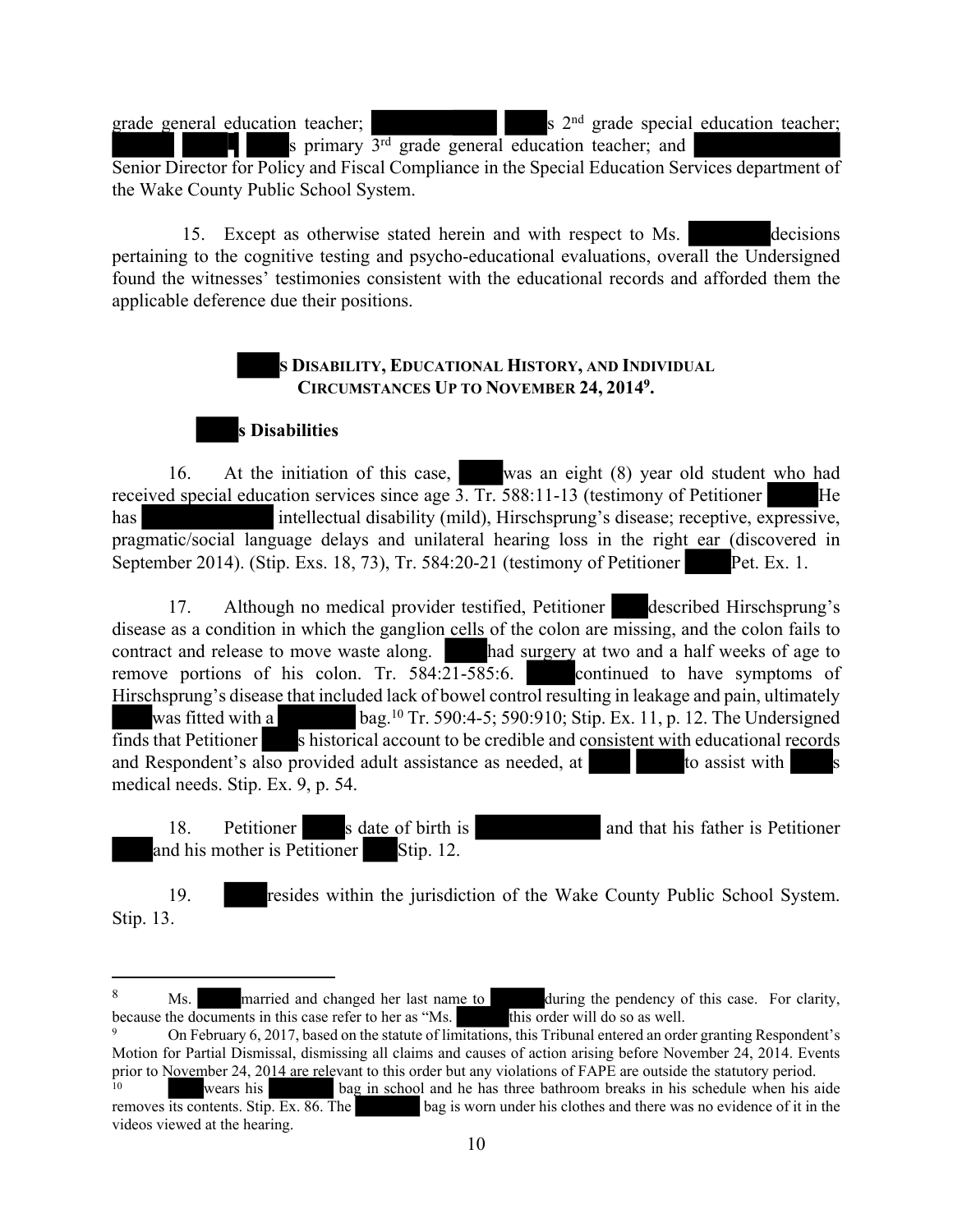20. Petitioner is heavily involved at s school and in the community. She spends multiple days per week volunteering at s school, Tr. p. 1065:20-25. She is also a member of several local committees, including Advocates for Inclusive Education, Tr. p. 1222:4- 5, and the Wake County Public School System Special Education Advisory Council, Tr. p. 1222:16-22.

21. is a "child with a disability" as that phrase is defined in IDEA. Stip. 14.

22. has been determined eligible for services under IDEA, with a primary area of eligibility of and a secondary area of eligibility of Other Health Impairment. Stip. 15.

# **s Strengths**

23. The staff who worked with during the relevant statutory period have described as sweet, carefree, happy-go-lucky, energetic, and personable. Tr. 1448:5-7; 1622:1-2; His strengths also include his positive attitude, his memory for sight words, and his love of reading. Tr. 1448:10, 15-16; Stip. Ex. 97, p.626. His areas of greatest need include comprehension, higher order thinking, and generalization. Tr. 1448:17-18; 1622:10-14; 1726:8.

24. On the IEP's prior to the statutory period, the IEP teams reported s strengths as: " is generally a very happy social child. He loves being around other children and is wellliked by his peers. He is eager to please his teachers and has a great sight word knowledge base." Stip. Exs. 23, p. 112; 31, p. 161; 37, p. 218; 43, p. 255. "He also enjoys working on reading and math apps on the iPad." Stip. Ex. 43, p. 255.

25. On the IEPs within the statutory period, the IEP teams reported s "strengths" as: "[ is a friendly boy who gets along well with his peers. He likes to participate with his peers especially when playing games, reading books, and listening to stories. [ is eager to learn and likes flashcards and iPad app. He works hard to complete assignments and following school and classroom rules." Stip. Ex. 50, p. 290; Stip. Ex. 57, p. 336.  $\left[\right]$  is an outgoing student who is well liked by his peers. ...Reading is a relative strength for  $\begin{bmatrix} 1 \end{bmatrix}$  He loves to read and always interested new books.... [ is gaining confidence with independence ...". Stip. Ex. 88, p. 560.

# **Relevant School Staff and Administration**

26. first enrolled in the Wake County Public Schools on August 19, after moving to Wake County from Stip. 16.

27. has attended  $($ " a WCPSS elementary school, from August 19, to the present. Stip. 17; *see also*, Stip. Ex. 11.

28. During first grade, s regular education teacher was and his special education was [again] teacher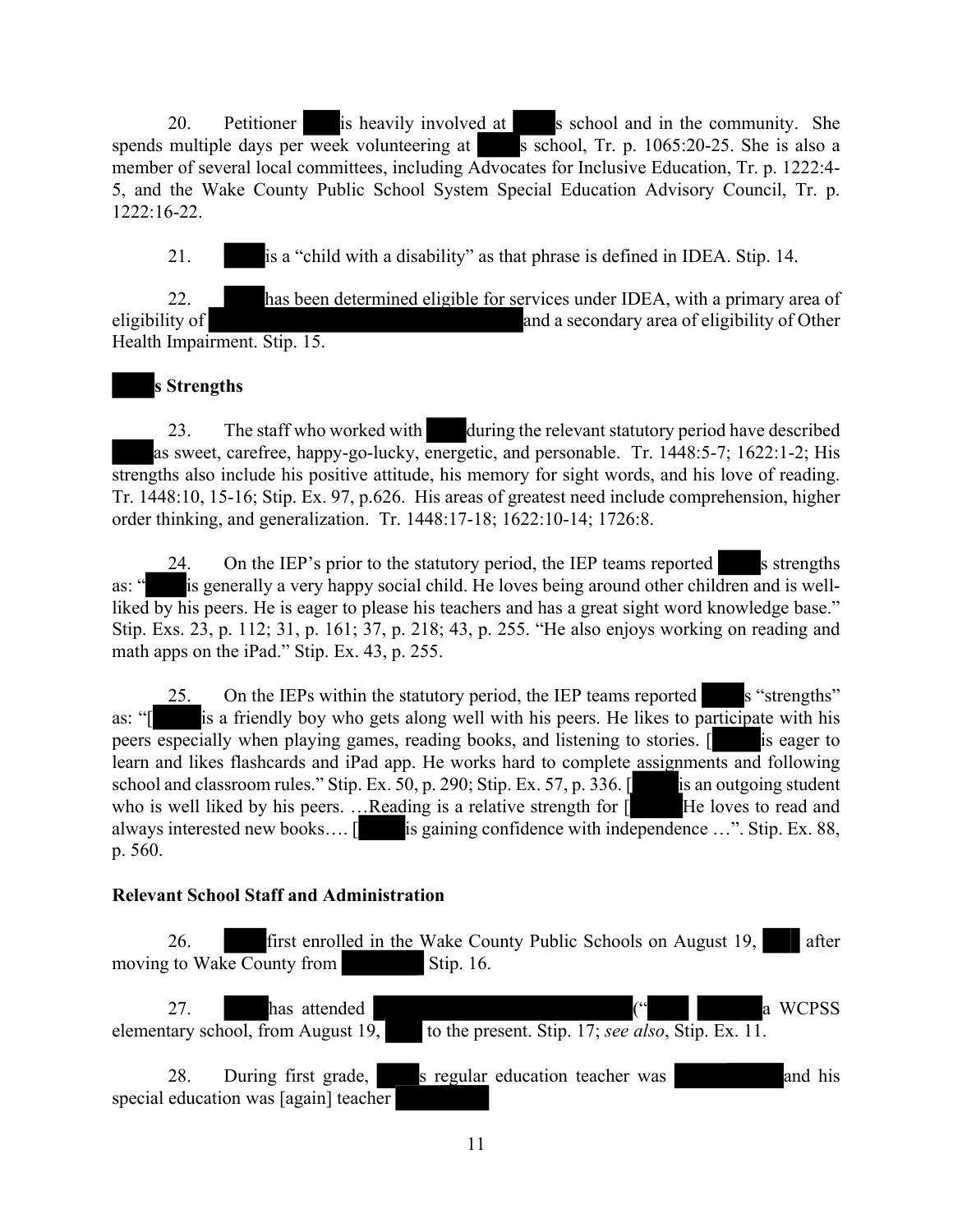29. On November 26, 201, was in the second grade at his regular education teacher was and his special education teacher was Stip. 18. 30. From the beginning of the 201 201 school year through November 25, 201 , was in the third grade at his regular education teacher was and  $\overline{\text{his special education teacher was}}$  Stip. 19. 31. Tara has served as s assistant since his arrival at [primarily for his medical needs with his bag]. Stip. 20. She also provided support in the classroom. 32. provides with speech-language services. Stip. 21. 33. Stip. 22. 34. and are Senior Administrators in WCPSS' Special Education Services. Stip. 23. 35. is the WCPSS school psychologist who conducted both the 2013 and the  $2015$  psychoeducational evaluations of Stip. 24. 36. is a year-round school and has consistently attended as a Track 4 student. Stip. 25.  **IEP Kindergarten**

37. In as a kindergartner, received special education services within the general education classroom and was fully included with his nondisabled peers. Stip. 14, 15; Stip. Ex. 4, p. 37. All academics were provided in the regular education classroom and, according to made progress in every academic area, including reading and math while in this placement. Tr. 590:10-12; 592:5-593:18 Stip. 30; Stip. Ex. 4.

38. received special education services in and had a current IEP dated April 12, 2013  $\boxed{\text{``2013}}$  IEP"] when he arrived in Wake County. Stip. 29.

# **2013-2014 SCHOOL YEAR GRADE**

39. The service delivery in s April 12, 2013 IEP ["2013 IEP"] for the academic year was: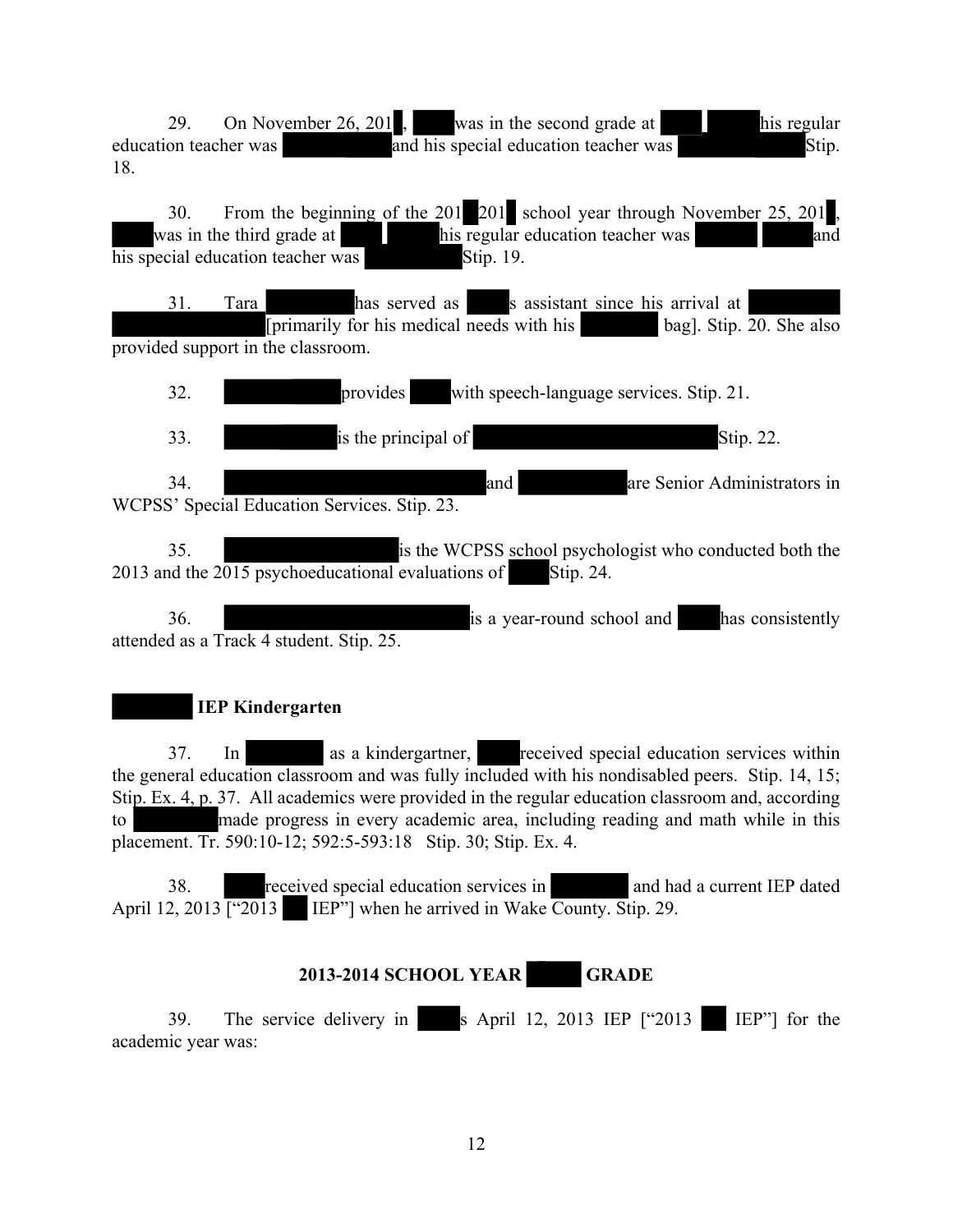| <b>Type of Service Sessions Per</b>           |            | Time Per Session Hours Per | Week                                       | <b>Location of Services</b>          |
|-----------------------------------------------|------------|----------------------------|--------------------------------------------|--------------------------------------|
| Academics                                     | 5 per week | 5.6 hr.                    | $28$ hrs. and $0$<br>min.                  | Regular Ed<br>Setting -<br>Inclusion |
| Specials<br>[PE, Library, Music,<br>Computer] | 6 per week | $0.5$ hr.                  | $3 \text{ hrs.}$ and $0 \text{ s}$<br>min. | Regular Ed<br>Setting -<br>Inclusion |
| Speech/Language<br>Therapy                    | 2 per week | 30 min.                    | 1 hr. and $0$<br>min.                      | Special Ed<br>Setting                |
| Occupational Therapy                          | 2 per week | 30 min.                    | 1 hr. and $0$<br>min.                      | Special Ed.<br>Setting               |
| Physical Therapy                              | 1 per week | 30 min.                    | 0 hrs. and $30$<br>min.                    | Special Ed.<br>Setting               |

Stip. 30, *see also Stip.* Ex. 4.

#### **Enrollment in Wake County Schools**

40. moved to Wake County, North Carolina in August, and enrolled in the WCPSS on August 19, Stip. 16.

41. Prior to the move to North Carolina, Petitioner testified that she sent records to the admissions person at Tr.  $595:20-21$ ; all of s IEPs, his cumulative file, every assessment, and everything she had ever received from his school that a new school would find appropriate, Tr. 595:3-6.; and a letter and a PowerPoint presentation. Tr. 596:1- 21; Stip. Ex. 142.

42. Also prior to enrollment, Petitioner called and spoke with resource teacher at to provide her with information. Tr. 597:17-22 (testimony of  $\overline{\phantom{a}}$ 

43. was the only student with  $\frac{at}{17}$  at Tr. 708:2-3 (testimony of Petitioner None of s general education teachers, and had ever taught a student with Tr. 706: 22-23 (testimony of Tr. 1447:23-25 (testimony of Tr. 1941:18-24 (testimony of

# **August 30, 2013 IEP Meeting for Comparable Services**

44. During s initial IEP meeting in WCPSS for comparable services on August 30, 2013, the IEP team reviewed his academic and functional strengths, and reported that he could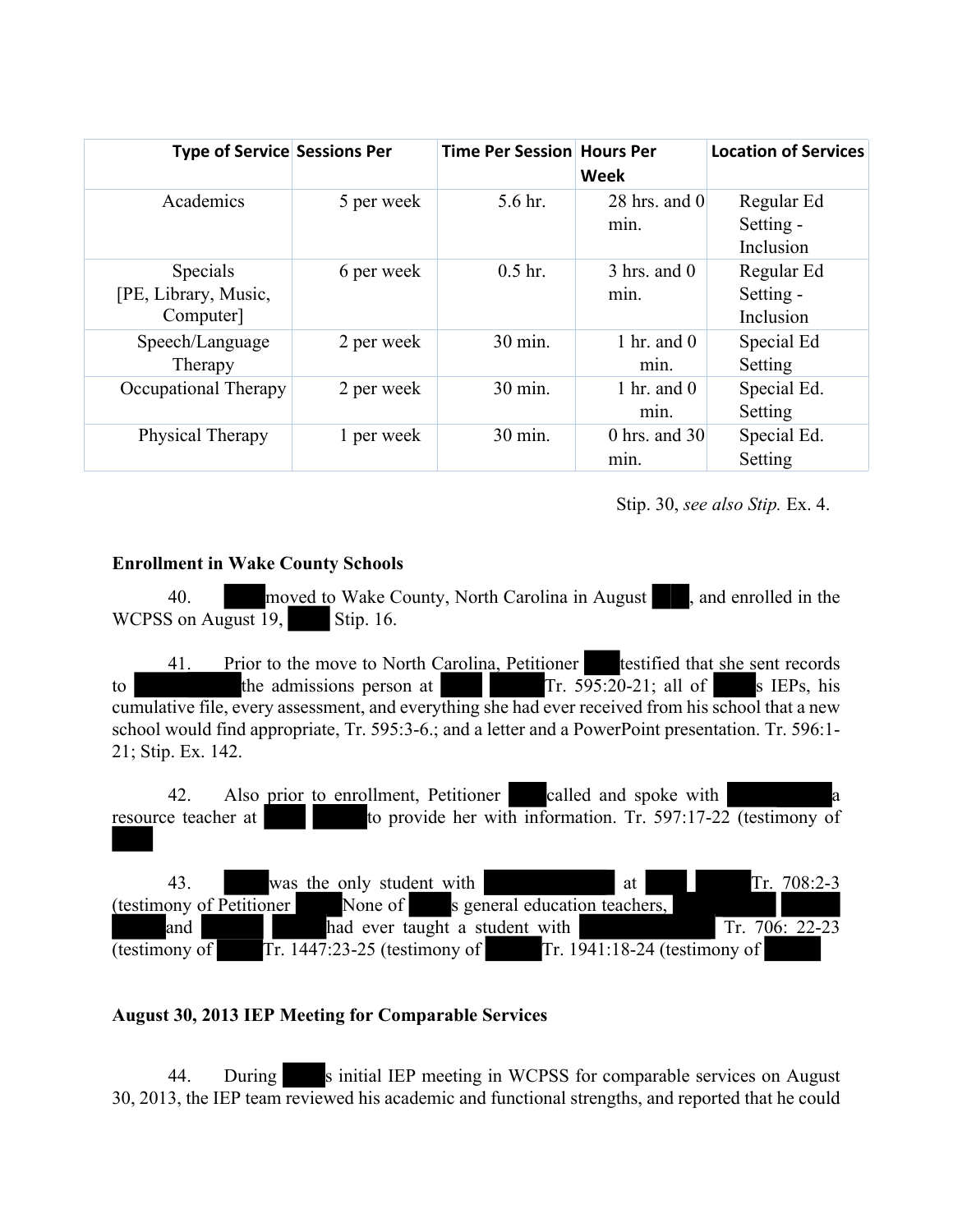read up to 90 percent of Kindergarten sight words; read short, predictable sight word books, write his name independently, is easygoing and thrives on praise, loves using an iPad, and could rote count to 20. Tr. 604:18 to 605:7; Stip. Ex. 11, p. 61.

45. Although he was just starting first grade and WCPSS had not conducted evaluations, Respondent noted that "is working below grade level." Tr. 604:25 to 605:1; Stip. Ex. 11, p. 64.

46. An IEP meeting was held on August 30, 2013, ["August 2013 IEP Meeting"] at which s IEP team took the following actions and made the following decisions:

- a) officially placed in special education program;
- b) initiated the initial evaluation process;
- c) obtained consent from to conduct the agreed upon evaluations [Stip. Ex. 12];
- d) determined that comparable services in Physical Therapy were 2x a month for 30 minutes each session;
- e) determined that comparable services for Occupational Therapy were 8x a reporting period for 30 minutes each session;
- f) determined that comparable services for Speech/Language Therapy was 16x a reporting period for 30 minutes;
- g) rejected the same level of special education services reflected in the TN IEP [Stip. Ex. 4] [in the regular education classroom];
- h) agreed to special education services in a special education setting, 32x a reporting period for 45 minutes each session; and agreed to provide with Adult Assistance as needed for support [and his medical needs].

Stip. 31 Special Education in Services; *see also*, Stip. Ex. 9, pp. 54-55; Stip. Ex. 10, pp. 58-59. (emphasis added)

47. s IEP team did not develop a new IEP at the August 30, 2013 IEP meeting. Stip. 32.

48. Both and attended the August 30, 2013 IEP meeting and received a copy of the Prior Written Notice and the Minutes. Stip. 33; Stip. Exs. 9 & 10.

# *First Official Change in Least Restrictive Environment ("LRE")*

49. Respondent changed s service delivery without changing goals, without developing a new IEP, and without conducting evaluations. Stips. 30, 31 and 32; Stip. Ex. 9. The team rejected the level of special education services reflected in the IEP as provided in the general education classroom, instead agreeing to special education, in a special education setting, of 32 times a reporting period for 45 minutes per session. Stip. 31.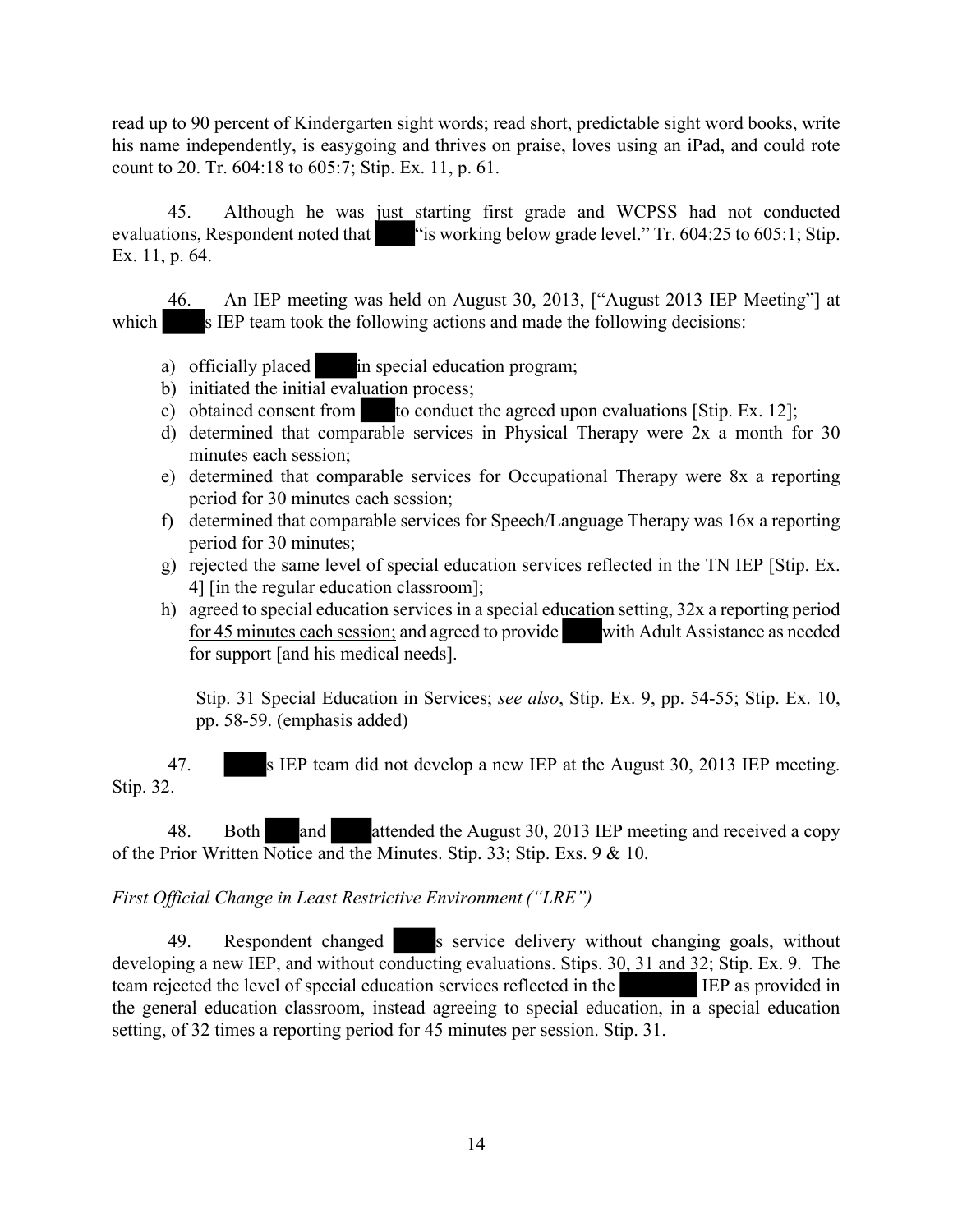50. Although the Respondent said it was relying on classroom performance to make the decision to change s service delivery, no data was provided to show what his performance actually was. Tr. 178:17.

51. Over the objection of s parents, Respondent then provided "pull-out" special education services to to work on his IEP goals. Tr. 179:2-4; Stip. Ex. 9; Tr. 177:19-25; Tr. 602:4-6; Stip. Ex. 9, 54.

52. This was a substantive violation because the Respondent changed service delivery and related services without conducting evaluations first. However, this violation is outside the statutory period.

#### **2013 PSYCHOLOGICAL EVALUATION**

53. Among the stipulated exhibits entered into evidence are numerous evaluations of including a psychological evaluation, a speech language evaluation, an occupational therapy evaluation, and an assistive technology evaluation from 2013; and a psychological evaluation, a speech language evaluation, a functional listening assessment, and a motor screening from 2015. Stip. Exs. 16, 18, 20, 21, 73, 74, 76, 77.

# *Psychoeducational Evaluations and Impact of Undiagnosed Hearing Impairment*

54. Two psychological evaluations were conducted by the WCPSS, the first in 2013 when arrived from (September/October 2013) and the second as part of a reevaluation at the end of his grade year (June 2015). Stip. Exs. 16, 76. academic scores especially in math dropped dramatically in the reevaluation. Petitioner's expert witnesses disagreed with the WCPSS school psychologist as to the reason for the significant decline in achievement scores from September 2013 to June 2015.

55. School psychologist conducted both evaluations. Ms. has worked as a school psychologist for approximately seventeen (17) years, including fifteen (15) in the Wake County Public Schools. Tr. p. 1614:25-1615:2, 1616:17-21.

# *History of Undiagnosed Severe/Profound Hearing Loss in Right Ear*

56. At time of his 2013 psycho-educational evaluation, Ms. was unaware of s profound hearing impairment. She and all the other evaluators relied on an inaccurate audiological screening. The initial audiological screening conducted on September 23, 2013 stated that had "normal hearing at this time in the right ear" and was "cleared for testing. Stip. Ex. 15, pp. 74-75. This was a mistake. s right internal auditory canal was malformed from birth and he was profoundly deaf in his right ear, the one which had been cleared for testing. Stip. Ex. 90, p. 587; Stip. Ex. 48.

57. This mistake was discovered one year later after his completion of the first grade during an audiological evaluation requested by the parents. Stip. Ex. 140, p. 2389. On the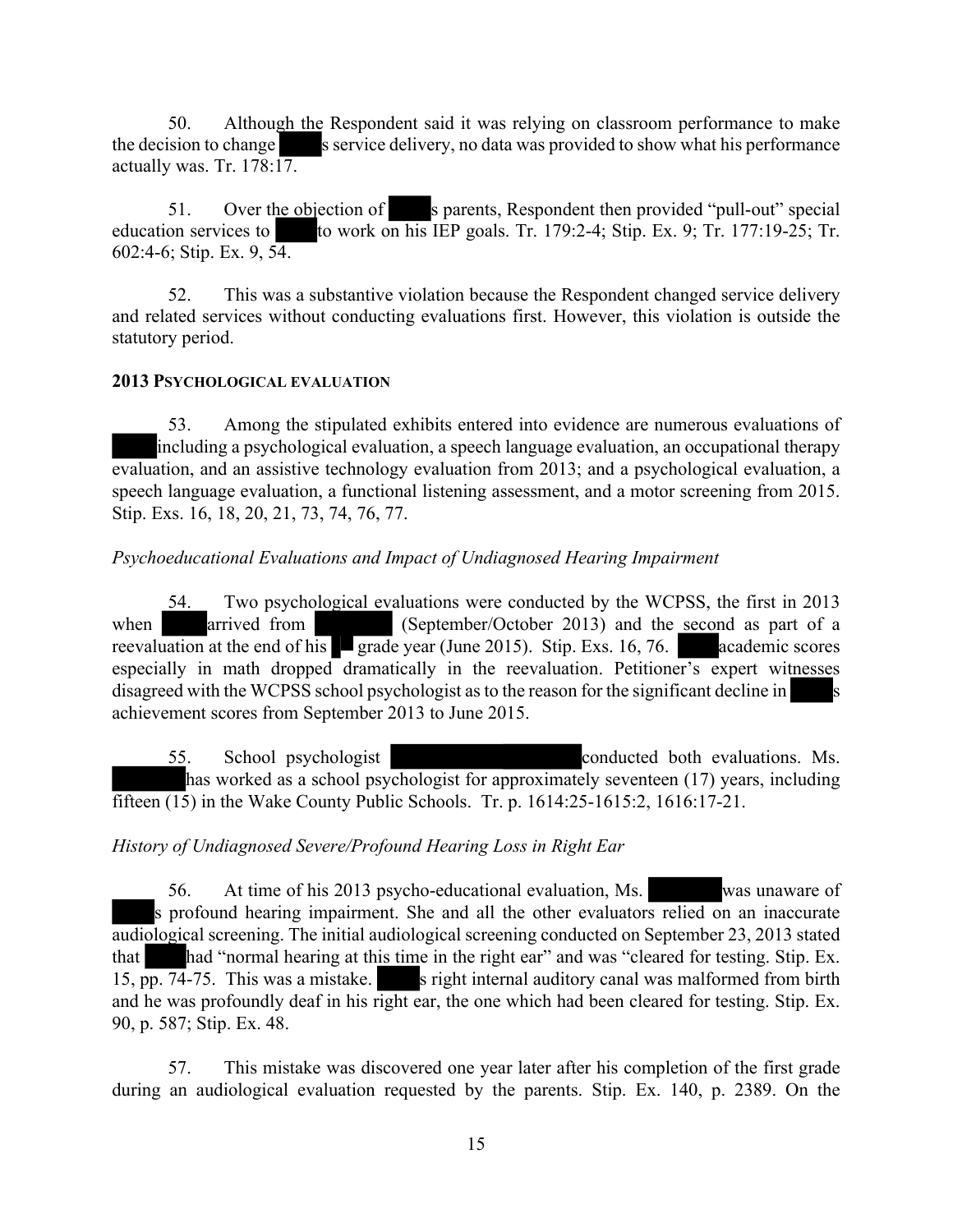09/30/2014 "evaluation, he demonstrated **normal hearing in Left ear and had Severe/Profound hearing loss in the Right ear."** Stip. Ex. 140, p. 2389 (emphasis in original).

58. According to WCPSS Lead (30), "the [09/30/2014] evaluation was the result of a parent request for an auditory processing evaluation" not a DEC 7 or routine hearing monitoring. Stip. Ex. 140, p. 2386. Ms. admitted that the WCPSS audiologist's actions were incorrect and that she should have "recommended a full audiological" evaluation. Stip. Ex. 140, p. 2386, *see generally* pp. 2385-2390. On the audiology screening form, the audiologist did not check the section which referred the parent to the WCPSS' "testing center for a comprehensive (free) hearing evaluation…". Stip. Ex. 15, p. 74. Stip. Ex. 15, p. 75.

59. All IEPs prior to October 20, 2014 failed to note this severe/profound hearing loss. *See* Stip. Exs. 4, 23, 37, & 43.

60. "Luckily," according to in her March 27, 2015 email, the parent "does not appear to be aware of this conflict in information." Stip. Ex. 140, p. 2389. Ms. Lafeve was concerned that had missed "large amounts of instruction during this period as a result of his hearing loss because teachers did not know to accommodate for it." Stip. Ex. 140, p.2390. In the email, Ms. reassured that there is "no audiological data" documenting the educational impact of this mistake. Stip. Ex. 140, pp. 2385-2388.

61. testified that they were not aware of this conflict in information about the WCPSS audiological screening or the concern regarding potential loss of instruction until they received the district's emails as part of the discovery process in this contested case. Tr. 860:21- 861:2.

62. School personnel were aware. reported that: "Linda [ , and [Senior Administrators for WCPSS] and I are continuing to review all data and information available to provide continued support to the school as they move forward with determining appropriate programming and services for  $\lceil$  Stip. Ex. 140, p. 2389.

63. The IEP team reconvened on October 20, 2014 and noted for the first time s hearing loss.

64. The parents' ability to meaningfully participate in IEP discussions about the educational impact of this audiological screening mistake was negated because they were not informed of the concern regarding potential loss of instruction until they received the district's emails as part of the discovery process in this case. Tr. 860:21861:2.

65. Of most concern to the Undersigned is that, although WCPSS coordinating EC teacher raised this issue among WCPSS staff including Senior Administrators, this potential loss of instruction because of the diagnosis delay was not discussed at any subsequent IEP meetings nor were the parents' privy to "all the data and information" purportedly reviewed by WCPSS staff. *See* Stip. Exs. 52, 56, 63, 71, 95, 194 (IEPs' minutes).

66. At the last IEP meeting on November 13, 2015, provided her list of concerns which noted "no mention is made of the inaccurate audiology screening" or the deprivation in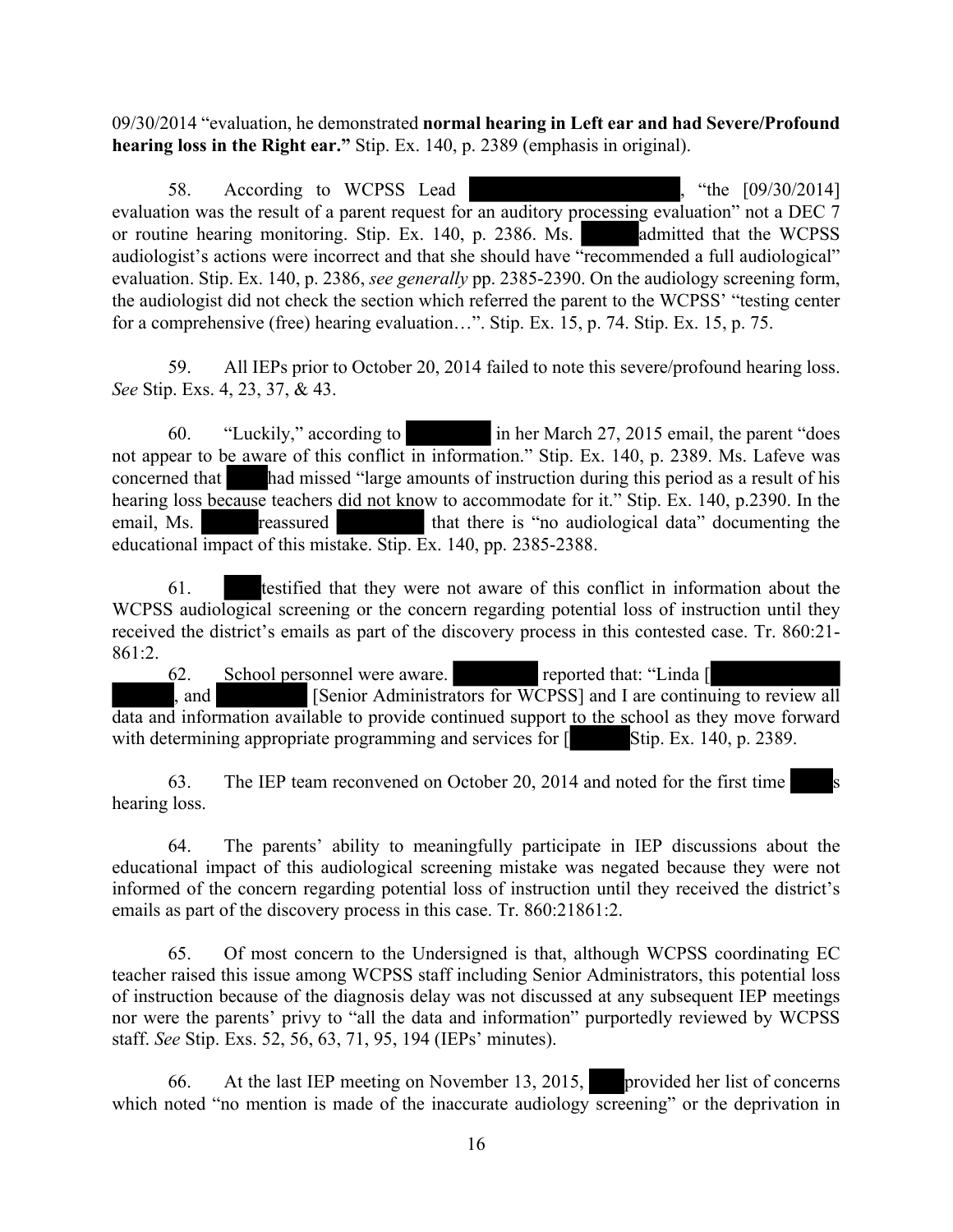educational benefits. Stip. Ex. 105, p. 806.The Undersigned finds that the potential loss of instruction due to this misdiagnosed hearing impairment, although prior to the relevant time periods, does impact the validity of the subsequent educational decisions and evaluations.

#### **2013 Psychoeducational Assessment**

67. Ms. admitted that she was aware that failed his newborn hearing screening prior to the 2013 testing. Tr. 1679:9-12. Nevertheless, other than closer seating, Ms. did not alter or modify s testing to accommodate or account for his hearing loss. Tr. 1692:3-21.

68. Respondent presented no evidence that the impact of s hearing impairment was considered when choosing testing instruments for either the 2013 or 2015 evaluation.

69. was given the Differential Ability Scales ("DAS") – Early Years Upper Battery to assess cognitive functioning. Ms. selected this assessment because it is a test instrument that is cited as appropriate for students with mild intellectual disabilities and included students with mild and moderate intellectual disabilities in the norming sample. Tr. 1625:20-  $1626.7$ 

70. Although Ms. testified that students with mild intellectual disabilities were included in the 79 students within the norming sample for the DAS, she did not know whether the norming sample included students with profound hearing loss, significant speech-language impairments, or Tr. 1682:22-1683:14.

71. On the DAS, s verbal reasoning ability standard score ("SS") was 77; his nonverbal reasoning score was  $\overline{67}$ ; and his overall General Conceptual Ability ("GCA") score was a 61. Stip. Ex. 16, p. 79.

72. Ms. did admit that nonverbal IQ tests were appropriate for students with hearing loss. Tr. p. 1681:1-7.

73. Although she did not note this on her 2013 Evaluation, Ms. testified that the 2013 achievement scores were probably inflated because of the limited item set. Tr. pp. 1630:17-1631:5.

74. A review of her "Summary and Recommendations" section in the 2013 evaluation the inconsistency of this testimony. In this section, Ms. reveals the inconsistency of this testimony. In this section, Ms. were better developed, falling in the average range for reading skills and below average range for math and writing skills. This *academic profile is consistent* with strengths and weaknesses evidenced in the classroom setting." Stip. Ex. 16, p. 83 (emphasis added).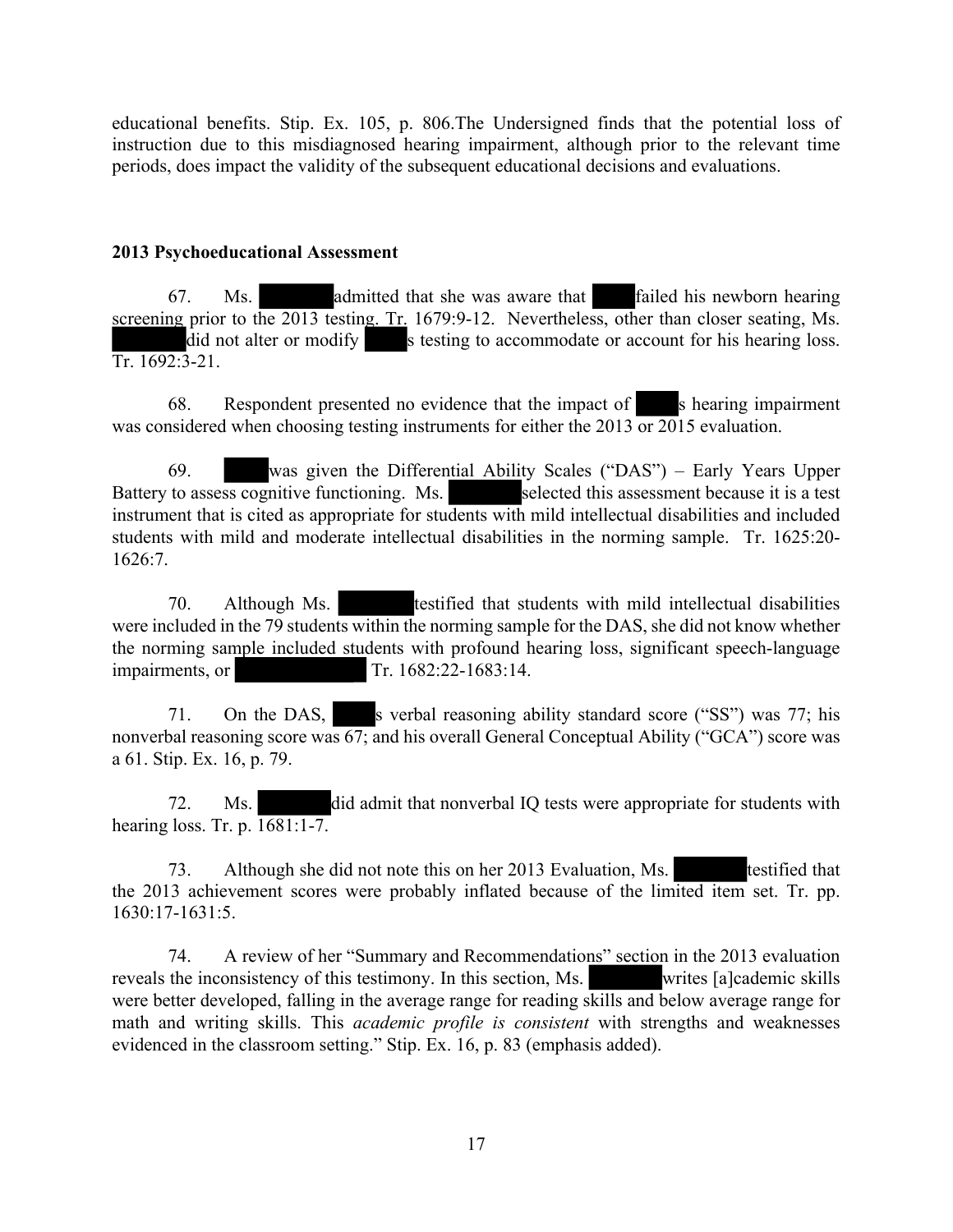75. Although Ms. **agreed that non-verbal IQ tests are appropriate for students** with hearing loss (Tr. 1681:17-20), and that performed better on his psychological evaluation in 2013 on matrices and subtests that evaluated his nonverbal reasoning through his perception and application of relationships among abstract figures (Tr. 1684:14-22), she did not use a nonverbal assessment, even in the alternative, for in 2015.

76. In 2013, Ms. noticed that s test results could have been impacted by his fine and gross motor skills deficits, yet she failed to communicate these concerns to the IEP team because was not receiving Occupational Therapy services at that time and it was her belief that those concerns would be addressed by the professional who assessed occupational therapy. Tr. pp. 1686:4-1687:13.

77. The Undersigned is very concerned that neither the IEP team nor Ms. revisited this anomaly or the appropriateness of the cognitive testing once  $\overline{s}$  hearing impairment was finally diagnosed. Moreover, the Senior WCPSS Administrators were sufficiently concerned about the impact of educational loss to raise the issue with the Lead Audiologist.

78. Although this was significant violation of FAPE to not conduct a full audiological assessment, it was before the applicable period. It does, however, cast doubt on the appropriateness of all subsequent decisions at the November 2014 IEP meeting and thereafter.

79. For this reason and because of the 2013-2015 Kaufman scores discussed *infra*, s cognitive testing is viewed with skepticism.

80. Ms. also conducted the Kaufman Test of Educational Achievement ("KTEA-II") Second Edition, which she testified was appropriate in part again because the normative sample included students with mild and moderate intellectual disabilities. Tr. p. 1628:220.

81. Ms. did not testify whether the KTEA-II included students with profound hearing loss, significant speech language impairments, or in the norming sample.

82. On the 2013 evaluation, Ms. noted that "[d]espite short attention, span, impulsivity and developmental difficulties,  $\sqrt{ }$  appeared to put forth good effort on task, therefore, the results of this evaluation are deemed to be a fairly accurate and reliance estimate of his current level of functioning at this age." Stip. Ex. 16, p. 78.

83. scored in the average range in reading composite (SS 92) and decoding composite (SS 93). Stip. Ex. 16, p. 81. An average standard score is 85-115. Stip. Ex. 16, p. 80.

84. He also scored in the average range in the subcategories of letter and word recognition (SS 102), reading comprehension (SS 85), math computation (SS 87), written expression (SS 87), phonological awareness (SS 86), and nonsense word decoding (SS 87). Stip. Ex. 16, p. 81.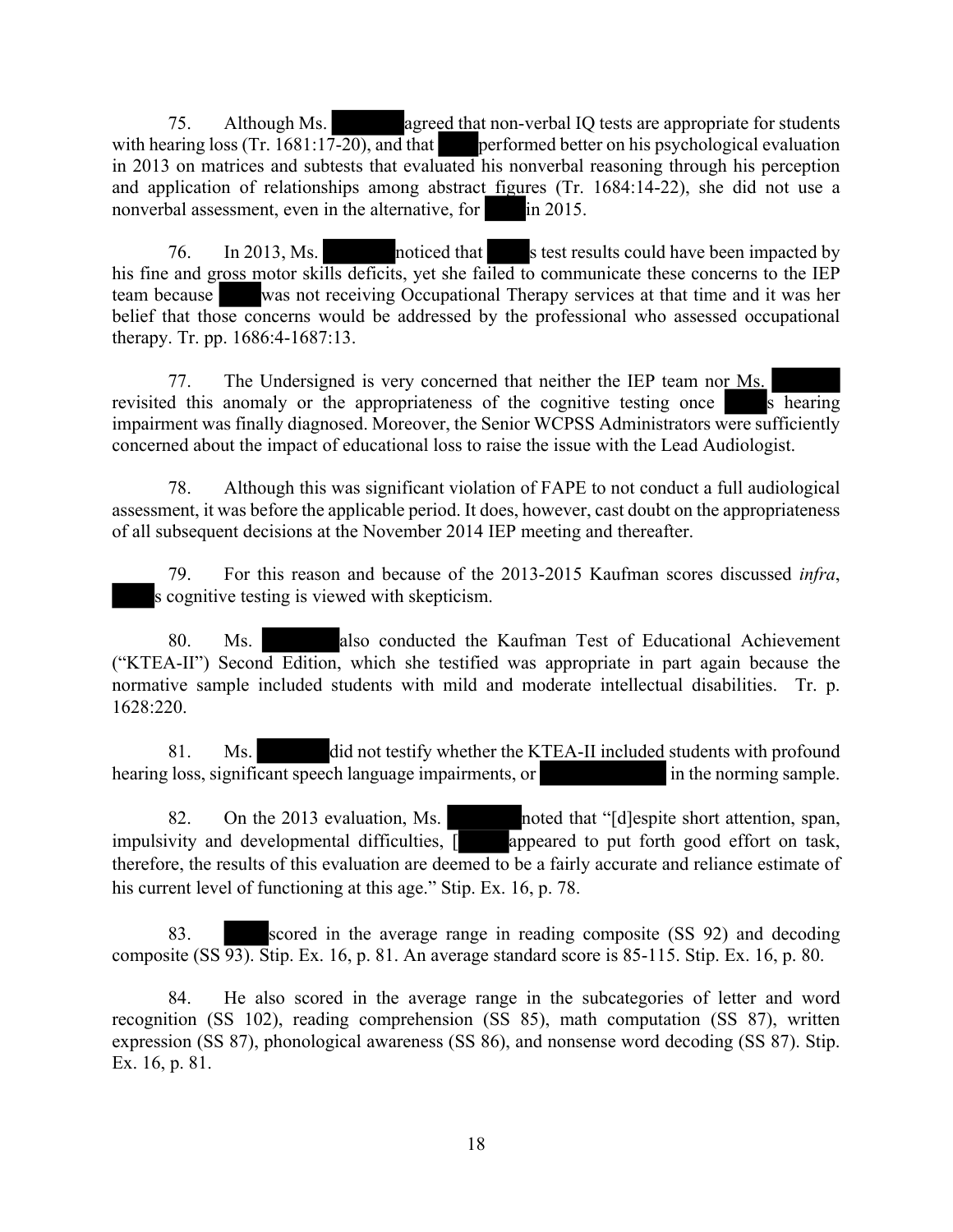85. scored below average in the subcategories of math concepts and applications (SS 74), spelling (SS 81) and composites of math (SS 78), written expression (SS 83), and soundsymbol  $(SS 84)$ <sup>11</sup>.

86. Both Ms. s first grade teacher, and completed the Vineland -II rating scales. Stip. Ex. 16, p. 82. Ms. scores were significantly lower than s in all skill areas. Stip. Ex. 16, p. 82 (compare Teacher Rating to Parent Rating). S academic achievement in all areas were significantly higher than his adaptive functioning rating by both his teacher and parent. Stip. Ex. 16, p. 81, 82. In his adaptive functioning composite, showed consistent strength in his written communication skills and interpersonal relationships but overall a low adaptive rating especially in motor skills. Stip. Ex. 16, pp. 81-82.

87. In summary, scored in the average range in 2 of 5 global categories (reading composite and decoding composite) and in 6 of 8 sub categories (letter and word recognition, reading comprehension, math computations, written expression, phonological awareness, and nonsense word decoding). He attained a very high score in letter and work recognition, and an average score overall in reading comprehension. Stip. Ex. 16, p. 81; Tr. 180:12-181-1.

88. Based on this evaluation, s academic skills significantly exceeded his cognitive ability. Tr. 1688:3-6; Stip. Ex. 16.

89. Ms. **failed to comment in her report or her testimony why** achievement standard scores ranged between 13 to 41 points higher than his General Conceptual Ability. *Compare* Stip. Ex. 16, p. 81 *to* p. 79.

90. Any discussions regarding this anomaly are not reflected in the November 7, 2013 IEP minutes or thereafter. Stip. Ex. 25.

91. Within one year, s academic achievement scores fell from -4 to -39 points, most significantly in math. *Compare* Stip. Ex. 16 (9/26/13) *to* Stip. Ex. 48 (9/30/14).

<sup>&</sup>lt;sup>11</sup> The below average standard score of 84 for sound-symbol composite appears inaccurate because the subcategories of phonological awareness (SS 86) and nonsense work decoding (SS 87) are average.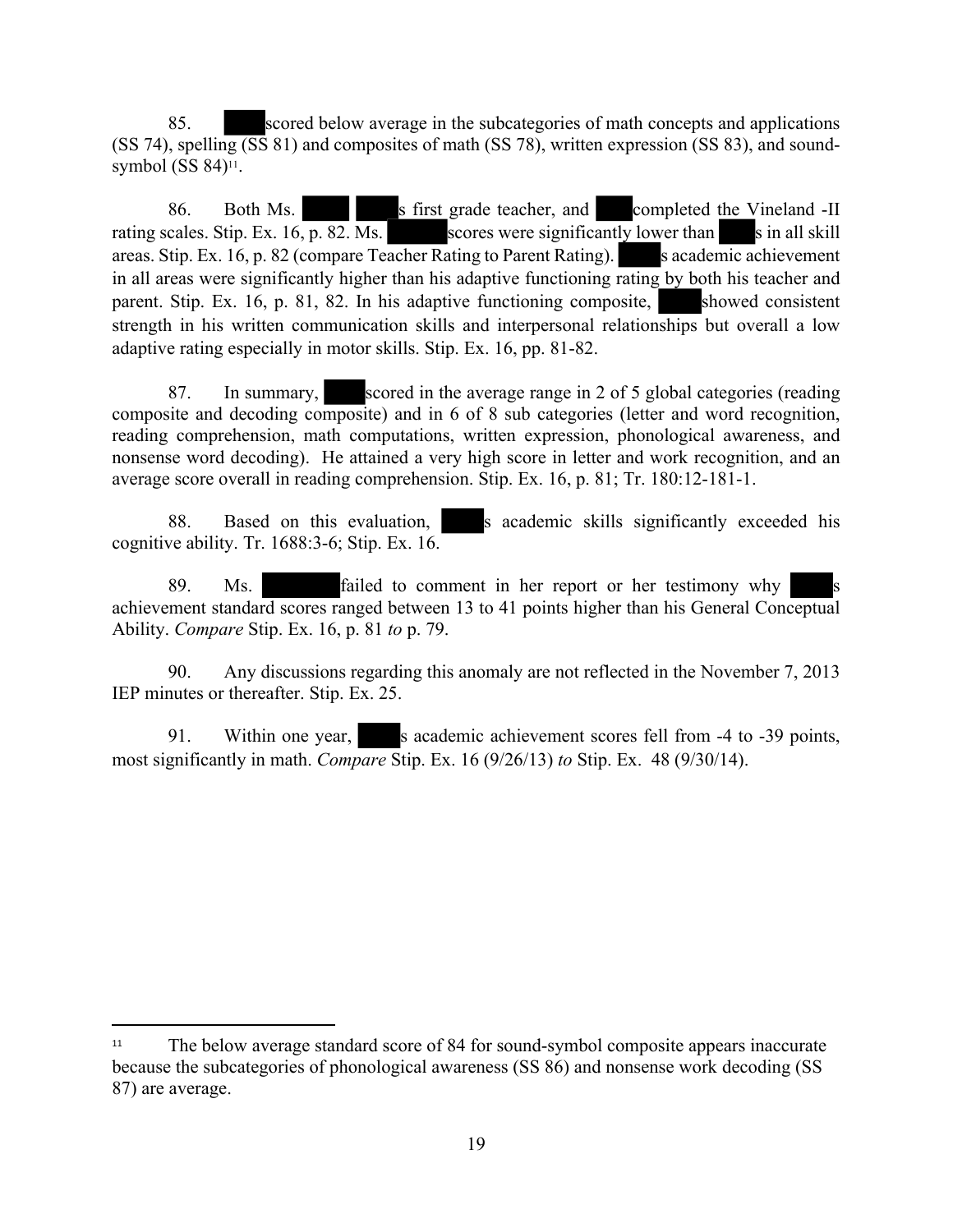#### **Audiology Evaluation September 2014**

92. In December 2013, s private developmental therapist, observed him at school and recommended that be assessed for auditory processing delay. Tr. 835:1-3. In September 2014, informed s the school speech language pathologist and his special education teacher, that she had concerns about a possible central auditory delay. Tr. 835:4- 7. A comprehensive assessment conducted on September 30, 2014 revealed that was severely/profoundly deaf in his right ear, a fact the district had failed to determine in September 2013 because the audiologist had switched the headphones during the screening. Stip. 49; Stip. Ex. 48.

# **November 7, 2013 IEP Meeting**

93. [At the November 7, 2013 IEP meeting,] s eligibility was changed to Intellectual Disability as a primary area, and Other Health Impaired as a secondary area. Stip. 34.

- 94. The Prior Written Notice from that meeting reflects the following decisions:
	- a. changed s area of eligibility from Developmentally Delayed to Intellectual Disability as primary with Other Health Impaired as secondary;
	- b. developed a new IEP;
	- c. determined an iPad was not required but could be accessed as a strategy;
	- d. agreed to provide a special chair through the physical therapy department for use in the classroom and during speech/language therapy;
	- e. added additional occupational therapy goals requested by Petitioners;
	- f. after proposing an increase in special education services in a special education setting for two hours, when Petitioners expressed disagreement with this amount, the IEP team agreed to provide special education services, 36x a reporting period for 60 minutes each session;
	- g. and the team agreed to provide Petitioners with daily correspondence regarding s' day and skills he may be working on.

Stip. 34; *see also*, Stip. Exs. 23, 24, & 25. (emphasis added)

95. Both and attended the November 7, 2013 IEP meeting and received a copy of the Prior Written Notice and the Minutes. Stip. 36; Stip. Ex. 25.

96. During the November 7, 2013 IEP meeting, the IEP team increased time in a separate special education setting again over the parent objections. *See* Stip. Ex. 34. Initially, Respondent proposed an increase to two (2) hours per session but when the parents objected,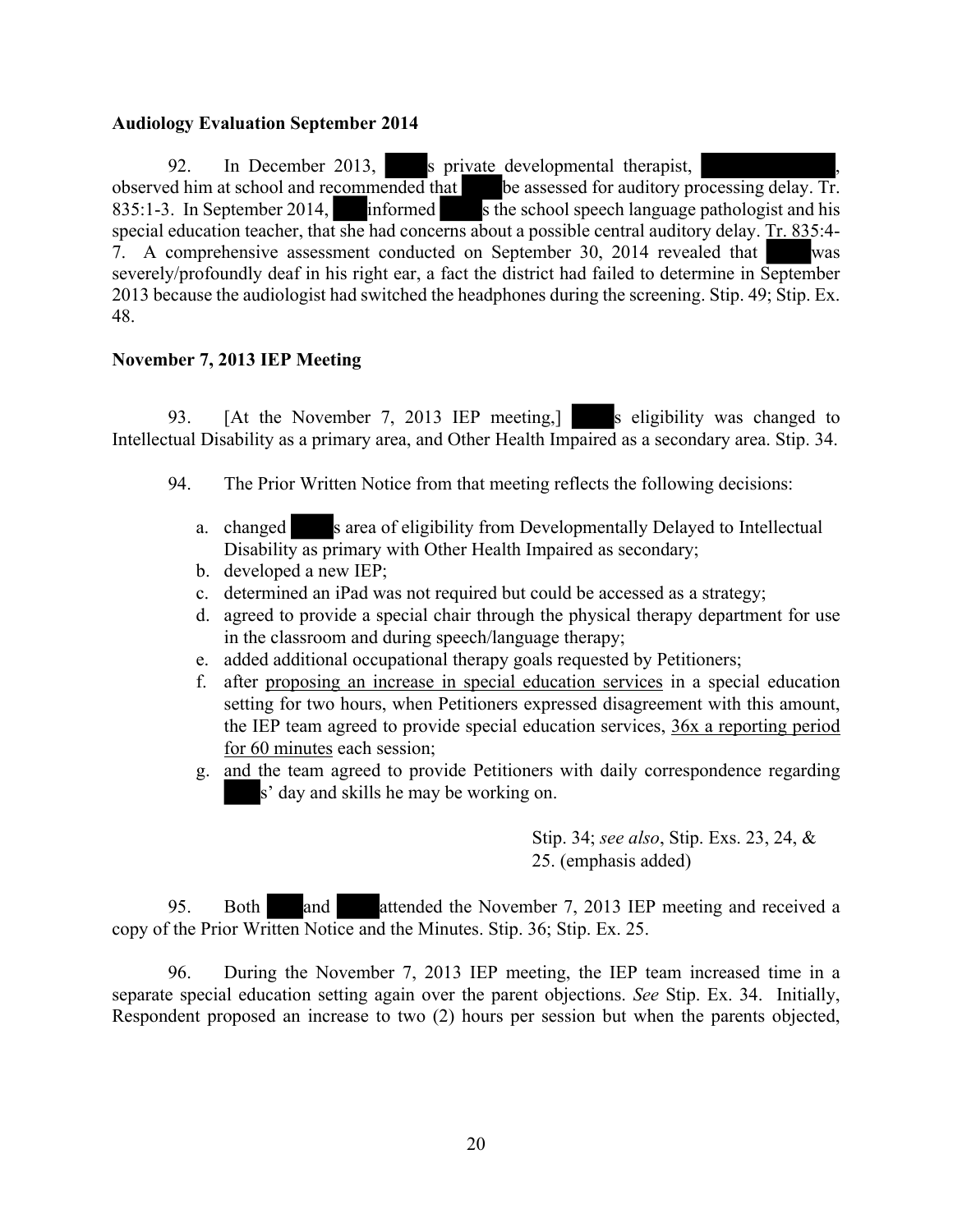Respondent instead increased the number of sessions from 32 to 36 per reporting period<sup>12</sup>, and increased the length of session times from 45 minutes to 60 minutes. Stip. 34; Stip. Ex. 23, p. 126.

97. Petitioner inquired about an inclusion specialist. Stip. Ex. 25, p. 136; Tr. 714:2-4. The minutes to this meeting reflect that when inquired about an inclusion specialist, s special education teacher "explained to mom that Wake County does not have an inclusion specialist." Stip. 34; *see also*, Stip. Ex. 25.

98. Also, reflected in the minutes is that the assistant vice-principal, explained to the parents that "it was at the discretion of the school to say whether inclusion can or cannot be provided." Stip. Ex. 25, p. 137; Tr. 713:11-13.

99. An IEP team is required to justify the reason for any removal from nondisabled peers by explaining "why the services cannot be delivered with nondisabled peers with the use of supplemental aids and services." Stip. Ex. 23, p. 128. Respondent included the following statement as a justification for removing from his nondisabled peers: " is working below grade level in all academic areas and requires direct instruction in a small group setting to meet his academic needs." *Id.*

100. According to Dr. this justification does not address why services cannot be delivered with nondisabled peers with the use of supplementary aids and services, nor is the justification an appropriate reason to remove from his nondisabled peers. Tr. 184:9-16. Dr. described how special education is a service under IDEA, special education is not a place, that IEP goals can be implemented in any location, and that the goals as written in the November 8, 2013 IEP could have been implemented in the general education classroom using systematic instruction and embedded instruction strategies. Tr. 182:19-23; Tr. 194:15-18.

101. At that time Petitioner provided the team with an educators' manual entitled *"Supporting the Student with in Your Classroom"* by the Association of Western Michigan. Tr. 709:20-710:2. The manual contains general information about people first language, strategies and tips for math, language arts, social skills, and fostering peer relationships in the classroom. Tr. 710:308. provide the manual to all of teachers at Tr. 709:23-25.

102. However, no one followed up with to see how the information could be used. Tr. 710:25-711:1 Parents were advised at the November IEP meeting the "push-in services were not an option due to budgets staffing and requirements." Tr. 719:5-11 (testimony of

103. Although his IEP called for 36 sessions of resource per each 9-week reporting period, received resource services daily which averaged 44 times per reporting period. Tr.  $715:25 - 716:1$ .

<sup>&</sup>lt;sup>12</sup> A reporting period is usually 9 weeks. Tr. 715:6. The average number of days for a "track period" at a year round school, is 44 days. *su* Stip. 27 and Stip. 26.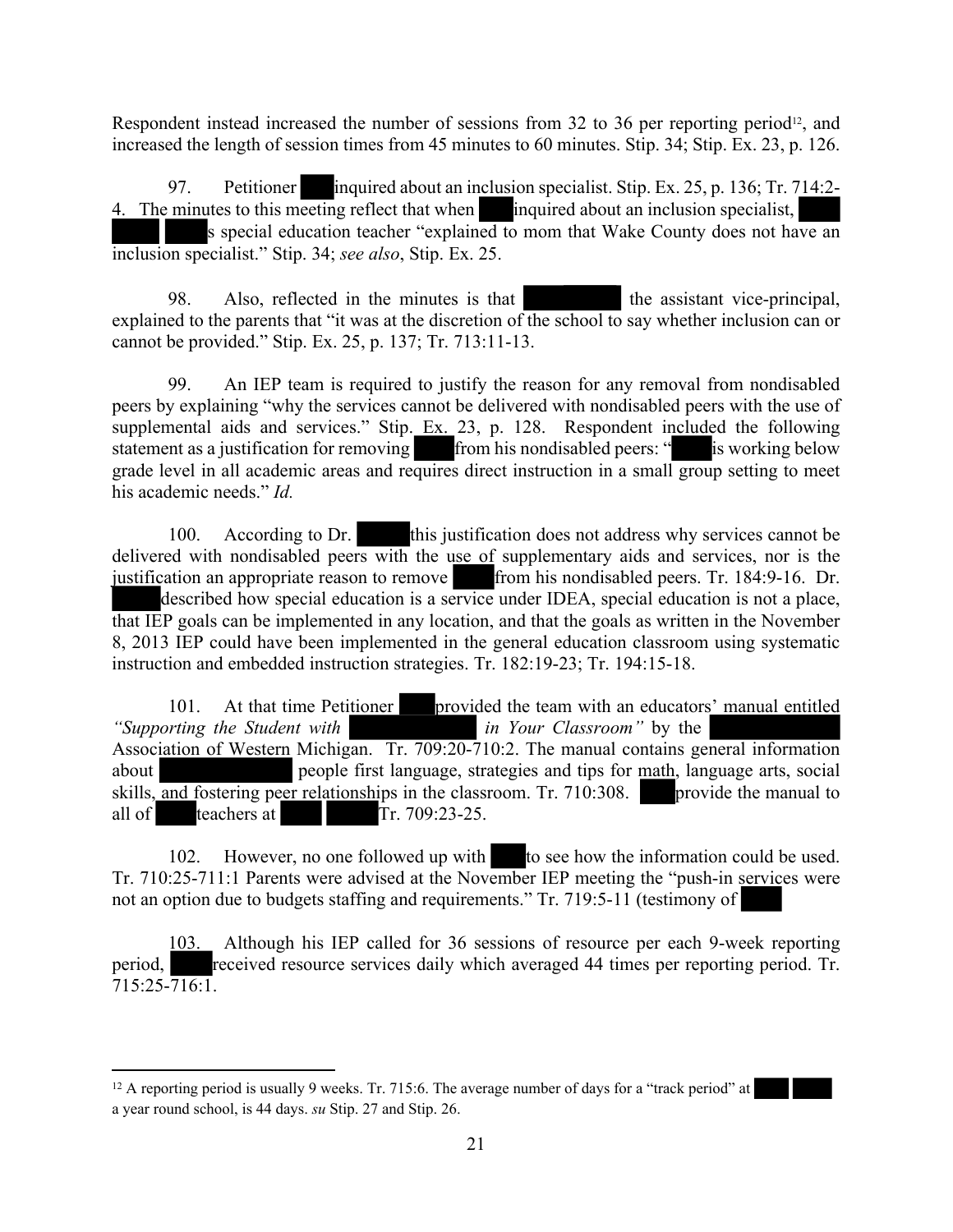#### **December 19, 2013 IEP Meeting**

104. A third IEP meeting was held on December 19, 2013 ["December 2013 IEP"] to discuss parent concerns, and that those concerns were: to review accommodations at a future time, to review the amount of time is removed from the general education classroom, and to review when is pulled from the classroom. Stip. 37; *see also*, Stip. Exs. 31, 32 & 33; Tr. 718:16-24. Tr. 719:20-720:1.

105. The purpose for the IEP meeting on the Invitation to Conference for the December 19, 2013 IEP meeting was "Discuss parent concerns." Stip. 38; *see also*, Stip. Ex. 30.

106. The purpose of the IEP meeting on December 19, 2013 did not include a review of s IEP goals, and s goals were in fact not reviewed or modified at this meeting. Stip. 39; *see also*, Stip. Exs. 30, 31, & 32.

107. Although the increase in service delivery time resulted in a different placement for the new placement was not reflected on his IEP. Stip. Ex. 31, p. 177. The LRE justification statement was the same as the previous IEP even though the time doubled. *Compare* Stip. Ex. 23, p. 128 *with* Stip. Ex. 31, p. 177.

108. In Dr. opinion, this is not an appropriate reason to double s time removed from nondisabled peers as there is research that students working below grade level can participate fully, nor is it appropriate to remove from his nondisabled peers to increase his rate of progress or provide specialized instruction. Tr. 255:19-256:24; Tr. 256:4-9. Rather, the IEP could be implemented in the general education classroom as it was written. Stip. Ex. 31; Tr. 257:10-19.

109. Dr. opined that the team opted to remove from the general education classroom to receive special education services because they were unsure of how to provide academic instruction to in the general education classroom. Tr. 258:5-9.

110. The team refused to clarify the supplemental aids and supports, and instead agreed for the special education teacher to amend them, and for them to be discussed at a later meeting. Tr. 721:7-10; Stip. Ex. 32, p. 181.

111. During s first grade year in he was removed every day during math. Stip. Ex. 137, p. 2350-2351; Tr. 261:12-14. As a result, there is no evidence in the schedule that was receiving instruction on math Common Core Curriculum. Tr. 261:21-24 (testimony of

112. Both and attended the December 19, 2013 IEP meeting and received a copy of the Prior Written Notice and the Minutes. Stip. 40; Stip. Ex. 32.

113. Although the December 2013 IEP indicated that would receive specialized instruction in academics 36 times reporting period, once again, he was removed every day of the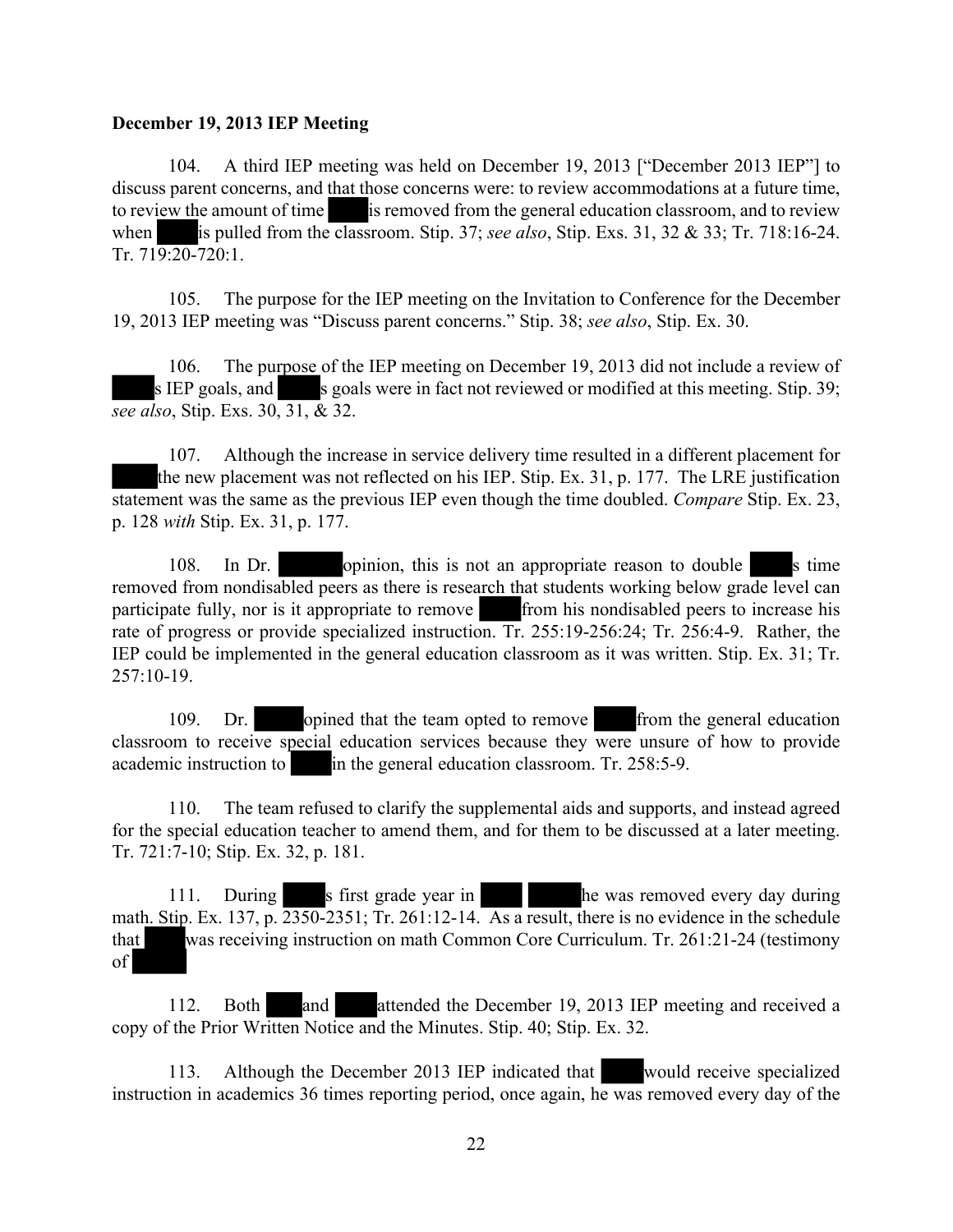reporting period which ranged from 40-51 days. *See* Stip. 27. This removal was inconsistent with his IEP and these removals continued into the 2014-2015 and 2015-2016 school years. Tr. 262:12-21.

#### **June 13, 2014 IEP Meeting**

114. A fourth IEP meeting was held, at parent request, on June 13, 2014 ["June 2014 IEP Meeting" to address parent concerns, including a review of s accommodations. Stip. 41; *see also*, Stip. Exs. 36, 38, 39, p. 242; Tr. 265:17-18.

#### *Teacher Collaboration Issue and Change in LRE*

115. At the June 13, 2014 IEP meeting, there was an extensive discussion about collaboration between the general education and the resource teachers with an agreement to meet once a week, and include , saide. This was not documented in the Prior Written Notice for the meeting. *See* Stip. Ex. 38; Tr. 773:18-774:4.

116. Even though s goals were not discussed (Stip. 42), Respondent again raised increasing the time that was segregated from his non-disabled peers despite that this was not the purpose of the meeting. Stip. Ex. 39, p. 243; Tr. 265:8-11; Stip. Ex. 38, p. 239.

117. At the June 2014 IEP meeting, the LEA representative, Principal commented about what the difference is between "modifying and changing", the regular education curriculum and gave the opinion that regular education teachers cannot change what is being taught. Stip. Ex. 39, p. 243. Dr. testified that Mr. was not correct, rather, the purpose of an IEP is to individualize instruction including changing what is taught to meet an individual student's needs. Tr. 266:16-22.

118. attended the June 13, 2014 IEP meeting and received a copy of the Prior Written Notice and the Minutes. Stip. 43; Stip. Ex. 38.

#### *Progress in First Grade*

119. s final report card for the 2013-2014 school year indicates received a 3 ("Proficient") in Social Studies, Visual Arts, Music, and Healthful Living, and received a 2 ("Approaching Proficiency") in the areas of Science, and received a 1 ("Non-Proficient") in English-Language Arts and Mathematics. It is further stipulated that received a 3 ("Meets expectations") in Conduct and received a 2 ("Inconsistently meetings expectations") in Work Habits. Stip. 44; *see also*, Stip. Ex. 41.

120. Based on s educational records, even though he was below grade level, he made "noticeable academic progress." Stip. Ex. 41, p. 252 (1st Grade Report Card regular teacher comments). The regular education teacher noted that: "[i]t has been amazing to watch  $\lceil$  s] progress this school year. He is working hard to make gains in both his academic areas as well as his social areas. Keep up the hard work,  $\lceil$  Stip. Ex. 41, p. 252.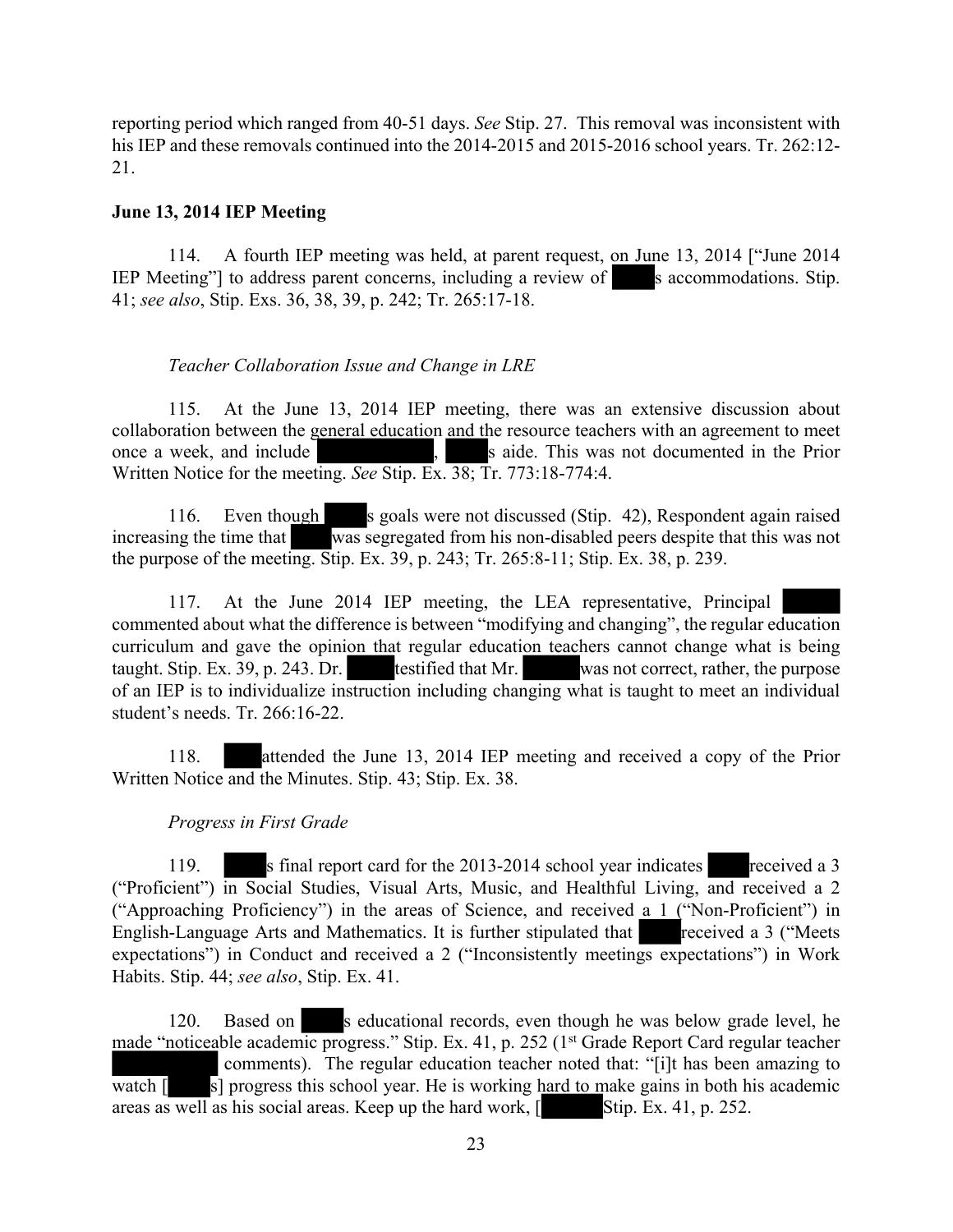121. He also made consistent progress on almost all his IEP goals. Stip. Ex. 47 (IEP Progress Report).

122. None of the IEPs during his first grade year noted that his behavior was disruptive in the regular education classroom. *See* Stip. Exs. 23, 31, 37.

#### **2014-2015 SCHOOL YEAR SECOND GRADE**

123. was assigned to regular education classroom at the parent's specific request for his second grade year. Tr. 776:21-22. Ms. classroom had more than twenty (20) students in it during the 2014-2015 school year. Tr. 1439:16-18. Ms. testified that she provided with instruction in all core academics along with science and social studies. Tr. 1440:7-11. also traveled with his non-disabled peers to specials, which included music, physical education, computer lab, media center, and art. Tr. 1441:25-1442:3; 1536:23-1537:7.

124. Ms. had been a teacher for nine (9) years. She received a Bachelor's degree in Elementary Education and is licensed in elementary education K-6, with a pre-K add-on. She had experience teaching students with disabilities in the regular education classroom. Tr. 1435:24- 1437:1. In addition to her training and experience, Ms. presented as a knowledgeable and dedicated teacher who worked closely with in the general education classroom and collaborated with the special education teacher  $\overline{Ms}$ . to the best of her ability. Ms. was highly credible to the Undersigned and her testimony was afforded proper deference.

125. **is a year round school and** has consistently attended as a Track 4 student. Stip. 25.

126. Track 4 track-in periods for the 2014-2015 school days contained the following amount of scheduled instructional days:

a) Reporting Period 1: 44 full school days; 1 early release day

b) Reporting Period 2: 40 full school days; 2 early release days

c) Reporting Period 3: 40 full school days; 3 early release days

d) Reporting Period 4: 51 full school days

Stip. 27.

127. During the 2014-2015 school year, also received two hours of direct specialized instruction on his IEP goals in a special education resource classroom from

128. Ms. has a Bachelor's degree and a Master's degree in Special Education. Tr. 1713:22-1714:6. She has an "add on" certification related to mentally handicapped students. Tr.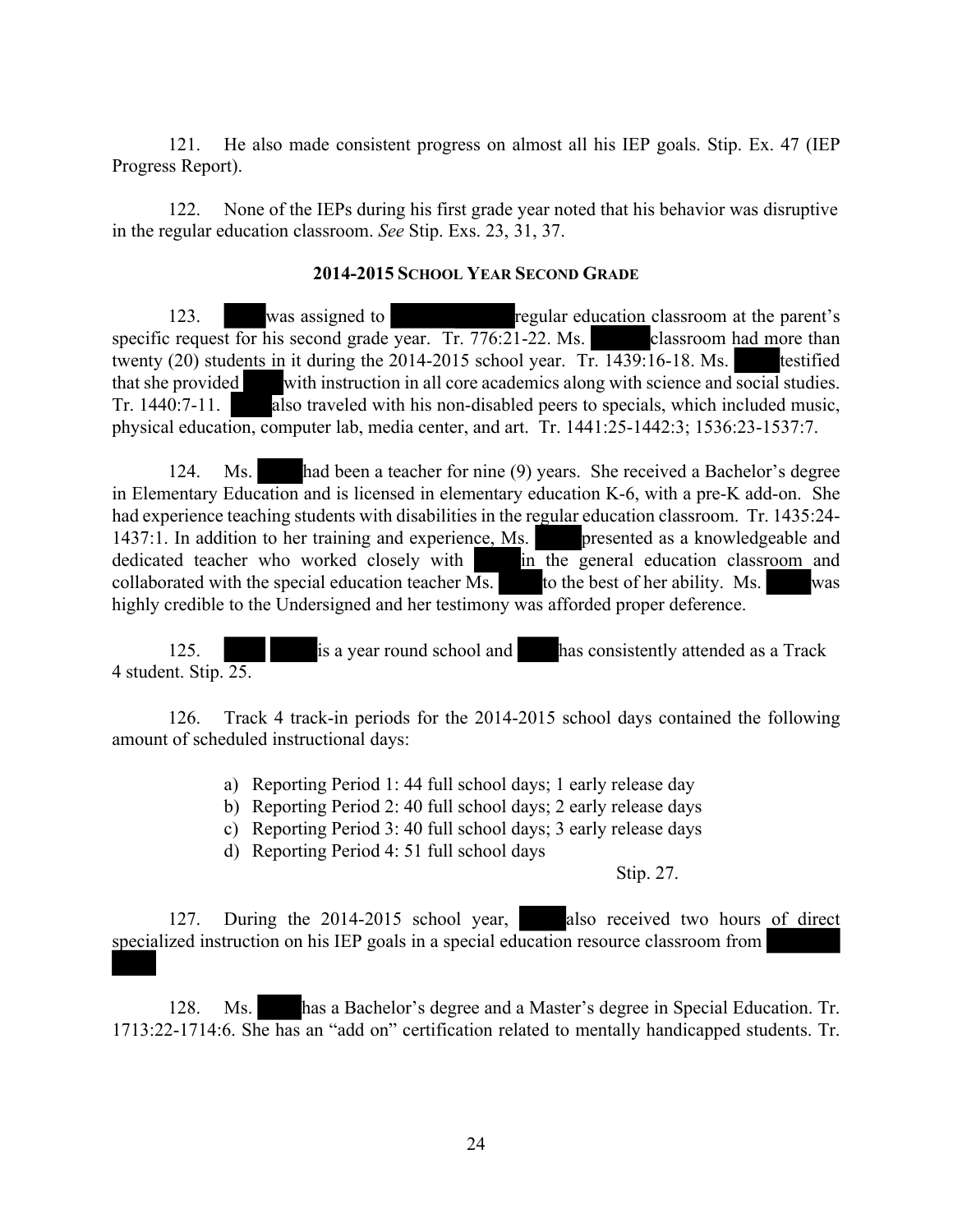1714:7-10.<sup>13</sup> Her licensure is in the categories of learning disabilities and intellectual disabilities. Tr. 1714:13-14. She has been teaching students with mild intellectual disabilities for all twenty years of her teaching career. Tr. 1714:15-18. She has specific experience teaching students with Tr. 1724:19-20. The Undersigned found Ms. testimony credible and reflective of her sincere attempts to assist with s inclusion to the best of her ability.

129. s schedule was changed several times during the school year. While he generally received instruction on his IEP goals in the special education setting with Ms. at times when his non-disabled peers received core academic instruction from Ms. he continued to receive core academic instruction in the general education classroom as well. *Compare* Pet. Ex. 19 *with* Stip. Ex. 109.

130. According to Ms. changes were made to the schedule to ensure that was present in her classroom for core academic instruction at times when he was most likely to be successful accessing that material. Tr. 1479:5-1480:13. These changes also changed the amount of special education service delivery.

# **August 11, 2014 IEP Meeting**

131. The first IEP meeting of the 2014-2015 school year was held on August 11, 2014, IEP meeting ["August 2014 IEP Meeting"] to discuss parent concerns. Stip. 45; *see also*, Stip. Ex. 42.

132. attended the August 11, 2014 IEP meeting and received a copy of the Prior Written Notice and the Minutes. Stip. 46; *see also*, Stip. Exs. 44 & 45.

133. The purpose of the IEP meeting on August 11, 2014 did not include a review of s goals, and s goals were not reviewed or modified at this meeting. Stip. 47; *see also*, Stip. Ex. 42-45.

134. The Prior Written Notice from the August 11, 2014 IEP meeting ["August 2014 IEP"] indicates s IEP team made the following decisions:

- a) discussed the parent's concerns regarding collaboration between the regular education and special education teacher and agreed that collaboration would occur informally and approximately every two weeks;
- b) rejected s request that collaboration between the regular education and special education teachers be added to  $\blacksquare$  s IEP; and
- c) updated s present levels of performance to reflect more current assessment information.

<sup>13</sup> The Undersigned is aware that this term is no longer used in education, but includes it to accurately reflect the actual certification possessed by Ms.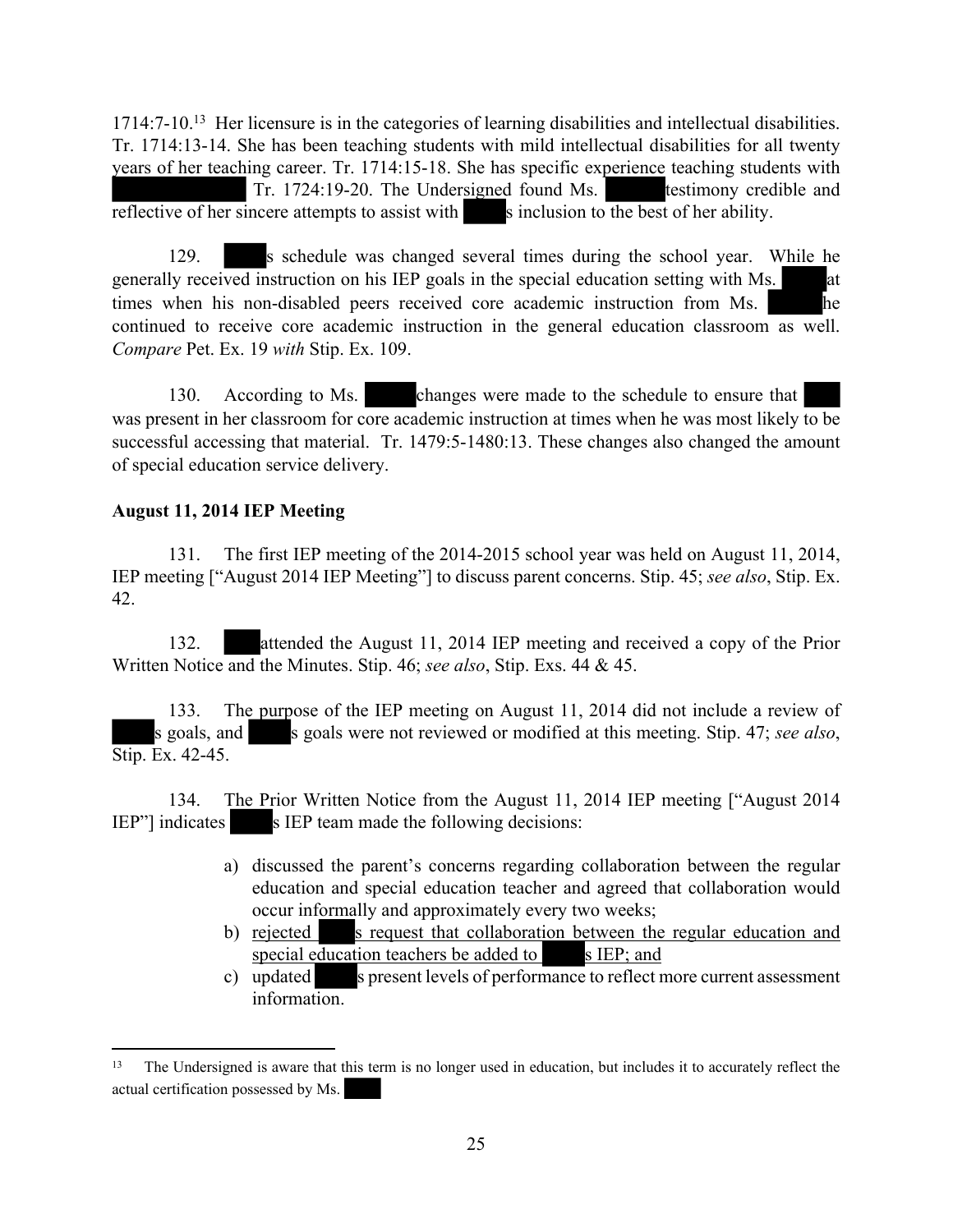#### *Collaboration Issue Discussed*

135. At the meeting the team discussed collaboration between the regular education and special education teacher, and decided that the collaboration would occur informally approximately every two weeks but would not be added to the IEP. Stip. 48; Stip. Ex. 44. Dr. testified that without it being in the IEP there was no guarantee collaboration will occur. Tr. 497:8-12. This foreshadowed what happened in the 2015-2016 school year.

136. Although the team agreed to informal collaboration, Dr. saw no evidence of the informal collaboration purportedly held approximately every two weeks between the regular education and general education teachers, or that they were receiving support from a collaborative teaching relationship. Tr. 269:6-10; Tr. 270:1-3.

137. According to Dr. the purpose of planned collaboration between the regular education and special education teacher is to identify learning outcomes and learning strategies to support a disabled student in general education instruction so that those who are responsible for instruction know what and how to do it. Tr. 270:4-12 (testimony of

138. There is quite a bit of research, including research conducted by Dr. to support the importance and effectiveness of planned collaboration. Tr. 270:13-20. Planned collaboration between the special and regular education teacher is a supplemental aid and service that can be added to the IEP. Tr. 270:2125, Tr. 271:1-7.

139. The Undersigned finds that planned collaboration is appropriate for practicable for his teachers to implement, and that it should be a supplemental aid/service on all his IEPs.

140. The team also discussed data collection at the August 11, 2014 IEP meeting. The minutes noted that Mr. stated that "data is not written down but can be articulated." Stip. Ex. 45, p. 278.

141. Dr. testified that to make timely decisions about the effectiveness of instruction, data needs to be written and graphed. Tr. 272:22-273:1(testimony of Without hard data, there's a risk that teachers will continue ineffective practices as teachers have poor sense of what a student's progress really is. Tr. 273:1-7.

142. According to Dr. teachers who take data have much better information to make decisions, and made much more timely decisions for their students. Tr. 273:7-14.

143. Although testified she took data, she destroyed it at the end of the 2014-2015 school year. Tr. 1796:18-1797:5 (destroyed math goal data); Tr. 1803:8-14 (destroyed data end of school year); Tr. 1811:13-1812:2 (destroyed reading and writing data); Tr. 1798: 14- 23 (destroyed data used for present levels).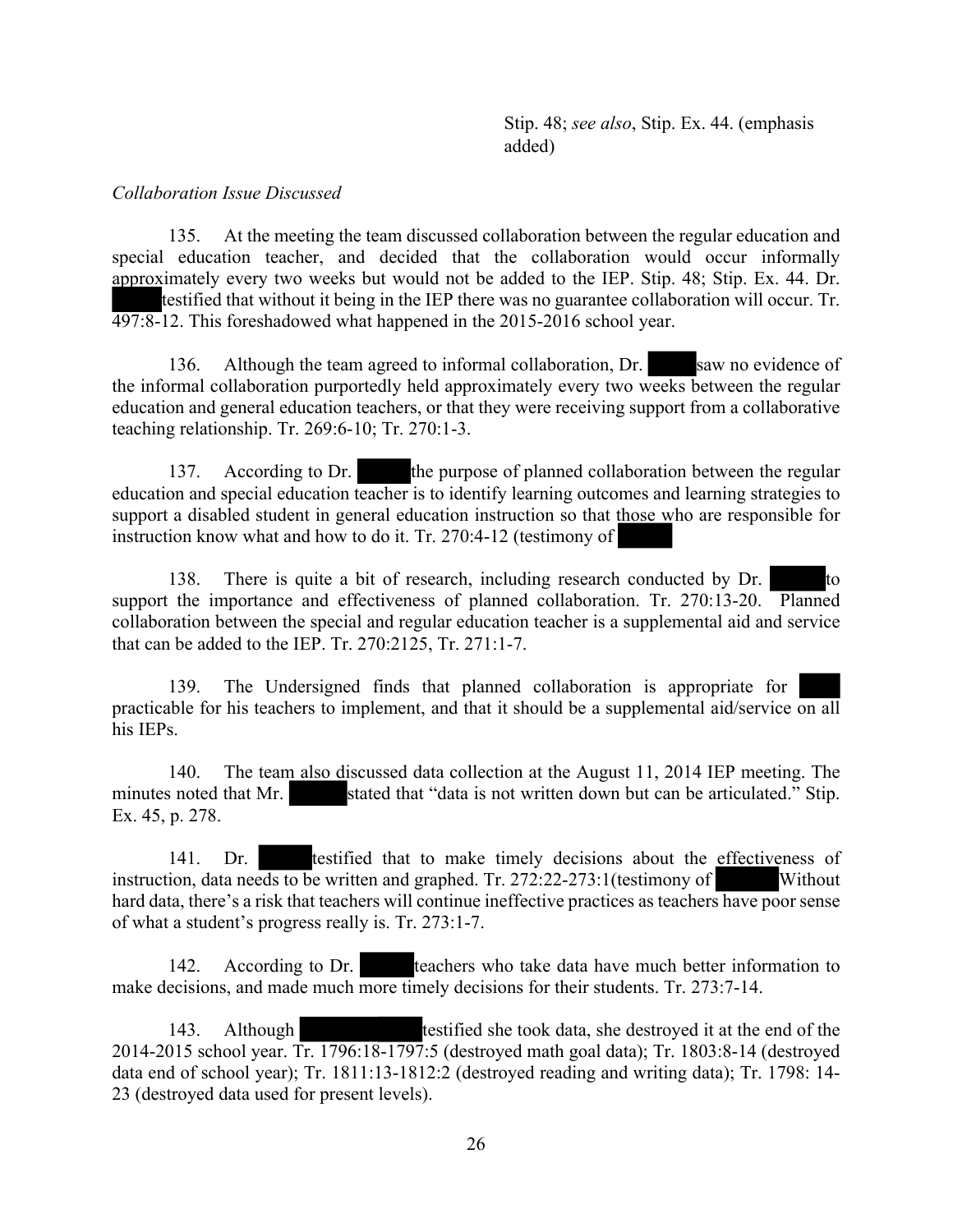144. The Undersigned agrees that systematic data collection is important to monitor s progress or lack thereof and that this data should be shared with the IEP team and the parents. Ms. destroyed data, which would have been helpful in determining educational progress, and the appropriateness of his inclusion.

145. Ms. never analyzed or collected any data on rate of progress during the 2014-2015 school year. Tr. 1801:5-25.

#### *Goals not Tied to Common Core*

146. At the August 11, 2014 IEP meeting, the parents asked that  $\blacksquare$  s IEP goals be tied to the Common Core standards. Tr. 794:10-14; Tr. 801:9-15; Stip. Ex. 45, 278.

147. According to his IEPs, was being educated on the general education curriculum, and the curriculum was derived from the Common Core standards. Tr. 802:17-803:2.

148. paid for and provided the team with a goal database that tied IEP goals to the Common Core standards. Tr. 795:13-15. There is research supporting the benefits of tying IEP goals to grade level standards, and it would have been both practicable and appropriate for s IEP Team to tie his goals to grade level content. Tr. 274:4-11; Tr. 274:20-23 (testimony of

149. At the meeting, s IEP team refused to change his goals at this meeting, as they felt that since he was below grade level, his goals were remedial and should not be tied to the second grade level content. Stip.  $47$ ; Tr. 795:16-20. All of s IEP's indicated he was on Common Core Curriculum during the statutory period.

150. Even though Petitioners and their expert contend that the IEP goals must be tied to the Common Core, Petitioners have cited no statutory requirement and the Undersigned has found no statutory or regulatory requirement that the IEP goals must be tied to grade level standards.

151. The IEP requires that the Present Levels of Academic and Functional Performance ("Present Levels") describe how the student's disabilities *affects his involvement in the general curriculum.* Special education is specially designed instruction to meet the unique needs of 20 U.S.C. § 1401 (29). IEP goals are to ensure *access* to the general education curriculum.

#### *September 30, 2014 Severe/Profound Hearing Loss Discovered in Right Ear*

152. An audiological screening was conducted by a WCPSS audiologist [at parent request] on September 30, 2014 that indicated had normal hearing in his left ear, profound hearing loss in his right ear, that he was cleared for school-based testing, recommended preferential seating, and referred for an ENT examination. Stip. 49; *see also*, Stip. Ex. 48 (emphasis added) and Evaluation Section *supra*.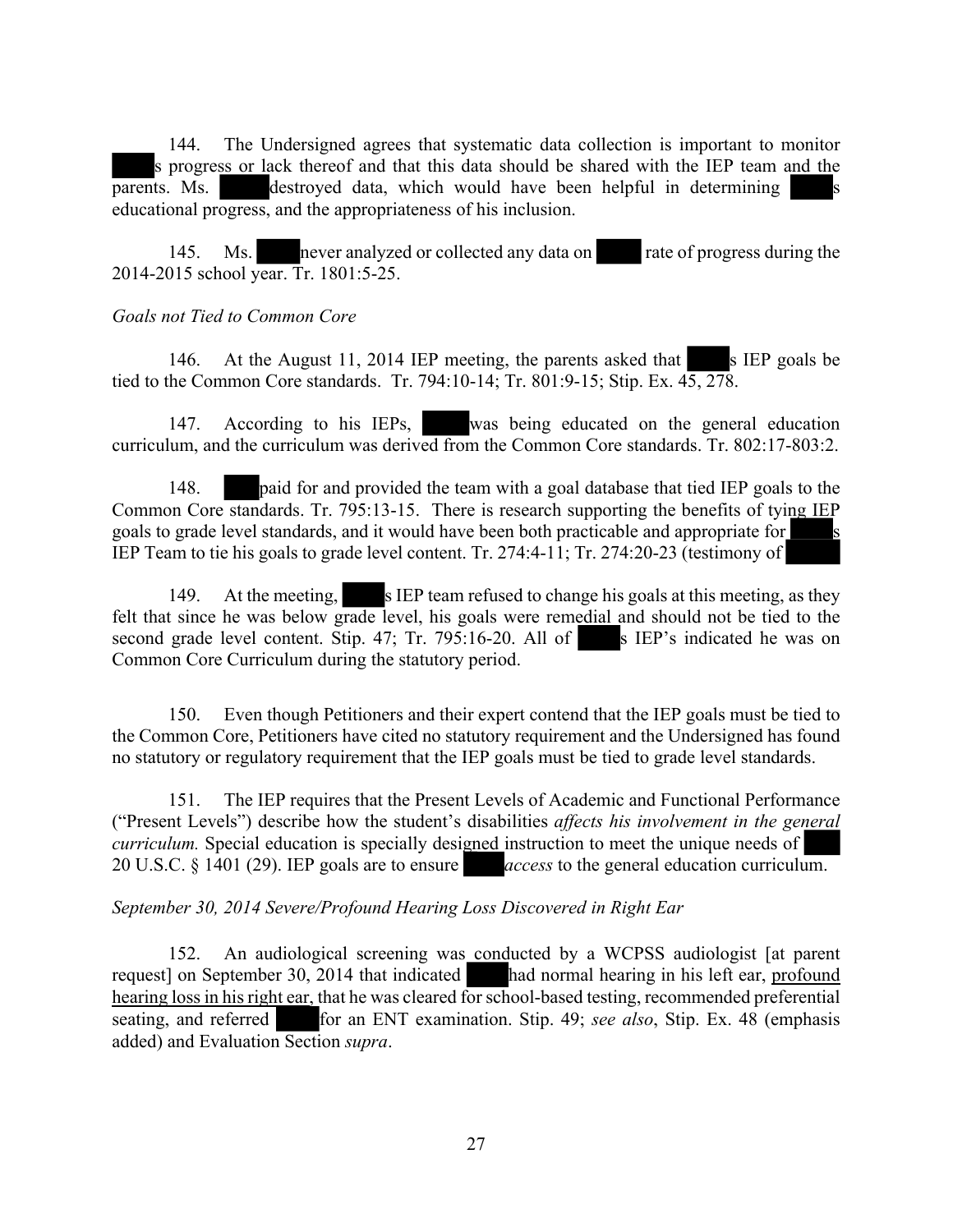#### **October 20, 2014 IEP Meeting<sup>14</sup>**

153. The second IEP meeting for the 2014-2015 school year was held on October 20,  $2014$ , and it was the annual review meeting for s IEP. Stip. 50.

154. At the October 20, 2014 IEP meeting, the IEP Team updated the parent's vision for s future, his present levels of performance, and reviewed and finalized the draft goals to develop a new IEP. *See* Stip. 56. Both and attended the October 20, 2014 annual review IEP meeting ["October 2014 IEP Meeting"] and received a copy of the Prior Written Notice and the Minutes. Stip. 51; *also*, Stip. Exs. 51 and 52.

155. On the October 20, 2014 IEP ["October 2014 IEP"], the team marked "Yes" in response to the question, "Is deaf or hard of hearing." Stip. 52; *see also*, Stip. Ex. 50, p. 291.

156. At the October 20, 2014 Annual Review IEP meeting, no team member proposed, and the team did not complete, a Communication Plan Worksheet for a Student Who is Deaf or Hard of Hearing. Stip. 53; *see also*, Stip. Ex. 51.

157. At the October 20, 2014 Annual Review IEP meeting, no team member proposed, and the team did not discuss the possible inclusion of a Support Description for Audiology Services. Stip. 54; *see also*, Stip. Ex. 51.

158. The Undersigned also finds after reviewing the applicable IEP documents and materials that at this meeting no one from WCPSS discussed with the parents the potential gaps in s education because of the undiagnosed hearing loss.

159. A speech therapist did not attend s October 20, 2014 IEP meeting. Stip. 55; *see also*, Stip. Exs. 50, 51, & 52.

160. The failure to complete these documents were not within the statutory purview, but there were procedural violations. Respondent's failure to address the undiagnosed hearing loss and potential impact on s education, however, persisted throughout the statutory period.

*Special Education be Provided During Specials*

<sup>&</sup>lt;sup>14</sup> While the October, 2014 IEP was active during the relevant statutory period, the substantive decisions, procedural issues or violations at the October, 2014 IEP meeting are referenced for historic information only.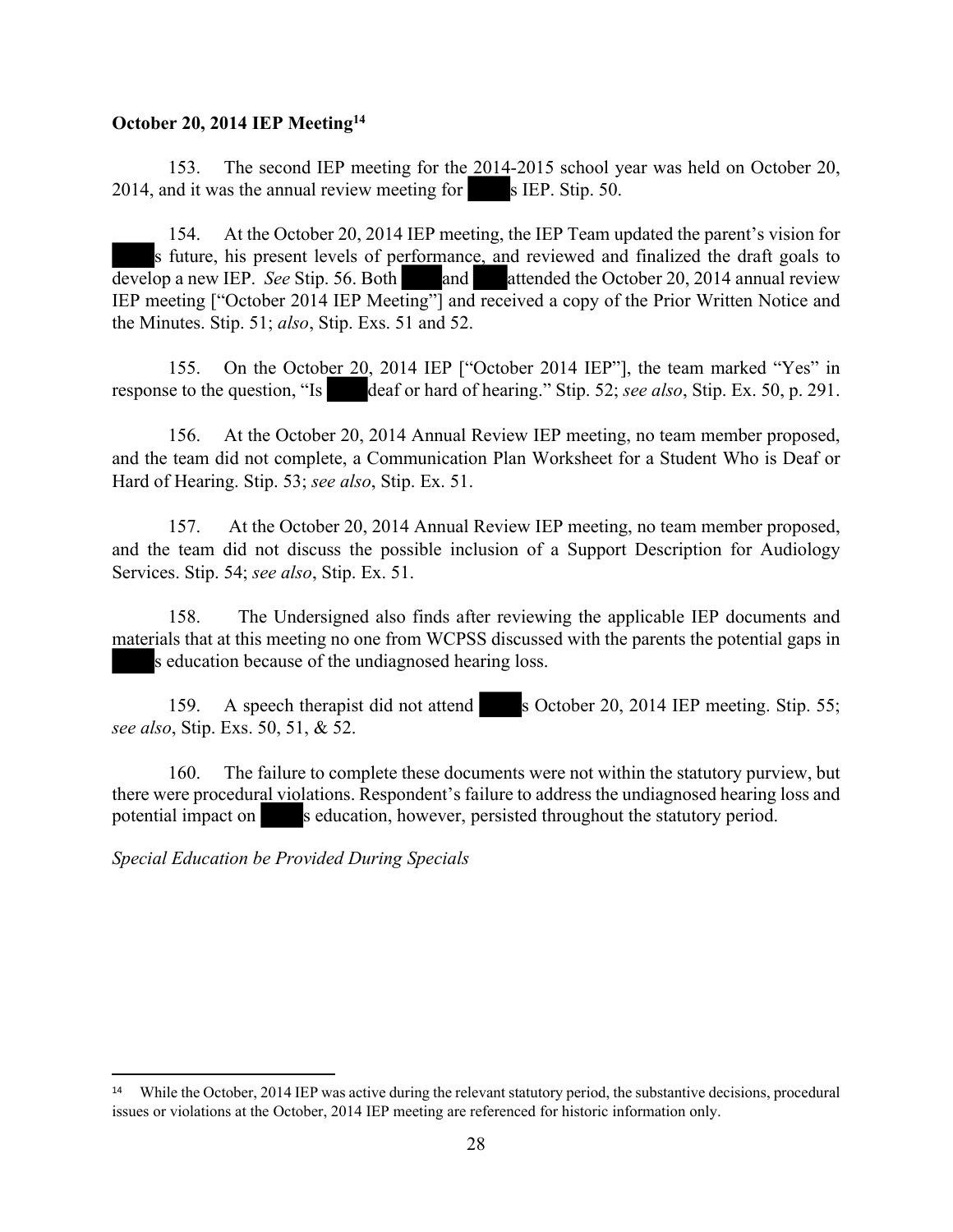161. The parents again expressed their concerns about the amount of time was being pulled out of general education and wanted to ensure he had appropriate instruction in general education to the maximum extent possible. Stip. Ex. 50. The parents wanted special education to supplement, not replace general education. Stip. Ex. 50, p. 290. Dr. agreed that special education should not replace general education. Tr. 329:16-25; Tr. 330:1-2.

162. At the annual review meeting for s IEP on October 20, 2014, the team made the following decisions and took the following actions:

- a. developed a new IEP;
- b. updated student's strengths and parent's vision for the future;
- c. reviewed the results of the WCPSS audiological evaluation;
- d. updated his present levels of performance;
- e. reviewed and finalized the draft goals;
- f. reviewed and modified classroom and testing accommodations;
- g. responded to s request for modifications to the CASE 21 assessment;
- h. rejected the parent's request for adult assistance during book club;
- i. maintained the same level of service delivery for s special education services;
- j. decreased the amount of Occupational Therapy sessions from 8x a reporting period for 30 minutes, to 6x a reporting period for 30 minutes;
- k. maintained Speech/Language Therapy sessions in a special education setting at 24x per reporting period for 15 minutes;
- l. added Speech/Language Therapy session in the regular education environment at 7x per reporting period for 15 minutes;
- m. decreased the amount of Physical Therapy Sessions on the Support
	- Description from 2x per reporting period to 1x a reporting period; and
- n. rejected the parent's request that special education services in the special

education setting be scheduled at times when would otherwise be in specials and recess and not when he is scheduled for core academics.

> Stip. 56; *see also*, Stip. Ex. 50-52. (emphasis added)

163. The team rejected several parent requests that special education services be scheduled at times when would otherwise be in specials and recess and not when he is scheduled for core academics. Stip. 56; Stip. Ex. 51. Tr. 805:5-10.

164. Contrary to the parent's request that receive more access to the general education classroom, the IEP team maintained the same level of service delivery for academic special education services at 36 sessions per reporting period for a total of 2 hours. Stip. 56, Stip. Ex. 50 & 51.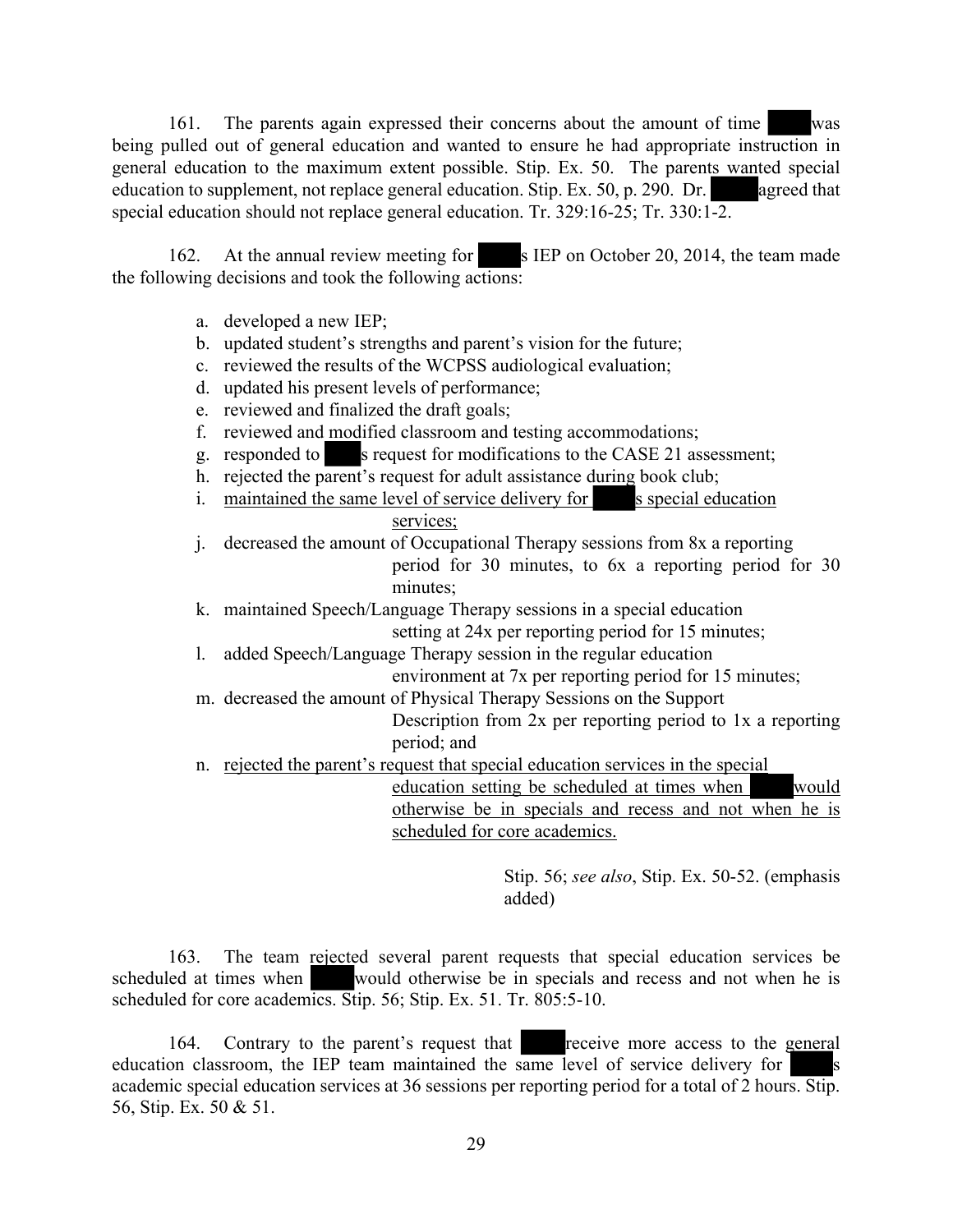165. In s October 2014 IEP, the justification statement<sup>15</sup> for removing him from his non-disabled peers states that:

166. [ is working below grade level in all academic areas and requires direct, intense, and explicit instruction if a small group setting at his instrucitonal [sic] level. He works at a slower pace than his peers and requires teacher prompting and assistance in order to make progress. A small group setting is also needed to minimize distratcitons [sic].

Stip. Ex. 50, p. 305. (emphasis added)

167. Neither the need for direct, intense and explicit instruction in a small group setting, or working a slower pace explains why s services cannot be delivered with nondisabled peers with the use of supplemental aids and services as it is possible to use embedded instruction in which direct, systematic instruction is **taught** in the ongoing context and routines of the general education classroom, according to Dr. Tr. 365:10-366:1 (testimony of

168. The only recommendation for s hearing loss in his right ear was preferential seating. Tr. 836:1; Stip. Ex. 55, p. 330. The Petitioners showed videos of in the regular education classroom. In one video, the Undersigned observed sitting perpendicular, 3-4 feet from the front wall of the regular education classroom with his good ear facing the wall and deaf ear facing the teacher and his peers.

169. During instruction from the general education teacher, s aid spoke in his left [hearing] ear preventing him from hearing the teacher. Stip. Ex. 143, 01:36:46-01:42:52; Tr. 487:7- 15. His right ear faces the teacher if she is in the middle of the classroom. As a result, his seating needs to change based on the activity and where is teacher is and so that she can point to something or present a visual. Tr. 493:15-23. His seating with his deaf ear to his peers is a concern if he is engaged in a discussion with them as he would not be able to hear as well. Tr. 494:1-6.

170. During the hearing the Undersigned inquired whether or not the video shows preferential seating. Counsel for Respondent admitted, "I don't know that you can tell where he is sitting on the video." Tr. 489:20-23.

171. Additionally, prior to the IEP meeting on October 20, 2014, was sitting on the right side of the classroom where his right ear, his deaf ear, faced the teacher. Tr. 1523:22-25.

172. From Dr. observation of the videos, wanted to interact with his peers and they wanted to interact with him but the instruction in the general education classroom was not set up for that. Stip. Ex. 144, 57:58-59:55; Tr. 478:19-21; Tr. 484:8-14.

<sup>15</sup> This is the same exact rationale provided in the October 20, 2014 and the December 3, 2014 IEPs *including typographical errors* indicating the statement was just carried over from IEP to IEP with no thought and analysis on the issue. *Compare* Stip. Ex. 50, p. 305, Stip. Ex. 103, p. 788 *with* Stip. Ex. 57, p. 351; Tr. 391:8-12.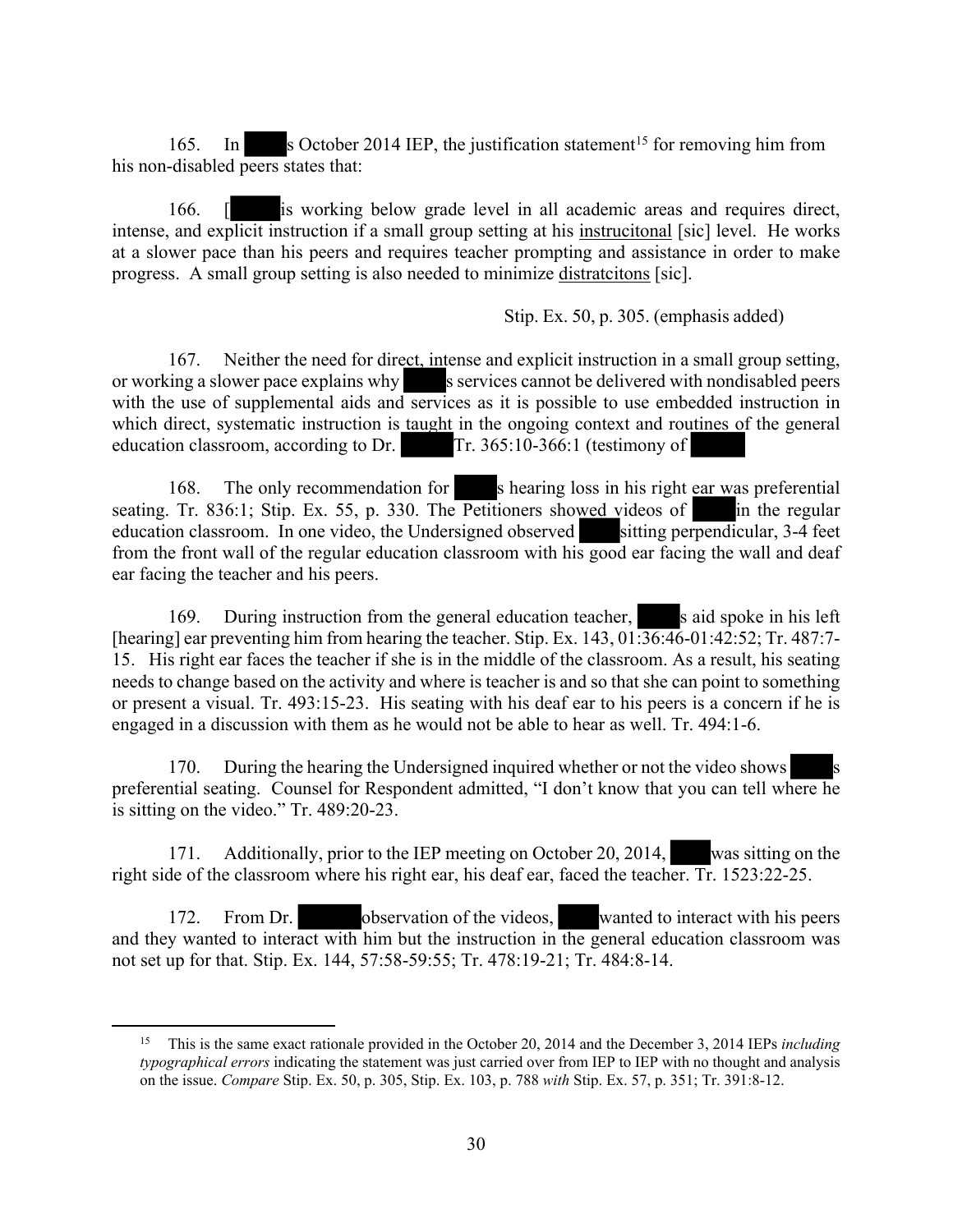173. The instruction in the special education classroom was not connected to what was going on in the general education classroom, and did not provide with the opportunity to learn how to stay focused and attend to his work by working independently. Tr. 480:8-11 & 480:14-22. could be more independent and successful in the general education classroom if he was pre-taught concepts and vocabulary before a lesson. Tr. 481:7-12 (testimony of There was no planning for generalization. Tr. 481:13. The work did in math seemed easy for him but it could be made more challenging. Tr. 496:3-4; Tr. 496:11-19. There was no instruction that could not be provided in the general education classroom. Tr. 496:11-19.

#### *Testimonial evidence of informal collaboration and classwork accommodations during the Second-grade 2014-2015 School Year*

# *Math Instruction*

174. Based on the provision of supplementary aids/services and modified assignments in s IEP for math, believed was receiving math instruction in the general education classroom. Tr. 827:18-828:1; Stip. Ex. 57, p. 346-347.

175. did not receive direct or formal second grade math instruction in the general education setting during the 2014-2015 school year. Tr. 1480:14-19; Tr. 1599:10-14.

176. During s second grade year he was removed from the general education classroom for all of math and portions of language arts. Pet. Ex. 19; Stip. Ex. 109; Tr. 280:15-24. As a result, only received math instruction in the special education classroom. Tr. 281:3-4; Stip. Ex. 141, p. 2437; Tr. 352:19-21; Stip. Ex. 141, p. 2438; Tr. 353:13-19.

177. He did not receive instruction on the math Common Core curriculum. Tr. 352:22- 353:3. s removal from the general education classroom during instruction in core academic areas to receive special education services was not appropriate, necessary, or helpful for Tr. 281:5-10 (testimony of

# *Change in LRE Math Instruction*

178. received one hour of specialized instruction outside of the general education setting every day in math after his schedule was changed in the  $2014-2015$  school year although his IEP required 35 minutes of specialized instruction in math for 36 sessions per quarter. Tr. 1599: 16-19; Stip. Ex. 50. There was no IEP meeting held prior to this substantial increase in specialized instruction outside of the general education setting. This was a substantive and procedural violation but outside of the statutory period.

179. The Respondent unilaterally altered s service delivery for math instruction in the special education classroom without convening an IEP meeting or advising the parents about this decision.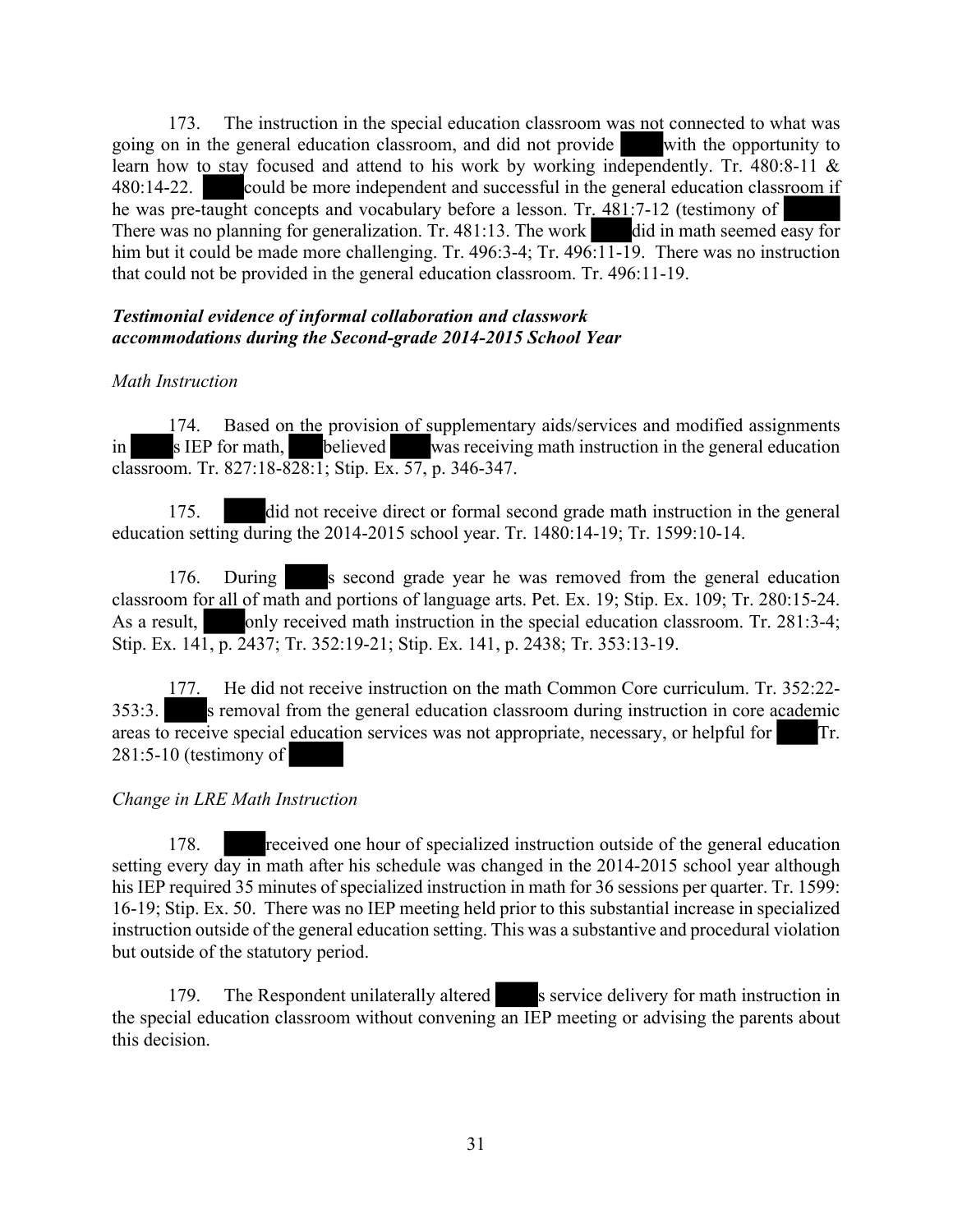180. As a result, Petitioners had no meaningful participation in this LRE decision. This pattern of unilateral pull-out from regular education classes and the extension of special education sessions beyond the IEP service delivery continued during the 2015-2016 school year.

181. Ms. testified that his schedule at the start of the year had allowed him to receive some instruction in math with his non-disabled peers, but his needs in math were so significant that his schedule was altered to maximize his general education time in areas where he was more successful. Tr. 1479:5-1480:13.

182. Ms. did review with math prompt sheets and other assignments that she or Ms. made or homework sheets that had been sent home and returned completed. Tr. 1526:14-1527:9.

#### *Implementation of Math Goals*

183. According to the 2014-2015 IEP Progress Reports, four of his seven math goals were not worked on during the 12/19/14 and 3/27/15 reporting periods for the December 2014 IEP. Stip. Ex. 60, pp. 395  $\&$  399; Stip. Ex. 79, pp. 525  $\&$  528. Even though was unilaterally pulled out of regular education for extra special education in math, all f his math goals were not being implemented.

184. Ms. provided instruction on s math goals in the special education resource classroom. She did not work on every goal in every quarter of the school year, but she did work on each goal by the end of the year, with one exception regarding shapes. Stip. Ex. 79; Tr. 1743:22-1744:8. Ms. indicated that some of the goals required mastery of the previous goal—for example, she did not feel it would be helpful for to begin learning subtraction until he had mastered addition. Tr. 1742:8-17. In addition, some of the early goals took a very long time to master, which in her judgment required delaying instruction on some of the other goals. Tr. 1743:4-14; Tr. 1745:6-9.

185. While Ms. did not reach the "shapes" goal by June 2015, the goal was worked on at the start of the 2015-16 school year before the end of the annual IEP timeframe. Stip. Ex. 87, p. 558.

186. One other portion of a goal that Ms. did not reach during the 2014-15 school year was related to subtraction with regrouping. Because did not master single-digit subtraction, which by definition does not provide opportunities for regrouping, he was unable to progress to regrouping by the end of the school year. Regrouping was only one aspect of a multipart goal, the rest of which Ms. taught Stip. Ex.  $50$ , p. 294.

187. Ultimately, mastered 2 of these 4 math goals at the end of the IEP. Ms. professional judgment on when and how to work on s math goals is due deference in light of her experience and expertise. Respondent's failure to timely implement all s math goals was not a denial of FAPE to but did negatively affect his performance in the math trial in May 2015.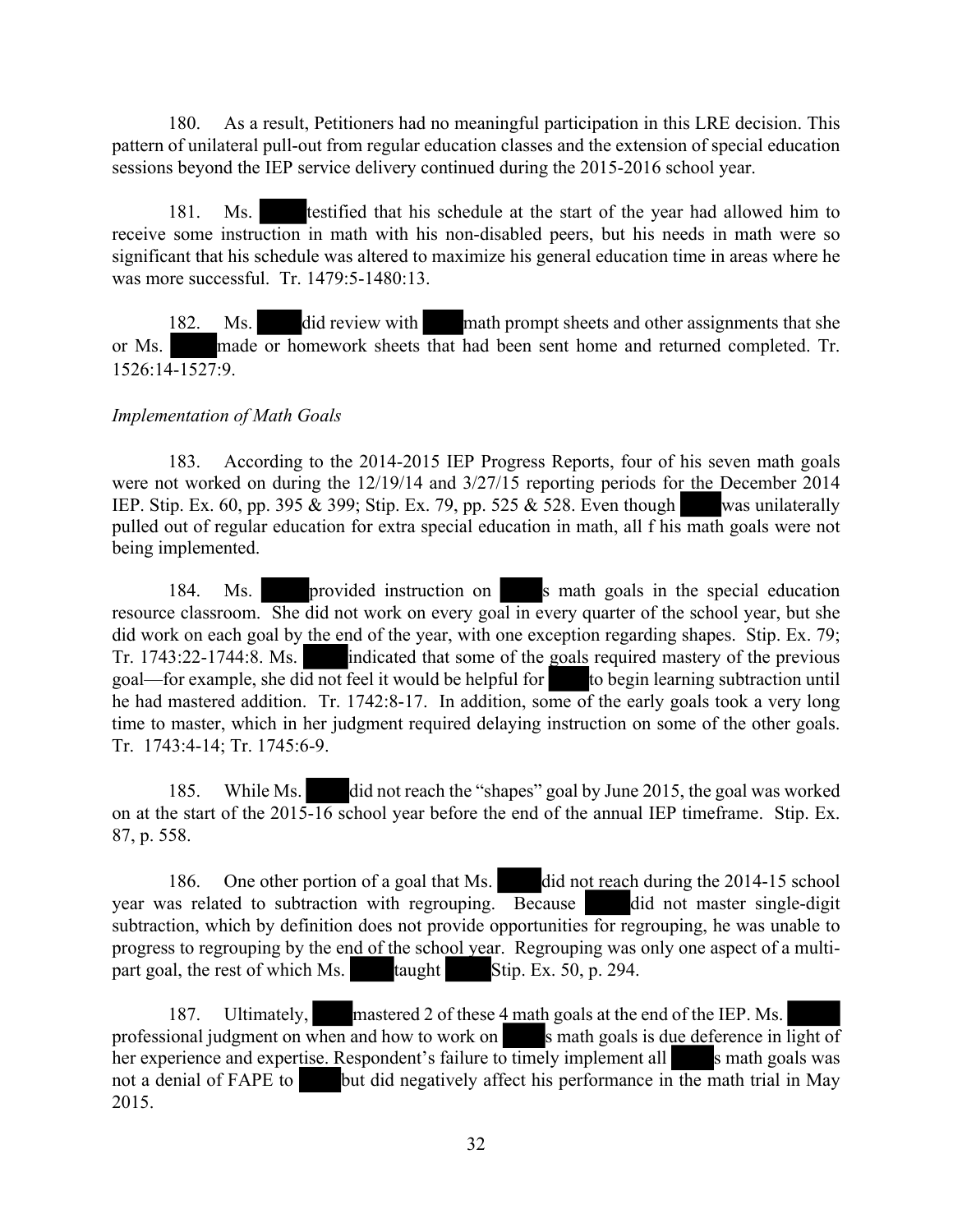#### **December 2, 2014 IEP Meeting**

188. A third IEP meeting was held on December 2, 2014 ["December 2014 IEP Meeting"] and the Invitation to Conference indicated the purpose of the meeting was to "[d]iscuss and/or develop, review, and/or revise your child's IEP." Stip. 57; *see also*, Stip. Ex. 54.

189. At the December 2, 2014 IEP meeting, the team did not review or modify any of the present levels of performance or goals on the IEP. Stip. 58; *see also*, Stip. Exs. 55 & 57.

190. Both and attended the December 2, 2014 IEP meeting and received a copy of the Prior Written Notice and the Minutes. Stip. 59, Stip. Exs. 55 & 56.

191. Although the meeting was convened to review and revised the IEP, the team did not review or modify any of the present levels of performance or goals on the IEP even though there were four or five math goals that  $\ddot{\theta}$  did not work on at all. Stip. 57; Stip. Ex. 54; Stip. Ex. 60; Tr. 338:4-20. Due to the failure to implement the goals, in Dr.  $\blacksquare$  opinion, the IEP team should have reviewed the math goals to determine the reason why the goals were not implemented. Tr. 339:10-21.

192. In response to the question, "Does have behavior(s) that impede his/her learning or that of others," the IEP team indicated "no" on the December 2, 2014, IEP ["December 2014 IEP"]. Stip. 60; *see also*, Stip. Ex. 57, p. 337.

193. In response to the question, "Is deaf or hard of hearing," the IEP team indicated "yes" on the December 2, 2014 IEP. Stip. 61; *see also*, Stip. Ex. 57, p. 337.

194. At the December 2, 2014 IEP meeting, no team member proposed, and the team did not complete, a Communication Plan Worksheet for a Student Who is Deaf or Hard of Hearing. Stip. 62; *see also*, Stip. Exs. 55 & 57.

195. At the December 2, 2014 IEP Meeting no WCPSS proposed or discussed the gaps in s educational services because of the undiagnosed hearing loss.

196. The Prior Written Notice from the IEP meeting on December 2, 2014, indicates the team made the following decisions:

- a) added adult assistance in extra-curricular activities [i.e., book club]; and
- b) rejected the parent's request that special education services in the special education setting be scheduled at times when would otherwise be in specials and recess and not when he is scheduled for core academics.

Stip. 63; *see also*, Stip. Ex. 55. (emphasis added)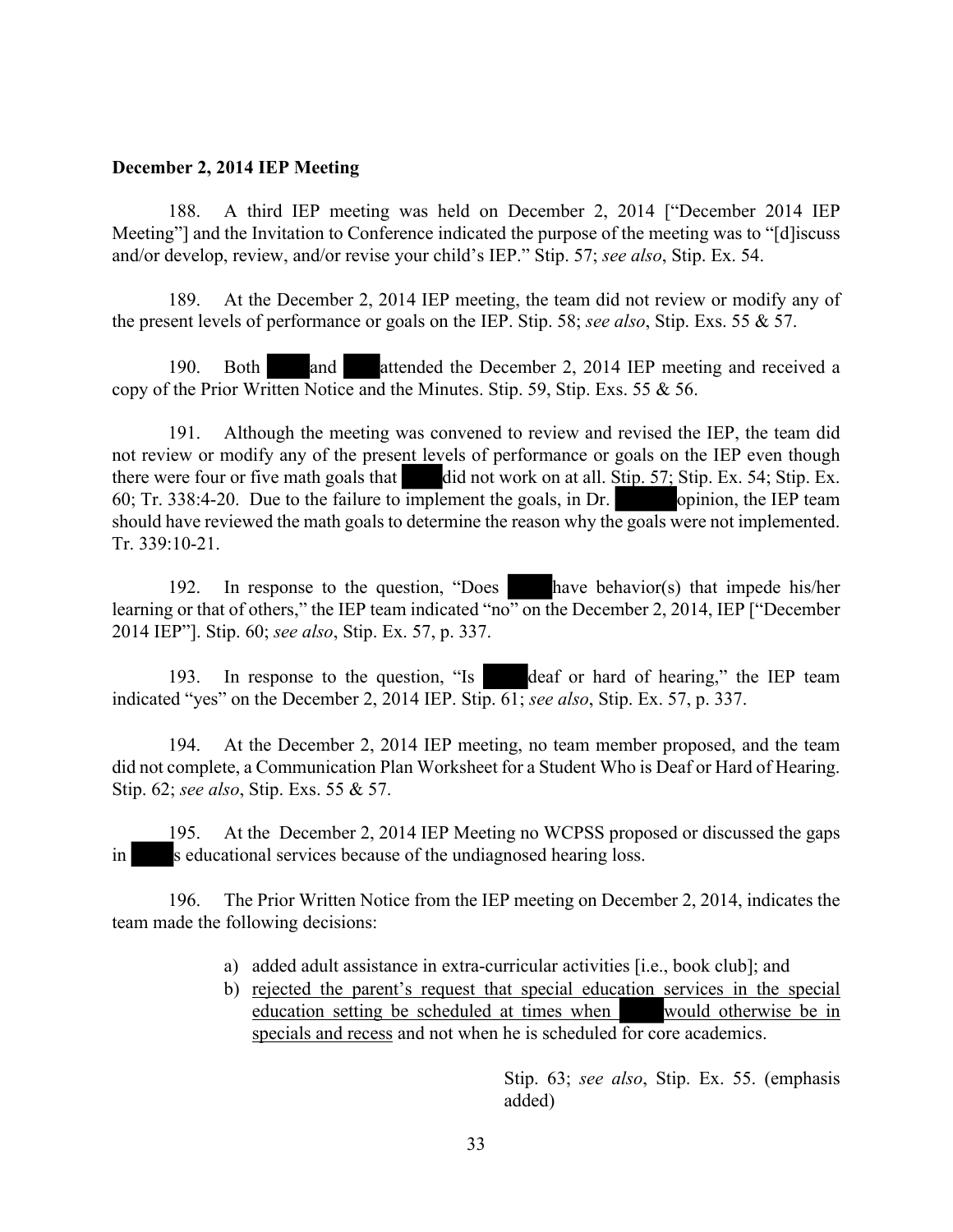197. At the December 2, 2014 IEP meeting, no team member proposed, and the team did not discuss, assistive technology devices or services. Stip. 64; Stip. Exs. 55-57.

198. The academic supplemental aids, supports, modifications, and/or accommodations in the December 2, 2014, IEP were neither reviewed nor modified. Stip. 65; Stip. Exs. 55-57.

199. At the December 2, 2014, IEP meeting, no team member proposed, and the team did not discuss, the addition of an audiology related services support description. Stip. 66; Stip. Exs. 55-57.

200. Neither an occupational therapist nor a physical therapist attended s December 2, 2014, IEP meeting. Stip. 67; Stip. Exs. 54-57.

201. The service delivery in s December 2, 2014 IEP was:

| <b>Type of Service</b> | <b>Sessions</b> | <b>Time Per Session</b>     | <b>Location of</b> |
|------------------------|-----------------|-----------------------------|--------------------|
|                        | Per             |                             | <b>Services</b>    |
| Math                   | 36 per          | 35 min.                     | Special Ed.        |
|                        | reporting       |                             | Setting            |
|                        | period          |                             |                    |
| Reading                | 36 per          | 45 min.                     | Special Ed.        |
|                        | reporting       |                             | Setting            |
|                        | period          |                             |                    |
| Writing                | 36 per          | 40 min.                     | Special Ed.        |
|                        | reporting       |                             | Setting            |
|                        | period          |                             |                    |
| Speech/Language        | 24 per          | 15 min.                     | Special Ed.        |
| Therapy                | reporting       |                             | Setting            |
|                        | period          |                             |                    |
| Speech/Language        | 7 per           | 15 min                      | Regular Ed.        |
| Therapy                | reporting       |                             | Setting            |
|                        | period          |                             |                    |
| Occupational           | 6 per           | 30 min.                     | Special Ed.        |
| Therapy                | reporting       |                             | Setting            |
|                        | period          |                             |                    |
| Physical Therapy       | 1 per           | Unidentified amount of time | Regular Ed.        |
|                        | reporting       |                             | Setting            |
|                        | period          |                             |                    |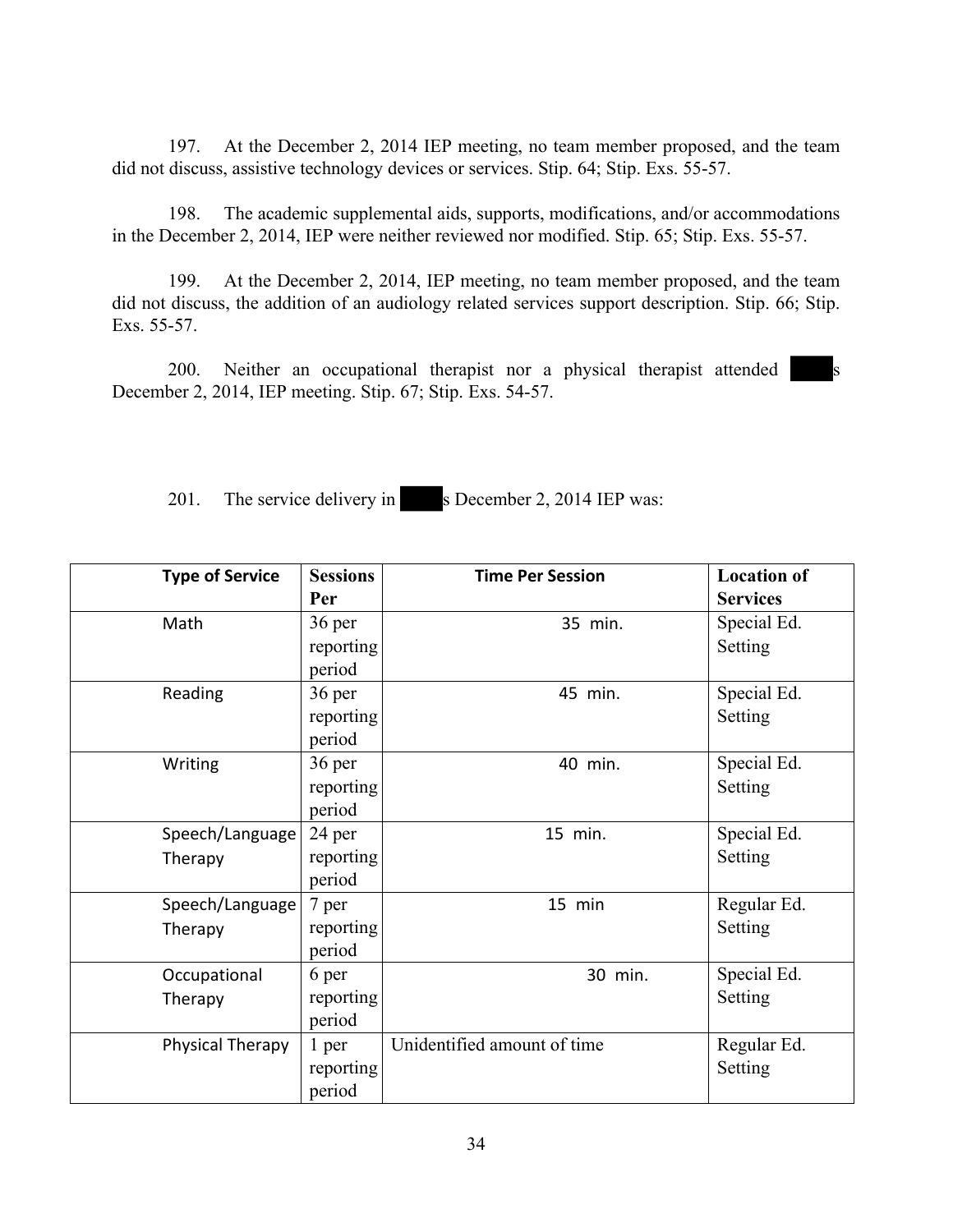#### *Parents Request Special Education Be Provided During Specials*

202. Petitioners requested that remain in his core academic classes (math, language arts), receive pull-out special education instruction during "specials" such as physical education, music, and art. Stip. Ex. 56.

203. The request was denied as the school based members of the team indicated that had behaviors indicative of frustration from long periods of instruction that impeded his learning that justified his removal from his nondisabled peers. Stip. Ex. 55, p. 330; Tr. 357:20-358:8. His teacher did not provide any data on frustration, or even describe s frustration. Tr. 823:25-824:6. It was not the parents' expectation that have long periods of instruction, and he had an accommodation in his IEP for movement activities. Tr. 825:4-5; Tr. 825:15-826:17; Stip. Ex. 57, p. 345-348. No changes were made to the IEP to address frustration, nor did the team agree to take any data or evaluate the issue in any way. Tr. 830:8-14.

204. According to Dr. frustration was not an appropriate reason to reject the parents' proposal to provide special education at times when he would not miss core academics in the general education classroom as there are steps the IEP team should take to address his needs without removal. Tr.  $358:9-24$ . Specifically, the team should have revised s goals to addressed the frustration observed by the school team. Tr. 363:2-24.

205. The Undersigned finds that s frustration was not seen in the videos and there was no documentation in the educational records or in testimony that his behavior disrupted the regular education class or that could not have been addressed by modifying the regular curriculum to his ability level. Petitioners' request to pull out of nonacademic courses instead of Common Core curriculum was a sensible solution and would also be appropriate for compensatory education.

# **March 24, 2015 IEP Meeting**

206. A fourth IEP meeting was held on March 24, 2015 ["March 2015 IEP Meeting"], and the Invitation to Conference indicates the purpose of the meeting was "Discuss special education for initial review and/or reevaluation determination." The team did in fact agree to conduct an evaluation to determine present level of academic achievement and developmental needs, and whether any addition or modifications to special education and/or related services are needed to meet measurable annual goals and participation in the general curriculum. *See* Stip. 69; *see also*, Stip. Exs. 61- 64.

207. attended the March 24, 2015 IEP meeting ["March 2015 IEP"] and received a copy of the Prior Written Notice and the Minutes. Stip. 70; Stip. Exs. 62 & 63.

208. At the March 24, 2015 IEP meeting, the team agreed to the following components for the evaluation: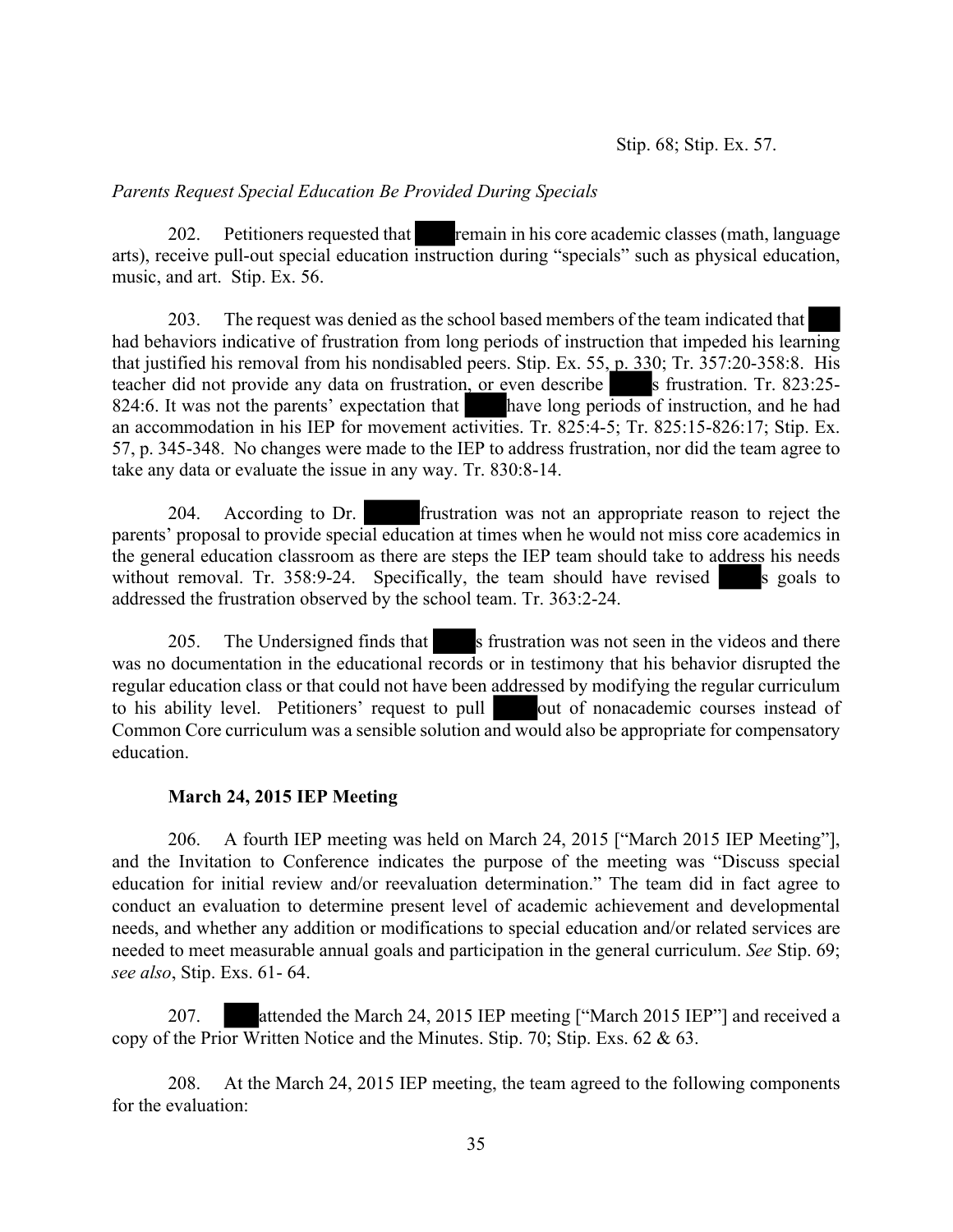- a) Informal anecdotal observations of speaker FM system;
- b) Data collection on math trial in general education;
- c) Formal assessments in the following areas: adaptive behavior; audiological; educational; motor screening; otological evaluation; psychological; social developmental history; speech/language evaluation; functional listening assessment; and HI test.

Stip. 71; *see also*, Stip. Ex. 64, p.415.

209. The purpose of the March 24, 2015 IEP meeting did not include a review and update to the IEP, and the team in fact did not review or modify the IEP. Stip. 73; *see also*, Stip. Ex. 61, 62.

#### *Unilateral Removal from Regular Math Class*

210. During s second grade year he was removed from the general education classroom for all of math and portions of language arts. Pet. Ex. 19; Stip. Ex. 109; Tr. 280:15-24. As a result, only received math instruction in the special education classroom. Tr. 281:3-4; Stip. Ex. 141, p. 2437; Tr. 352:19-21; Stip. Ex. 141, p. 2438; Tr. 353:13-19. He did not receive instruction in the math Common Core curriculum. Tr. 352:22-353:3.

211. was completely removed from general education math instruction when Ms. raised concerns that was returning to math instruction during the independent study portion of the class without the benefit of the general education instruction. Tr. 1478:18-22. This decision was not consistent with his IEPs' service delivery nor made during any IEP meeting during the 2014-2015 school year. Stip. Exs 43, 44, 50, 51, 55, 57, 70, 71 (math instruction setting in both special and general education).

212. s removal from the general education classroom during instruction in core academic areas to receive special education services was not appropriate, necessary, or helpful for Tr. 281:5-10 (testimony of

213. Ms. testified that received one hour of specialized instruction outside of the general education setting every day in math after his schedule was changed in the 2014-2015 school year although his IEP required 35 minutes of specialized instruction in math for 36 sessions per quarter. Tr. 1599: 16-19; Stip. Ex. 50.

214. There was no IEP meeting held prior to this substantial increase in specialized instruction outside of the general education setting. This is an additional 25 minutes for each class. For an average reporting period of 44 days. S*ee* Stip. 27.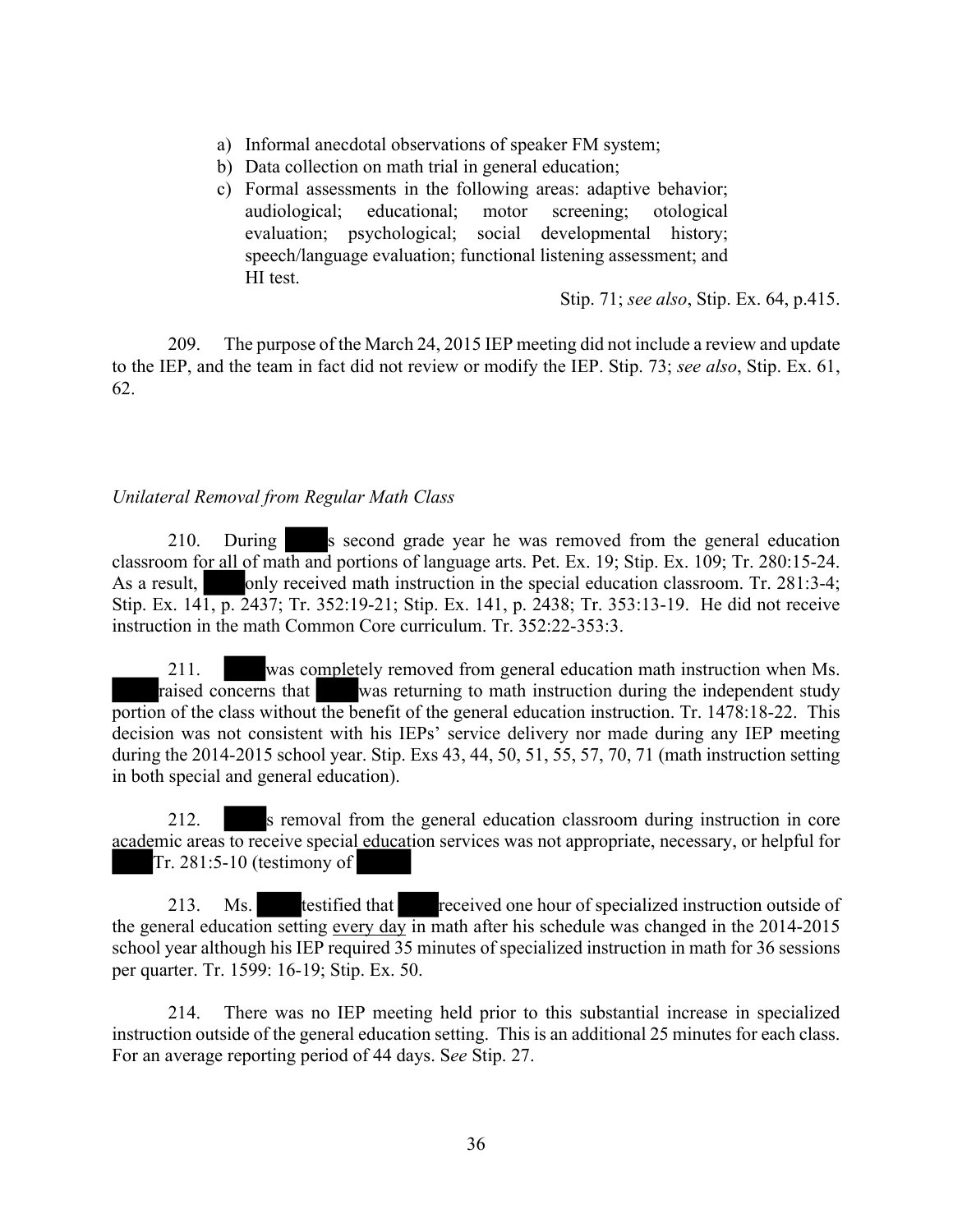215. This change of service delivery for was inappropriate as it also denied his parents the right to parental participation especially in light to their repeated requests to have s time in the general education classroom increased. Tr. 283:2-16.

216. did not receive significant portions of second grade math instruction in the general education setting during the 2014-2015 school year, because of this unauthorized pull-out. Tr. 1480:14-19; Tr. 1599:10-14.

217. Both the October 20, 2014 and the facilitated November 14, 2015 IEPs contain the same exact justification for removal of from the general education classroom including typos. Tr. 474:23-475:1; *Compare* Stip. Ex. 50, p. 305 *with* Stip. Ex. 103 p. 788.

218. Dr. testified that if the school wanted to increase s time in special education that the rationale would be because he's making more progress in the special education classroom, and that even with appropriated research-based supports in place in the general education classroom, he is not making progress. Tr. 475:18-23.

219. Respondent provided no cogent and responsive evidence that he was *actually making* more progress in the special education classroom only that they *thought he would*.

220. Principal undermined the inclusion of in regular education by his rejection of a formal collaboration plan between Ms. and Ms. and said "it is not a specific day and time but that it is done. Data is not written down but can be articulated." Stip. Ex. 45, p. 278.

221. Principal "explained that to the parents that the elementary school schedule is very tight and trying to find that perfect time to pull him out so that he will not be missing his general education classes is very difficult." Stip. Ex. 33, pp. 184-185. He also stated at a later meeting that "regular education cannot change what is being taught." Stip. Ex. 37, p. 39.

222. Principal opinion was noted that "really needs increased time/services in special education" and that the "staff believe he could be served by increasing his special education services, especially in the special education setting." Stip. Ex. 141, p. 2440; p. 2436. The best placement for was ID-Mild in Principal opinion. Stip. Ex. 141, p. 2436.

223. did not have an ID-Mild classroom and prior to the hearing, WCPSS sought to move to another school with an ID-Mild classroom. *See* Order dated August 5, 2016 and Pet's Motion to Compel Stay-Put dated July 20, 2016.

#### *Math Trial*

224. At the March 2015 IEP meeting, the IEP team discussed that data should be collected during a 2-3 week trial period to determine whether should spend more time in the general education setting. Stip. Ex. 55, p. 330; Stip. Ex. 56, p. 334. A mainstreaming trial for math was conducted for two weeks in May 2015. Stip. 74.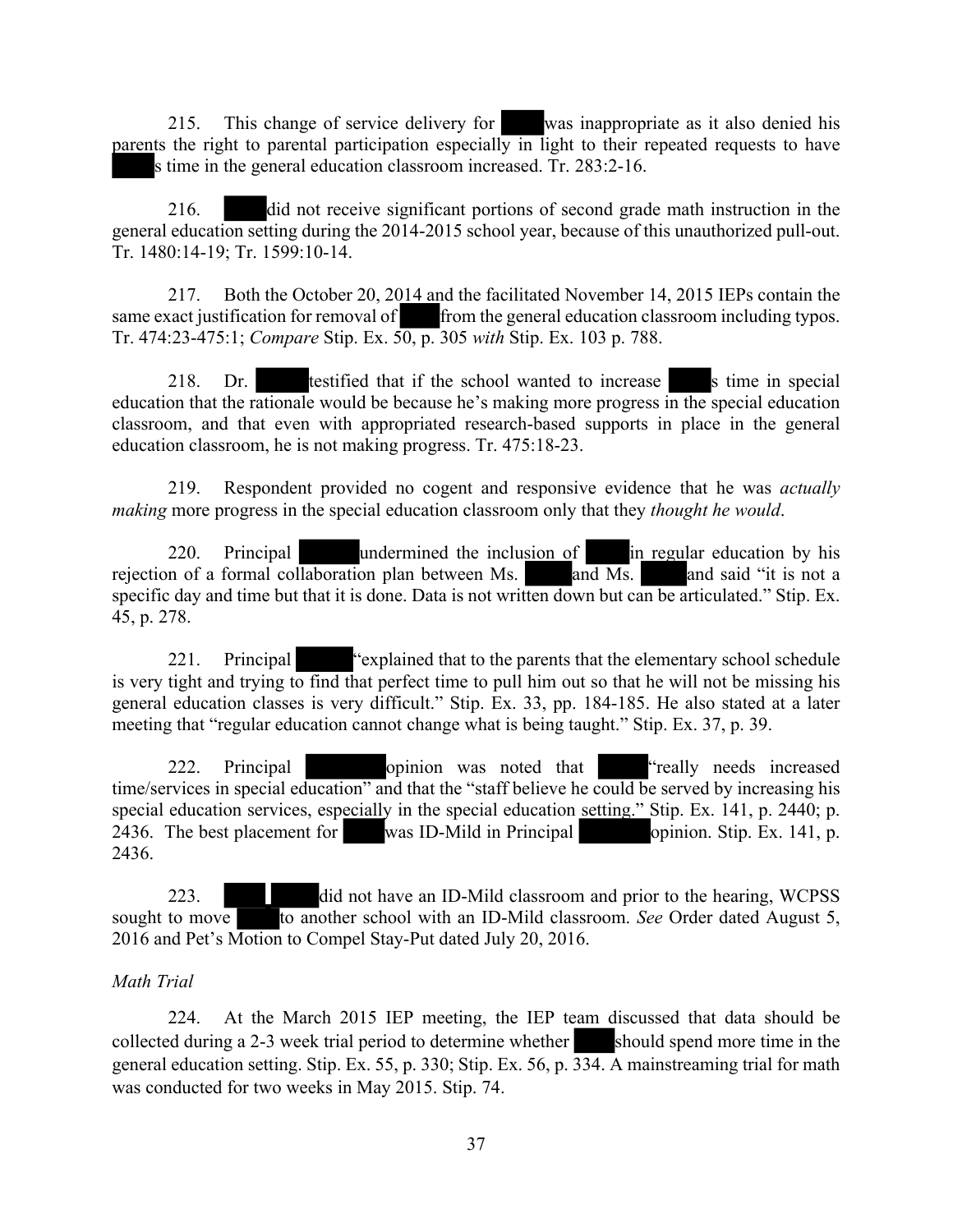225. As part of the mainstreaming math trial, would receive thirty (30) minutes of math instruction in the general education classroom followed by fifteen (15) minutes of review of the general education math instruction in the special education classroom. Stip. 72; *see also*, Stip. Ex. 63.

226. The team also agreed to conduct data collection on a "math trial" in the general education classroom. Stip. Ex. 64, p. 415.

227. When Respondent conducted a general education math trial in May 2015, although Ms. S special education teacher, was present in the classroom and took notes on behavior and response to instruction, there is no evidence that she and the general education teacher were co-planning and co-teaching the content together. There was also no evidence of support strategies so that could be successful during the time he was receiving math instruction in the general education classroom. Thus, the math trial was a placement without support. Tr. 459:9-18 (testimony of

228. Prerequisite skills, such as how to use a ruler, were not taught to **before** the math trial because those were skills a student was expected to know. Stip. Ex.  $95, p. 618$ ; see also Tr. 1795:8-11 (testimony of that she never pre-taught requisite skills for math trial).

229. As did not receive instruction on an IEP goal to learn to measure prior to the math trial, and materials were not sent home in advance of the lessons to prepare him, Respondent failed to ensure s success in the trial. Tr.  $504:19-505:17$ . As it appears Respondent was trying to prove could not be successful, it pre-determined the outcome of the math trial. Tr. 510:5-8.

230. Dr. testified that the premise and implementation of the math trial, especially since the supplemental aids and support were not being used, was not appropriate to see if should be receiving more time in the regular education classroom. Tr. 462:22-464:21.

231. Other than the pre and post testing, there is no evidence of any data collection. The minutes noted that staff stated we "are not looking for growth." Stip. Ex. 63. Yet, they still used pre and post testing to justify their conclusions that failed the inclusion trial.

232. Also, later at the October 2015 IEP meeting, s "failure" in the math trial was justification for a more restrictive setting. The October  $201\overline{5}$  IEP minutes noted that "Ms. said the results of the pre and post testing did not indicate  $\lceil$  was successful in understanding and functioning in the regular education math class." Stip.  $\overline{Ex}$ . 96, p. 618.

233. If the IEP team wanted a general education trial, it is perplexing to the Undersigned why, when math was s weakest subject, they chose to conduct it during the regular education math class without adequate supports.

234. For purposes of LRE, the manner in which the math trial was implemented and progress monitored had no credibility to the Undersigned and carried no weight in this decision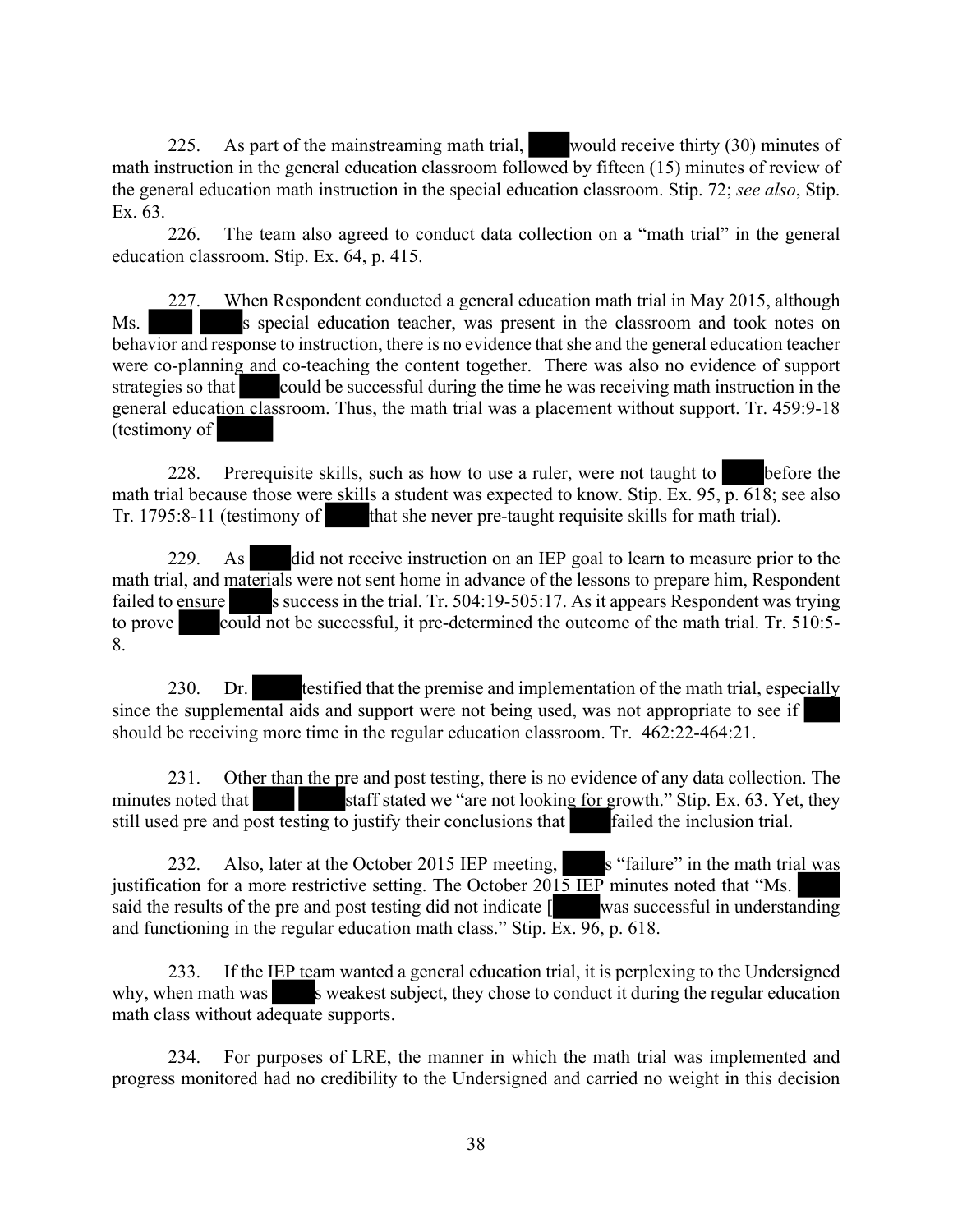except to prove that the staff wanted to fail in the regular math education setting and did not understand how to implement inclusion properly.

### **June 2015 Reevaluation Results**

235. In June 2015, Respondent conducted another psychoeducational evaluation of Stip. Ex. 76. The psychoeducational evaluation, again conducted by school psychologist Ms. included an observation in the special education setting and an observation in a one-on- $\overline{\text{one setting}}$  (i.e., her testing session), but it did not include an observation of in the general educational setting. Stip. 75; Stip. Ex. 76.

236. Dr. testified that the failure to observe in the general education classroom was not appropriate as observation in each setting is necessary to understand strengths and support needs. Tr. 370:15-23.

237. In the 2015 psychoevaluation Ms. noted that "[c]omprehensive data collection and benchmark assessments have indicated that  $\left\lceil \right\rceil$  has made progress in areas of academic development; however, particular concerns remain with his difficulty writing to convey thoughts." Stip. Ex. 76, p. 456.

238. The 2015 Kaufman scores, however, did not reflect academic progress.

239. Again during the 2015 evaluation, Ms. indicated on her 2015 report that "put forth good effort on tasks; therefore, the results of this evaluation are deemed to be fairly accurate and reliable estimate of his current level of functioning at this age." Stip. Ex. 76, p. 458.

240. Although Mrs. agreed that non-verbal IQ tests are appropriate for students with hearing loss (Tr. 1681:17-20), and that performed better on his psychological evaluation in 2013 on matrices and subtests that evaluated his nonverbal reasoning through his perception and application of relationships among abstract figures (Tr. 1684:14-22), she did not use a nonverbal assessment, even in the alternative, for in 2015.

241. took the DAS-II again in 2015, but at a higher age level on the instrument, which introduced different tasks and expectations. His GCA score was a 56, which was within the confidence interval of his previous score of 61 and therefore not a statistically significant difference per Ms. Stip. Ex. 76, pp. 459-60; Tr. 1649:3-22.

242. also administered the Kaufman, 3rd edition ("KTEA-III") in 2015. Because the test had been re-normed, Ms. testified that the scores on the re-normed assessment will tend to be lower than the scores on the previous assessment. Tr. 1650:8-22. The broad average range for standard scores was still scored between **85 to 115**. Stip. Ex. 76, p. 460 (emphasis in original). Ms. noted on the 2015 report that "[s]cores between the two tests should be cautiously compared." Stip. Ex. 76, p. 460.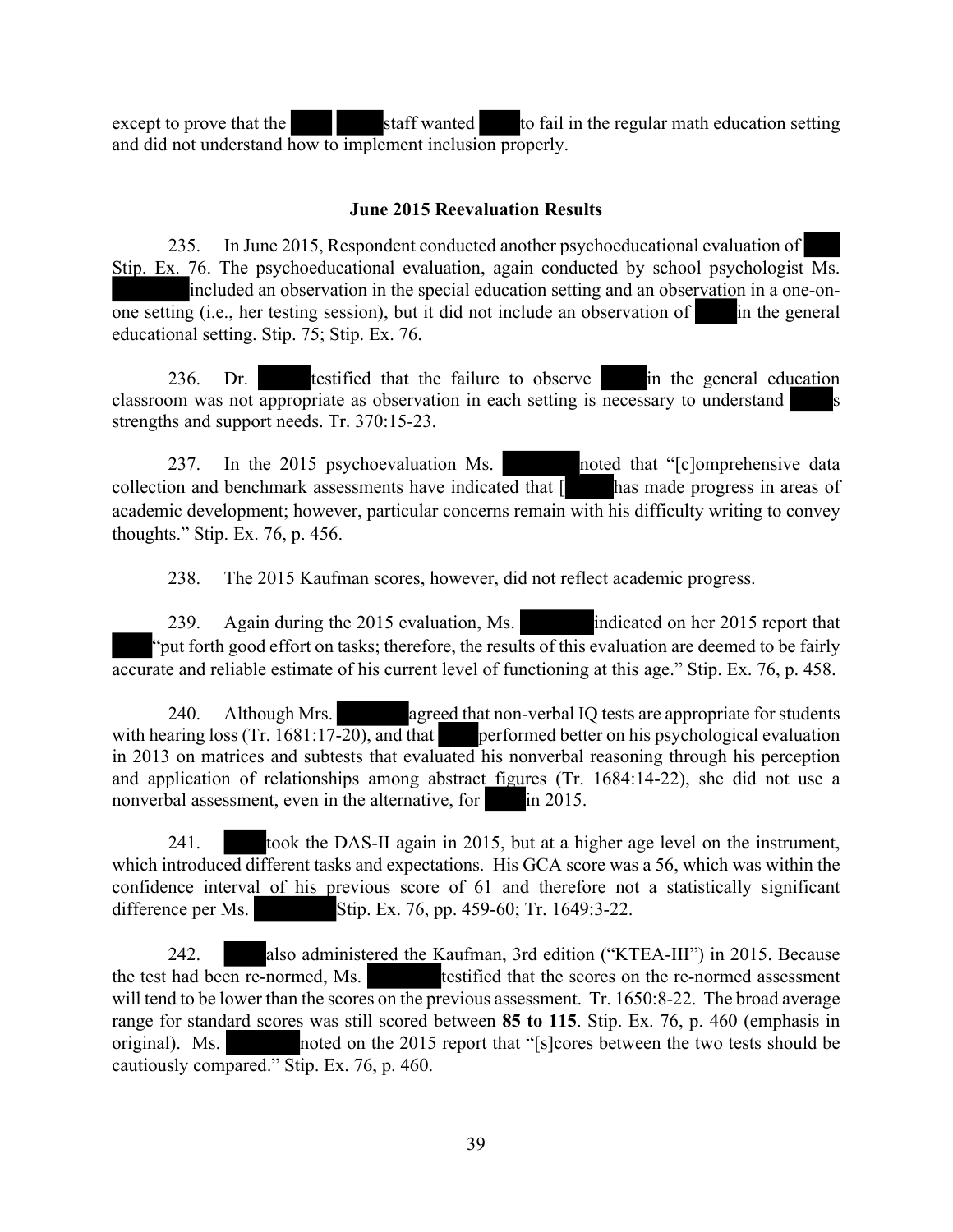243. S scores on the KTEA-III in 2015 were, in fact, substantially lower in math computations 53( $-34$ ), math concepts & applications 57 ( $-17$ ), math composite 78 ( $-23$ ), and written language composite 64 (-19), and written expression 48 (-39) than his KTEA-II scores from 2013. *Compare* Stip. Ex. 76, pp. 460-61 to Stip. Ex. 16, p. 81.

244. Although s score in spelling increased 2 points to 83, s 2015 scores in reading were lower than the 2013 testing, reading composite 81 (-9), letter and word recognition 84 (-18), reading comprehension 81 (-4), but still close to the average range. Stip. Ex. 76, p. 460.

245. The 2013 anomaly reappears during the 2015 evaluation where some achievement scores are 25 to 28 points higher than his General Conceptual Ability. Stip. Ex. 76, p. 459, 460.

246. Again, neither the IEP team nor Ms. comment on this significant discrepancy during subsequent IEP meetings in the 2015-2016 school year.

247. Except for s rating on the practical composite, s adaptive behavior assessment ratings were also higher than his GCA in 2015. Stip. Ex. 76, p. 459, 462.

248. Now that Ms. knew was hearing impaired, she did not consider conducting a nonverbal IQ test or educational testing with accommodations in spite of a drop of two standard deviations for between the Kaufman II in 2013 and the Kaufman III in 2015. Ms. conceded that this significant drop in achievement scores was not normal. Tr.  $1701:23-1702:5$ .

249. Ms. credibility was also weakened by her admissions that she "cut and pasted" her recommendations from internet articles to support the findings in her 2015 psychological evaluation, having only read "portions" of the article she cited. Tr. 1704: 13-22.

250. Additionally, Ms. admitted that she also based her recommendations from an internet article on a website called education.com (Tr. 1705:11-15) that she did not even cite in the evaluation (Tr. 1707: 13-15), and that she cut and pasted s recommendations from that article (Tr. 1706:11-15) too.

251. Ms. did admit that this drop in achievement scores was abnormal and normally, the Undersigned would give deference to the school psychologist but not in this case. Tr. vol. 10, pp. 1701: 23-1702:5.

*Drop in Achievement Scores*

Dr. testified that there were only two possible explanations for significant drop in s achievement scores—a traumatic brain injury or poor instruction. Tr. p. 293:24- $294:6.$  Dr.

253. The Undersigned notes that even though Drs. and both have experience with these assessments through their academic work, though they are not psychologists. Dr. has her Ph.D. in Education Psychology.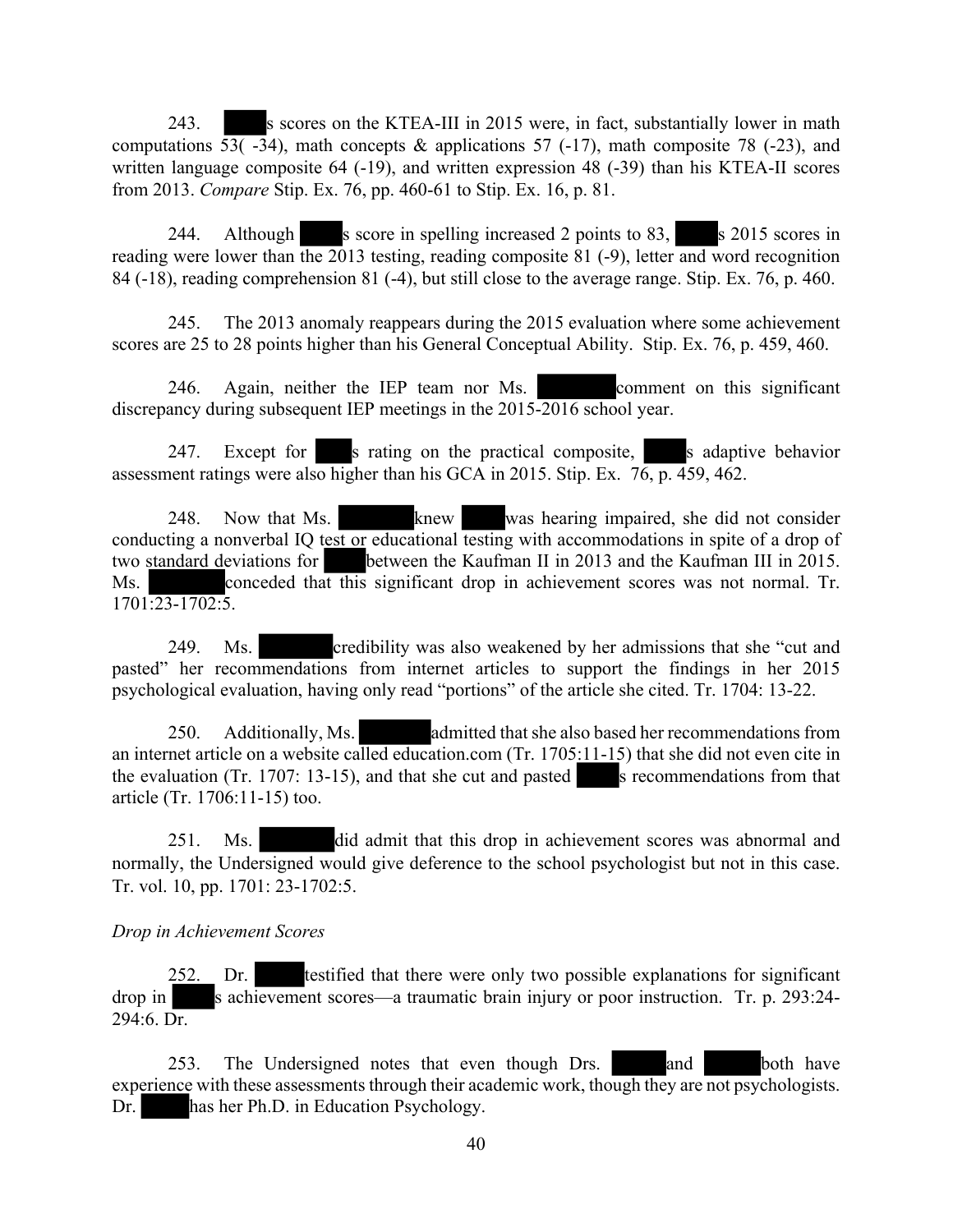254. Dr. opined that the drop in seducational achievement scores from 2013 to 2015 as measured on the Kaufman were directly related to s removal from core instruction and academic discourse occurring in the general education classroom, as well as the watered down curriculum in the special education classroom. Tr. 295:12-24. As a result, Respondent failed to provide an adequate instruction in the EC classroom. Tr. 296:4-5.

255. Dr. also opined that lack of access to the general curriculum was the likely cause. Tr. p. 439:9-14.

256. Dr. also discussed the decline in s scores on the Kaufman achievement scores between 2013 and 2015. She noted a decline in all scores except for spelling. Tr. 437:13-16. In reviewing notes from a meeting with the school psychologist and Petitioner which indicate in part "The tests demands are very different between the two tests. The recent test has greater demands for focus and skill level because of the age," Dr. testified that although the demands of the two tests are different, she does not think that is a sufficient rational for the decline in scores as would have been developing and learning more advanced skills as he aged over the past two years between the tests. Stip. Ex. 83; Tr. 441:7-14. She would have used the data to examine what has happened to discussed what impacted the significant decrease in his scores. Tr. 439:6-8. However, the IEP team did not discuss the reason for the decline at the next IEP in which the scores were reviewed. Tr. 439:25-430:6.

257. Neither party offered evidence as to the educational impact of sundiagnosed hearing loss.

258. s hearing loss was not timely identified, and hearing accommodations not in place until March 2015. WCPSS assumed that due to the presence of his one-to-one aid, and the  $\alpha$  significant amount of pull-out," that did not need any accommodations to facilitate his independence from his aid, hear his teacher, and communicate with his peers. How this variable affected his achievement testing is unknown.

259. s drop of two standard deviations on subtests between the KTEA-II and KTEA-III, the drop in scores, especially in math achievement, coupled with the unauthorized pull out from regular education math core curriculum during 2013-2014 and 2014-2015 school years bolsters Drs. and theories that the decline was caused by lack of instruction.

260. The Undersigned questions the validity of the cognitive evaluations in the record and whether they accurately reflected s abilities and were an appropriate source of information for the IEP teams in making decisions about s educational programming and service delivery. WCPSS failed to provide a cogent and responsive explanation for the drop in the achievement scores or discrepancy between the cognitive testing and achievement scores.

261. s scores on both the Kaufman Achievement Test and DAS decreased since 2013, some 1 to  $\overline{2}$  standard deviations lower and some more than 2 standard deviations lower. Tr. 293:9-14; 293:19-22. Dr. believed that was a dramatic decrease in academic ability in just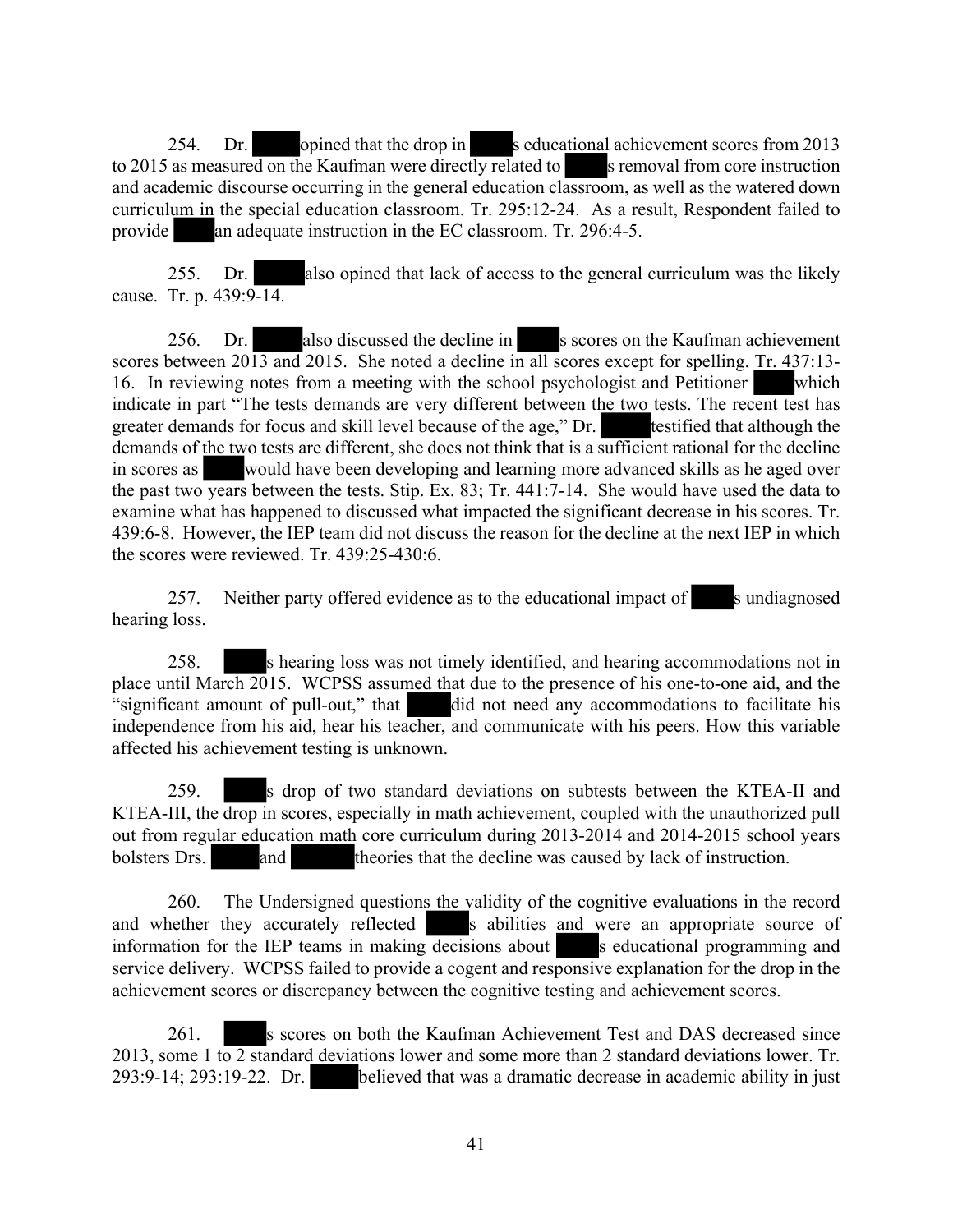two years. Tr. 293:22-23. Most likely, the decrease could be explained by inadequate instruction. Tr. 293:24-294:6 (testimony of

262. Even though scores on the Kaufman decreased since 2013, he still managed to score an 81 in reading comprehension. Stip. Ex. 76, p. 460. As the average range is 85 to 115, was very close to achieving average in reading comprehension. Tr. 295:4-11.

263. According to the school psychologist, Ms. admitted that "standardized assessments are not the best measurement of abilities for students who are not like their typically developing peers. These tests are not growth measures. Progress monitoring of curriculum-based skills will provide more insight." Stip. Ex. 141, p. 2441.

#### *Data Collection*

264. Dr. testified that in her review of seducational record she had a very difficult time finding any measurable or objective data for him in spite of the requirement for it in the IDEA, and the fact that collection of data is a research based practice. Tr. 175:3-13.

265. Respondent historically did not use data in making decisions for including the decisions to change his service delivery for academics. Tr. 174:24-175:3. This was very troubling to Dr. who noted that the IDEA states at least 20 times that educators need to use research based practices to make decisions including the use of data. Tr. 175:513.

266. Counsel for Respondent argued in her opening argument that " is not making progress at anywhere near the rate we feel he could" but proffered no data to support this statement during the hearing. Tr. 73:1-2.

267. Respondent has made this argument since the beginning of the 2013-2104 school year. Ms. statements about this is noted in the December 2013 IEP minutes: she was "not seeing the progress with that she would like to see and that is why she would like to continue seeing [ as much as possible in the smaller [EC] setting;" Stip. Ex. 33, p. 184.

268. Dr. opined after reviewing his IEP progress report from December 19, 2014 through September  $\overline{30, 2015}$  that she did not find any evidence that what is receiving in the special education setting is having a "tremendous impact on his educational outcomes." Tr. 466:1- 4.

269. If the team is recommending more time in special education, Dr. would expect to see more critical-based measurement data resulting in positive results that cannot be attained in the general education classroom. However, the progress reports contain mostly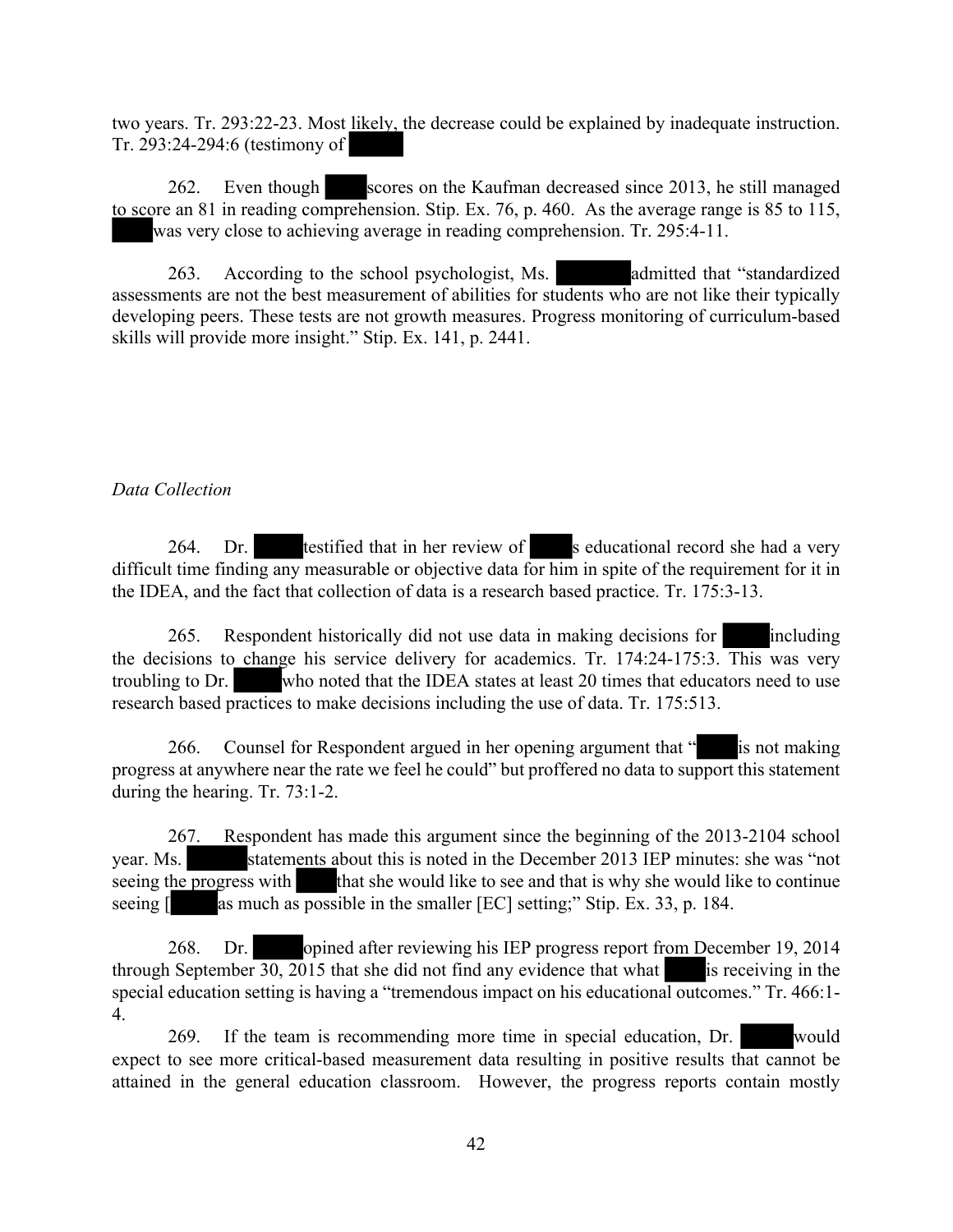comments that **constantly needs more and more prompting**. To her, that is a teacher issue, not a student issue. Tr. 466:5-12.

270. According to Principal staff believes he could be served by "increasing his special education services, especially in special education setting," Stip. Ex. 141, p. 2436, "regularly needs increased time/services in special education," Stip. Ex. 141, p. 2440, "best placement for [ is I.D.-mild," Stip. Ex. 141, p. 2436.

271. the Senior Administator, asked Ms. what she would do for a nondisabled student who is in the red or yellow zone, and Ms. **replied that she would give** more interventions in the classroom and conduct progress monitoring to see if the interventions worked. Stip. Ex. 141, p. 2438. This data collection was exactly what Drs. and recommended.

272. Respondent offered no data, only speculation, to prove that the interventions, in the regular education classroom, were not working for or that could make more academic progress in the special education setting.

#### **Teacher Collaboration During 2014-2015 School year**

273. Dr. and Dr. both emphasized the importance of teacher collaboration as a supplementary aid or service, Tr. p. 270:13-25; Tr. p.  $467:1-5$ , which Mrs. and Mrs. were in fact doing, Tr. p. 1457:12-25; Tr. p. 1458:4-10; Tr. p. 1725:10-12. Dr. admitted on cross-examination that she did not know how much s teachers were collaborating, Tr. p. 532:10-12. Nor was it clear to the Undersigned, except that for the 2014-2015 school there was some collaboration and it was successful.

274. Ms. testified that she collaborated extensively with Ms. with respect to s instruction. At the start of the school year, they met on a weekly basis to discuss progress, areas of weakness, and how to modify work for him. Tr. p. 1457:12-25. Over the course of the school year, these meetings became less formal, but they continued to discuss s needs and collaborate on modification of his work. Tr. p. 1458:4-10; Tr. p. 1725:10-12.

275. To ensure that was accessing the standard course of study, Ms. and Ms. reviewed the county's pacing guide for standards. Certain "bold standards" for each quarter were identified by the county as priority standards. Ms. would ask for the bold standards from Ms. each quarter to ensure that was receiving instruction in those standards. Tr. pp. 1509:22-1511:1; 1588:7-1589:5.

276. Testimony from Ms. and Ms. showed, that, while focused on foundational skills, s IEP goals were remedial in order to support the second-grade standard course of study. Tr.  $1482:25-1483:3$ ; 1728:25-1729:9. For example, the second-grade reading standards include identifying the main idea and details of a passage, *see* Stip. Ex. 50, pp. 29293 and Resp. Ex. 13, pp. 355, 361-63, while the math standards include addition, subtraction, telling time and exchanging money, *see* Stip. Ex. 50, pp. 293-94 *and* Resp. Ex. 13, pp.334-35.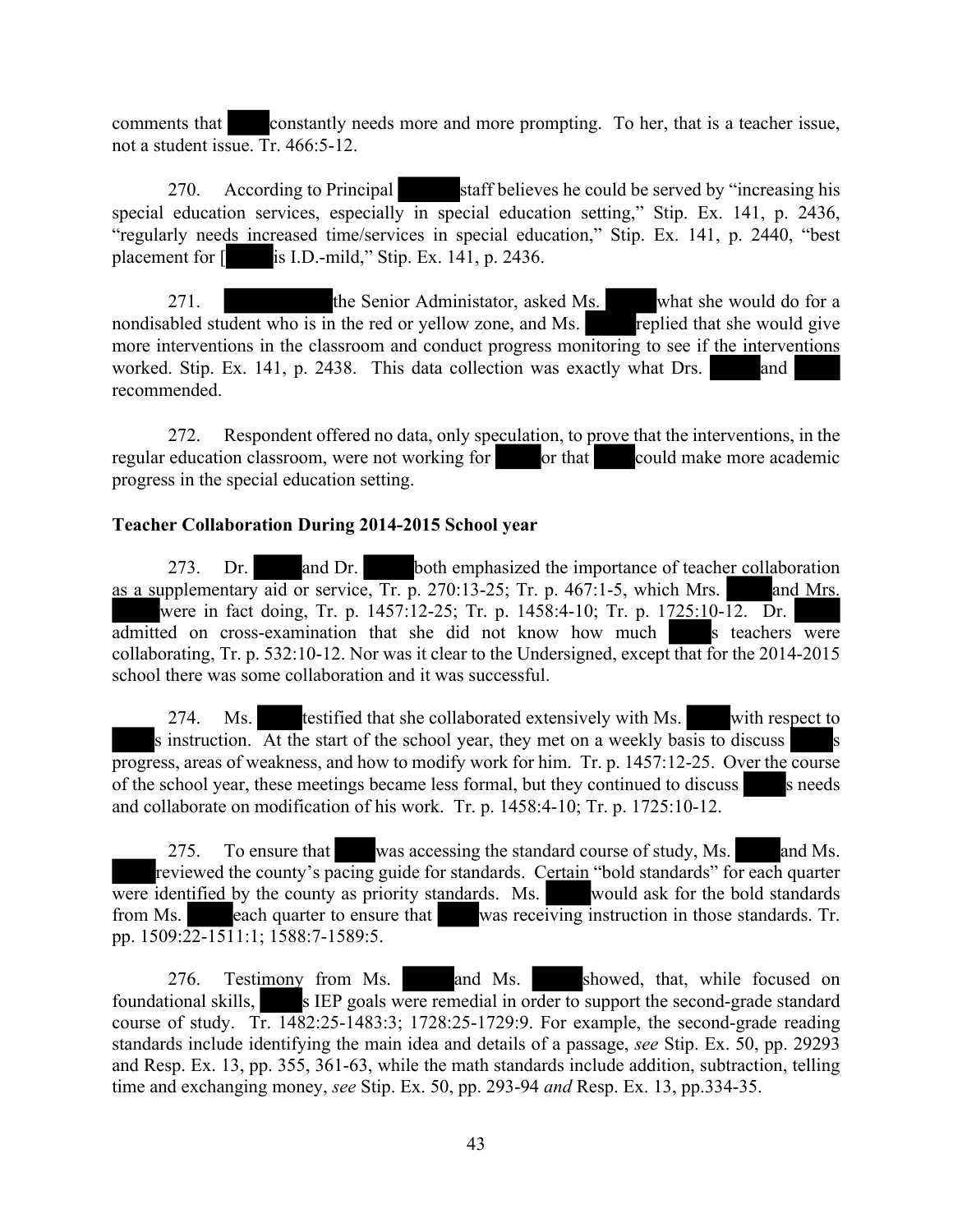277. Ms. involved in her classroom's typical activities and used guided questioning, prompting, and scaffolding to help him access the activities and participate. Tr. 1454:4-20. Ms. testified that was receiving instruction in the general curriculum in her classroom, Tr.  $1510:20-1511:4$ ,  $1611:23-1612:7$ , and communications from Mrs. to supported her testimony. Resp. Ex. 72, p.1.

278. This was also corroborated by Ms. Statement to Ms. Russell, that she was modifying most of s work. Stip. Ex. 141, pp.  $2436-2438$ <sup>16</sup>

279. Ms. also collaborated with Ms. the speech-language pathologist, to provide support to regarding vocabulary. For example, when teaching story elements, Ms. noted that  $\overline{di}$  did not understand the concepts of problem and solution. In addition to employing modeling and examples to teach Ms. received a workbook and ideas from Ms. to teach this concept. Tr. 1459:8-1450:16.

280. Per the supplemental aids/services in his IEP, Ms. modified assignments in the general education classroom extensively. Tr. 1452:5-13; Tr. p. 1474:6-23.

281. In reviewing s second-grade work samples, Dr. found some really good attempts by s regular education teacher Ms. to modify work, but he would have benefited from more collaboration with the special education teacher to improve modifications and accommodations to support s learning. Stip. Ex. 130, p. 2020; Tr. 276:4-14. However, there is no evidence of collaboration between the special education and the regular education teacher in modifying work. Tr. 276:22-25.

282. Dr. did not see evidence of collaboration between the special and the general education teachers, and between the related service providers and the general education or special education teachers. Tr. 466:17-22. As a result, Dr. formed the impression that special education is delivered only in the pull-out session without any special education supports being delivered in the general education setting. Tr. 466:22-25. Collaboration is a supplemental aid and support that should be included in  $s$  IEP. Tr. 467:1-5.

283. received instruction in science and social studies with Ms. as well. He was more successful in these content-based classes because the focus was on learning facts and details rather than foundational skills. Tr. 1471:16-1472:8. was participating in these classes with his non-disabled peers with some accommodation. He also participated in various specials, including music, physical education, computer lab, media center and art, with his nondisabled peers. Tr. 1441:20-1442:3.

284. Ms. modified s assessments to meet his needs. Where other students would complete multiple choice or short answer response questions, s assessments would be

<sup>&</sup>lt;sup>16</sup> Stip. Ex. 141 is a copy of notes of comments made by various school personnel during Ms. Russell's interview for preparation of WCPSS' defense of the State Complaint. Tr. Vol. 11, pp.; 2022:11-2023:8. This document often impeached the testimony of school witnesses and it is used by the Undersigned primarily when there are discrepancies between in the educational records and the testimony at hearing with the participants' responses to the WCPSS' Senior Administrator.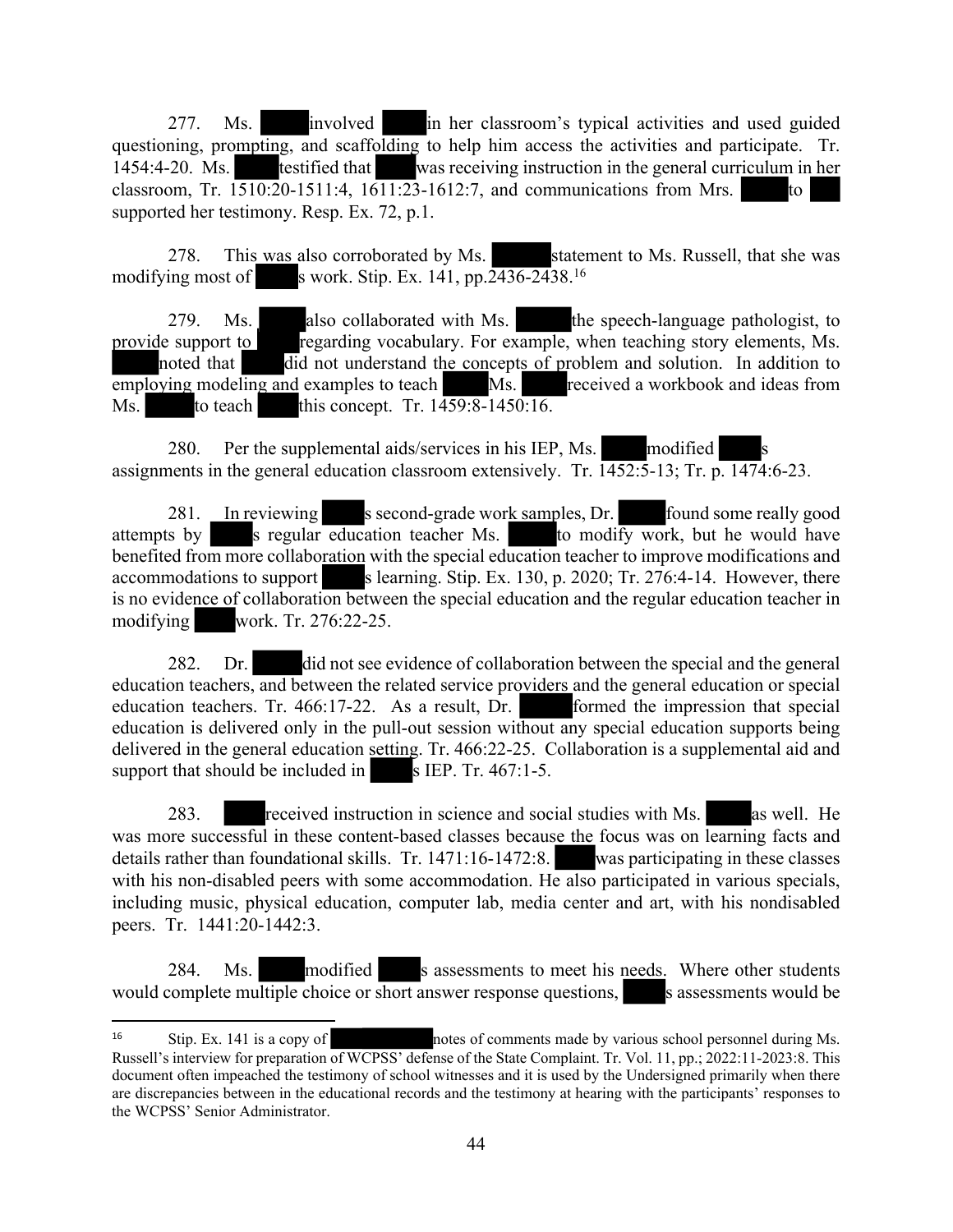more hands-on. For example, with respect to a science unit on states of matter, s assessment was a cut and paste activity in which he identified examples of solids and liquids. Ms. went over the assessment individually with after completion to address areas of weakness in comprehension. Tr. 1473:12-1475:21; Stip. Ex. 130, p. 2022-24.

285. In addition, most of his instruction in the general education classroom had to be provided one-on-one but this was not problematic because s aide was already with him in the regular classroom. Stip. Ex. 141, p.2437.

286. was seated strategically within the classroom to ensure that he was near peers who were willing and able to help him.  $\blacksquare$  s nondisabled peers in the 2014-15 school year was particularly good about working with him and teaching him. Tr. 1514:19-23.

287. Overall, although not perfect, s regular and special education teachers along with his related service providers informally collaborated and with this supplemental aid, able to effectively access the general education curriculum and be successfully integrated with his nondisabled peers.

#### *Language Arts Instruction*

288. s report card from second-grade shows that he worked on reading and writing skills in Ms. class. Specifically, worked on recalling and communicating details from a story, blending sounds in CVC words, identifying story elements, and answering questions about texts, and writing simple sentences. Stip. Ex.  $50$ , p.  $531$ . s report card also shows that he worked on math topics aligned with his IEP goals, including double-digit addition, counting by 5's, identifying and valuing coins, measurement, and subtraction. Stip. Ex. 50, p. 531. Many of the skills and topics listed in the report card comments not only align with IEP goals, but also align with the general curriculum standards for second-grade. *See* Resp. Ex. 13, pp. 334-335, 355-375.

289. s reading center assignments were modified from what his peers were doing. He received more manipulatives and other structural supports. Tr. p. 1484:2-6. For certain writing activities in centers, s work was scaffolded to support his creation of complete sentences. He would stamp sight words using alphabet stamps, then write the words, then use the words in sentences. Tr. p. 1484:25-1485:7.

290. Ms. also used peer grouping and peer support for Tr. 1514:4-23. This strategy aligns with recommendations made by Petitioners' expert Dr. Tr. 468:10-14.

291. Ms. testified that while she typically received work samples for her special education students to review, she received very few work samples regarding from his special education teacher and felt that she "was producing more work at those meetings (with Ms. and asking her for feedback than (his special education teacher) was giving to (her)" Tr. 1566: 16- 1567:10.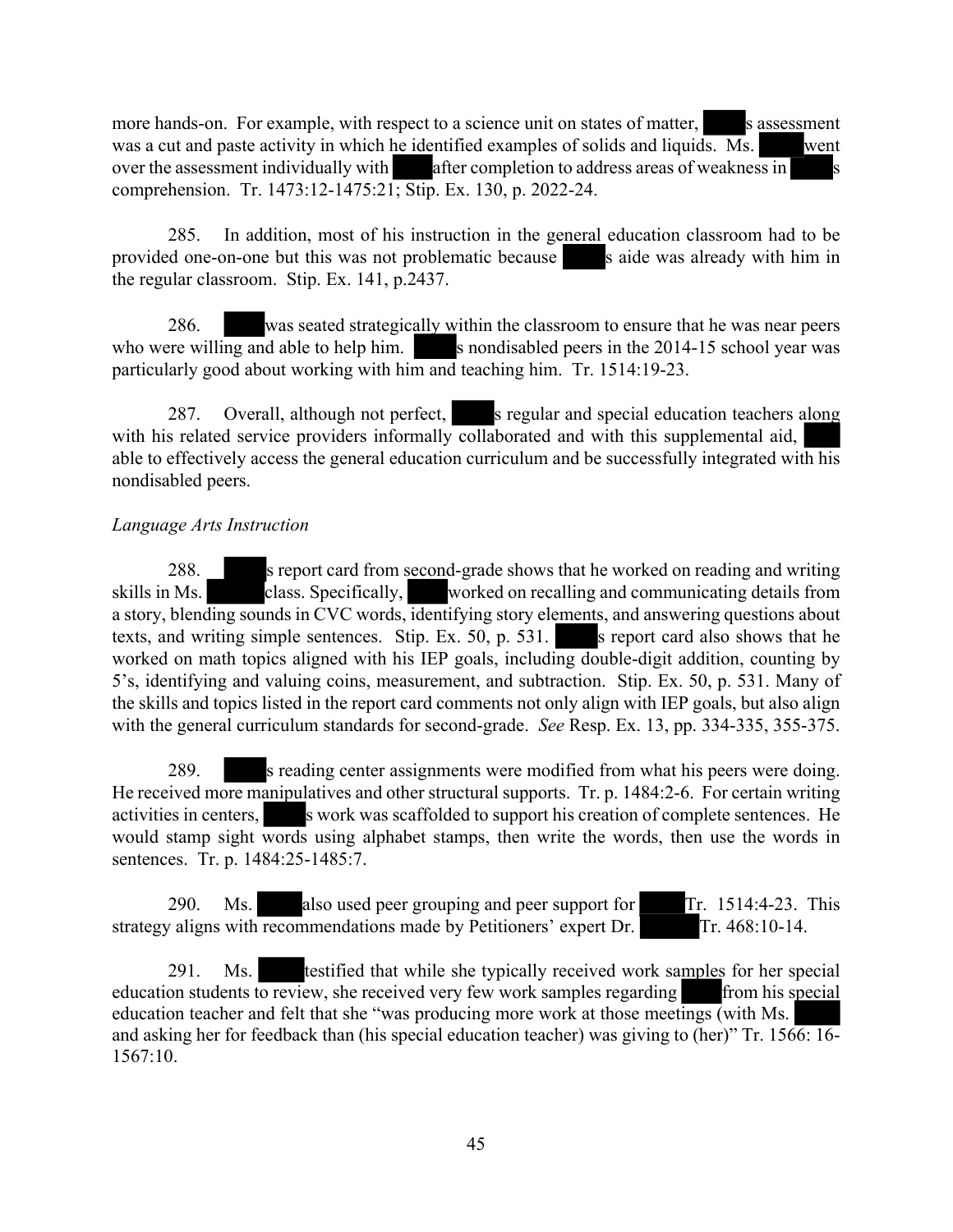292. Ms. admitted that she never assisted Ms. in implementing or planning to use s accommodations in the general education classroom. Tr.  $1822:21 - 1823:5$  (testimony of  $\overline{Y}$ et, all of s IEP included modified assignments as an accommodation in math and language arts. Stip. Exs. 31, p. 161. 37, p. 218.

293. Also, due to s expressive communication difficulties, had difficulty providing verbal responses. As a result, he would have benefitted from reading comprehension modifications such as word banks or pictures that do not rely on his verbal ability to answer. Tr. 277:1-17 (testimony of Based on reading ability, he would have much more to say had he been given communication supports to answer reading comprehension questions. Tr. 277:18-21 (testimony of These kinds of supports are practicable to provide as they could easily be developed in a minute or less. Tr. 277:22-273-3.

#### **Progress 2014-2015 School year**

294. Despite these difficulties, Ms. admitted during the 2014-2015 school year that "did grow in many ways. He was able to demonstrate more independence." Stip. Ex.  $141, p. 2436.$ 

295. His aide agreed that "[a]bsolutely. He is more confident. He doesn't require use of the card prompts for making decisions as he did last year. He's more independent." Stip. Ex. 141, p. 2441.

296. The Undersigned finds that Ms. and made an exceptional effort to informally collaborate among themselves with little or no administrative support.

297. Over the course of the statutorily relevant period, Petitioner reported that made educational progress. Tr. 1250:11-13; Stip. Ex. 55, p. 330 ["Parents feel like [ has made significant growth this year."]. The IEP team has noted that "[a]lthough he has made progress towards his IEP goals, [ is working significantly below grade level in all academic areas." Stip. Ex. 91, p. 597. testimony from school staff indicated that s progress was slow, Tr. 1801:1-4.

298. The IEP team also speculated without supporting data that he could have made more progress with additional special education services in the special education classroom, Tr. 1941:10-13

299. Notably, many of the specific supplementary aids and services proposed by Petitioners' experts were already being employed by s teachers. For example, Dr. proposed including task analysis, which is when tasks are "broken down into sequential steps," where students "learning the first step, second step, third step and so on." Tr. 421:24-422:9, 463:21. Ms. described a very similar process in her teaching. Tr. 1718:24-1719:2; Resp.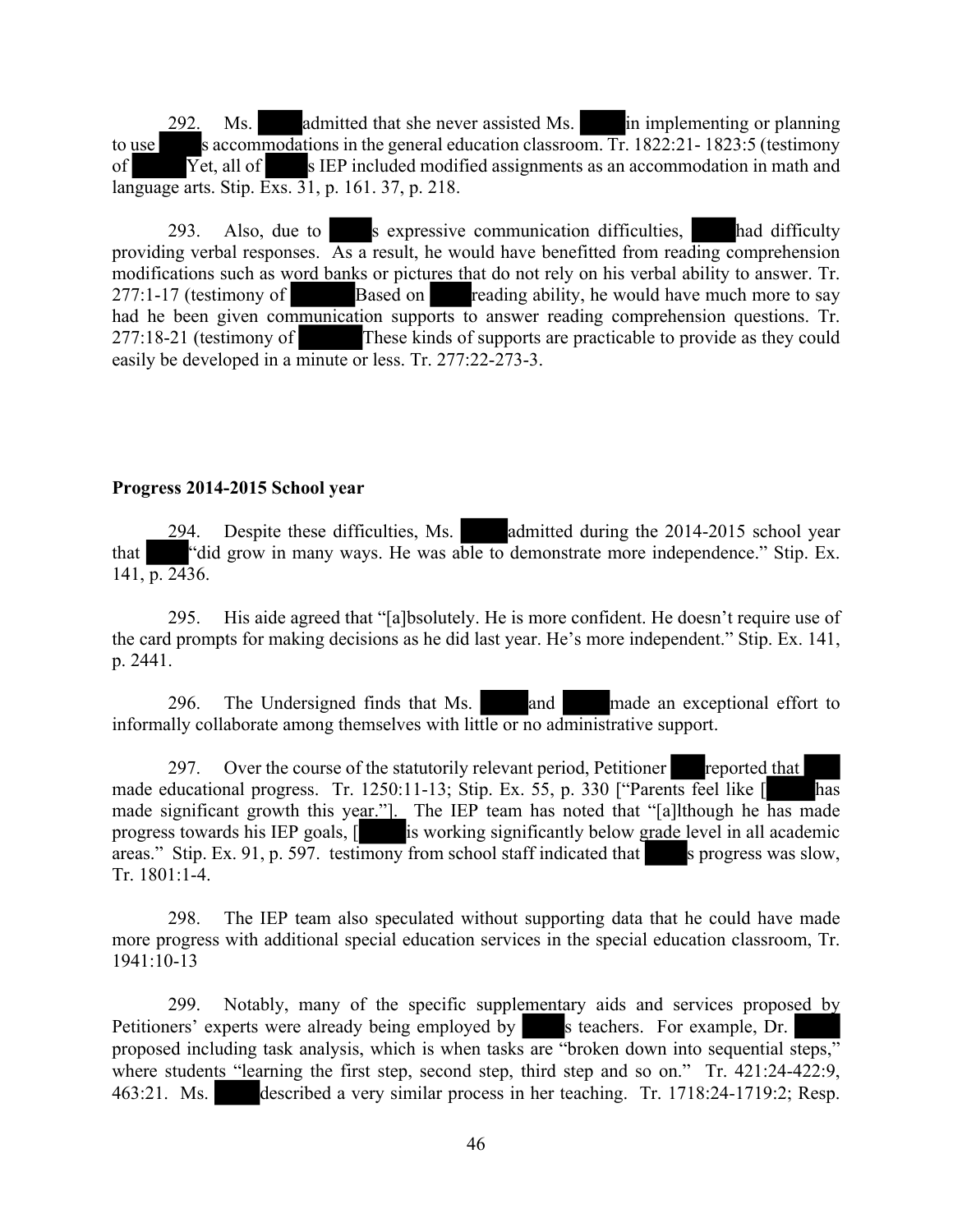Exh. 75. p. 1 ["For [ to learn best, skills need to [be] broken down, taught explicitly at a concrete level, with multiple practice opportunities."]; *see* Findings of Fact 80, 105, 106.

300. Similarly, Dr. proposed that the grade-level standards should be reviewed to prioritize learning objectives, a modification that she "always recommend[s] for a student with intellectual disability who's accessing the Common Core." Tr. 445:14-24; 470:3-6. As part of their collaborative process, Mrs. and Mrs. identified the key "bold" standards from the curriculum map for to focus on. Tr.  $1509:22-1511:1$ ;  $1588:7-1589:5$ .

301. With these supplemental aides and classwork modifications, reflected positively on the 2014-15 school year, saying that "the year with Ms.  $\overline{\text{Ms}}$  and  $\overline{\text{Ms}}$  was phenomenal." Stip. Ex. 83, p. 546.

302. On August 26, 2014, a month into the school year, wrote an e-mail to the staff saying that she was "extremely satisfied with the instruction and support  $\lceil$  is receiving this year from Mrs. and Mrs. Resp. Ex. 63; Tr. 1099:4-9.

303. Later in the year, following an audiological observation that was shared with the parents, wrote to Mrs. that the audiologist had spoken to her and had many positive comments about s "seating, interaction and participation in the classroom," as well as about Mrs. herself. Resp. Ex. 69, p.3; Tr. p. 1154:11-15. Mrs. responded that she was exposing to second-grade curriculum while also meeting him at his level. Resp. Ex.  $69$ , p.3.

304. During her observation, the audiologist independently noted that was "attentive, reacted appropriately, engaged even when appeared not visually attending answered questions correctly." Stip. Ex. 58, pp 354-355.

#### **2015-2016 SCHOOL YEAR THIRD GRADE**

305. From the beginning of the 2015-2016 school year through November 25, 2015, was in the third-grade at His regular education teacher was Birch [sic] (aka and his special education teacher was [his former first grade special education teacher]. Stip. 19.

306. At the time of her testimony, Ms. had been a teacher for twenty-nine (29) years, almost twenty of which had been in Wake County. Tr. 1885:6-14. She has a Bachelor's degree in Education and is licensed from Pre-K to 6th grade. Tr. 1885:17-20. In her twenty-nine years as a teacher, she has taught students with disabilities but **never** a child with Tr. 1885:21-23.; 1941:19-21. (emphasis added) Unlike Ms. Ms. has **not been trained** on how to teach a child with or intellectual disabilities. Tr. 1941:22-24; 1941:25-1942:6. (emphasis added)

307. At the beginning of the 2015-2016 school year, on September 21, 2015, Ms. completed a form entitled "Data Collection Form for Least Restrictive Environment" in which the school staff, excluding the parents, were considering moving from a resource to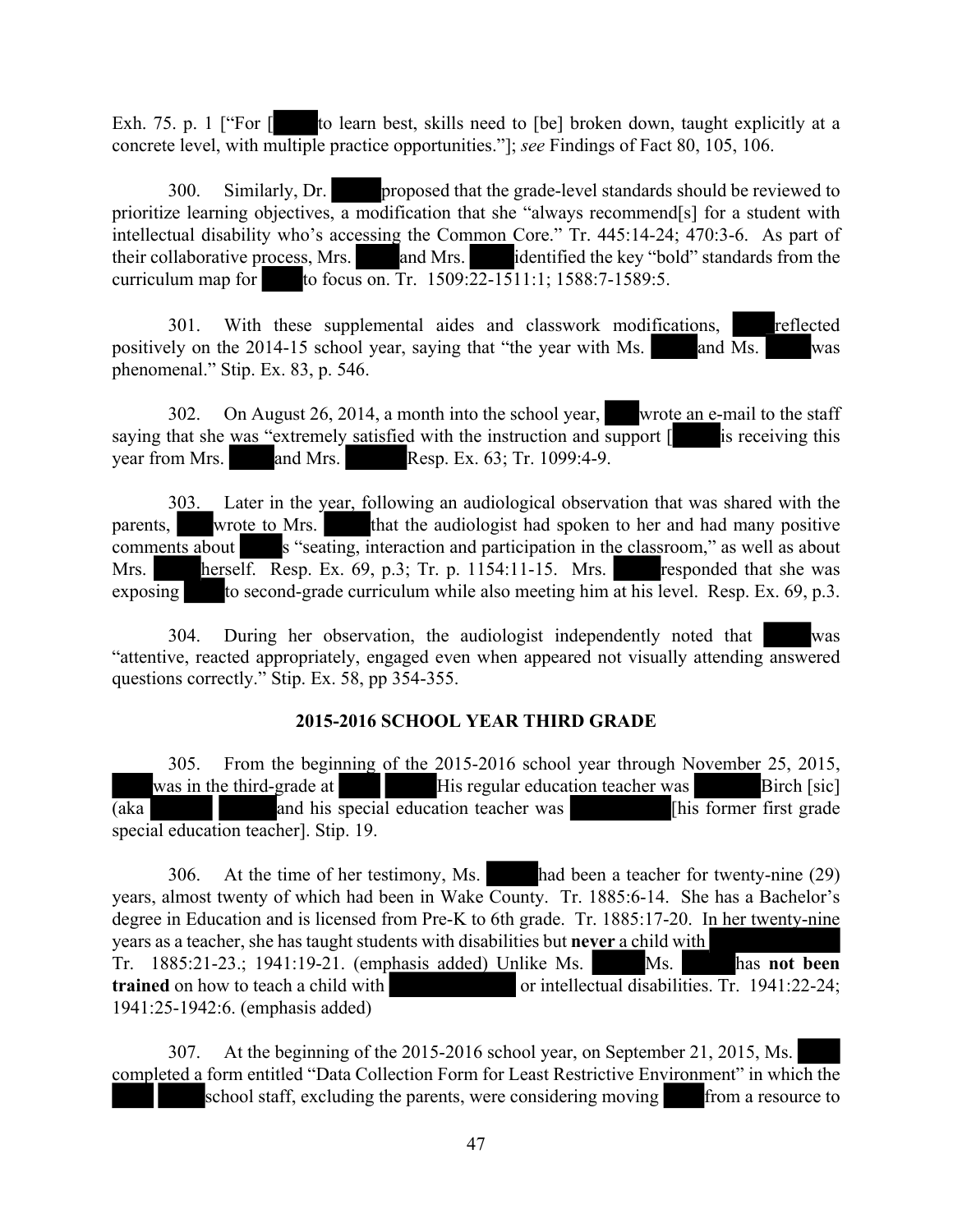a separate service delivery and changing him from Common Core to Extended Common Core curriculum." Tr. 296-297:20; 298:19-24 (testimony of reviewing form contents). The parents discovered this form in s records after the contested case had been filed. Tr. 302:5-23. It had not been produced by the Respondent in response to Petitioners' discovery requests. Tr. 302:14-15.

308. This form supports Petitioners' concern that Respondent wanted to place in a self-contained classroom and remove him from the Common Core Curriculum to the Extended Content Curriculum.

309. At the beginning of the 2013-2014 school year, Ms. had already formed her professional opinion that should spend as much time in the special education setting as possible. She "explained to the parents that in her professional opinion that she is not seeing the progress with [ that she would like to see and that is why she would like to continue seeing [ as much as possible in the smaller setting." Stip. Ex. 33, p. 184.

310. Again, Respondent provided no data to support their position that would progress more academically in the special education setting.

## *Lack of Teacher Collaboration 2015-2016 school Year*

311. Unlike the 2014-2015 school year, there was no physical evidence or testimony of collaboration between Ms. the special education teacher, and other regular education teachers, or that Ms. modified s assignments in the regular classroom (modified assignment in math and language arts as well as all specials was required by s IEP). Stip. Ex. 56, p. 334; Tr. 362:15-363:1. There was never anything provided to the parents indicating the teachers were collaborating, and no changes were made to the IEP for formal collaboration.

#### *Removal from General Education Classroom for Math and Language Arts*

312. During s third grade year he was removed from the general education classroom for all of math and portions of language arts. Stip. Ex. 131; Stip. Ex. 113, p. 1107; Tr. 285:5-23; Stip. Ex. 86; Tr. 286:17-288:3. As a result, only received math instruction in the special education classroom. Tr. 287:25-288:3. The removal from the general education classroom during instruction in core academic areas to receive special education services is not appropriate nor authorized by his IEP. Tr. 288:4-8 (testimony of review of the work samples showed no evidence that he was working on Common Core state standards. Tr. 288:9-15. The regular education class was doing modeling, regrouping, and division; whereas, was doing very different work including learning about coins, telling time, counting, and doing single digit addition. Tr. 289:6-10.

313. did not receive instruction in reading and language arts between 9:30 a.m. and 10:50 a.m. every day of the 2015-2016 school year. Tr. 1942:14-19.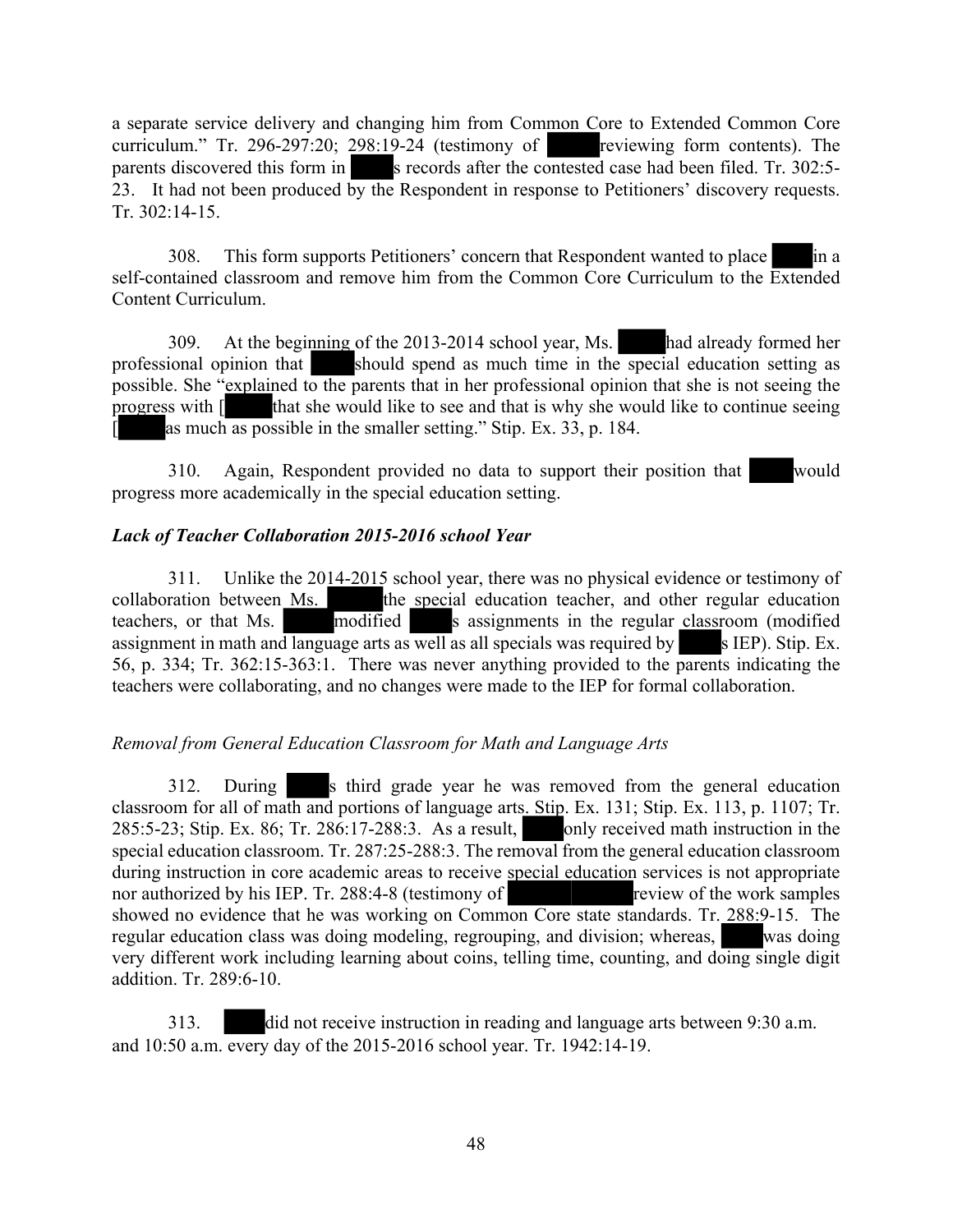314. only received 2 hours of whole group instruction a week in the general education setting during the 2015-2016 school year as the only whole group instruction that received in the general education setting during the 2015-2016 school year was 30 minutes during science and social studies on Tuesday, Wednesday, Thursday, and Friday of each week. Tr. 1944:5-9.

315. In fact, Ms. never came into s general education class (Tr. 1955: 3-5) and neither Ms.  $\overline{\text{nor}}$  Ms. tried to utilize push-in services in the general education setting during the  $\overline{2015}$ -2016 school year. Tr. 1961: 12-14. Ms. testified that could not access the content of her general education classroom because the level of what she was teaching was different than what Ms. was teaching. Tr. 1965:5-10.

316. Since was supposed to be on the Common Core, Dr. would have "prioritize learning objectives within a unit of instruction" as a modification so that if is not able to master every objective, his teachers can provide the necessary amount of explicit instruction, repeated practice, and visual supports for a shorter, smaller unit of information that can retain, use, and apply. Tr. 445:14-24. These learning objectives would still be aligned with the Common Core. Tr. 445:25-446:2. The work of prioritizing learning objectives is done through weekly or even daily collaboration between a special education and a general education teacher by the general education teacher pinpointing the most essential elements of a unit, and the special education teacher identifying what would be most meaningful and productive for considering his unique strengths and needs. Tr. 446:5-21.

317. Track 4 track-in periods for the 2015-2016 school days contained the following amount of scheduled instructional days:

- a) Reporting Period 1: 46 full school days; 2 early release days
- b) Reporting Period 2: 38 full school days; 1 early release day
- c) Reporting Period 3: 41 full school days; 3 early release days
- d) Reporting Period 4: 51 full school days

Stip. 26.

318. generally received instruction on his IEP goals in the special education classroom with Ms. while Ms. class covered core academic subjects in her classroom. Tr. p. 1898:15:1899:1. He also participated in specials. Tr. p. 1943:17-18.

319. When instructing Ms. would have to read instructions to him, then break them apart, simplify the vocabulary, and either draw or model the expected action. She also used peers as models. Tr. p. 1890:11-17. These were supplemental aids and accommodations in s IEPs. *See* Stip. Exs. 57, pp. 345-348; 97, pp. 638-642.

320. Ms. followed the county pacing guide regarding the state standards in her classroom. Tr. p.  $1895:10-13$ ; Stip. Ex. 113, p. 1131-37. Among the math standards that she taught her class in the fall of 2015 were those relating to shapes, multiplication, and division. Stip. Ex. 113, p.1131-37; Tr. p. 1895:20-1896:5. Among the language arts standards that she taught her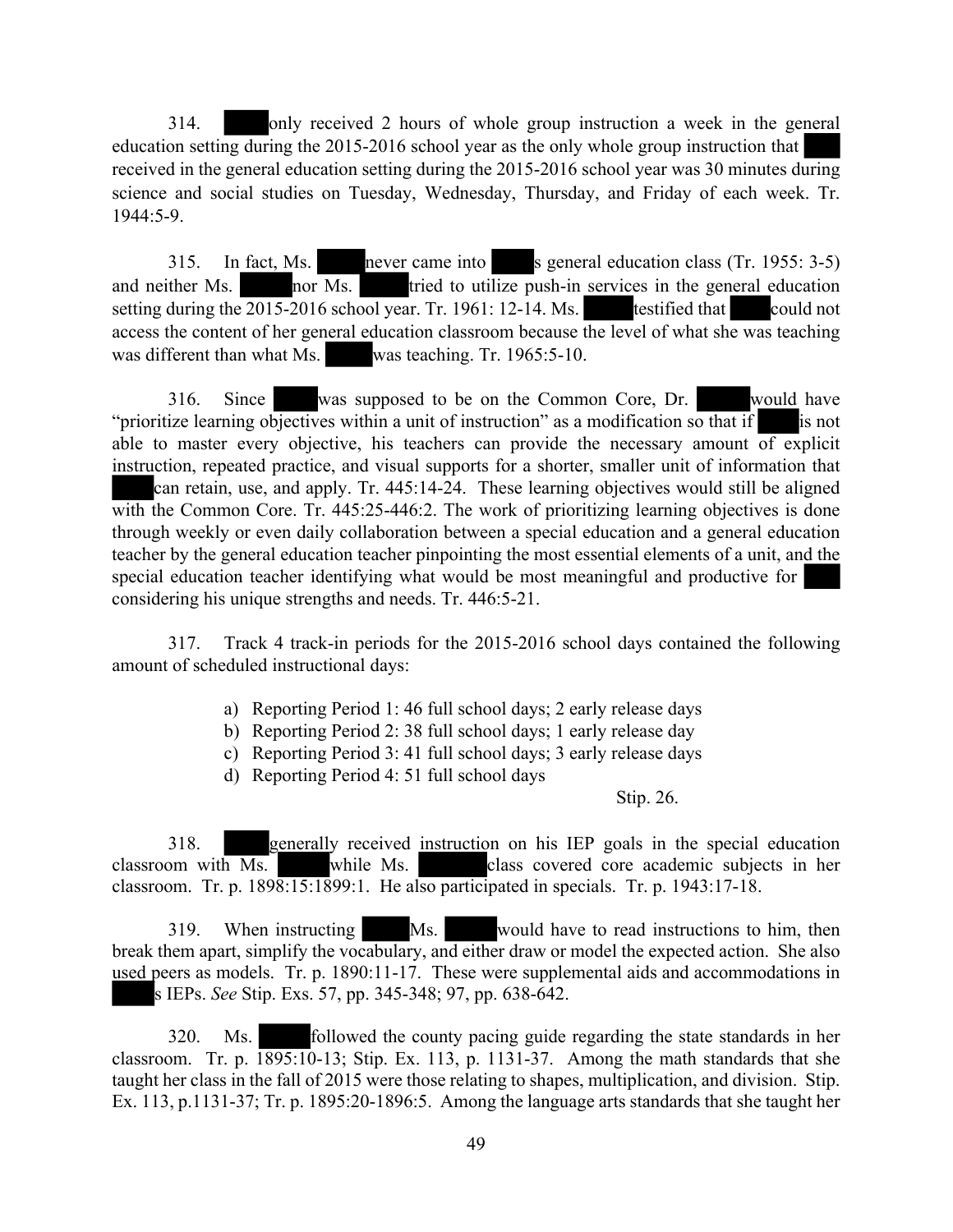class in the fall of 2015 were those relating to answering questions based on a text, determining the main idea of a text, and recounting details. Stip. Ex. 113, pp. 1214, 1227.

321. accessed these standards in Ms. class. Tr. pp. 1897:18-20, 1898:1014. also accessed grade level work and standards in Ms. classroom through morning work, word of the day, his writing journal, independent reading time, math prompt, and science and social studies instruction. Tr. pp.1898:20-1899:1.

322. received third-grade spelling homework each week. Tr. p. 1934:19-23.

323. Additional evidence of accessing work associated with the state standards for the third-grade general education classroom appears in the communication notebook. Resp. Ex. 14, pp. 495 (spelling); 497 (multiplication); 525 (vocabulary); 529 (multiplication); Resp. Ex. 3, pp. 58 (social studies); 61 (narrative writing); 68 (multiplication); 76 (nonfiction reading); 79 (geometry).

324. s report card from third-grade also shows that he was working on third-grade standards in Ms. classroom. The comments to the first and second quarter indicate work on the human body, shapes, multiplication, writing paragraphs, and moon phases. Stip. Ex. 134, p. 2241. Each of these subjects was part of the third-grade curriculum. *e.g*. Tr. p. 1931:3-5, 10- 12.

325. In general, when in Ms. class, he would be doing the same types of activities that his nondisabled peers were doing, but scaffolded to his instructional level or his IEP accommodation or modified assignment. Tr. p. 1926:19-25.

326. With respect to his math journal prompts in Ms. class, was not able to read and understand the prompt independently. Per the IEP accommodations, he needed to have the instructions read to him and broken down into smaller steps. Tr. p. 1927:19-22.

327. Ms. also modified s assignments, per his IEP accommodations, to make them more accessible to him. She shortened assignments, reduced the amount of text on pages, and allowed him different modes of communicating what he knew, such as drawing. Tr. p. 1936:18-23.

328. In some cases, Ms. simply could not modify an assignment to a level could access. Tr. 1937:17-21. Again there is no evidence that Ms. assisted Ms. with assignment modification even though modified assignments for all academic courses was an accommodation on his IEPs during this time and previously. *See* Stip. Ex. 57, pp. 345-348; Stip. Ex. 97, pp. 638-642; Stip. Ex. 103, pp. 780-786.

329. Progress reports from September 30, 2015 indicate that received instruction in his IEP goals, specifically including all of his math goals, during the first two months of the 2015-16 school year. Stip. Ex. 87, pp. 552-559. *e.g*., Resp. Ex. 3, pp. 95, 99-101, 111-113, 115.

#### *No Evidence Of More Benefits In Special Ed Than General Ed*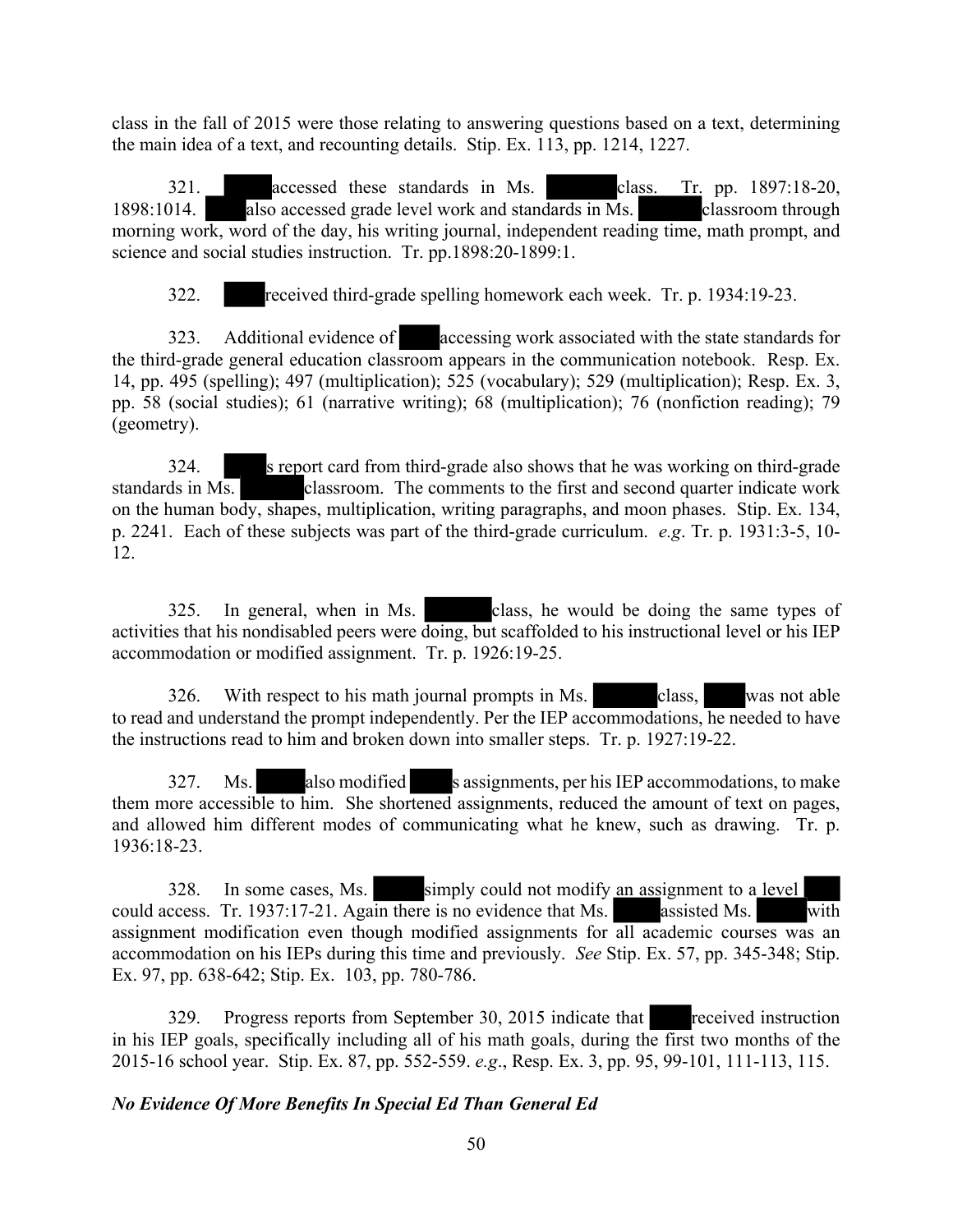330. According to Ms. obtained greater academic benefit from his time in the special education setting than his time in the general education setting, Tr. 1940:14-20, and would have benefitted from additional time in the special education classroom during his thirdgrade year, Tr. 1941:10-13.

331. The Undersigned notes that without collaboration and support from Ms. Ms. did an exceptional job including in her regular educational classroom.  $\overline{Ms}$ . however, had no prior experience or education for integrating a student with s disabilities and did not maintain any data of s progress in the special education classroom; therefore, her opinion that benefited more from the special education setting is not entitled to deference and carried little weight with the Undersigned.

#### **OCTOBER 19, 2015 IEP MEETING**

332. On October 19, 2015, the IEP team convened to conduct s annual review. The team had attempted to schedule the meeting in September, but a requested DPI facilitator was not available and the meeting had to be rescheduled. Tr. 963:18-22.

333. The Invitation to Conference for the IEP meeting held on October 19, 2015, indicated the purpose was "to discuss the evaluation results to determine eligibility for special education and related services, to discuss and/or develop, review and/or revise the IEP, to discuss placement, to discuss the results of the math trial, and to conduct the annual review of s IEP." Stip. 76; *see also*, Stip. Ex. 93.

334. Both and attended the October 19, 2015 Annual Review IEP meeting ["October 2015 IEP Meeting"] and received a copy of the Prior Written Notice and the Minutes. Stip. 77; Stip. Exs. 94 & 95.

335. The October 19, 2015 Annual Review IEP ["October 2015 IEP"] meeting was facilitated by **.** Stip. 78; Stip. Exs. 94-97.

| Type of<br><b>Service</b> | <b>Sessions Per</b>           | <b>Time Per Session</b> | <b>Location of</b><br><b>Services</b> |
|---------------------------|-------------------------------|-------------------------|---------------------------------------|
| Math                      | 36 per<br>reporting<br>period | 35 min.                 | Special Ed.<br>Setting                |
| Reading                   | 36 per<br>reporting<br>period | 45 min.                 | Special Ed.<br>Setting                |
| Writing                   | 36 per<br>reporting<br>period | 40 min.                 | Special Ed.<br>Setting                |

336. The service delivery in s October 2015 IEP was: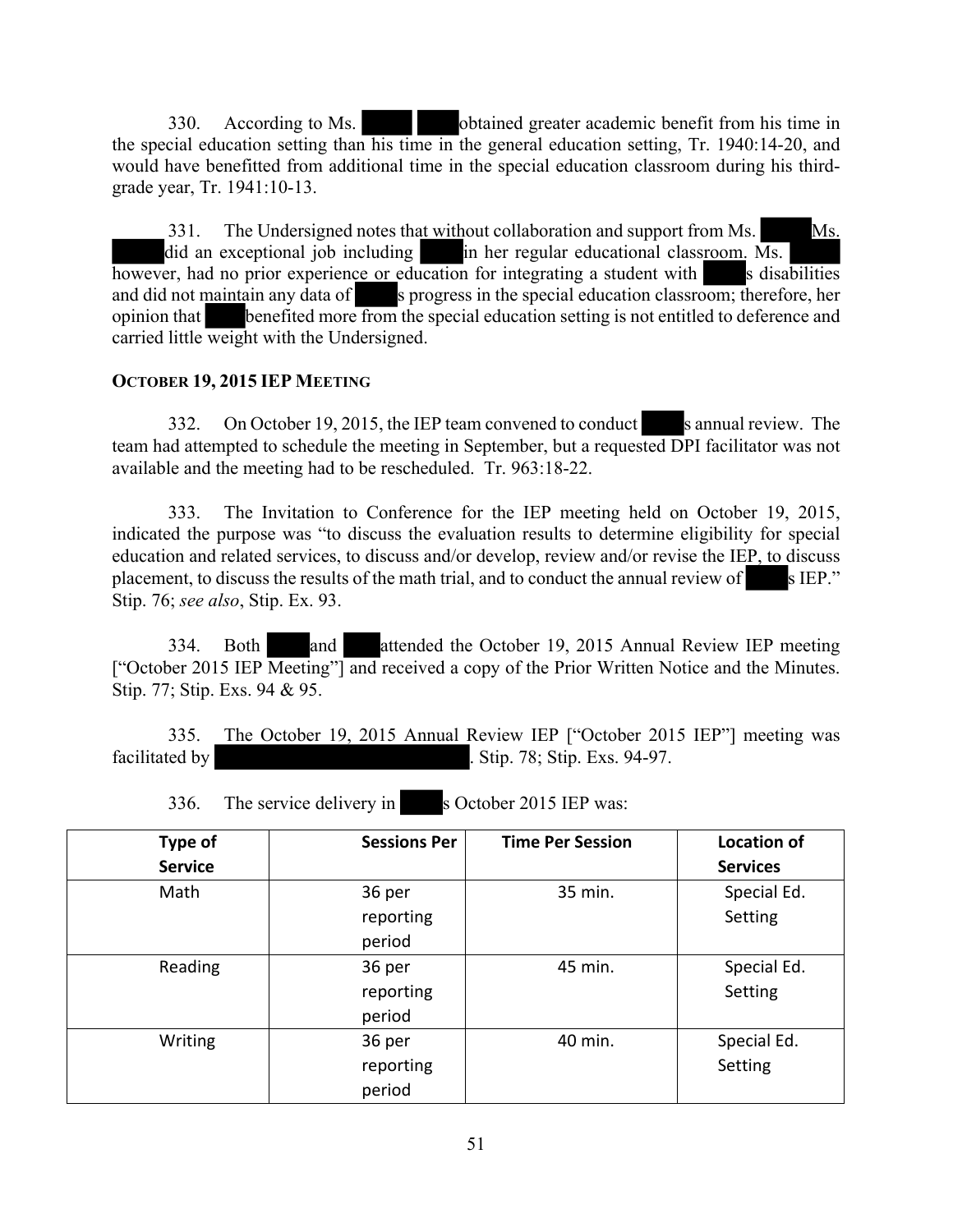| Speech/Lang   | 16 per       | 30 min.      | Special Ed. |
|---------------|--------------|--------------|-------------|
| uage Therapy  | reporting    |              | Setting     |
|               | period       |              |             |
| Occupational  | 3 per        | 30 min.      | Special Ed. |
| Therapy       | reporting    |              | Setting     |
|               | period       |              |             |
| Occupational  | 3 per        | Unidentified | Regular Ed. |
| Therapy -     | reporting    | amount of    | Setting     |
| <b>RSSD</b>   | period       | time         |             |
| Physical      | 1 per        | Unidentified | Regular Ed. |
| Therapy $-$   | reporting    | amount of    | Setting     |
| <b>RSSD</b>   | period       | time         |             |
| Audiology $-$ | Unidentified | Unidentified | Regular Ed. |
| <b>RSSD</b>   | number of    | amount of    | Setting     |
|               | sessions     | time         |             |

#### Stip. 79; Stip. Ex. 97.

337. Prior to the meeting, the team provided a draft IEP to the parent for review along with evaluation reports. Tr. 964:8-15. **brought written comments on the draft to the IEP** meeting. Tr. 970:19-25.

338. The team first completed the reevaluation process and considered eligibility questions. It then proceeded to review and revise the IEP through the annual review. Stip. Ex. 94, 95.

339. During the meeting the team reviewed data including the results of the math trial to justify a more restrictive setting.

340. The team was not able to complete the entire annual review during the four-hour meeting. Tr. 1982:13-25. There was extensive conversation about the evaluations and the parent asked questions throughout. Tr. 1983:19-1984:2. The team compared s performance from his second-grade year to the start of his third-grade year. Tr. 1985:23-1986:1. The team did not reach the portions of the IEP related to goals, supplementary aids and services, or service delivery. Tr. 1239:9-10.

341. At the end of the scheduled time, there was a proposal to adopt the draft IEP goals as written. Tr. 1986:2-17. The parent did not agree, but Principal determined that the goals were appropriate. The team agreed to reconvene within three weeks to finish the review process. Tr. 1986:7-11.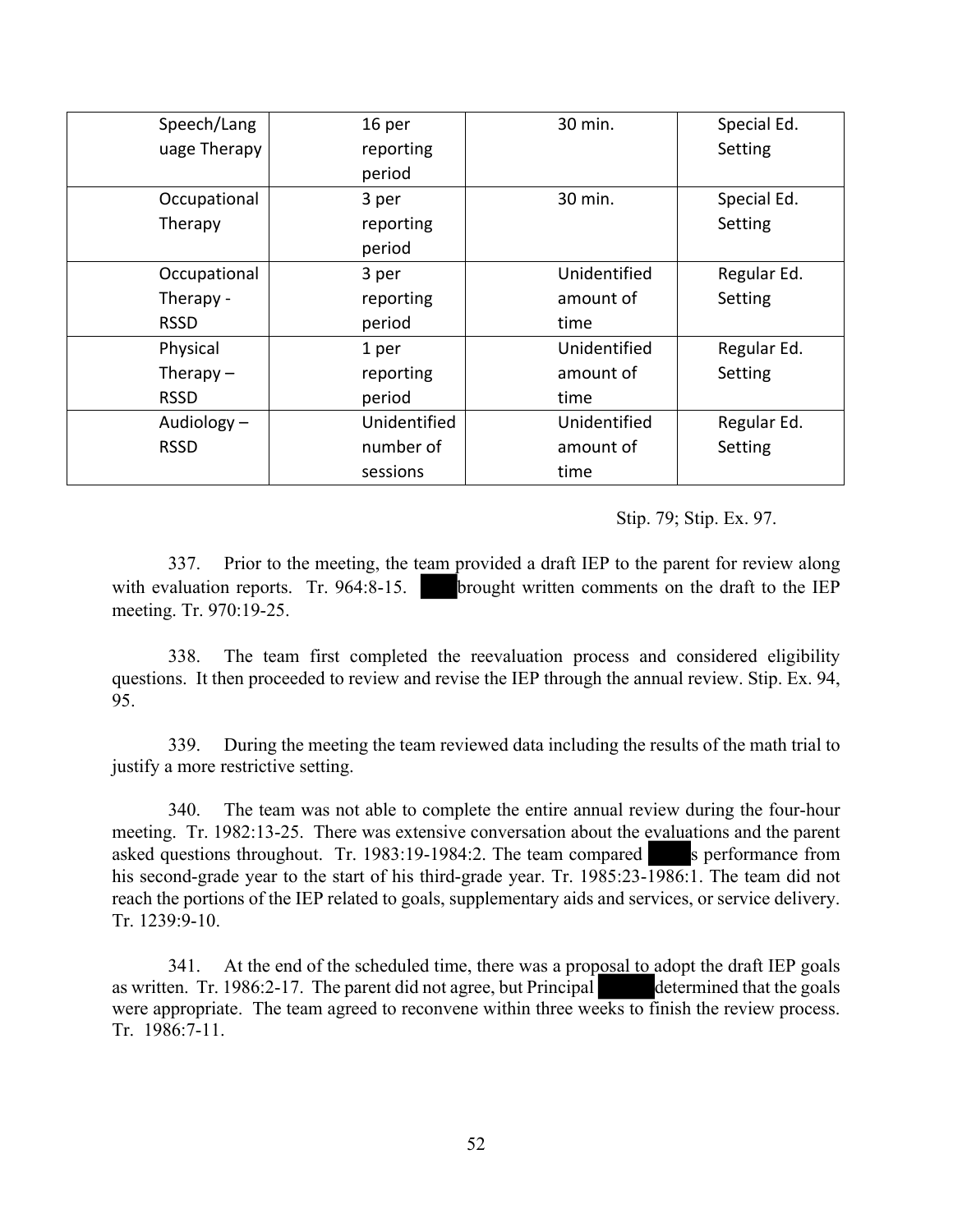342. Also at the end of the meeting, provided her written notes on the IEP to the team, Tr. 1243:11-20, and submitted multiple pages of written concerns that she had prepared for the meeting, Tr. 1242:1-10. Pet. Ex. 105.

#### **NOVEMBER 13, 2015 IEP MEETING**

343. A second IEP meeting was held on November 13, 2015 ["November 2015 IEP Meeting"], to complete the annual review of the IEP. Stip. 80; *see also*, Stip. Ex. 101.

344. Prior to the meeting, the team had incorporated some of s handwritten comments that she had submitted at the end of the October IEP meeting into a new draft. Tr. 1989:1-3.

345. Both and attended the November 13, 2015 ["November 2015 IEP"] Annual Review IEP meeting and received a copy of the Prior Written Notice and the Minutes. Stip. 81; Stip. Exs. 102 & 104. No physical therapist attended the November 13, 2015, IEP meeting. Stip. 83.

346. The only testimony regarding this meeting from participants came from Jacqueline ("Jacki") Russell and Petitioner

347. Ms. is the senior director for policy and fiscal compliance in WCPSS' Special Education Services department, Tr. 1974:25-1975:4, and has served in various administrative roles within Special Education Services for almost twenty (20) years, Tr. 1976:20- 22. She has extensive experience in special education as a speech pathologist, Tr. 1977:5-10, and special education administrator. In addition to her qualifications, Ms. testimony regarding the November 2015 meeting was consistent with the audio recordings later played from that meeting.

348. The first concern in s note "re: 11/13/2015 Meeting" was s hearing impairment. Pet. Ex. 105. was shearing impairment. Previously this was also of concern to Ms. Russell and other Senior Administrators of WCPSS. There was no discussion at the IEP meeting or subsequent meetings about the impact of s undiagnosed hearing impairment and the potential gaps in seducation due to his teachers not knowing to make accommodations.

349. In response to the question on the November 13, 2015 IEP, "Does have behavior[s] that impede his/her learning or that of others," the IEP team answered "yes." Stip. 82; *see also*, Stip. Ex. 103, p. 769.

350. In recognition of s difficulties with attention and frustration the team added a goal related to on-task behavior. Stip. 82; Stip. Ex. 103, p. 778. There was no indication that this "behavior" was disruptive to the classroom or his nondisabled peers.

351. Rather from her interactions with and her review of the videos of him in the general and special education classroom,  $Dr.$  noted s positive behaviors in the general education setting which she opined was due to his history of inclusion. He knows the social rules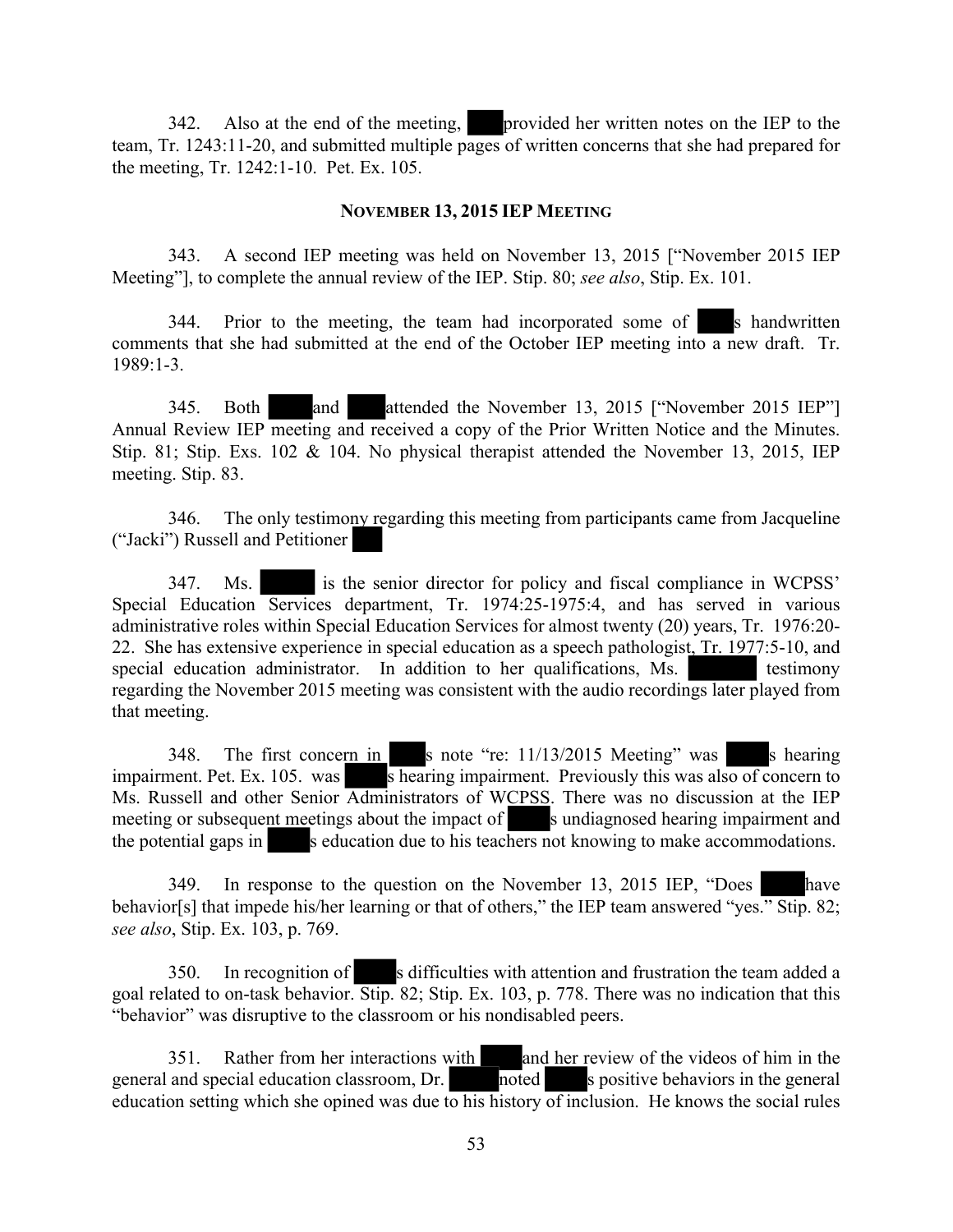in the classroom: he remained quiet, he did his best to remain focused on his work, he is receptive to feedback, he engages in long periods of individualized instruction when required to do so.

352. In working directly with him at his home, Dr. testified that he willingly engaged in work she presented to him, and was compliant. She also noticed his extensive expressive communication difficulties that make it difficult for unfamiliar listeners to understand him. Tr. 431:25-432:21. She described his behavior in the general education classroom "as exceptional." Tr. 492:1-2. Based on the videos displayed at the hearing, the Undersigned concurs with her description.

353. The team still had difficulty completing its review within the scheduled timeframe. Tr. 1989:14-17. As the meeting approached its end time, the team still needed to review the supplementary aids and services section of the IEP as well as service delivery and educational placement. Tr. 1990:10-20.

354. With twenty or thirty minutes left before the end time for the meeting, proposed that the parent select which section of the IEP she felt was more important to review immediately, and that the other would be reviewed at a follow-up meeting. Tr. 1990:12-1991:3.

355. indicated that she felt the review of service delivery was more urgent than the supplementary aids and services. Tr. 1991:19-23; Pet. Exh. 84, 33:00-34:34.

356. Ms. school psychologist, and testified that the IEP included appropriate supplementary aids and services for Tr. 1941:5-7; 1672:19-25. Ms. indicated that no set of supplementary aids and services would be sufficient for  $\overline{a}$  to be successful on core academics in the general education classroom. Tr.  $1673:23-1674:10$ . The Undersigned gives little weight to Ms. who is a school psychologist with no classroom teaching experience. even though a Senior Administrator for WCPSS, was a speech pathologist for the bulk of her classroom experience and more deference is given to Drs. and as to the appropriateness of supplemental aids and services and s ability to be integrated with his nondisabled peers.

357. During discussion of service delivery, who since 2013 had advocated for a more restrictive setting, proposed increasing s specialized math instruction from thirtyfive (35) to sixty (60) minutes and his specialized reading instruction from forty-five (45) to sixty (60) minutes, for an additional forty (40) minutes of specialized instruction. Tr. 1995:15-22. She recommended that these services be provided in a special education setting.

358. The service delivery in s November 2015 IEP was:

| <b>Type of Service</b> | <b>Sessions</b> | <b>Time Per Session</b> | <b>Location of</b> |
|------------------------|-----------------|-------------------------|--------------------|
|                        | Per             |                         | <b>Services</b>    |
| Math                   | 36 per          | 60 min.                 | Special Ed.        |
|                        | reporting       |                         | Setting            |
|                        | period          |                         |                    |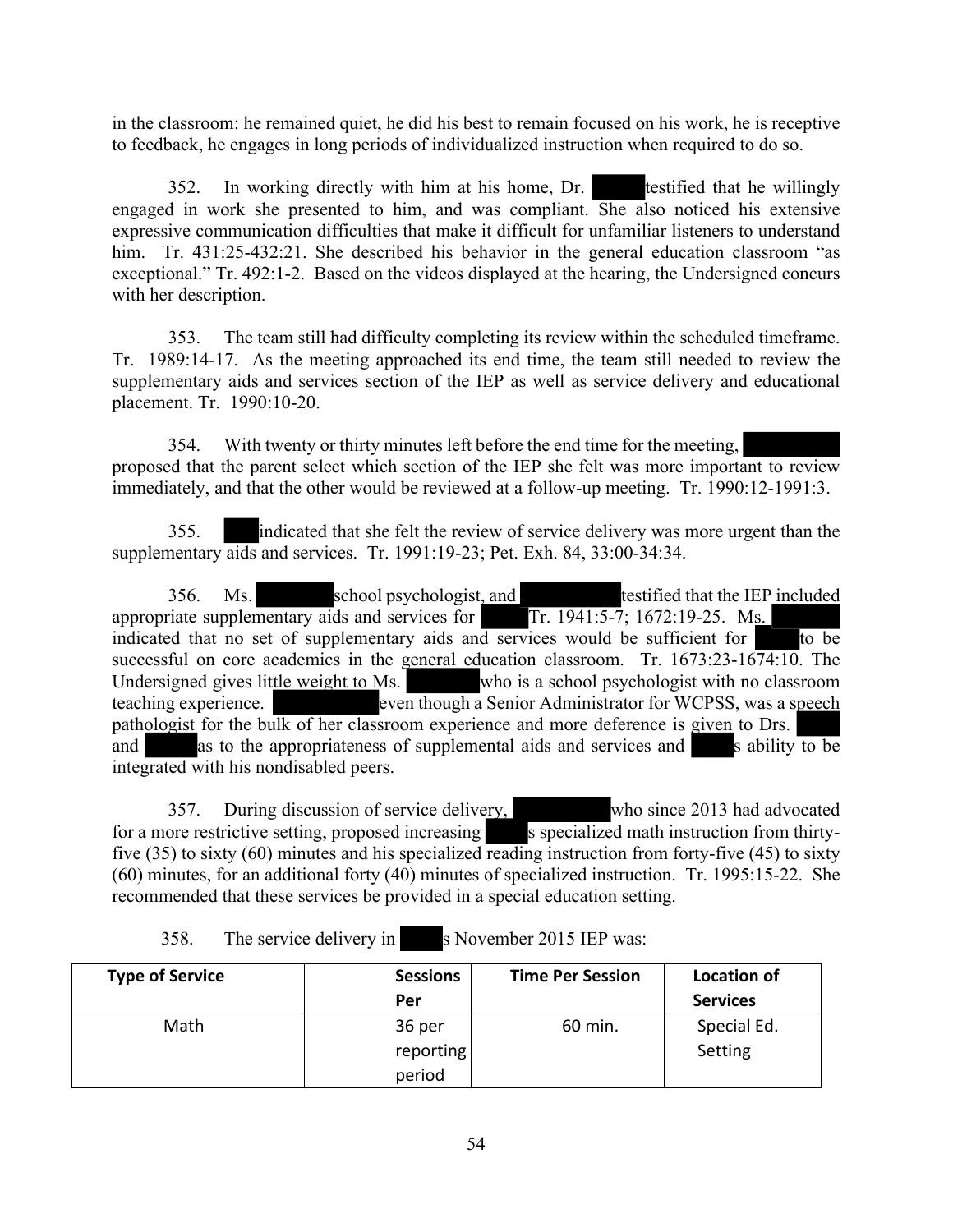| Reading          | 36 per reporting   | 60 min.                | Special Ed. |
|------------------|--------------------|------------------------|-------------|
|                  | period             |                        | Setting     |
| Writing          | 36 per reporting   | 40 min.                | Special Ed. |
|                  | period             |                        | Setting     |
| Speech/Language  | 16 per reporting   | 30 min.                | Special Ed. |
| Therapy          | period             |                        | Setting     |
| Occupational     | 3 per reporting    | 30 min.                | Special Ed. |
| Therapy          | period             |                        | Setting     |
| Occupational     | 3 per reporting    | Unidentified amount of | Regular Ed. |
| Therapy - RSSD   | period             | time                   | Setting     |
| Physical Therapy | 1 per reporting    | Unidentified amount of | Regular Ed. |
|                  | period             | time                   | Setting     |
| <b>RSSD</b>      |                    |                        |             |
| Audiology - RSSD | Unidentified       | Unidentified           | Regular Ed. |
|                  | number of sessions | amount of              | Setting     |
|                  |                    | time                   |             |

#### Stip. 84; Stip. Ex. 103.

359. Petitioner disagreed with continuing to receive specialized instruction in the special education classroom, and proposed that receive all of his specialized instruction within the general education classroom. Tr. 1996:1 $\overline{2-14}$ . She proposed that Ms. push-in to the general education classroom to provide special education services in that environment. Tr. 2002:20-22.

360. On the other hand, s speech/language pathologist, stated that the best thing for his functional speech would be to be with his nondisabled peers. Tr. 966:8-15. 361. Despite the parents' disagreement, Principal who had advocated at initial transfer for more segregation, decided that the increased special education delivery time was appropriate for Tr. 2009:24-2010:3 (testimony of ; *see* also Stip. Ex. 104.

362. Petitioners filed the instant petition on November 24, 2015 and partially invoked stay-put related to service delivery. s goals have been updated, but his service delivery has remained at two total hours during the pendency of this litigation.

#### *Evidence of Academic Progress During 2015-2016 School Year in Regular Education Class*

363. In her Literacy Observation dated September 7, 2015, noted that in the general education classroom with adult assistance and sentence start supports, was able to state and write three facts about an article he read about muscles. Stip. Ex. 85, p. 548. Moreover, with accommodations of dictation, visual checklist, and adult support, he was able to write the sentence with correct spelling. Stip. Ex. 85, pp. 548-549.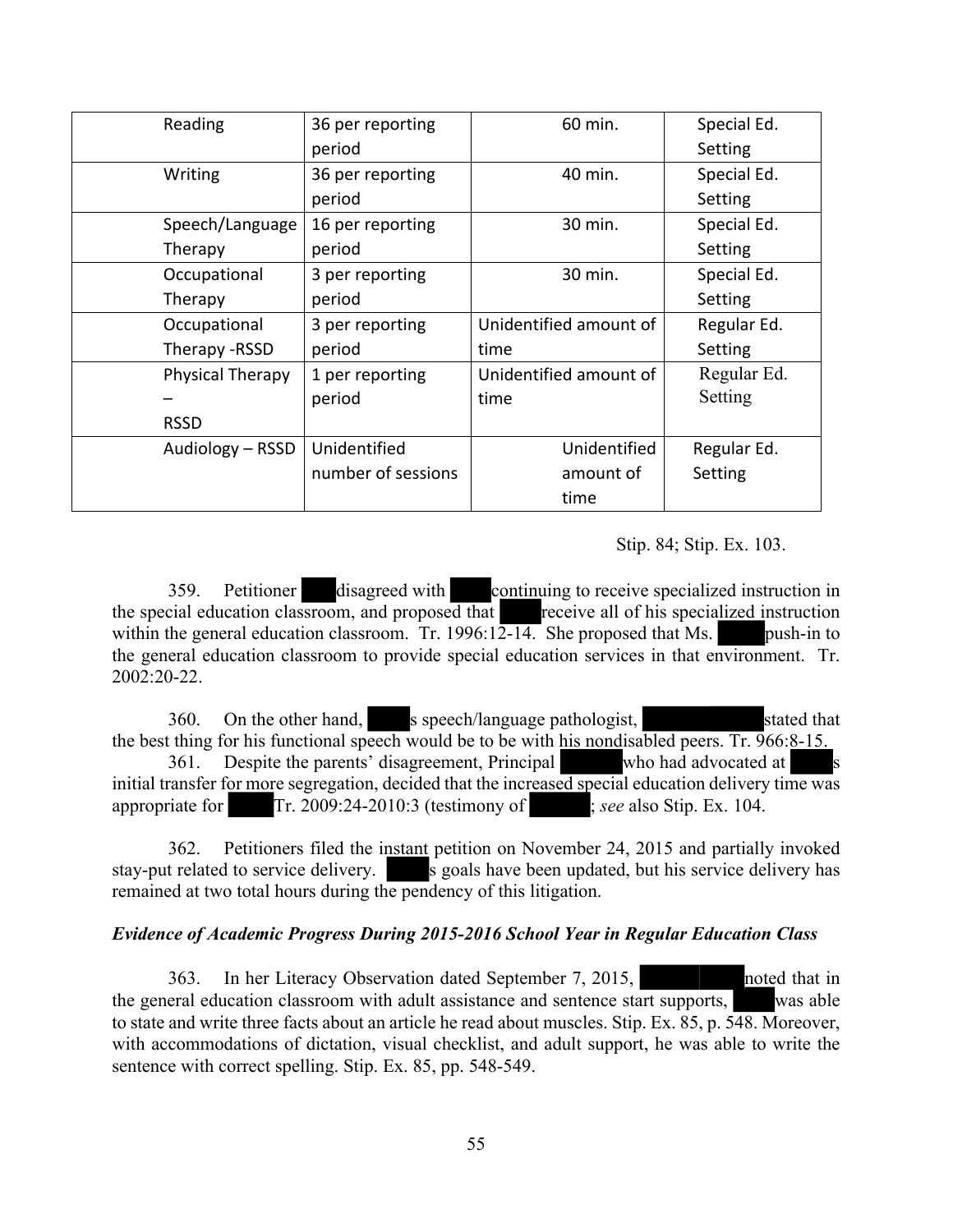364. Although Ms. recommended that "[ would benefit from a highly structured approach to teaching comprehension strategies and how and when to apply these strategies to build comprehension skills," she did not conclude that this instruction could only be done in the special education classroom. Stip. Ex. 85, p. 549.

365. Progress reports from September 30, 2015 indicated that received instruction in his IEP goals, during the first two months of the 2015-16 school year and that, all his other IEP goals had either been mastered or had consistent progress towards mastery. Stip. Ex. 87, pp. 552- 559.

366. According to his Third Grade Report Card, met expectations for his science, social studies, music, healthful living, visual arts, and inconsistently met expectations for language arts and math. Stip. Ex. 134, p. 240. During all reporting periods, s work habits and conduct met expectations. Stip. Ex. 134, p. 240.

367. Ms. testified that obtained greater academic benefit from his time in the special education setting than his time in the general education setting, Tr. 1940:14-20, and would have benefitted from additional time in the special education classroom during his thirdgrade year, Tr. 1941:10-13.

368. Although Ms. did an exemplary job trying to modify s work without assistance from Ms.  $s$  she is not a special education teacher and there is no data to support her opinion; therefore, the Undersigned accords Ms. testimony that obtained greater academic benefit from the special education setting during the 2015-2016 school year little weight.

369. In informal communications regarding an investigation into Petitioners' state complaint in the summer of 2015, Principal Rob indicated that he believed a separate, ID-Mild classroom would be appropriate for Stip. Ex. 141, p. 2436.

370. Mr. statements were corroborated by the "Data Collection Form" dated September 2015 used by the WCPSS team to assist with gathering data for an IEP team to use when considering a change in a student's placement" to a more restrictive setting." Tr. 296:14-18. Not surprisingly, no school staff member testified regarding the document and even though the document was disclosed during discovery, the Petitioners were unable to lay a proper foundation for its admission, but this data was mentioned in Stip. Ex. 141 and no doubt the NCDPI is aware of this form.

371. Although it is uncontested that WCPSS were careful not to verbally or in writing propose a separate setting for Tr. 1246:9-25, the pattern down that slippery slope was evident.

372. Based on s success with inclusion during his second grade school year, the Undersigned finds that he is able to make educational progress when given sufficient supplemental aids/supports especially teacher collaboration. However, the Undersigned is not convinced that full inclusion is the best option for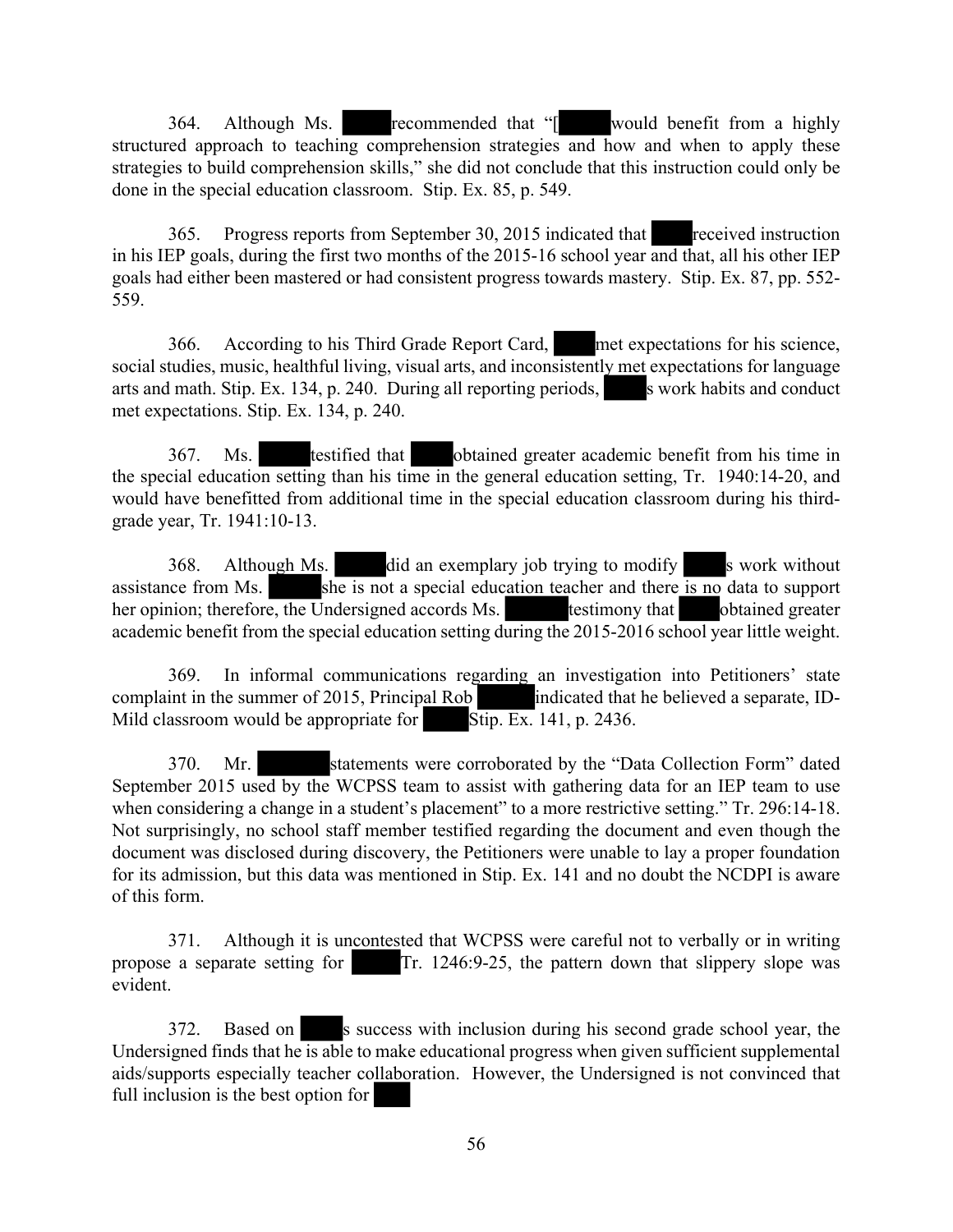373. As to the proposal for increasing s time in the special education setting, Respondent has not convinced the Undersigned that the marginal benefit, according to Respondent, that received in the regular education setting was outweighed by the benefits he could only obtain in the special education setting. Respondent has provided no data or evidence other than speculation by a regular education teacher, Ms. and a school psychologist who's psychoeducational testing is questionable. Respondent offered only speculation on this issue.

374. Much needs to be done to determine an appropriate setting for

## **CONCLUSIONS OF LAW**

Based on the above findings of fact and relevant laws and legal precedent, the Undersigned concludes as follows:

## *General Legal Framework*

1. To the extent the Findings of Fact contain conclusions of law, or that the Conclusions of Law are Findings of Fact, they should be considered without regard to their given labels.

2. This Order incorporates and reaffirms the Conclusions of Law contained in the previous Orders entered in this litigation.

3. As the party requesting the hearing, the burden of proof lies with Petitioners and the standard of proof is by a preponderance of the evidence. *See Schaffer ex rel. Schaffer v. Weast,* 546 U.S. 49, 62 (2005). Actions of local board of education are presumed to be correct and Petitioners' evidence must outweigh the evidence in favor of the Board's decisions. *See* N.C.G.S. § 115C-44(b). Stip. 2.

4. The Petitioners and Respondent named in this action are properly before this Tribunal, and this Tribunal has personal jurisdiction over them.

5. The Petitioners and Respondent named in this action are correctly designated and have been properly noticed of this hearing.

6. The Office of Administrative Hearings has jurisdiction over this case pursuant to Chapters 115C and 150B of the North Carolina General Statutes and the Individuals with Disabilities Education Improvement Act ("IDEA"), 20 U.S.C. §1400 *et seq*. and implementing regulations, 34 C.F.R. Parts 300 and 301. The IDEA and implementing regulations and N.C. Gen. Stat. § 115C-109.6(a) control the issues to be reviewed.

7. The IDEA is the federal statute governing the education of students with disabilities. The federal regulations promulgated under the IDEA are codified at 34 C.F.R. Parts 300 and 301.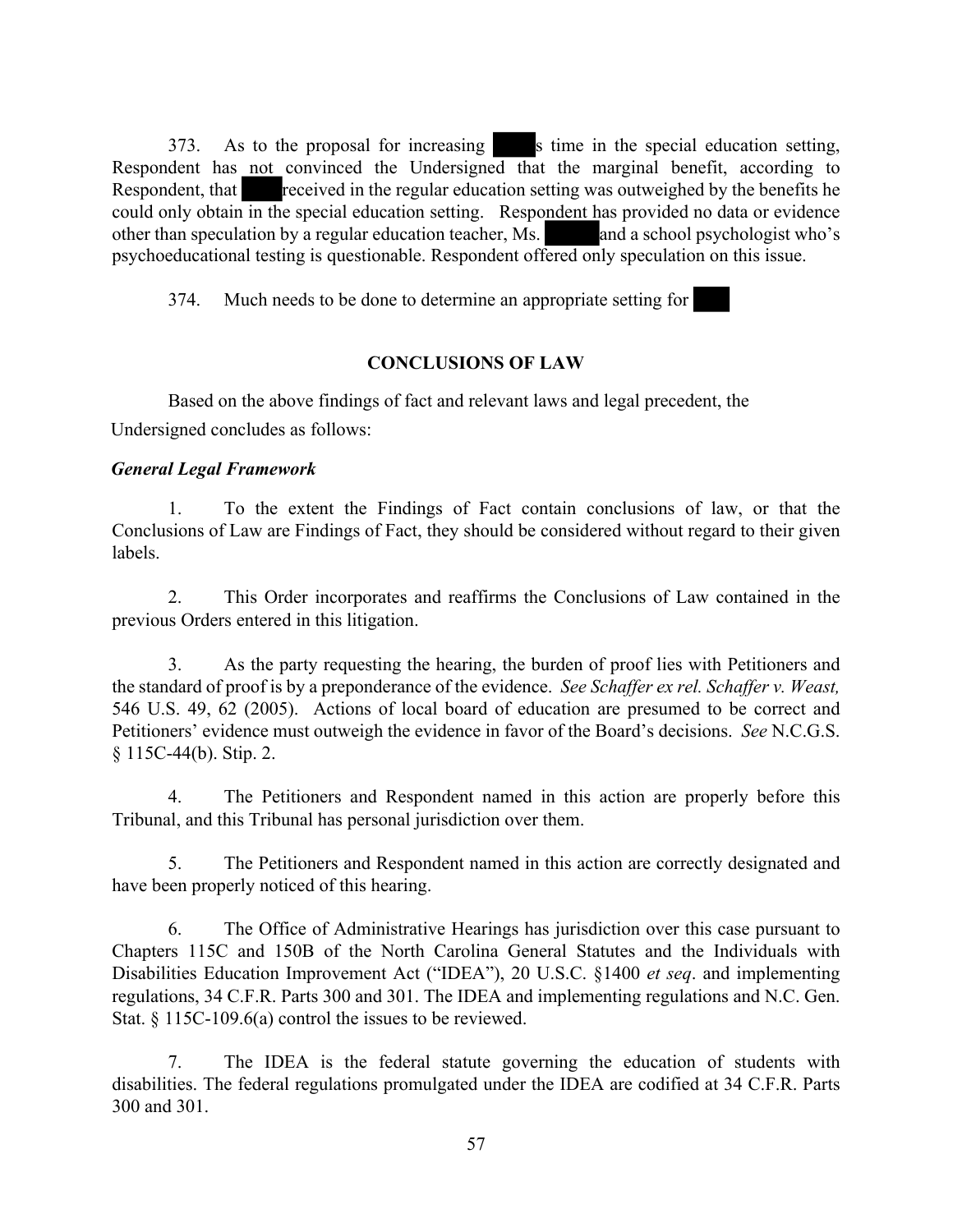8. The controlling state law for students with disabilities in N.C. Gen. Stat. §§ 115C, Article 9 and the corresponding state regulations.

9. The IDEA was enacted to "ensure that all children with disabilities have available to them a Free Appropriate Public Education ("FAPE") that emphasizes special education and related services designed to meet their unique needs and prepare them for employment and independent living." 20 U.S.C. § 1400(d)(1)(A).

10. Respondent is a local education agency receiving monies pursuant to 20 U.S.C. § 1400 *et seq*. and is the local education agency responsible for providing educational services in Wake County, North Carolina. Respondent is subject to the provisions of applicable federal and state laws and regulations, specifically 20 U.S.C. § 1400 *et seq*.; 34 C.F.R. § 300 *et seq*.; and N.C. Gen. Stat. 115C-106 *et seq*. Respondent is also subject to the *Policies Governing Services for Children with Disabilities* developed by the State Education Agency. These acts and regulations and policies require the Respondent to provide FAPE for those children in need of special education residing within its jurisdiction.

11. and his parents were residents of Wake County during the period relevant to this controversy. is a child with a disability for the purposes of 20 U.S.C. § 1400 *et seq.* and N.C. Gen. Stat. § 115C-106 *et seq.* Respondent thus had an obligation under the IDEA to provide a FAPE.

12. The IDEA recognizes that disabilities of all types – physical and cognitive, mild and extreme – are "a natural part of the human experience and in no way diminish [] the right of individuals to participate or contribute" in all aspects of society, including education. *See* 42 U.S.C.  $§ 1400(c)(1).$ 

13. A school district is required to offer each student with a disability the opportunity for a free appropriate public education ("FAPE") through an Individualized Education Plan ("IEP") that conforms to the requirements of the IDEA and state standards. 20 U.S.C. §  $1412(a)(1)(A)$ ; 20 U.S.C. § 1401(9). The IEP is "the centerpiece of the statute's education delivery system for disabled children." *Honig* v. *Doe*, 484 U. S. 305, 311 (1988).

14. The appropriateness of a student's educational program and placement on the continuum is decided on a case-by case basis, in light of the individualized consideration of the unique needs of the child, not in comparison to his typically developing peers. *See Hendrick Hudson Bd. of Educ. v. Rowley*, 458 U.S. 176 (1982). Decisions about whether should be placed in a general education classroom should not be based on a comparison of him to his typically developing peers in the regular education classroom. *Accord* Tr. 452:13-22 (testimony of

15. "To meet its substantive obligation under the IDEA, a school must offer an IEP reasonably calculated to enable a child to make progress appropriate in light of the child's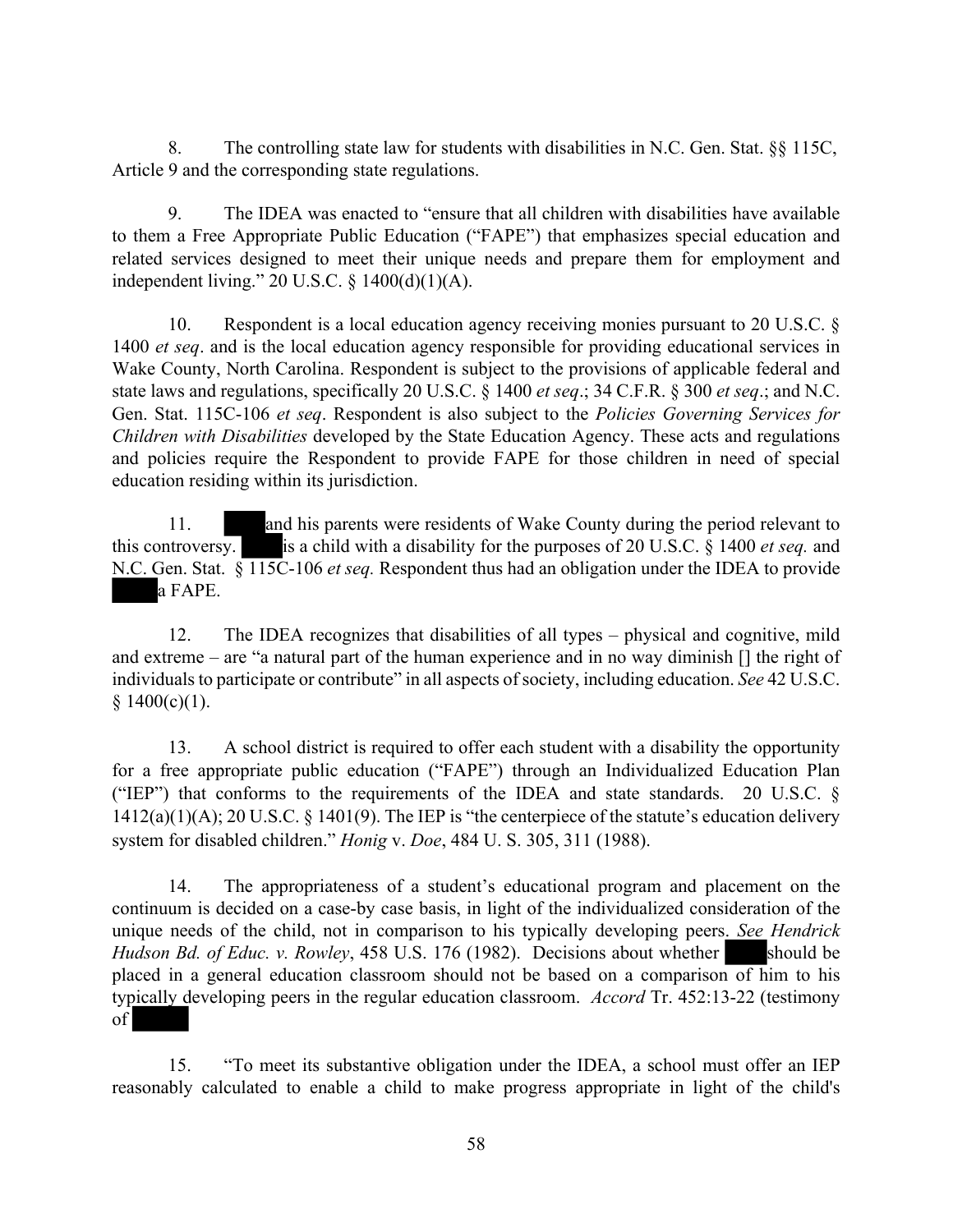circumstances." *Endrew F. ex rel. Joseph F. v. Douglas Cty. Sch. Dist. RE-1*, 137 S. Ct. 988, 999 (2017).

16. "An IEP is not a form document. It constructed only after careful consideration of the child's present levels of achievement, disability, and potential for growth." *Endrew F.* 137 S. Ct. at 999, *citing* 20 USC §§ 1414 (d)(1)(A)(i)(I) -(IV), (d)(3)(A)(i)-(iv).

17. If the IEP is developed in compliance with the procedures set forth in the IDEA and is reasonably calculated to enable the student to make educational progress appropriate in light of the child's circumstances, "the State has complied with the obligations imposed by Congress and the courts can require no more." *Rowley*, 458 U.S. at 207.

18. School districts are not charged with providing the best program, but only a program that is designed to provide the child with an opportunity for a free appropriate public education. *Rowley*, 458 U.S. at 189-90. A district is not required to maximize a student's educational performance. *See e.g. Rowley*, 458 U.S. at 188-89 (1982); *A.B. ex rel. D.B. v. Lawson,* 354 F.3d 315, 319 (4th Cir.2004).

19. "[T]he [IDEA] does not require the 'furnishing of every special service necessary to maximize each handicapped child's potential.'" *Hartmann v. Loudoun County Bd. of Educ.,* 118 D.3d 996, 1001 (4th Cir. 1997) (quoting *Rowley*, 458 U.S. at 199-200).

### **Least Restrictive Environment**

20. In addition to IDEA's requirement that the state offer each student an opportunity for a FAPE, the student must be placed in the least restrictive environment ("LRE") appropriate for the student to access that opportunity. *See, e.g., A.B. ex rel. D.B. v. Lawson*, 354 F.3d 315, 319 (4th Cir. 2004); *MM ex rel. DM v. Sch. Dist. of Greenville County*, 202 F.3d 523, 526 (4th Cir. 2003). Each public agency must ensure that a continuum of alternative placements is available to meet the needs of children with disabilities for special education and related services. 34 C.F.R. § 300.115. Under the IDEA, children with disabilities should be educated with children who are not disabled only "to the maximum extent appropriate." *Hartmann*, 118 F.3d at 1001; 20 U.S.C. §  $1412(a)(5)(A)$ .

21. The IDEA expresses a presumption that to the "maximum extent" appropriate, children with disabilities will be educated with, and not removed from, their non-disabled peers:

To the maximum extent appropriate, children with disabilities, including children in public or private institutions or other care facilities, are educated with children who are not disabled, and special classes, separate schooling, or other removal of children with disabilities occurs only when the nature or severity of the disability of a child is such that education in regular classes with the use of supplementary aids and services cannot be achieved satisfactorily. 20 U.S.C. § 1412(5)(A) (emphasis added); *see* 34 C.F.R. § 300.114(a); OSEP memorandum 959, 21 IDELR 1152 (OSEP 1994).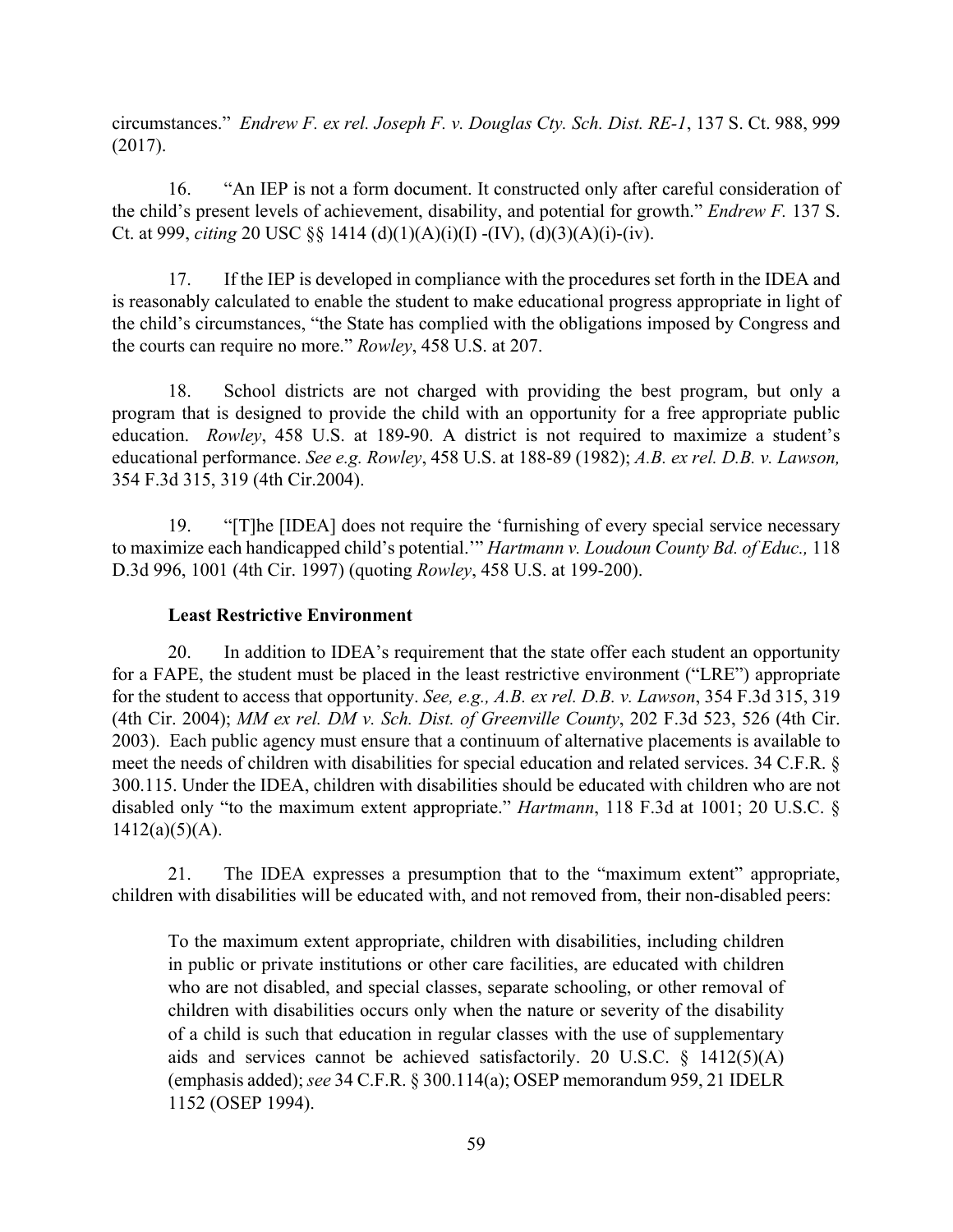22. The Fourth Circuit in *DeVries v. Fairfax County School Board* emphasized that the mainstreaming of children with disabilities is "not only a laudable goal but is also a requirement of the Act" and adopted the *Roncker* standard. 882 F.2d 876, 879 (4th Cir. 1989) (citing *Roncker v. Walter*, 700 F.2d 1058, 1063 (6th Cir. 1983) (requiring a court to "determine whether the services which make that placement [at a segregated facility] superior could be feasibly provided in a non-segregated setting"). The least restrictive environment provision of the IDEA "sets forth a 'strong congressional preference' for integrating children with disabilities in regular classrooms," rather than placing the child in a "segregated environment." *Oberti v. Bd. of Educ. of Borough of Clementon Sch. Dist.*, 995 F.2d 1204, 1214 (3d Cir. 1993); *see also Devries*, 882 F.2d at 879 ("The perception that a segregated institution is academically superior for a handicapped child may reflect no more than a basic disagreement with the mainstreaming concept. Such a disagreement is not, of course, any basis for not following the Act's mandate.").

23. The school district may consider "[s]pecial classes, separate schooling, or other removal of children with disabilities from the regular educational environment . . . *only* if the nature or severity of the disability is such that education in regular classes with the use of supplementary aids and services cannot be achieved satisfactorily." 34 C.F.R. § 300.114(a)(2)(ii) (emphasis added).

24. A child may not be "removed from education in age-appropriate regular classrooms *solely* because of needed modifications in the general education curriculum." 34 C.F.R. § 300.116 (emphasis added).

25. The IDEA further requires that each IEP "must include" a "statement of the special education and related services and supplementary aids and services, based on peer-reviewed research to the extent practicable, to be provided to the child, or on behalf of the child, and a statement of the program of modifications or supports for school personnel that will be provided to enable the child . . . (iii) [t]o be educated and participate with . . . nondisabled children in the activities described in this section." 34 C.F.R. § 300.320(a)(4).

26. The LRE requirement has been interpreted to create a presumption in favor of placing students with disabilities in general education classes<sup>17</sup>. "The fact that the provision only creates a presumption, however, reflects a congressional judgment that receipt of such social benefits is ultimately a goal subordinate to the requirement that disabled children receive educational benefit." *Hartmann,* 118 F.3d at 1002. Academic benefit takes primacy over social benefit if the two goals are in conflict.

<sup>&</sup>lt;sup>17</sup> Districts are not required to attempt a general education classroom setting before placing a child in a more restrictive setting. *See Letter to Cohen*, 25 IDELR 516 (OSEP, August 6, 1996).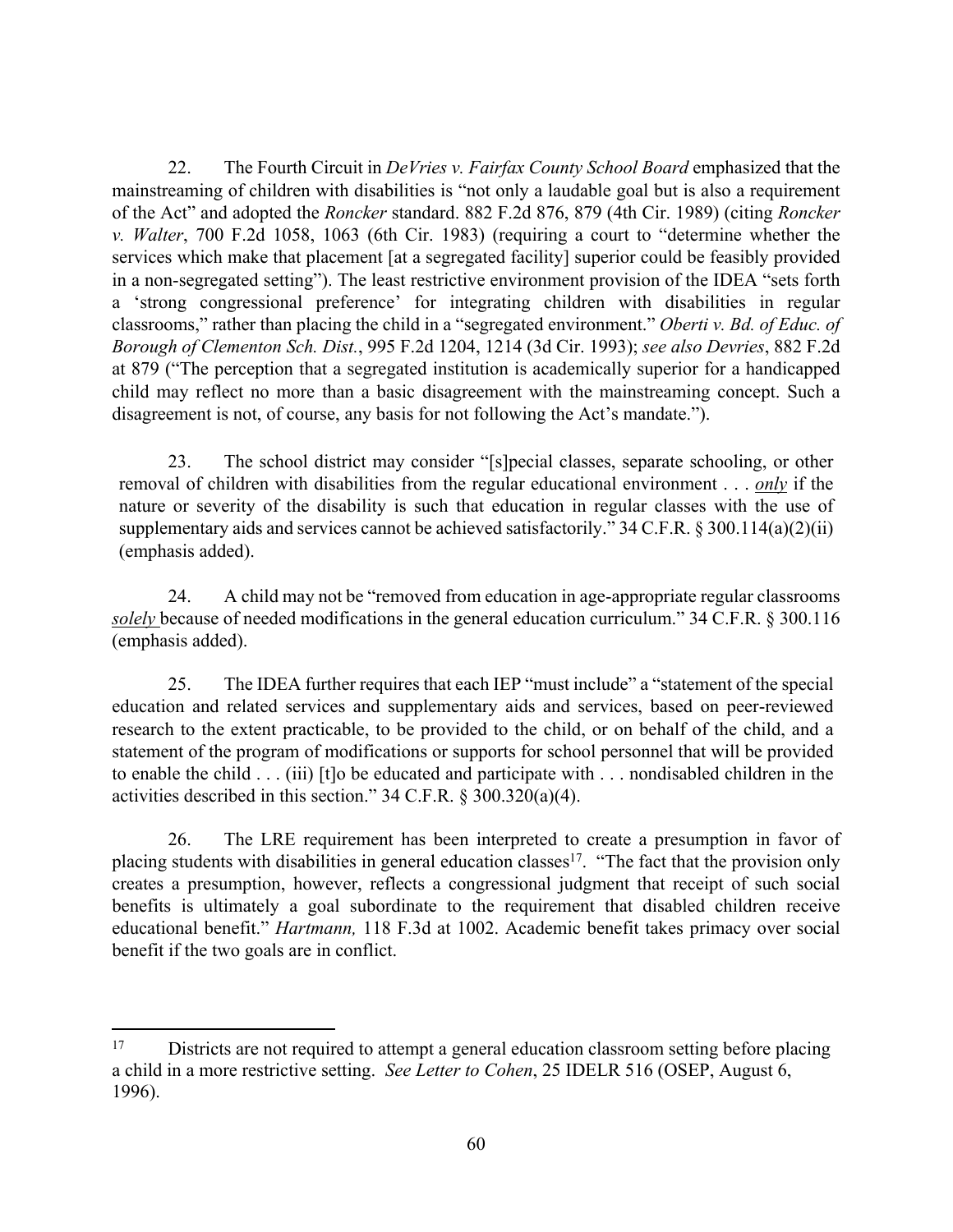27. In the Petition, Petitioners contested the increased pull-out time from the regular education setting and invoked stay-put. During the hearing, however, Petitioners sought full inclusion in the regular education setting for all regular and special education instruction.

28. The issue before this ALJ is not full inclusion but whether the increased pull-out from the regular education classroom was justified.

29. Placement in the general education classroom is not required where: (1) the disabled child would not receive an educational benefit from attending a regular class; or (2) any marginal benefit from that attendance would be significantly outweighed by benefits which could feasibly be obtained only in a separate instructional setting; or (3) the disabled child is a disruptive force in a regular classroom setting. *Hartmann*, 118 F.3d at 1001; *DeVries v. Fairfax County Sch. Bd.*, 882 F.2d 876, 879 (4th Cir.1989) (underlining added).

30. Petitioners proved by a preponderance of the evidence that benefited academically and socially from attended the regular classes and that was not a disruptive force in the regular classroom setting.

31. Respondent sought to rebut regular education inclusion but presented no evidence that was a disruptive force in the regular classroom setting. Respondent's allusions to frustration and attention in the regular education was not sufficient to the Undersigned to prove that was a disruptive student. Many students are frustrated with novel work and was easily redirected to task.

32. Since the testimonial and evidentiary proved that received educational benefit in the regular classes, for exclusion, Respondent had to offer evidence that received only marginal benefit from the regular education setting and that this marginal benefit that was significantly outweighed by the benefits *solely* available in the special education classroom.

33. Respondent offered no evidence to prove that received only marginal benefit from the regular education classroom inclusion and offered only conjecture and speculation that would have made significantly more progress solely available in the special education classroom.

#### **Research-Based Methods**

34. The IDEA requires that the IEP contain "a statement of the special education and related services and supplementary aids and services, based on peer-reviewed research to the extent practicable, to be provided to the child." 20 U.S.C.  $\S$  1414(d)(1)(A)(i)(IV).

35. "[N]either the text of the IDEA nor the IDEA regulations provide much guidance as to the effect of § 1414(d)(1)(A)(i)(IV)'s peer-reviewed research provision. *Ridley Sch. Dist. v. M.R*., 680 F.3d 260, 276 (3d Cir. 2012).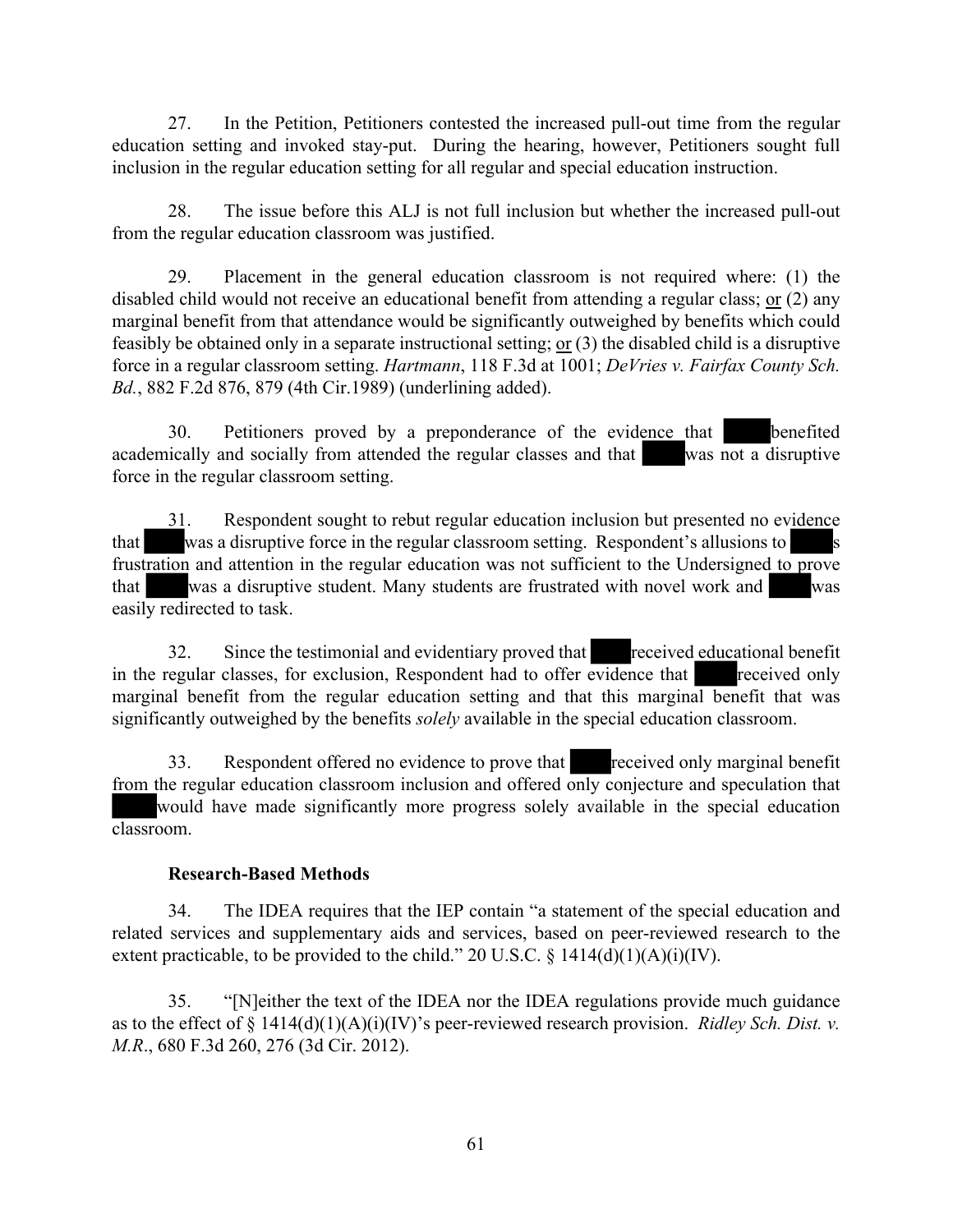36. However, the federal regulations do provide some clarity, specifically stating that this provision "does not mean that the service with the greatest body of research is the service necessarily required for a child to receive FAPE. Likewise, there is nothing in the Act to suggest that the failure of a public agency to provide services based on peer-reviewed research would automatically result in a denial of FAPE. The final decision about the special education and related services, and supplementary aids and services that are to be provided to a child must be made by the child's IEP Team based on the child's individual needs." 71 Fed. Reg. 46540, 46665 (2006).

37. While research on populations of similar students may be informative, the north star of educational planning remains the unique needs of the individual student. *See Endrew F.*, 137 S.Ct. at 1001 (stating that "the adequacy of the IEP turns on the unique circumstances of the child for whom it was created").

#### **Professional Judgment and Deference to Educators**

38. The professional judgment of teachers and other school staff is a critical factor in evaluating an IEP. "Local educators deserve latitude in determining the individualized education program most appropriate for a disabled child. The IDEA does not deprive these educators of the right to apply their professional judgment." *Hartmann,* 118 F.3d at 1001. *See also Rowley,* 458 U.S. at 207 (stating that "courts must be careful to avoid imposing their view of preferable educational methods upon the States"). The "IDEA requires great deference to the views of the school system rather than those of even the most well-meaning parents." *Lawson*, 354 F.3d at 328.

39. In addition, "a reviewing court should be reluctant indeed to second-guess the judgment of education professionals . . . we must defer to educators' decisions as long as an IEP provided the basic floor of opportunity that access to special education and related services provides." *Tice v. Botetourt County Sch. Bd.*, 908 F.2d 1200, 2017 (4th Cir. 1990) (citations and quotation marks omitted).

40. The Undersigned acknowledges that she may not substitute her "own notions of sound educational policy for those of the school authorities" whose decisions are under scrutiny. *Rowley*, 458 U. S., at 206. Where those educational decisions were *sound* and the educators "offered a cogent and responsive explanation" for their decisions, *Endrew F*., 137 S. Ct. at 1002, the Undersigned afforded them deference. Not all the Respondent's educational decisions met this criterion.

#### *Procedural Violations*

41. For a procedural defect in the development of an IEP to entitle a claimant to relief, the defect must result in a loss of educational benefit and not simply be a harmless error. *See A.K. ex rel. J.K. v. Alexandria City Sch. Bd.*, 484 F.3d 672, 684 (4th Cir. 2007). To the extent that the procedural violations do not actually interfere with the provision of FAPE, these violations are not sufficient to support a finding that a district failed to provide a FAPE. *Gadsby v. Grasmick,* 109 F.3d 940, 956 (4th Cir. 1997). If a disabled child received (or was offered) a FAPE in spite of a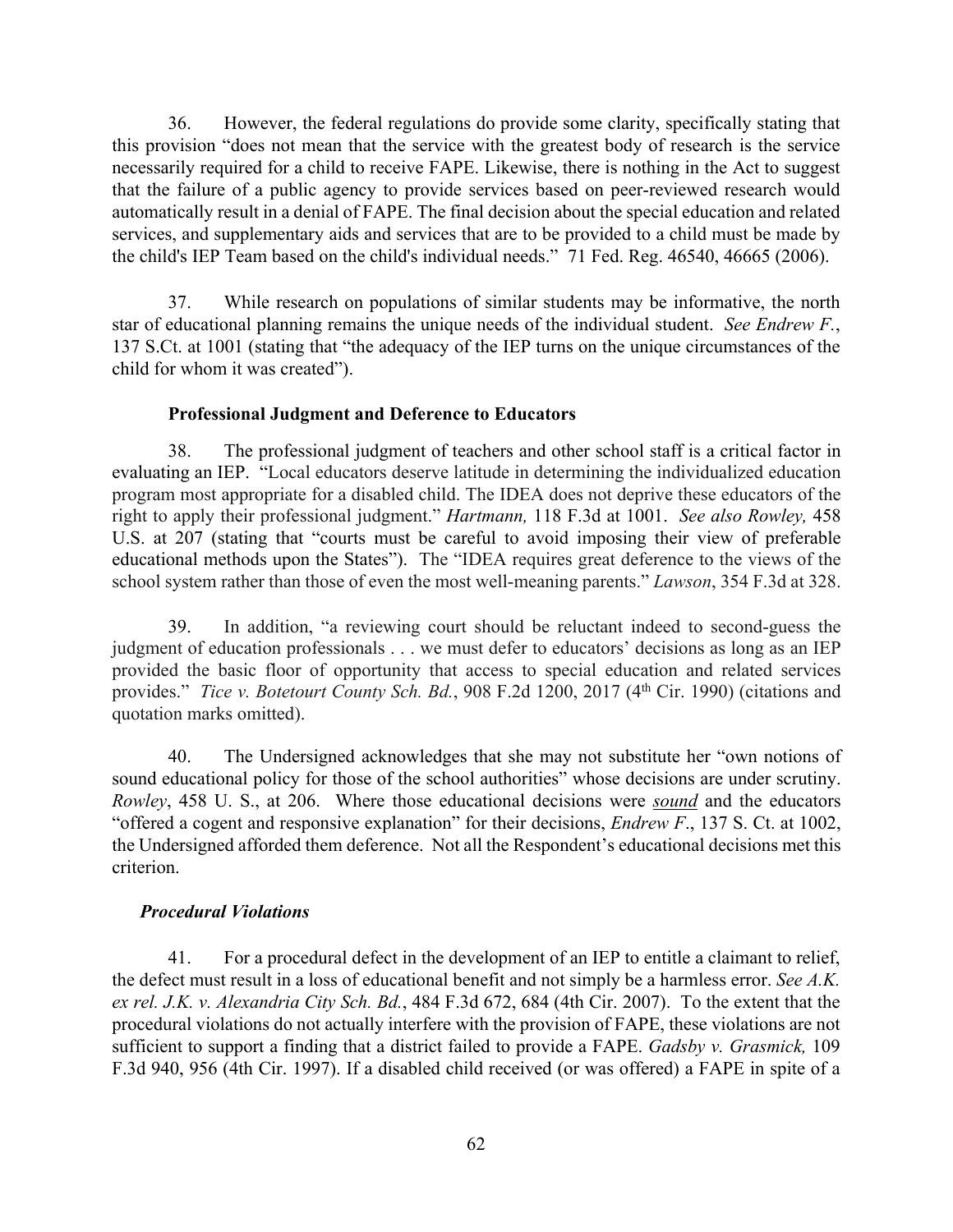technical violation of the IDEA, the school district has fulfilled its statutory obligations. *Burke County Bd. of Educ. v. Denton,* 895 F.2d 973, 982 (4th Cir.1990).

42. In addition, state law dictates that "the decision of the administrative law judge shall be made on substantive grounds based on a determination of whether the child received a free appropriate public education." N.C. Gen. Stat. § 115C-109.6(f). Procedural violations are presumed harmless unless those violations "(i) impeded the child's right to a free appropriate public education; (ii) significantly impeded the parents' opportunity to participate in the decision making process regarding the provision of a free appropriate public education to the parents' child; or (iii) caused a deprivation of educational benefits." N.C.G.S. § 115C-109.8.

## **Matters Not Before this Tribunal**

43. Numerous elements of Petitioners' case-in-chief are not before the Undersigned as part of this final decision.

44. Petitioners attempted to raise during their case-in-chief several issues that were not properly plead in the Petition or were outside the jurisdiction of this Tribunal. These issues included, but were not limited to, the appropriateness of IEP goals, the implementation of the IEP, the implementation of the math trial, and the composition of various IEP teams and other procedural matters.

45. As noted earlier, numerous issues that were presented in the Petition were dismissed at the close of Petitioners' case-in-chief for lack of sufficient evidence. Those issues included the substantive appropriateness of the IEPs; alleged procedural violations related to evaluations, eligibility, conduct of IEP meetings, and development of the IEP; the IEP team's data collection; parental participation in the IEP process, except as it pertains to Issues *infra*; and implementation of the IEPs.

46. In their case-in-case Petitioners also alleged that s goals were defective because they were not aligned with the Common Core curriculum. Petitioners offered no legal authority for their argument that s goals must be aligned with the Common Core curriculum. The Undersigned previously dismissed all substantive violations of the appropriateness of the IEP goals. For clarity, Petitioner's challenge that they are not properly aligned with the Common Core was included in that Rule 41(b) dismissal.

47. Individual special education means specially designed instruction that adapts the content, methodology or delivery of instruction to *ensure the disabled child access* (not alignment) to the general curriculum so that the child can meet the educational standards of the public agency. 34 C.F.R. § 300.39(b)(3)(ii); 20 U.S.C. § 1401(29). Whether the delivery of the special services ensured access to the general curriculum, however, is still at issue. As indicated *infra* the Undersigned finds it was not.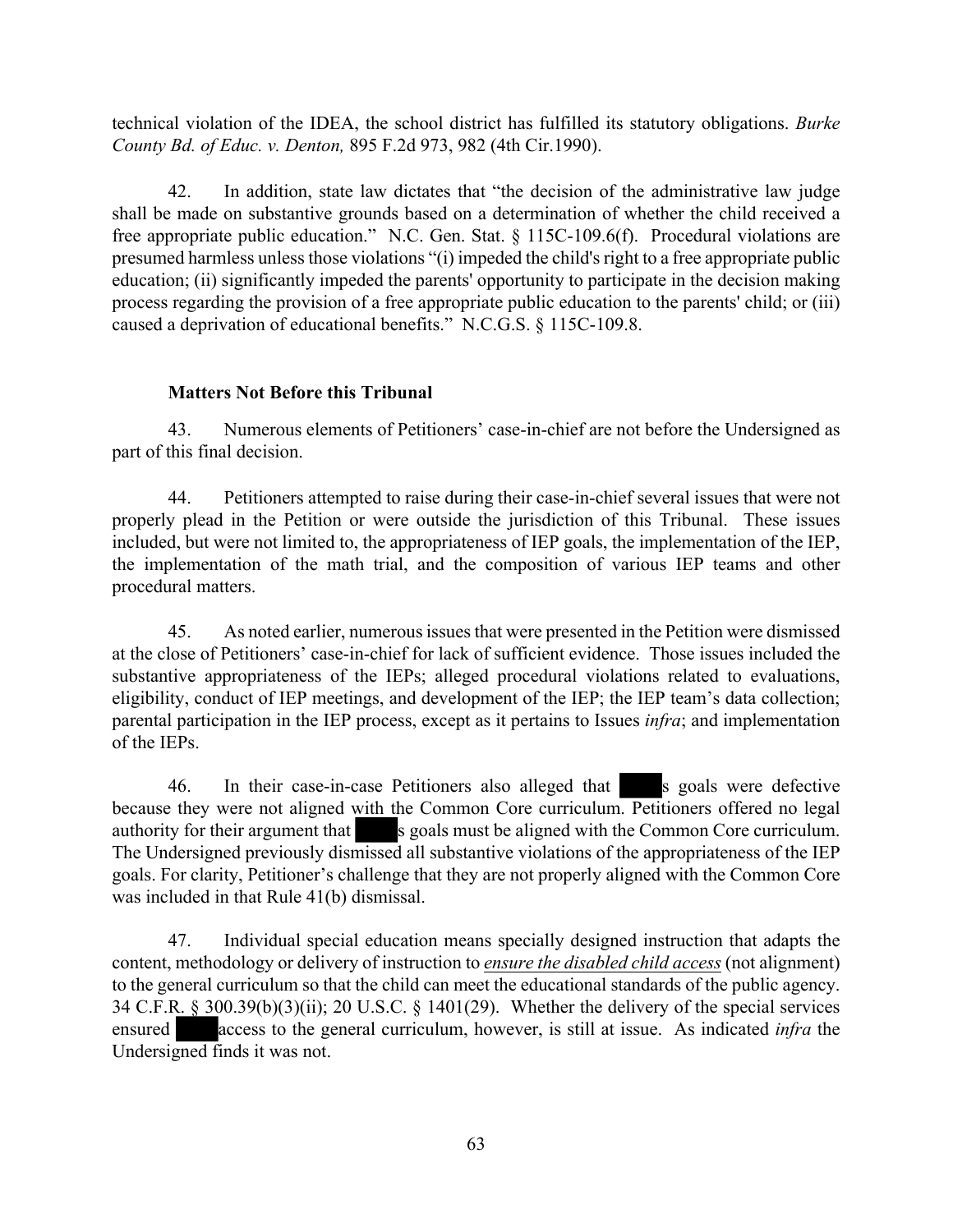48. Respondent's failure to diagnose s severe/profound hearing loss in his right ear is outside the statutory period, however, this serious substantive violation along with other evaluation inconsistencies, impacted the validity of the cognitive testing and future programming during both relevant school years.

49. The above described issues, and any other that were not specifically and properly plead in the Petition, are not before the Undersigned in this final decision and will have no further part in this decision.<sup>18</sup>

# **ISSUES FOR DECISION**

**Whether Respondent denied a FAPE during the 2014-15 or 2015-16 school year by not placing him in his Least Restrictive Environment, by failing to ensure access to the general curriculum, and failing to determine that could not be educated satisfactorily in the general education classroom with the use of supplementary aids and services.**

*Whether Was Placed in the LRE for the 2014-2015 and 2015-2016 School Years by failing to ensure access to the general education curriculum?*

# *2014-2015 IEP's Placement*

*50.* Based on Findings of Fact 1-25, 123-304, other Findings and evidence in the record, in the IEP service delivery was placed in the least restrictive environment (2 hours of special education) during the relevant portion of the 2014-15 school year (November 24, 2014 to June 30, 2015). However, this placement was unilaterally changed by Respondent. *See infra,* Concls. of Law 55- 67.

# *Benefited Educationally and Socially in the General Education Class*

51. Even though was not on grade level in his regular classes, received educational benefit appropriate for his circumstances from his inclusion in the regular education classroom with his nondisabled peers. This educational benefit was more than marginal and these benefits were not significantly outweighed by the benefits which could solely be obtained from the special education classroom.

52. The IEP resource placement of two hours in the special education setting for remedial purposes was appropriate to ensure that could access the general curriculum.

53. In the special education classroom, received instruction in math that addressed elements of the standards for second grade math, including addition, subtraction, skip counting, and shapes. He also received instruction in language arts that addressed elements of the standards for second grade language arts, including identifying the main idea and details of texts. While it

<sup>18</sup> Because these issues were not appropriately raised or were dismissed after Petitioners' case-in-chief, the Undersigned has not made findings of fact and will not make conclusions of law regarding these issues.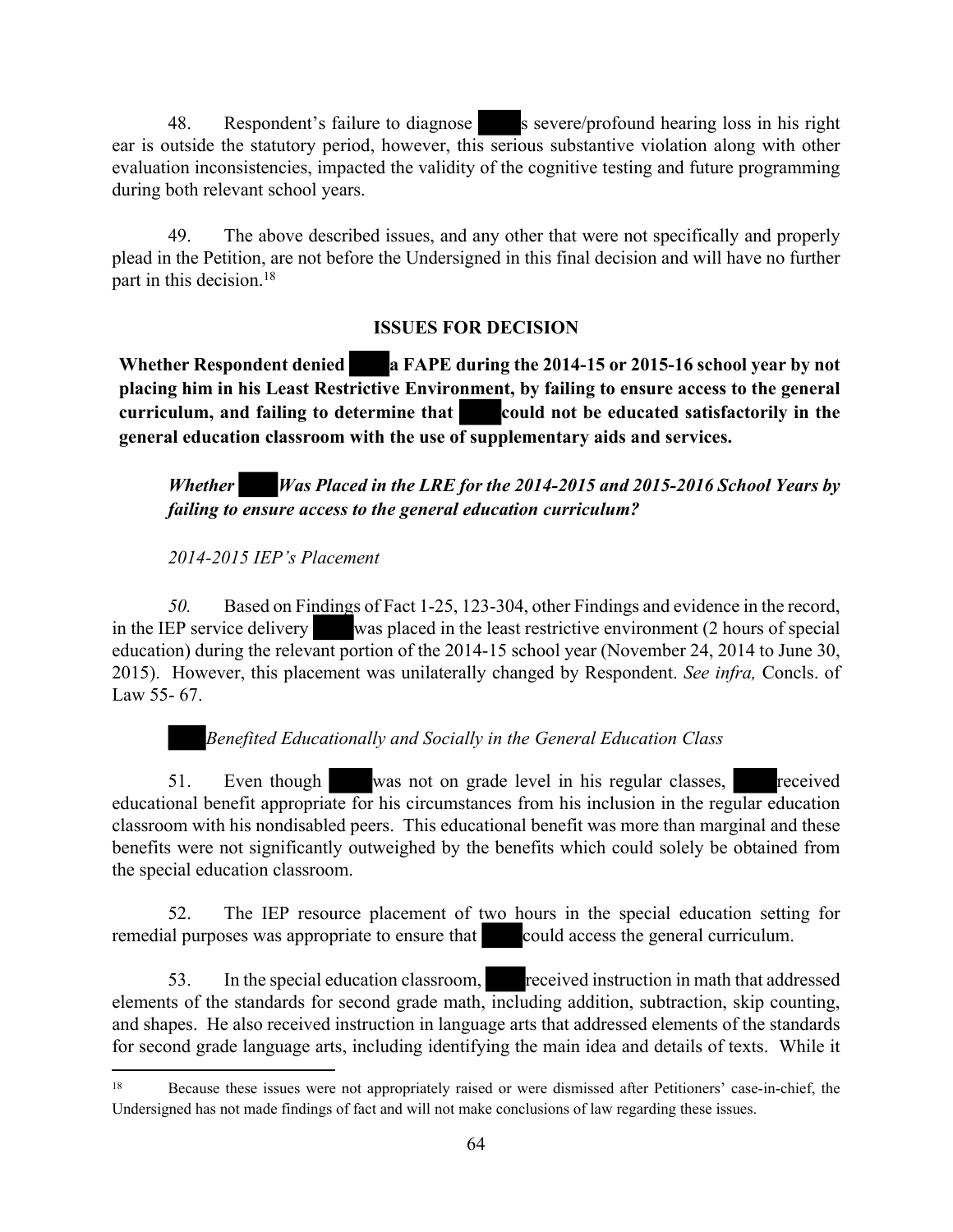is true that much of s instruction was below grade level, the weight of the evidence supports a finding that the instruction was aligned with the relevant grade-level standards. He also received instruction in various specials, including music, physical education, computer lab, media center and art, with his non-disabled peers in the general education classroom.

54. Based on Findings of Fact 123-182, other Findings and evidence in the record, had access to the general curriculum in other subjects as well during the 2014-2015 and 2015-2016 school years. He received instruction in science and social studies along with his nondisabled peers in the general classroom. He also participated in specials with his non-disabled peers. It is uncontested based on the evidence that received appropriate educational benefit in light of his circumstances from inclusion in the regular education classes that could not be obtained in the special education classroom and that the specially designed instruction in the special education class ensured his access to the general education program.

*WCPSS Unilaterally Increased* s Special Education Service Delivery *During the 2014-2015 and 2015-2016 School Years*

55. Based on Findings of Fact 178-182, other Findings and evidence in the record, within a couple of weeks into the 2014-2105 school year, WCPSS began unilaterally increasing his special education service delivery for math from thirty-five (35) minutes to one hour;<sup>19</sup> thereby, excluding from his general education math class and nondisabled peers for 2,200 additional minutes for the remainder of the 2014-2015 school year. Tr. 1599:16-19; Stip. Ex. 50. This was a unilateral change in s access to his nondisabled peers and violated s right to a FAPE in the LRE.

56. In addition, WCPSS increased the number of sessions from 36 times per reporting period to approximately 44 times per reporting period, or 8 additional sessions per reporting period during the 2014-2015 and 2015-2016 school years for a total of additional 1,120 minutes<sup>20</sup> away from his nondisabled peers. Stip. 27; Stip. Ex. 109, p. 19; Stip. Ex. 50, p. 303; Stip. Ex. 57, p. 350.

57. was excluded from his nondisabled peers and regular math class for a total of approximately  $\overline{92}$  hours<sup>21</sup> during the 4 reporting periods at issue within the 2014-2105 and 2015-2016 school years.

58. Although the entire 2014-2015 and 2016-2016 school years are not within the statutory period, during each school year, was excluded from regular math instruction and nondisabled peers for approximately 184 instructional hours.

59. Unilateral removal of from the regular education setting for an additional 92 hours without parent participation is both a significant substantive violation of s right to a FAPE education in the LRE and his parents' rights to meaningful participation in this decision during the relevant timeframe of the 2014-2015 school year.

<sup>&</sup>lt;sup>19</sup> 60 minutes - 35 min = 25 minutes x 88 (2 reporting periods at 44 sessions each) = 2,200 minutes

<sup>&</sup>lt;sup>20</sup> 8 sessions/reporting period x  $2 = 16$  sessions x 35 minutes/session =560 minutes<br><sup>21</sup> 2 200.00 minutes + 560 minutes = 2.760 minutes + 60 minutes/hour = 46 hours

 $2,200.00$  minutes + 560 minutes=2,760 minutes ÷ 60 minutes/hour = 46 hours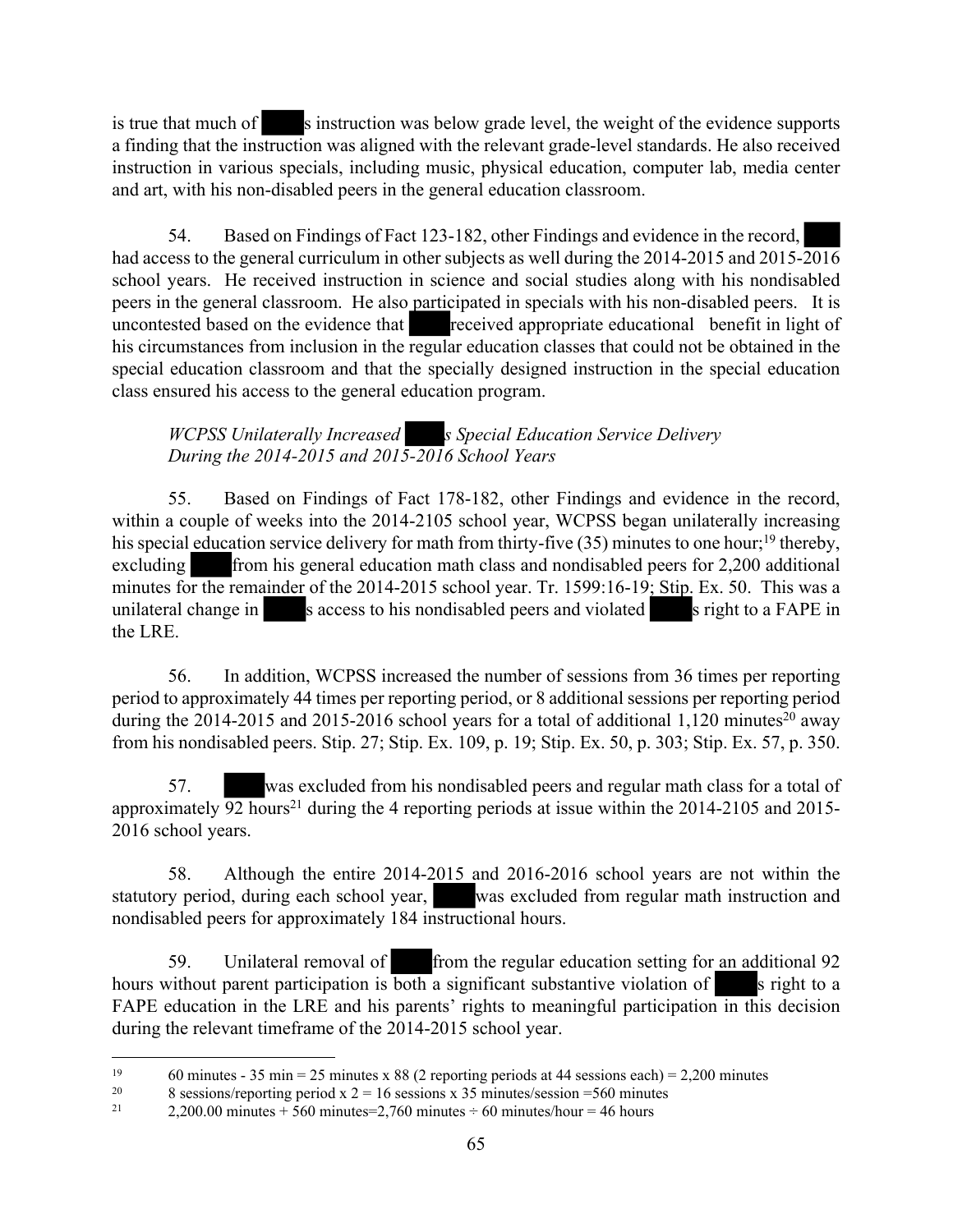60. Because the EC and regular education class schedules for the 2014-2015 school year were not proffered as evidence, the Undersigned was unable to determine if s placement changed from resource to separate by this increase in service delivery. Regardless, this increase in special education did further restrict his access to non-disabled peers.

61. A comparison of s class schedule with his  $3<sup>rd</sup>$  grade regular education teacher Ms. schedule along with the testimony of Ms. demonstrated that spent  $30\%$ or less of the day with his nondisabled peers during the 2015-2016 school year. *See* Stip. Exs. 86  $& 113$ . This constitutes a self-contained placement.<sup>22</sup>

62. WCPSS' actions outside the IEP process violated s right a FAPE in LRE and the Petitioners' right to meaningful participation in those decisions. Thus, did not have access to his regular second and third grade math instruction per his IEPs and was not educated in the LRE with his nondisabled peers during either school year. Tr. 1480:14-19; Tr. 1599: 10-14.

63. While Petitioners' experts testified extensively as to the research support for full inclusion, there are limitations to that research which were acknowledged by Dr. and described in the same papers they cited during their testimony.

64. In addition, while academic research on relevant student populations should support educational decision-making, the IDEA does not require IEP teams to adopt the methodology with the greatest body of research. 71 Fed. Reg. at 46665. Rather, the central tenet of judicial review under the IDEA is that "the adequacy of a given IEP turns on the unique circumstances of the child for whom it was created." *Endrew F*., 137 S. Ct. at 1001.

65. While full inclusion of *all* disabled children, regardless of the severity of their disabilities is a worthy goal, it is not yet the law.

66. During his third grade year, all of s math instruction, except for a math prompt, was provided in the special education classroom. The EC teacher during the 2015-2016 school year did not testify at the hearing and there was no evidence that received any math instruction that addressed elements of the third grade math Common Core standards. The regular education teacher speculated that may have received some math Common Core in the exceptional classroom. Since was on Common Core curriculum, there is no evidence that the specially designed instruction ensured him access to that curriculum. Rather, the failure to provide access to the Common Core curriculum is consistent with the EC teacher and Principal's opinions that should be on the Extended Content curriculum. Failure to provide math Common Core instruction during the  $2<sup>nd</sup>$  and  $3<sup>rd</sup>$  grades virtually guaranteed that would be placed on Extended Content curriculum at a later date.

<sup>22</sup> Continuum of Placement: Regular 80% or more a day with nondisabled peers. Resource 40%-79% a day with nondisabled peers Self-contained 39% or less with nondisabled peers *See* Stip. Exs. 60, p. 351; 97, p. 646; 103, p. 788.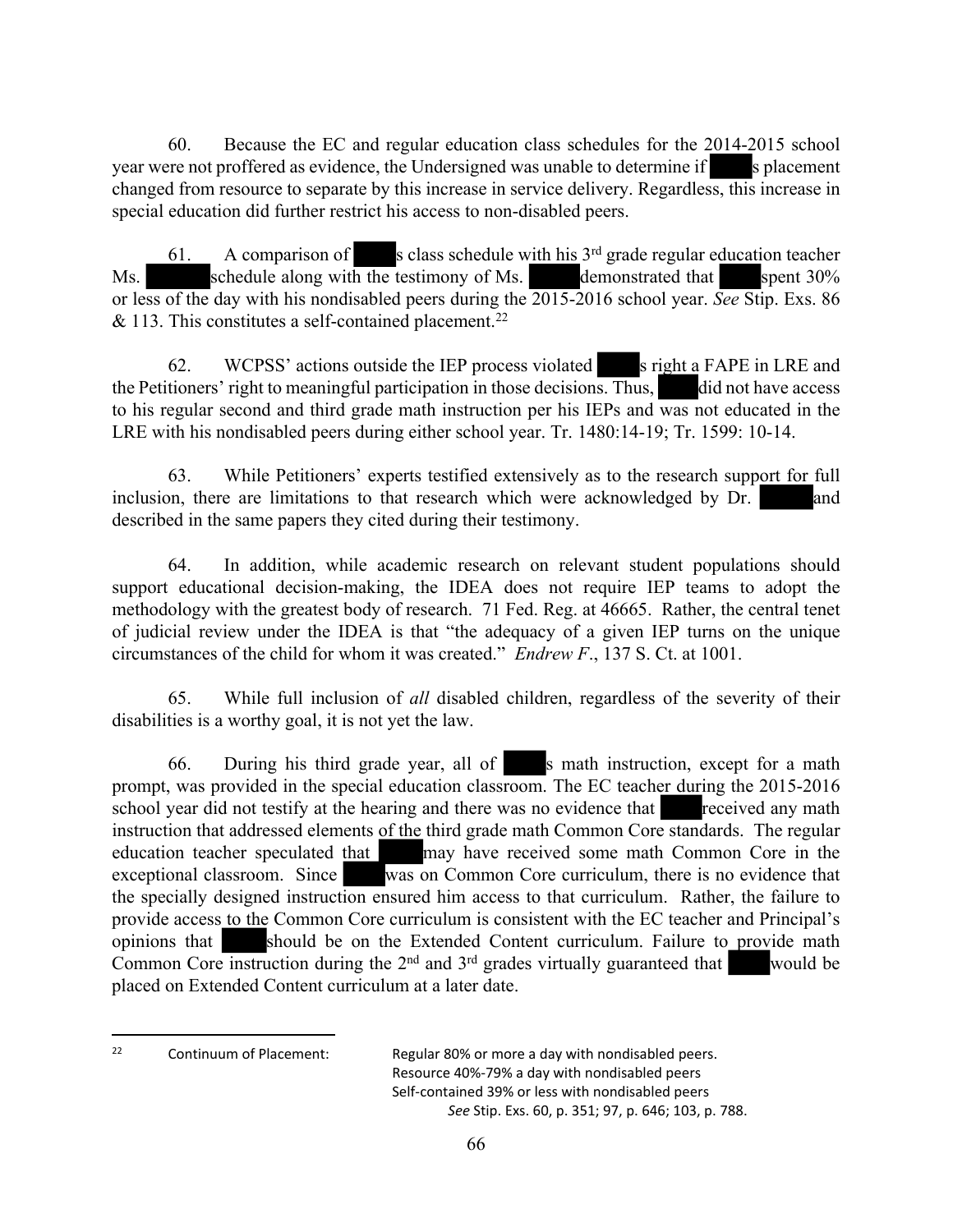67. With respect to language arts, however, the regular education teacher testified that did receive instruction in language arts that addressed elements of the standards for third grade language arts, including narrative writing and nonfiction reading. While it is true that much of s instruction was below grade level, the weight of the evidence supports a finding that his instruction aligned with the Common Core grade-level standards for language arts.

68. Based on Findings of Fact 114-304, 305-374, other Findings, the above conclusions and other evidence in the record, the team did not present a "cogent and responsive explanation" of why s special education time had to be increased especially since no data was offered to prove that s special education ensured him access to math Common Core curriculum. As a result, would be entitled to compensatory education for that period as well as the additional 8 sessions of special education every reporting period during the statutory period.

69. The regular education classes held approximately 20 students so removal of one student from the regular education setting would not equate to an hour for hour equivalence in compensatory education. Petitioners have offered no evidence or expert testimony about the appropriate amount of compensatory education to remedy s removal from the regular education classroom during the 2015-2016 school year or for the additional 8 sessions of special education services each reporting period for both school years. Because reviewing courts loathe erroneous fact finding, the Undersigned refuses to guess what is the proper amount of compensatory education.

70. As to the appropriateness of the increase in special education services at the November 2015 IEP meeting, unanswered questions remain for the IEP team to consider with respect to s appropriate placement for the November 2015 IEP such as: the gaps in s educational services because of his undiagnosed hearing impairment, the appropriateness of the cognitive testing, and the reason for his significant declines in academic achievement.

# *Whether the IEP team failed to determine that* could not be educated satisfactorily *in the general education classroom with the use of supplementary aids and services***.**

#### *2014-2015 School Year*

71. The IEP team's decisions regarding supplementary aids and services at the October 2014 IEP meeting are outside the statute of limitations and therefore are not before the Undersigned. Allowing a challenge to the appropriateness of those decisions simply because that IEP remained in place during a portion of the relevant statutory window would render the one year statute of limitations set by N.C.G.S. § 115C-109.6(b) meaningless and would create a *de facto* variable statute of limitations of between one and two years for claims related to the content of the IEP based on whenever the most recent annual review prior to the start of the relevant statutory period occurred.

72. Based on Findings of Fact 174-177, other Findings, and evidence in the record, the supplementary aid and service of collaboration time for the regular and special education teachers should have been included in the December 2014 IEP, and this failure was a procedural violation.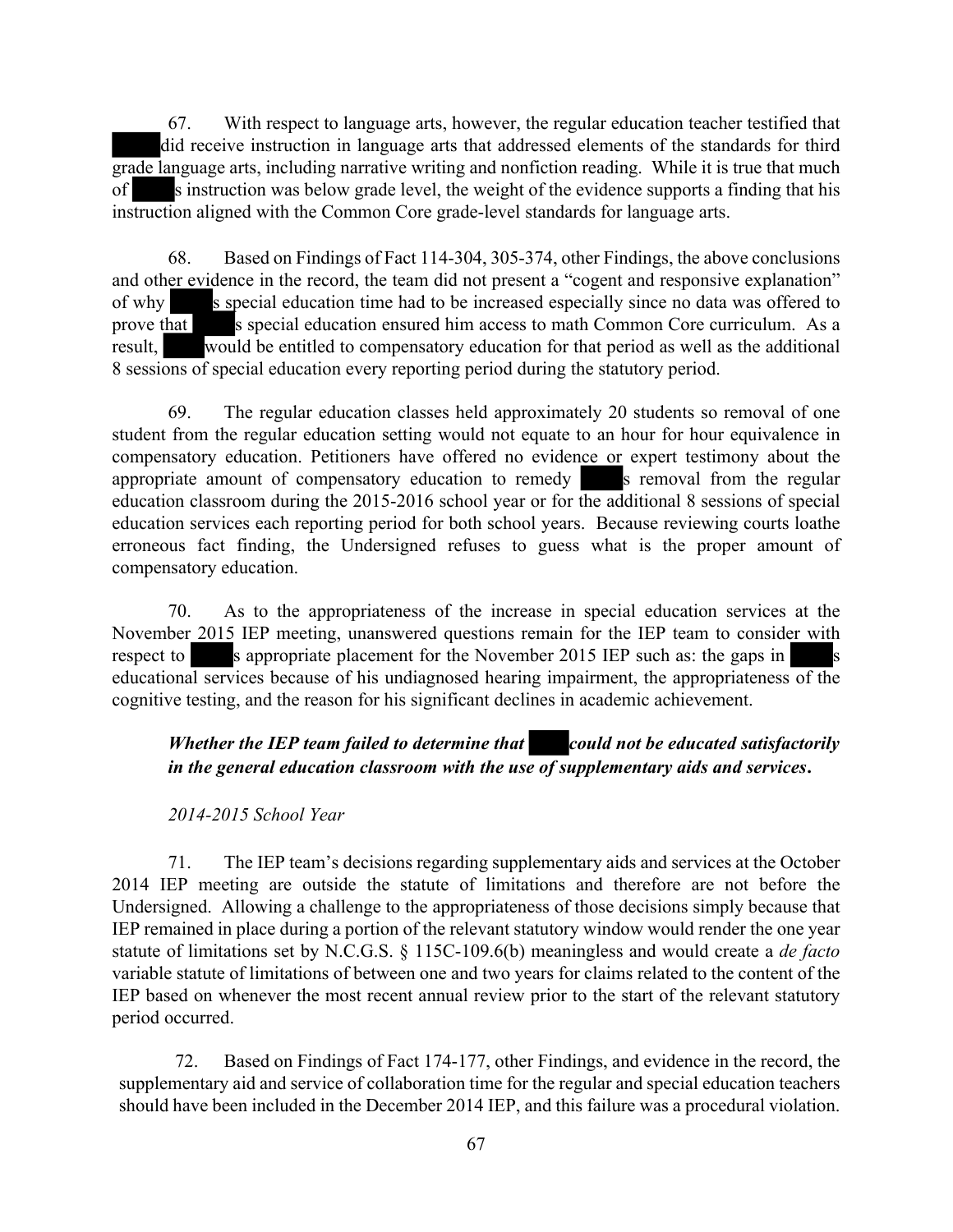However, the testimony evidenced that the special and regular education teachers collaborated to provide meaningful inclusion in the regular education classroom and that he received educational benefit from mainstreaming; therefore, this violation was harmless error for the 2014- 2015 school year.

73. Based on Findings of Fact, various stipulations, and other evidence in the record, the remainder of the meetings during the 2014-15 school year did not address educational placement. The discussions at those meetings regarding *when* would receive his specialized instruction during the school day relates to access to his nondisabled peers and the general education curriculum, not educational placement.

74. Except for the teacher collaboration mentioned above, during the 2014-15 school year, the weight of the evidence supports a finding that the IEP team appropriately considered and implemented various supplementary aids and services to support s access to general education classes. For example, the team added movement breaks, an FM system and adult assistance during a morning book club with non-disabled peers to the existing list of aids and services.

#### *2015-2016 School Year*

75. Unlike the 2014-2015 school year, this year no voluntary teacher collaboration occurred. This exemplifies why inclusion of teacher collaboration was necessary in s IEP. s regular education teacher Ms. could not adequately modify s regular education classroom without assistance from the EC teacher Ms. which was not voluntarily forthcoming. Had formal teacher collaboration been included in  $\blacksquare$  s IEPs for the 2015-2016 school year, Ms. would have been required to provide assistance.

76. Based on Findings of Fact 115-177, 305-374, other Findings and evidence in the record, did *not* have appropriate supplemental aids and services to provide him access to the general curriculum in the regular education class with his nondisabled peers during the relevant portion of the 2015-2016 school year (July 27, 2015 to November 24, 2015) because the Respondent failed to include teacher collaboration as a supplemental service in the IEP.

#### **Whether procedural violations related to the LRE determinations caused more than** *de minimis* **educational harm?**

77. The Undersigned concluded that the IEP teams during the relevant period in the 2014-2015 and 2015-2016 school years failed to appropriately consider whether could be satisfactorily educated in the general education classroom with the supplementary services of teacher collaboration since implementation of modified assignments could not be effectuated in the regular education setting without the collaboration of the EC and regular education teachers.

78. Because informal teacher collaboration between the EC and regular education teacher was provided during the 2014-2015 school, the Undersigned finds that there was no educational harm and hence no denial of FAPE to during that school year.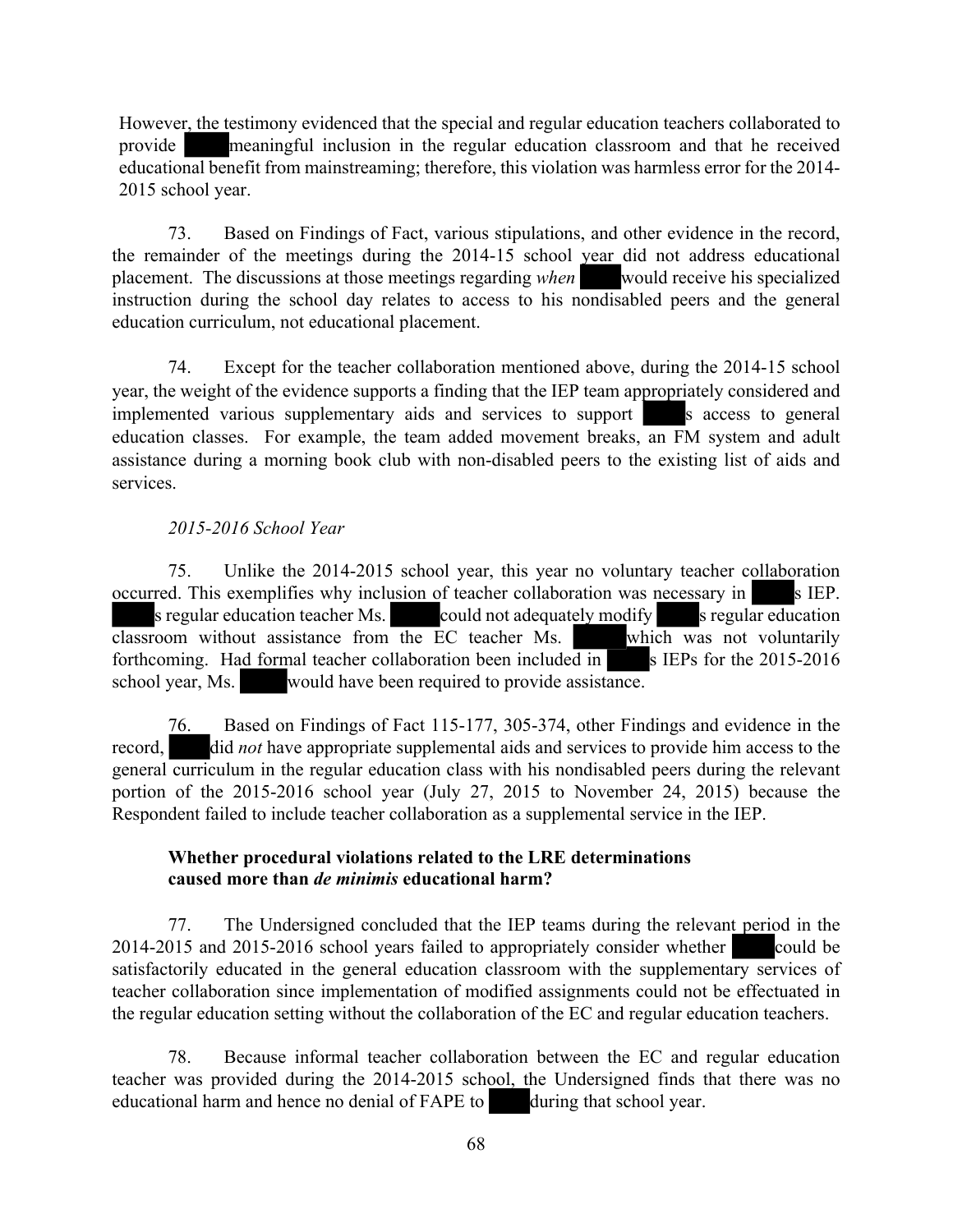79. Also s educational placement for the 2014-15 school year was determined at the October 2014 IEP meeting, which is outside the statute of limitations. No procedural violations related to the development of the October 2014 IEP, to the extent evidence might support their existence, fall within the relevant statutory timeframe.

80. Based on Findings of Fact 16-25, 53-55, 114-304, other Findings, various stipulations and evidence in the record, additional procedural violations related to the LRE determination occurred from November 24, 2014 through the end of the 2014-15 school year. The IEP team should have discussed with the Petitioners, the concern about educational harm during the period of s undiagnosed hearing loss. Failure to discuss this significant issue denied Petitioners' meaningful participation in the IEP decision making process. Until this was addressed, it should have been raised at subsequent meetings the remainder of that school year and the 2015-  $2016$  school year.<sup>23</sup>

81. The Respondent also failed to complete the Communication Plan Worksheet and to consider audiology as a related service at the December 2, 2014 IEP meetings. Stip. 62; Stip. Ex. 55; and Stip. 66. Although these were procedural errors, the Petitioners failed to meet their burden and prove educational harm to

82. Based on Findings of Fact 332-342, other Findings, various stipulations and evidence in the record, there were no procedural violations related to LRE at the October 2015 IEP meeting, as that meeting did not reach review of educational placement and therefore no change was made to s placement. Petitioners made no argument that maintaining the service delivery and placement adopted in draft IEP after the meeting was a procedural violation. Rather, Petitioners only challenged the adoption of the new goals without discussion, which is not related to the issue of Least Restrictive Environment as this issue for hearing is defined. To the extent that the decision to adopt the draft IEP without discussion of certain portions of the IEP at the meeting might constitute a procedural violation, Petitioners presented no evidence to show that the decision, which left those provisions in effect for fewer than twenty school days, caused any educational harm. Considering the short timeframe, the Undersigned concludes that any harm which could be established would still be *de minimis*.

83. Based on Findings 343-362, other Findings, various stipulations and evidence in the record, there were procedural violations related to the LRE determination at the November 2015 IEP meeting.

84. During the 2015-2016 school year, the IEP team failed to add teacher collaboration as a supplemental service on the October or November 2015 IEPs.

<sup>&</sup>lt;sup>23</sup> To the extent that there was some discussion at the November 2014 meeting regarding expanding service delivery time in the special education classroom, it was not formally proposed and was not adopted.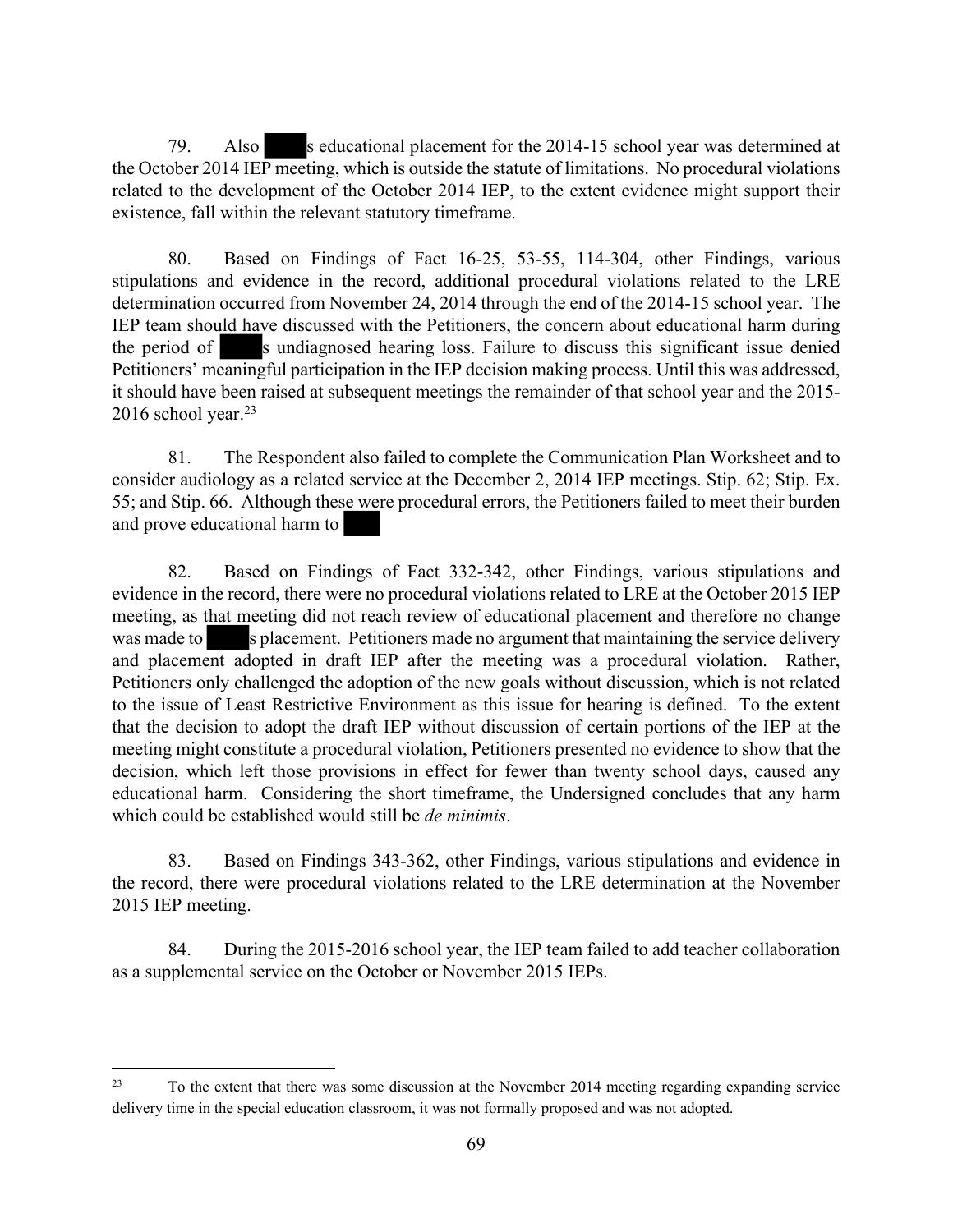85. The Undersigned rejects Respondent's argument that "the parents concurred in the postponement of the discussion about s supplementary aids and service, therefore, there could be no procedural violation about the supplemental aids/services."

86. At the November 2015 IEP meeting, Petitioners had no choice, they were told to choose between service delivery or supplemental aids/services. Failure to discuss and add teacher collaboration on the November 2015 IEP was a substantive violation for as detailed in Conclusions of Law *supra* and forcing the parents to choose between service delivery or supplemental aids/services was a procedural violation which seriously impacted parental participation.

## **Whether those failures amounted to predetermination that denied Petitioners meaningful participation in the IEP decision related to LRE?**

87. Because the Undersigned concluded that was denied a FAPE since he did not have access to the general curriculum during 2015-2016 school year, a decision on whether this failure amounted to unlawful predetermination is required for that school year.

88. In addition, "while a school system must not finalize its placement decision before an IEP meeting, it can, and should, have given some thought to that placement." *Doyle v. Arlington County Sch. Bd*., 806 F. Supp. 1253, 1262 (E.D.Va.1992), *aff'd* 39 F.3d 1176 (4th Cir. 1994).

89. During the IEP process, parents and staff should have the opportunity to "fully air their respective opinions." *Endrew F.*, 137 S. Ct. at 993.

90. The Undersigned agrees with Respondent that, generally, comments by certain staff members about their opinions on s least restrictive environment does not necessarily support predetermination. However, these comments were made by s special education teacher and the Principal who was also the LEA Representative responsible for assuring funding of educational plan. Principal and EC teacher made clear their preference for a selfcontained placement since s initial IEP meeting. Granted these individuals did not compose the entire IEP team but as the Principal was called upon twice at both the October and November 2015 IEP meetings to "break the tie," the Petitioners were justified in their concern about his predisposition.

91. Similarly, the completion of a worksheet for self-contained placement by the same EC teacher Ms. supports a finding of predetermination. Again, the Principal and EC teacher are only two members of the IEP team and although they made clear their preference for a selfcontained placement since s initial IEP, they did not constitute the entire IEP team. A separate educational placement or Extended Content curriculum was never officially proposed or discussed by the team at either the October or November 2015 IEP meeting.

92. Even though the team did not officially change s placement to self-contained at the IEP meetings, WCPSS did unilaterally change s placement to self-contained by pulling him from the regular education classroom for more special education services than allocated in the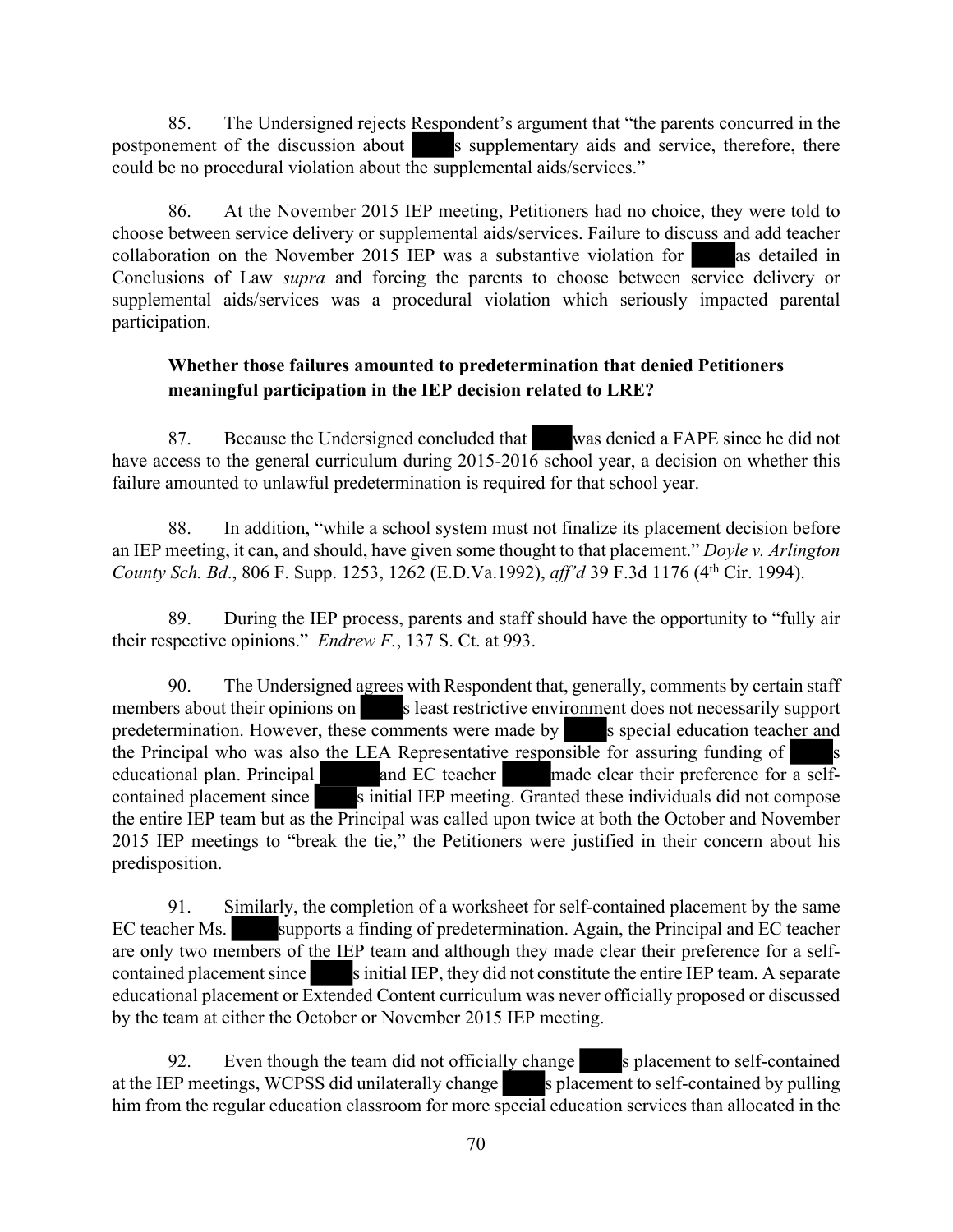IEP service delivery. was in a *de facto* self-contained placement during his 2015-2016 school year.

93. The parents were only able to "fully air their respective opinions" and "objections and suggestions" about what the Petitioners knew. Prior to the facilitated November 2015 IEP meeting, the placement had already been changed. Respondent predetermined and denied meaningful parental participation in this *de facto* change of placement prior to the November 2015 IEP meeting without their knowledge.

94. The appropriateness of the IEP team's decision to add twenty-five (25) minutes of math instruction and fifteen (15) minutes of reading instruction in the special education classroom in November 2015 was a moot point because the placement had already been unilaterally changed.

95. Before determining additional special education services, the IEP team must consider all of s unique needs which they did not do. The IEP team failed to consider important factors about s unique circumstances, such as; the educational loss from his undiagnosed hearing impairment, the appropriateness of the cognitive testing, the reason for the significant decline in academic achievement, and formal teacher collaboration for the modification of his assignments in the regular education classroom. The appropriateness of the additional pullout time proposed in the November 2015 IEP is dependent on a comprehensive review and discussion of these issues.

96. The Petitioners asked for full inclusion, yet had also agreed that some pull out was appropriate in past IEPs. Petitioners have proved by a preponderance of the evidence that received educational and social benefit from attending the regular education classes and he was not a disruptive force, but not necessarily that full inclusion was appropriate.

97. Although not specifically stated as such, but it appeared that the Respondent argued that the marginal benefit made in the regular class was outweighed by the benefits which were obtained in the special education class. But Respondent failed to provide a cogent and responsive explanation as to how these benefits could *only* be delivered in a special education class and how they *significantly outweighed* the benefit from regular education attendance. Speculations that "was not making the progress we'd like to see" without supporting evidence and data is insufficient to rebut the educational and social benefits received from his inclusion in the general education classroom with his nondisabled peers.

98. The failure of WCPSS' audiologist to conduct a full audiological evaluation in September 2013 is not within the statutory period. However, the impact of this loss of instruction due to this undiagnosed hearing impairment was relevant during the statutory period and was a topic of discussion between Senior Administrators and school staff. Instead of finding it "lucky" that the parents were unaware of this conflict, WCPSS should have included the Petitioners in these discussions at that time and during the relevant IEPs.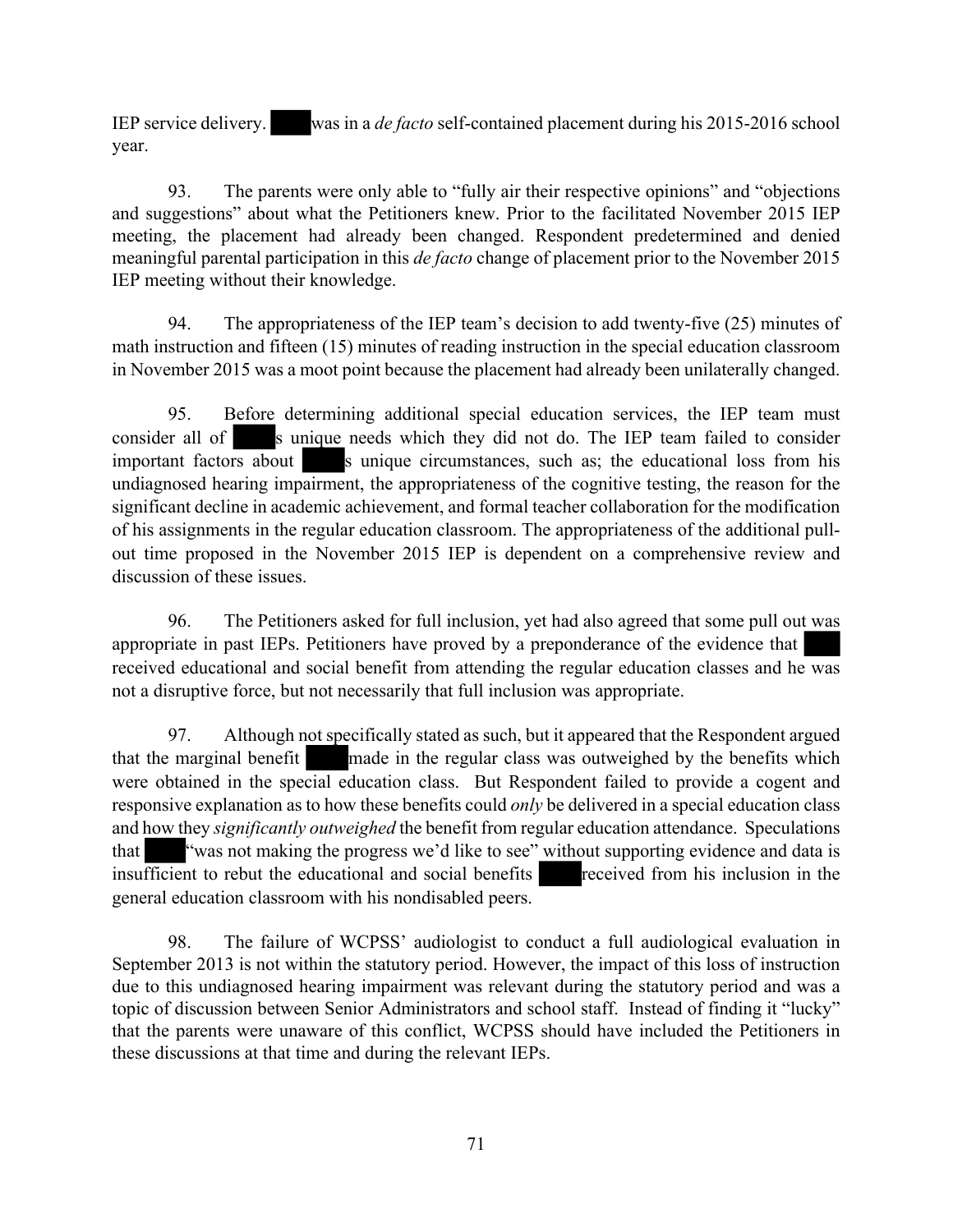99. These gaps in s education and the inconsistencies of his cognitive and achievement testing, should have been raised by WCPSS staff at the IEP meetings because these were circumstances unique to and his educational planning. This obligation continued into the 2015-2016 school year.

100. The question remains: What is the appropriate placement in the LRE for

## **Whether Respondent denied a FAPE by failing to implement s math goals during either of the 2014-15 or 2015-16 school years?**

101. "Given the relatively limited scope of a state's obligations under the IDEA . . . the failure to perfectly execute an IEP does not necessarily amount to the denial of a free, appropriate public education. However . . . the failure to implement a material or significant portion of the IEP can amount to a denial of FAPE." *Sumter Cty. Sch. Dist. 17 v. Heffernan ex rel. TH*, 642 F.3d 478, 484 (4th Cir. 2011).

102. Based on s 2014-2015 Progress Reports during the reporting periods of  $12/19/14$  and  $03/27/15$ , four of s seven math goals were not worked on during this time. Part of this period fell outside the statutory. Despite not working on them, at the expiration of the IEP, had mastered two of them.

103. There is no legal obligation to work on every IEP goal in every quarter of the school year. IEPs are designed for a full year, and certain goals may be written sequentially and introduced at the appropriate point in the school year as long as the plan is reasonably calculated to enable the child to make progress appropriate in light of his circumstances. *See Wells Ogunquit Community Sch. Dist.*, 36 IDELR 204 (Me. SEA 2002) ("Throughout the hearing, the parents emphasized that what they perceived as the school's failure to implement every goal/objective in the IEP immediately and consistently throughout the year violates the IDEA. This is not so. Goals and objectives should be understood as destinations toward which the year's work was aimed."); *Westfield School District*, 114 LRP 29531 (WI SEA 2009) ("There is nothing in state or federal law that requires a district to address every benchmark included in a student's IEP each marking period.").

104. Based on Findings of Fact 178-187, other Findings, and evidence in the record, Respondent implemented intermittingly all of s math goals during the relevant portions of the 2014-2015 school year. Four of the seven math goals were not implemented during second and third reporting periods, but were for the first and last reporting periods. Only the third reporting period was within the statutory period. mastered two of these four math goals and made inconsistent progress on the other two. Any failure to reach a particular goal or portion of a goal during the 2014-2015 school year relates more to perfect execution of the IEP than a material failure to implement the IEP.

105. Based on Findings of Fact 305-374, other Findings, and evidence in the record, Respondent implemented s math goals during the 2015-2016 school year. received instruction on his math IEP goals from  $\frac{1}{2}$  in the special education classroom. Progress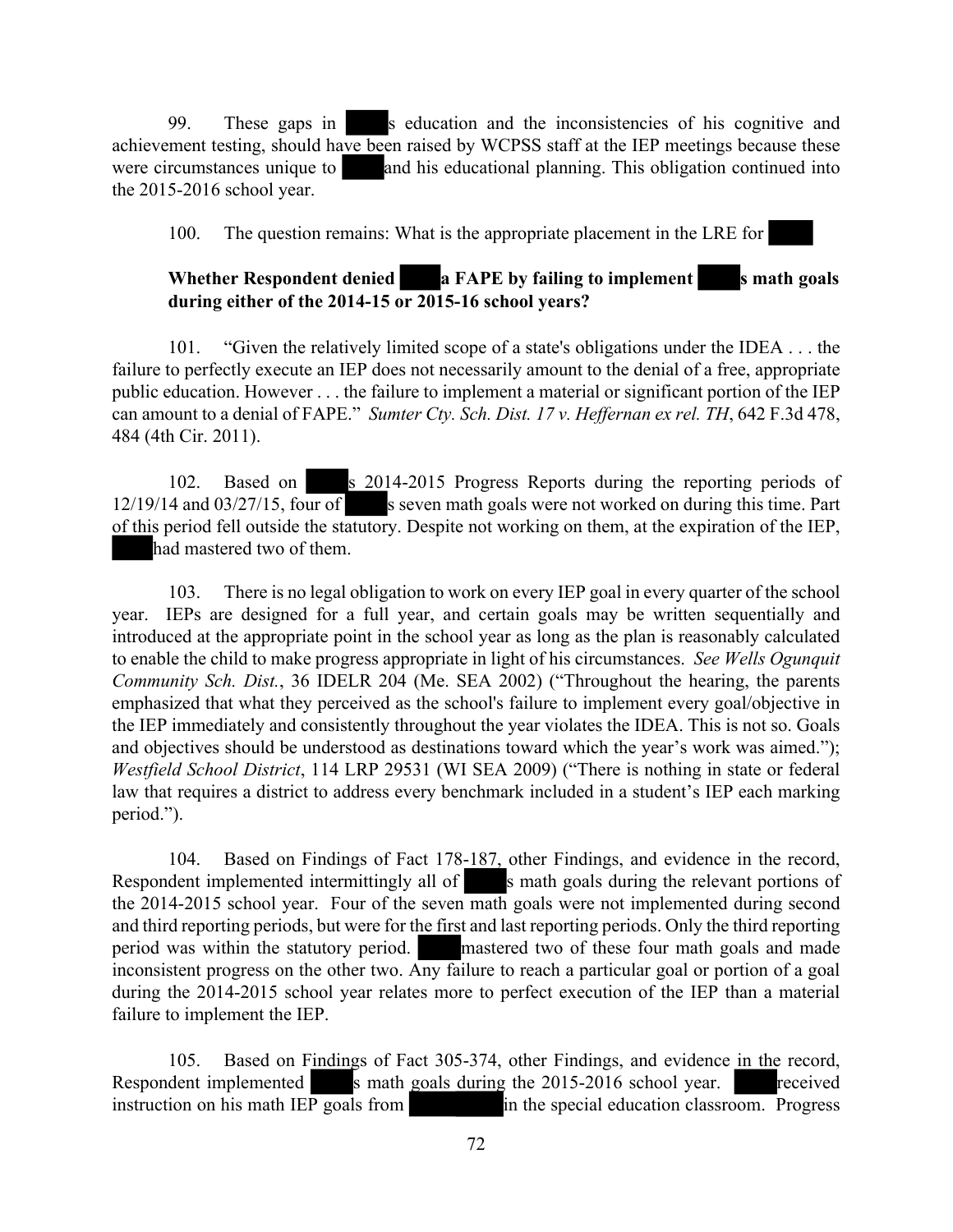reports indicate updates on his progress during the first quarter of the 2015-2016 school leading into the October 2015 meeting.

106. Based on Finding of Fact 305-374, other Findings, and evidence in the record, Respondent implemented s math goals in the four weeks of school between the October 2015 IEP meeting and the filing of the Petition. While Respondent would not be expected to have substantial data regarding these goals, or even to have assessed every single goal in the first four weeks, evidence in the record supports a finding that received instruction on these goals during this timeframe. Further, even if Respondent did not work on every goal in the first four weeks of the IEP, that would not represent a material failure to implement the goals.

## *Other Issues*

107. To the extent that this Order does not expressly rule on any other claims raised in the Petition, the Undersigned concludes that Petitioners did not meet their evidentiary burden to establish any right to relief on those claims and they are dismissed with prejudice.

**THEREFORE,** the Undersigned finds and holds that there is sufficient evidence in the records to properly and lawfully support the Conclusions of Law cited above.

# FINAL DECISION

## **BASED** upon the foregoing **FINDINGS OF FACT** and **CONCLUSIONS OF LAW, IT IS HEREBY ORDERED, ADJUDGED AND DECREED** that:

1. Petitioners met their burden of proof, by a preponderance of the evidence, that Respondent failed to ensure was placed in the LRE and had access to the general education curriculum during both the  $2014-2015$  and 2015-2016 school years as follows:

- a) Respondent removed from the regular education classroom for special education services an additional 8 sessions for each of the 4 reporting periods within the relevant time frame during the 2014-2015 and 2015-2016 school years;
- b) Respondent unilaterally removed from all the math and part of the language arts regular education classes during the 2014-2015 school year;
- c) Respondent unilaterally removed from the regular education classrooms during the 2015-2016 school year which amounted to less than 30% of the school day with his nondisabled peers, a *de facto* self-contained placement.
- d) Respondent predetermined, without an IEP team meeting, these changes in s access to his nondisabled peers and regular curriculum thereby denying meaningful parental participation in this decision making process related to LRE; and,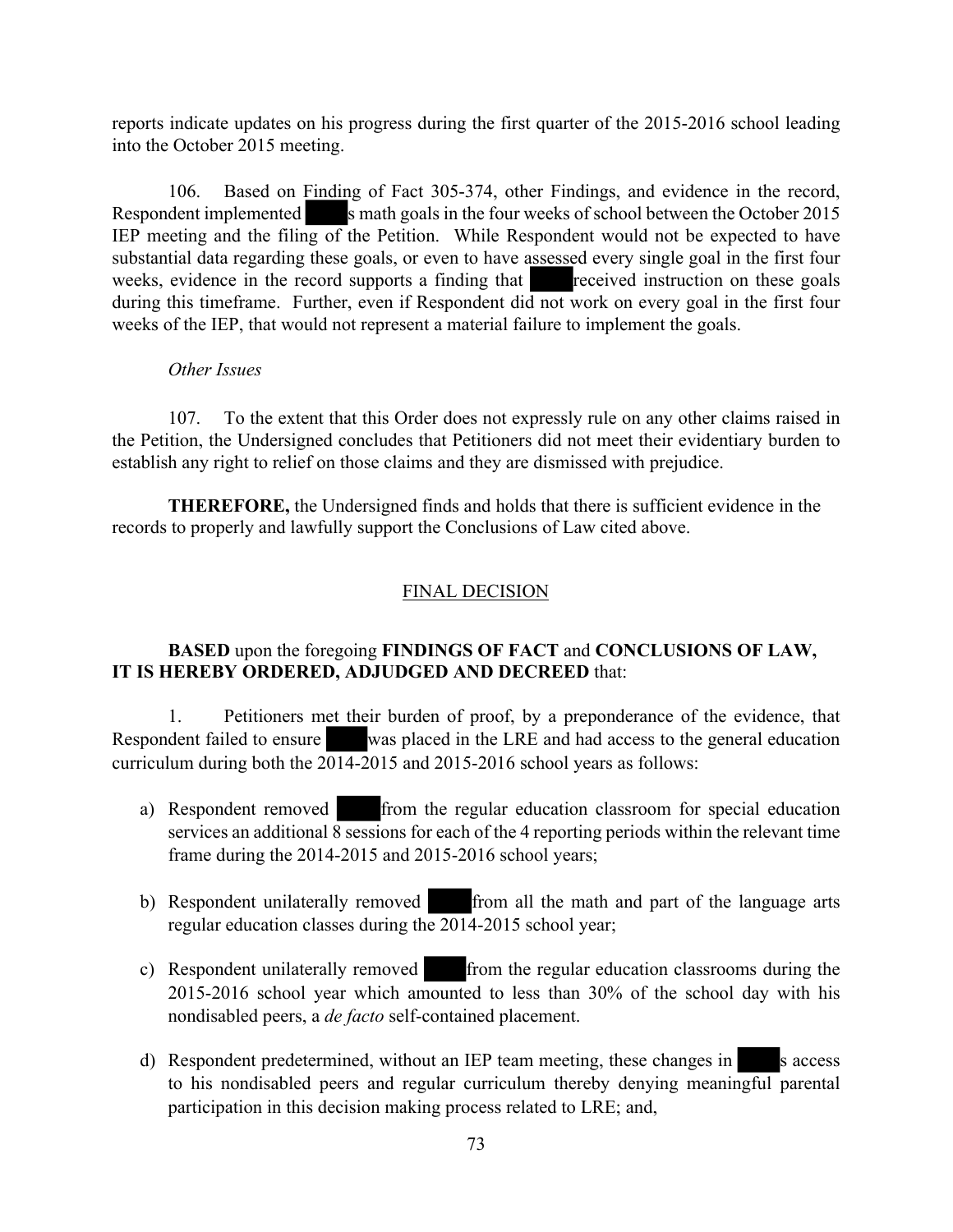e) Respondent failed to include necessary supplemental aids/services so that could be educated satisfactory in the general education classroom during both the 2014-2015 and 2015-2016 school years, but that this failure caused more than *de minimis* educational harm only for the 2015-2016 school year.

2. Petitioners are prevailing party on all issues above except for 1(e) where Petitioners only prevailed on the 2015-2016 school year and Respondent prevailed on the 2014-2015 school year.

3. Petitioners proved by a preponderance of evidence that Respondent failed to implement all of math goals during the 2014-2015 school year, but did not prove educational harm; therefore, Respondent did not deny a FAPE during the 2014-2015 school and Respondent prevails on this issue.

4. Petitioners failed to meet their burden with respect to the math goals implementation for the 2015-2016 school. Respondent implemented s math goals during the 2015-2016 school year and are prevailing party on this issue.

5. Respondent is prevailing party of all claims dismissed by prior Orders of this Tribunal.

6. With respect to the LRE in the November 2015 IEP, Petitioners failed to meet their burden and Respondent failed to provide a cogent and responsive explanation as to the appropriateness of the increased 40 minutes of special education services because all relevant unique circumstances were not considered by the IEP team, i.e., the impact of s undiagnosed hearing impairment and the inconsistencies in the psychoeducational evaluations.

# **IT IS HEREBY ORDERED THAT:**

7. Respondent shall provide compensatory tutoring in the regular education content areas missed during the 2014-2014 and 2015-2016 school years as outlined in paragraphs 10 and 11 below.

8. Respondent will include daily collaboration between the regular education and special education teachers as a supplemental aid/service on s IEP. Respondent is to document and maintain data about the effectiveness of this collaboration as well as the modifications in s regular education classrooms. A mutually agreeable independent inclusion expert is  $\overline{to}$  be retained at public expense to assist with s regular education inclusion and to oversee the data monitoring for one school year. or less if agreed by the parties, to determine the effectiveness of this inclusion, need for additional accommodations, and implementation of all existing accommodations.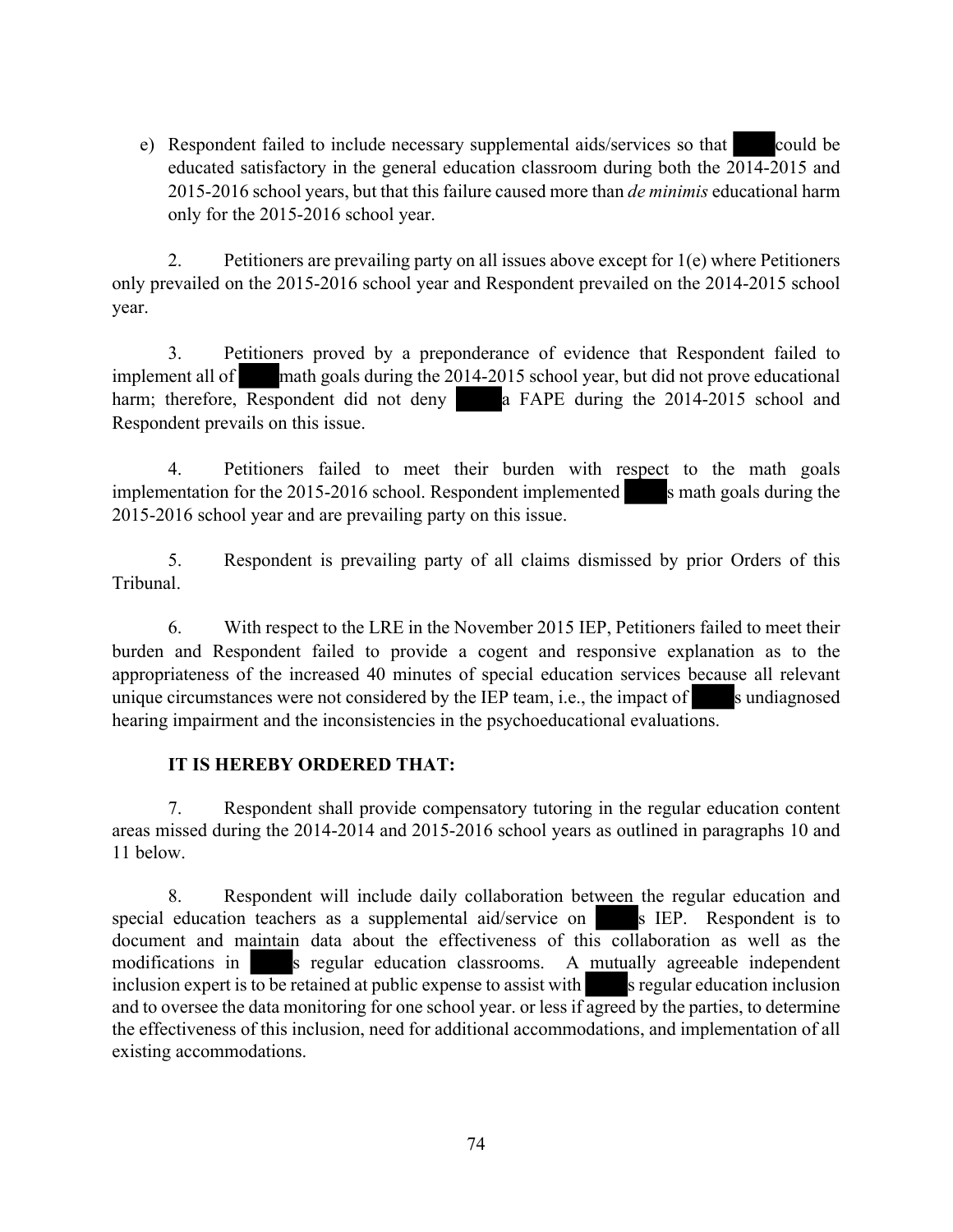9. Respondent will conduct inclusion training with the

staff from the either the independent inclusion specialist or an inclusion specialist from the North Carolina Department of Instruction.

10. To determine the appropriate placement and LRE, the following is needed: 1. an independent psychoeducational evaluation at public expense by a psychologist trained and experienced in evaluating children with hearing impairments; this evaluator needs to use cognitive and achievement testing appropriate for students with s disabilities, have access to s teachers, service providers, and parents, observe on multiple occasions in all settings, communicate openly with the WCPSS and parents as equal participants; 2. a mutually agreeable inclusion specialist at public expense to review s records, observe in the classroom, conduct teacher/staff/ service providers/parents interviews, and make recommendations for supplemental aids/services and their implementation and progress monitoring with data collection the inclusion program, train staff and supervise the implementation of inclusion for sufficient time for data to be collected regarding its effectiveness for a period of no more than 1 year after the start of implementation, parents and WCPSS have equal access to inclusion specialist, communicate openly with the WCPSS and parents as equal participants; 3. After completion of the evaluations, the IEP team will convene with the independent evaluator, inclusion specialist, related service providers, parents and school staff to review the evaluation results, develop an IEP with the appropriate level of inclusion as recommended by the inclusion specialist and independent evaluator. During the one-year duration period of this IEP, with the inclusion specialist's supervision, the IEP team will monitor, with research based data collection, seeducational and social benefits as well as determine his rate of progress. The parties may revise the IEP by mutual agreement during this one year period.

11. Because was denied access to the math Common Core and may overall have gaps in his educational foundation because of his undiagnosed hearing impairment, the IEP team along with the independent evaluator and inclusion specialist are to develop a compensatory education plan for the missed instruction during the 2014-2015 and 2015-2016 school years to be implemented during the ESY, track out periods, and specials. This plan should be based on rate of learning. If the team cannot agree as to the amount of compensatory education, then the independent evaluators determination shall be binding. In addition, the scheduling of compensatory services must be mutually agreement to both parties.

#### **IT IS FURTHER ORDERED THAT:**

Based on the foregoing Findings of Fact and Conclusions of Law, it is hereby **ORDERED** that any remaining claims of Petitioners are **DISMISSED WITH PREJUDICE**.

#### **IT IS SO ORDERED.**

## **NOTICE**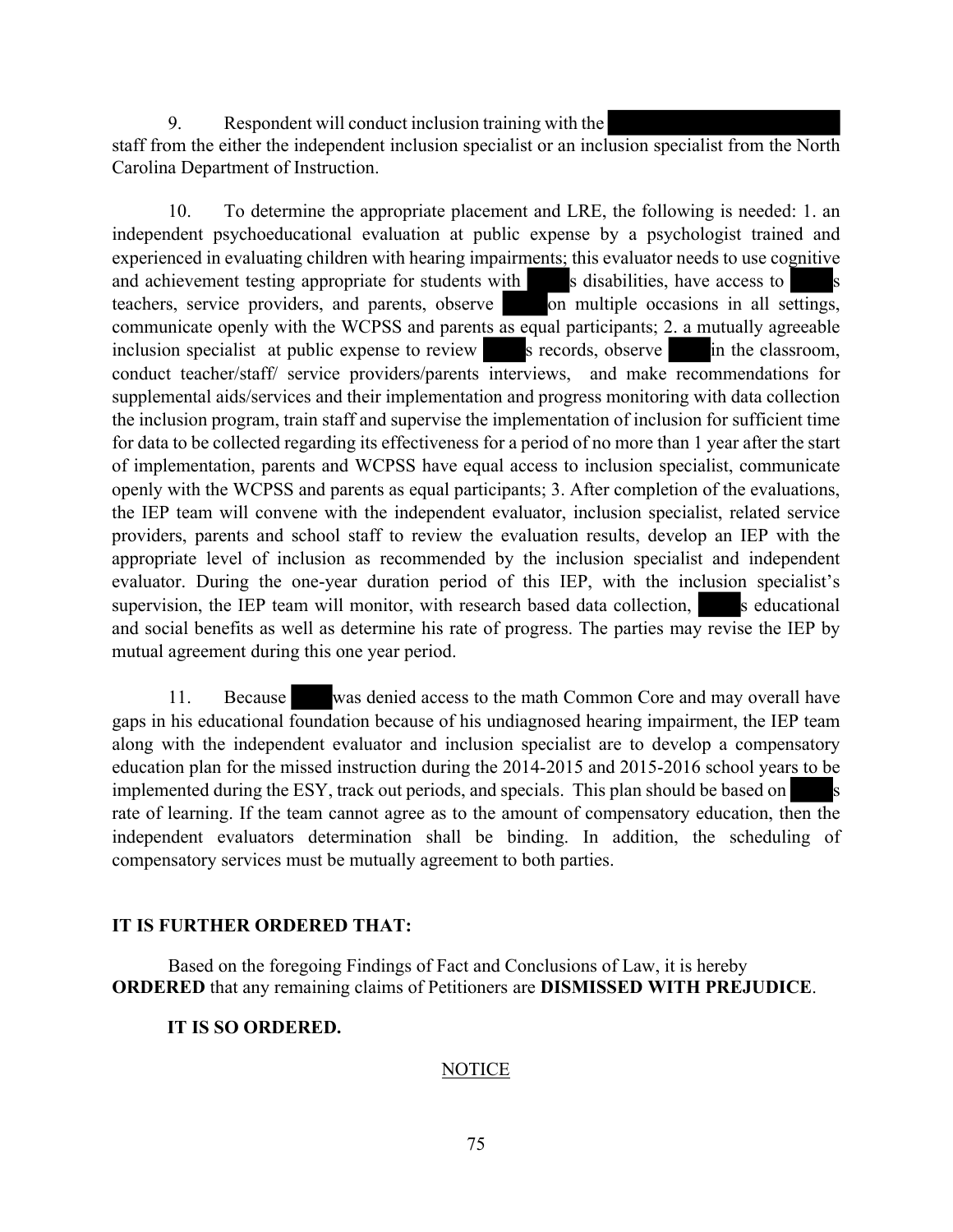In accordance with the Individuals with Disabilities Education Act and North Carolina's Education of Children with Disabilities laws, the parties have appeal rights regarding this Final Decision.

 Under North Carolina's Education of Children with Disabilities laws (N.C.G.S. §§ 115C106.1 et seq.) and particularly N.C.G.S. §§ 115C-109.9, "any party aggrieved by the findings and decision of a hearing officer under G.S. 115C-109.6 or G.S. 115C-109.8 may **appeal the findings and decision within 30 days after receipt of notice of the decision by filing a written notice of appeal with the person designated by the State Board** under G.S. 115C107.2(b)(9) to receive notices. The State Board, through the Exceptional Children Division, shall appoint a Review Officer from a pool of review officers approved by the State Board of Education. The Review Officer shall conduct an impartial review of the findings and decision appealed under this section."

Inquiries regarding further notices, time lines, and other particulars should be directed to the Exceptional Children Division of the North Carolina Department of Public Instruction, Raleigh, North Carolina prior to the required close of the appeal filing period.

This the 26th day of June, 2017.

toan a

Stacey Bice Bawtinhimer Administrative Law Judge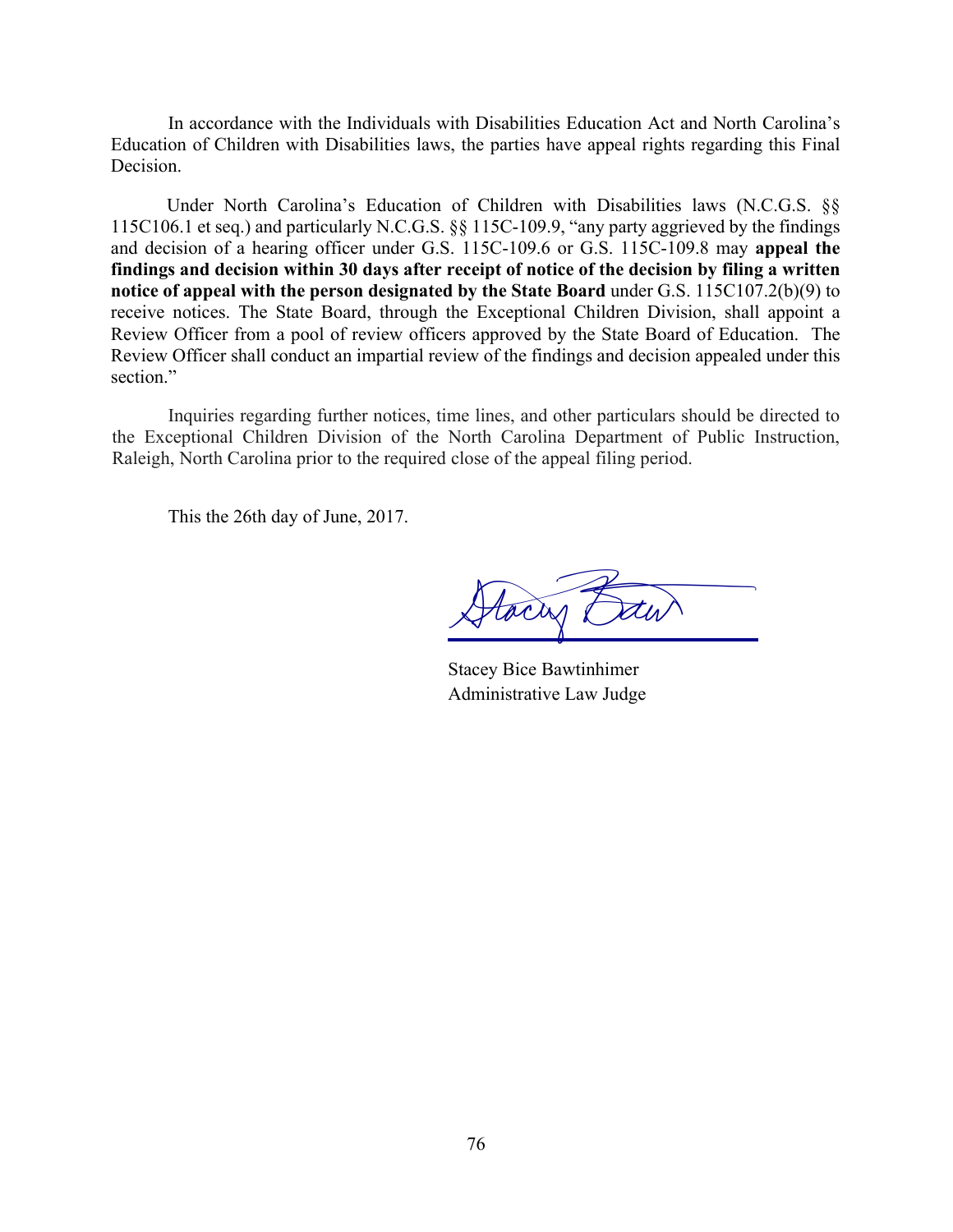#### **CERTIFICATE OF SERVICE**

The undersigned certifies that, on the date shown below, the Office of Administrative Hearings sent the foregoing document to the persons named below at the addresses shown below, by electronic service as defined in 26 NCAC 03 .0501(4), or by placing a copy thereof, enclosed in a wrapper addressed to the person to be served, into the custody of the North Carolina Mail Service Center who subsequently will place the foregoing document into an official depository of the United States Postal Service:

Ann M Paradis Attorney At Law ann@annparadislaw.com Attorney For Petitioner

Bill Elvey NC Department of Public Instruction due process@dpi.nc.gov Affiliated Agency

Stephen Rawson Tharrington Smith LLP srawson@tharringtonsmith.com Respondent

Carolyn A Waller Tharrington Smith, LLP cwaller@tharringtonsmith.com Attorney For Respondent

Stacey M Gahagan The Gahagan Law Firm, P.L.L.C. stacey@gahaganlaw.com Attorney For Petitioner